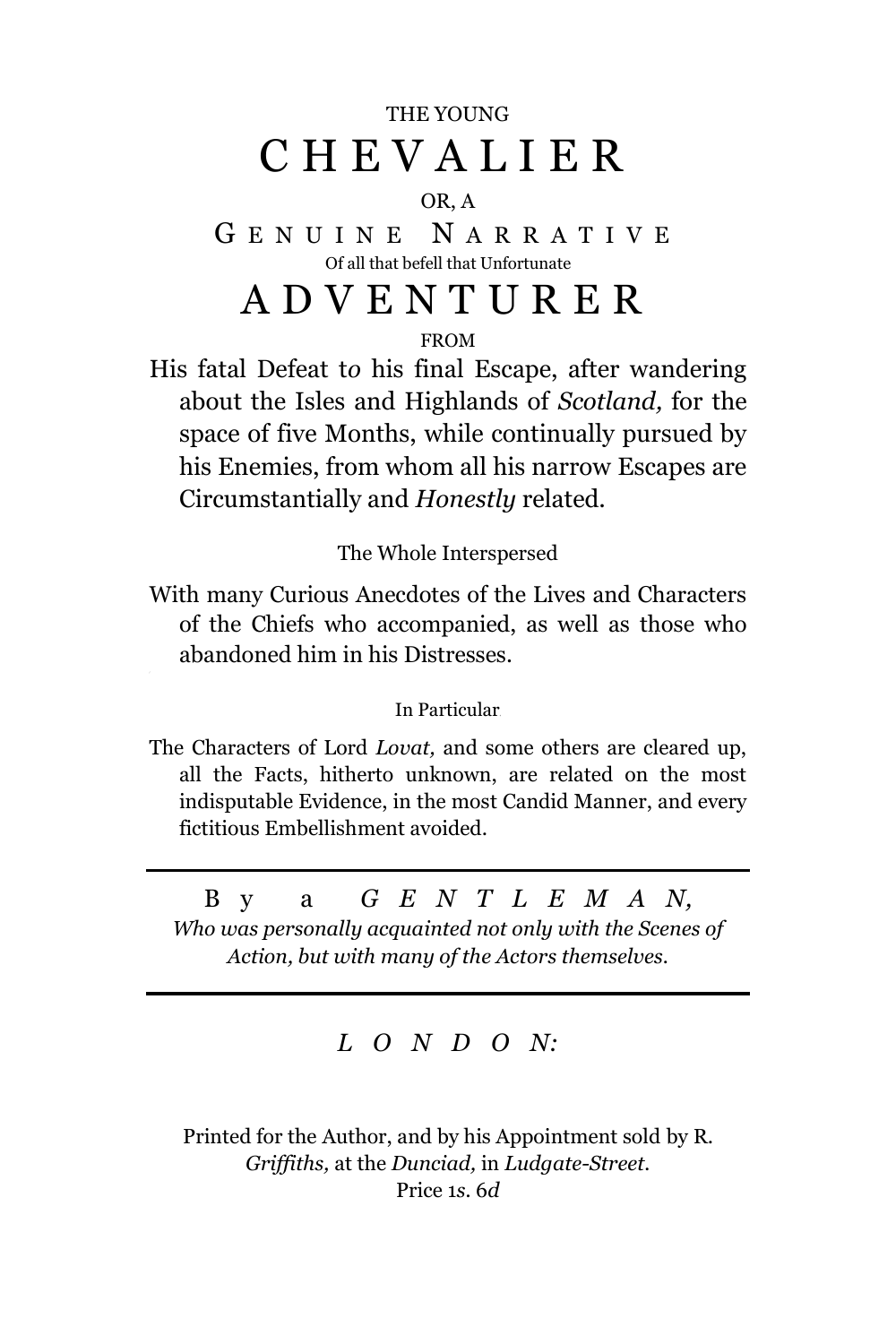# BOOKSELLER

#### TO THE

# READER.

*HE Manuscript from whence the following Sheets were printed., was put into my Hands by the Author to publish for him*; *and*, *to PHE Manuscript from whence the following*<br>*Sheets were printed., was put into my Hands by the Author to publish for him; and, to prevent the Trouble I might be put to by inquisitive Persons concerning him, I have his Permission to acquaint the Publick*, *once for all, that he is a* Scotchman, *and was in* Scotland *during the whole Time of the late unhappy Disturbances in that Kingdom*, *and for above a Year after the Battle of* Culloden; *that he had the best Opportunities for making himself perfectly acquainted with every thing done by the* Chevalier, *his Friends*, *and his Enemies*, *(relative to* his *rash Undertaking*, *and its Conferences,) in that Part of the World*; *and partly by Accident*, *partly by particular Application*, *he was enabled to compile the following Narrative from authentick materials only.*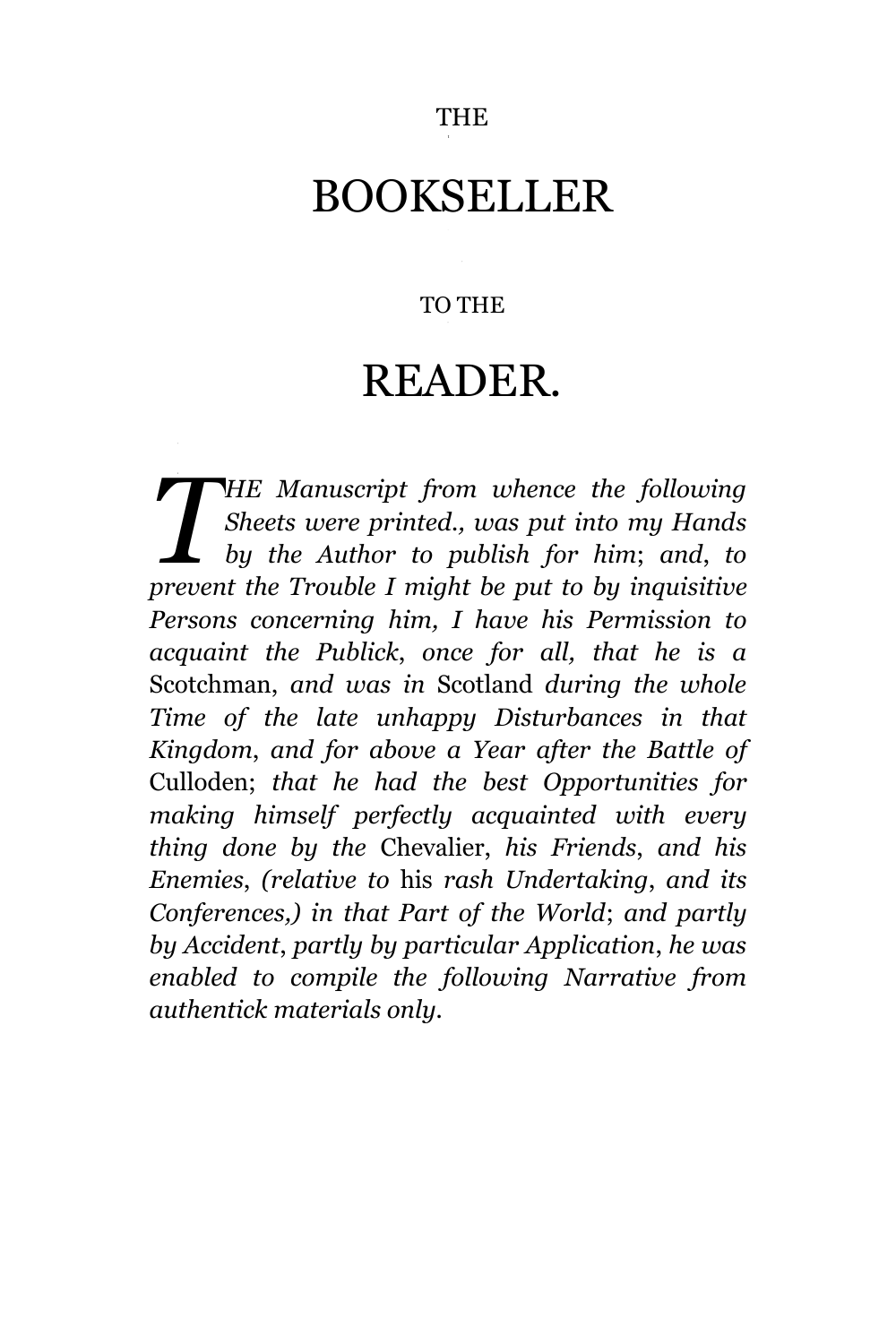*On perusing the Manuscript I found in it a plain, simple*, *unstudied Representation of Facts, the Truth of which I had not the least Reason to call in Question; and therefore I the more readily embraced the Author's Proposal of being his Publisher, and of putting my Name to the Title-Page of his Book*; *which to the Praise of my Brother Publishers be it spoken*, *they had the Modesty not to do, to any of the trumpery that has, hitherto appeared on this Subject.*

*However I must acknowledge, that the Book is not published with all the native Simplicity in which it came out of the Authors Hands; for, in Truth, the Style and Diction were so purely* North-British*, that being apprehensive many Passages might prove, too obscure to the* English *Reader, I advised him to get it corrected by an*  English *Hand. This has been done, but so carefully as not in the least to injure the Author's Representation of any Fact, nor is it so much polished but that, the Traces of the original Style are still apparent enough in every Page.*

*I have only, to add, that if any Person, who is well acquainted with any of the Facts, narrated by our Author, should meet with ought which he may think repugnant to Truth, or to his Apprehension of the Truth, the Author will be glad of his Objections, and the more so, if communicated by the Objector in Person*; *and if convicted of any Mistake, the Emendation will be made in the next Edition, which we flatter ourselves will be call'd for in due Time. And if any Gentleman can and will give any further Light into even the most minute Article in the Book, that Favour will be gratefully acknowledged. The Author may be spoke with by enquiring, at the* Dunciad *in* Ludgate-Street.

t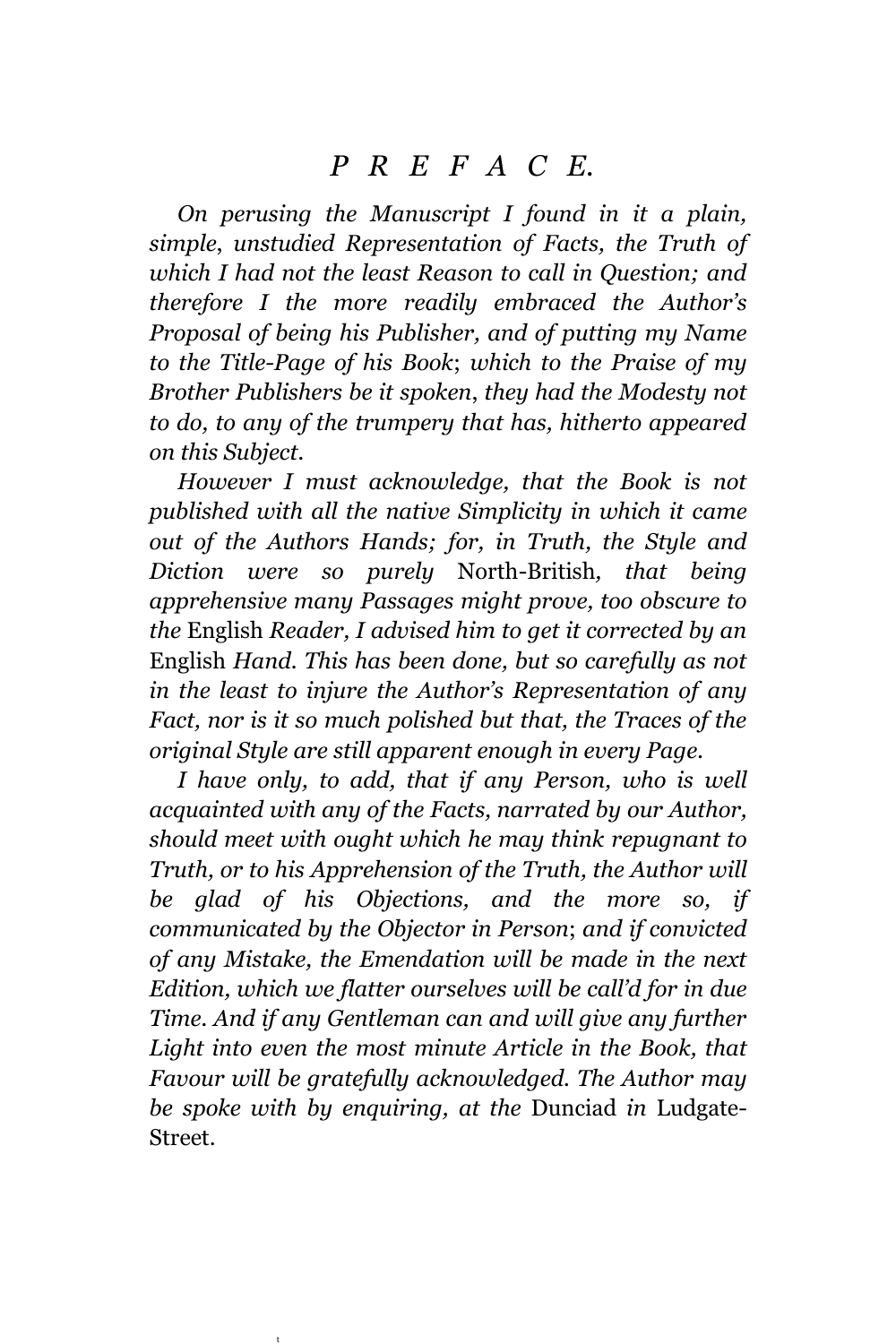#### THE

## YOUNG CHEVALIER:

#### OR, A

#### G e n u i n e N A R R A T I V E, &c.

AFTER so many Accounts already published of the late Rebellion, It may seem perhaps somewhat surprizing that any Thing more should appear on the Subject, at such a Distance of Time. And indeed if I had not observ'd that many Things concerning the Young *Chevalier* were omitted, and others misrepresented, either thro' Design, or the Misinformation of most who have yet attempted the History of his Undertaking, and what befel him after his final Defeat, I should not have thought it worth while to trouble the Publick with the following Sheets. Not that I can promise in this Narrative to please all Parties: A Thing perhaps impossible, especially for one who writes of his own Times. However, I shall religiously adhere to what I know to be Truth; and only give the Reader a Bare Relation of Facts, stript of all the Embellishments of Fiction, and supported by the best and most obvious Evidence that the Nature of the various Circumstances will admit of.

And first, it will not, I presume, be thought impertinent to take a View of what the Young *Chevalier* did, preparatory to the Grand Action which proved his Ruin.

On *Monday* the 14th of *April,* 1746 which was two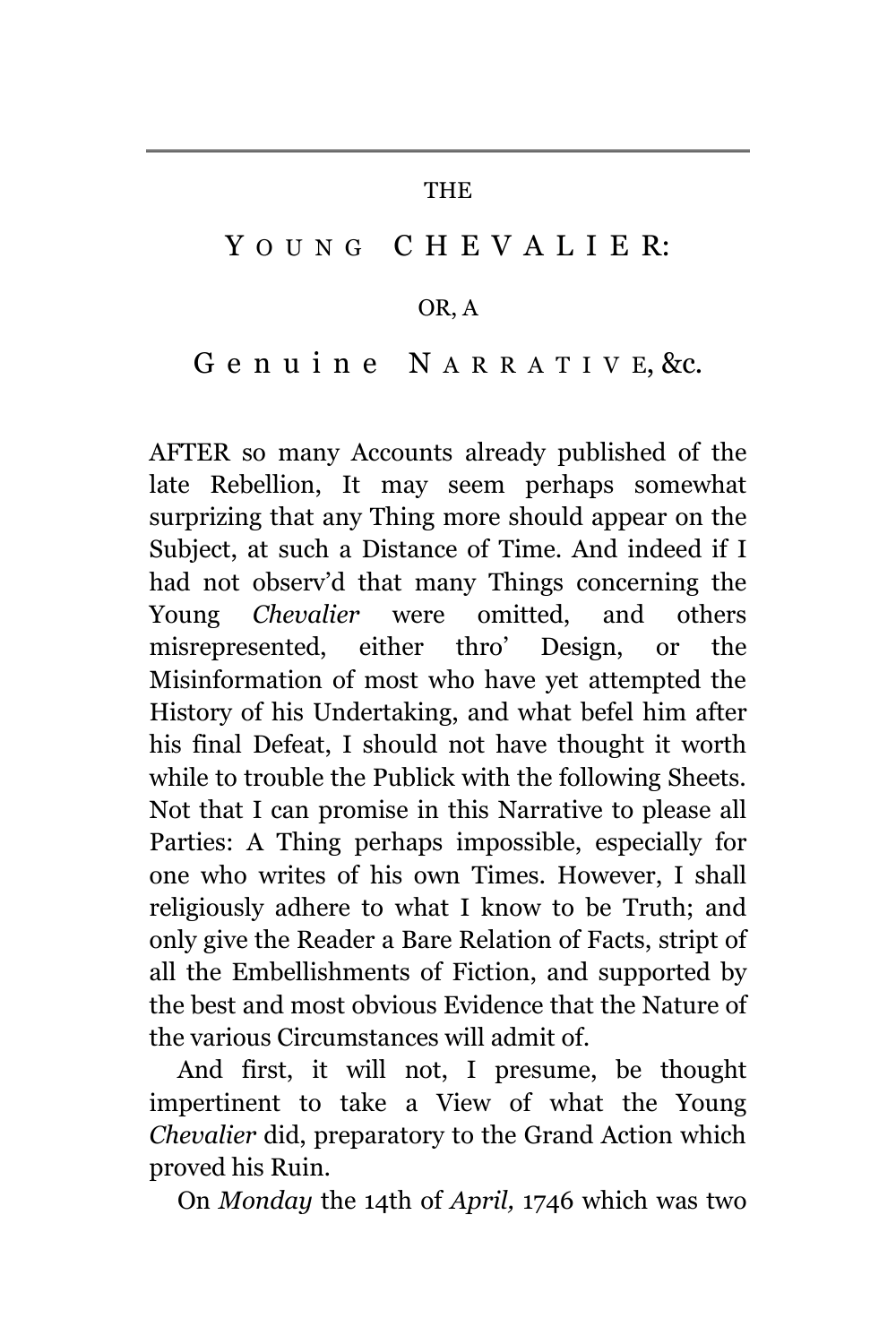Days before the Battle of *Culloden*, he muster'd his Troops in the Town of *Inverness*, and walked along the Lines, encouraging them as he passed. Never where Men in more exalted Spirits: They rais'd a chearful Huzza, and expressed themselves with a Confidence which denounced, as it were, on their Enemies, that fatal Blow they themselves received. "We have seen *Cumberland* before: We will give him another *Fontenoy*;" was the Phrase of the Day. Thus exulting, on they march'd to the Parks of *Culloden* and *Castle-hill*, on which they encamp'd; while the *Chevalier* and his General Officers took up their Lodging in the Mansion-Houses.

About six o'Clock the next Morning the Pipes of the *Highlanders* played, the Drums of the *French* beat to Arms, and the Troops march'd in order of Battle to the Place of Engagement, where they halted, and rested on their Arms, expecting with the utmost impatience every Moment to engage the *Royalists:* And during the Time several false Alarms were raised, which only inflamed their Desire of coming to Blows. The *Chevalier*, desirous of improving this Ardour of his Troops, proposed to them to march forward, about 9 o'Clock at Night, and attack the *Duke's* Army in the Dark: For, said he, "they will be drown'd in Sleep, the Effect of this Day's rejoicing, as it is the Birth-Day of the Usurper's Son." This Scheme was approved by *Sullivan* and *Sherridan*; and with little or no Difficulty, agreed to by most of the Chiefs. But before setting out they thought of a Way to deceive the Country People, or the patrolling Parties of the Enemy. This was to make great Fires, on which they put large Quantities of wet Straw, which kindling but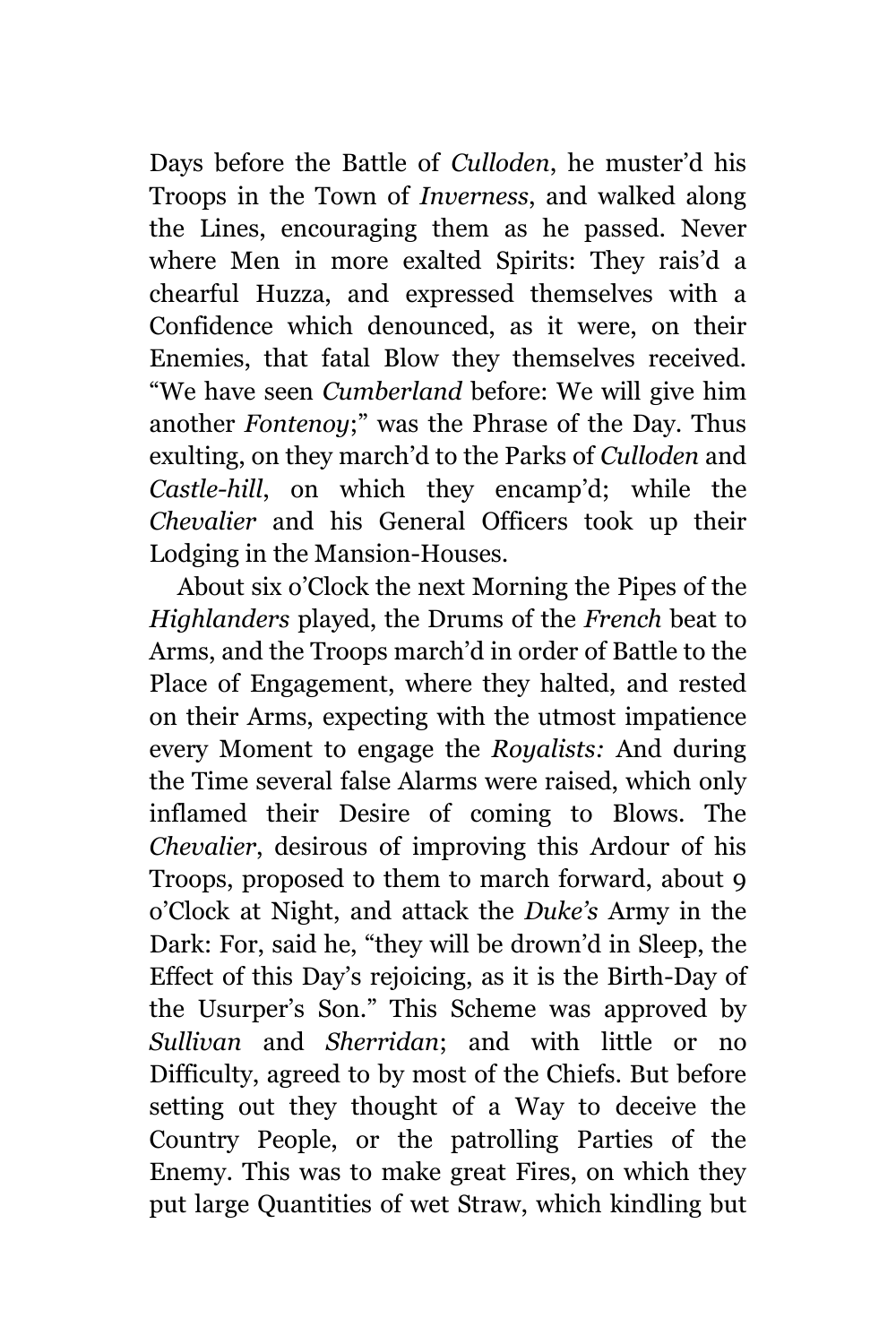slowly, caused a violent Smoak, which being agitated by a South-Eaft Wind, that then began gently to blow, very effectually cover'd their Designs. Big with the Hopes of Success, about Ten they defiled in the most silent Manner, with two Pieces of Cannon; and, thro' Parks and Byways, they arrived by One in the Morning on *Kildrummy-Muir*, within two Miles of the Duke of *Cumberland's* Camp.

The Picquets of the Royal Army were disposed in the best Order, but were no Way able to resist their united Force, had they directly march'd on: But here, thro' a most unaccountable Error, they separated. The Chevalier with one Body turned to the North West, in order to surround the Enemy, whom he judged himself capable of hemming in on all Hands; namely, by the Water of *Nairn* on the East, the *Sea* on the North, and his own Troops on the West and South. Nothing now impeded him but a Morass and a Lake, betwixt which he was obliged to march his Forces as thro' a Defile. About Two o'Clock he came so near the Centries as to hear them calling to, and answering one another "Is all well? Yes, All's well."

Now was the Time of executing his daring Scheme, which nothing but the most fatal Delusion could have prevented. And here it will be proper to take Notice of a Circumstance, which, tho' little in itself, yet, like other Incidents which frequently happen, contributed much to their giving up this favourable Conjuncture, more than the Terrors of a Battery, or Avenues lined with Rows of devouring Cannon. The Matter was this.

A Stallion they had with them, coming to a Place where some Days.before he had covered a Mare, began to neigh. The Owner did all he could to stop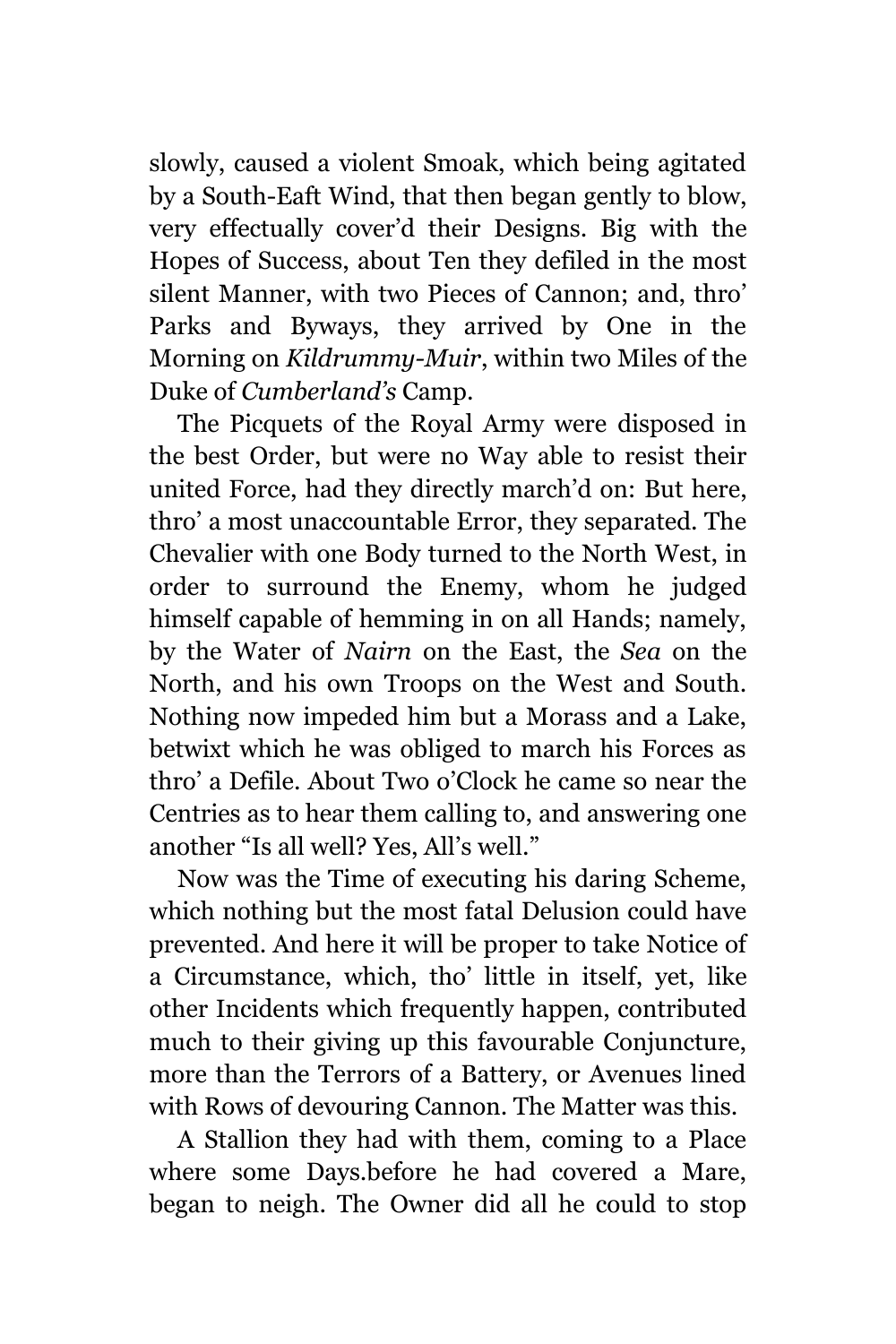him, but to no Purpose, and therefore would have shot him thro' the Head, had not one of the Generals prevented it, for fear of giving an Alarm. After endeavouring to pacify him, they ordered him back; but forthwith began to dread their Design was discovered, and a Damp appeared among them. This Story may be entirely depended upon, for I had it not only from several who were along with the *Chevalier*, but likewise from some in *Nairn*, the Town and People whereof I had the best Opportunities of being acquainted with: And they unanimously averred, that this Accident more than any Thing else, hindered the Adventurers from breaking in. The *Chevalier* immediately called a Council of War, in which the Grand Question was, whether or not to advance? The Chiefs were generally against it, while the *Chevalier* and his two *Irish* Favourites urged the Matter. But the Report of the Spies, who, taking the Picquets for the whole Army, with the Circumstance of the Horse mentioned above, and that of some Battalions having mistaken their Way, prevailed upon them to return. This Disappointment provoked the *Chevalier* extremely; and he was heard to say, "God D—n it, are my Orders still disobey'd? "Fight when you will, Gentlemen, the Day is not mine." However, he gave Orders for marching back to the Field of Battle, and reposing themselves upon their Arms; and, at the same Time sent out some Parties to search the Country for all the Provisions they could find. His Commands were obeyed. One Battalion march'd into *Inverness,* while the main Body came up to the Place of Action. The *Chevalier*, with most of his General Officers retired to *Culloden-House,* where they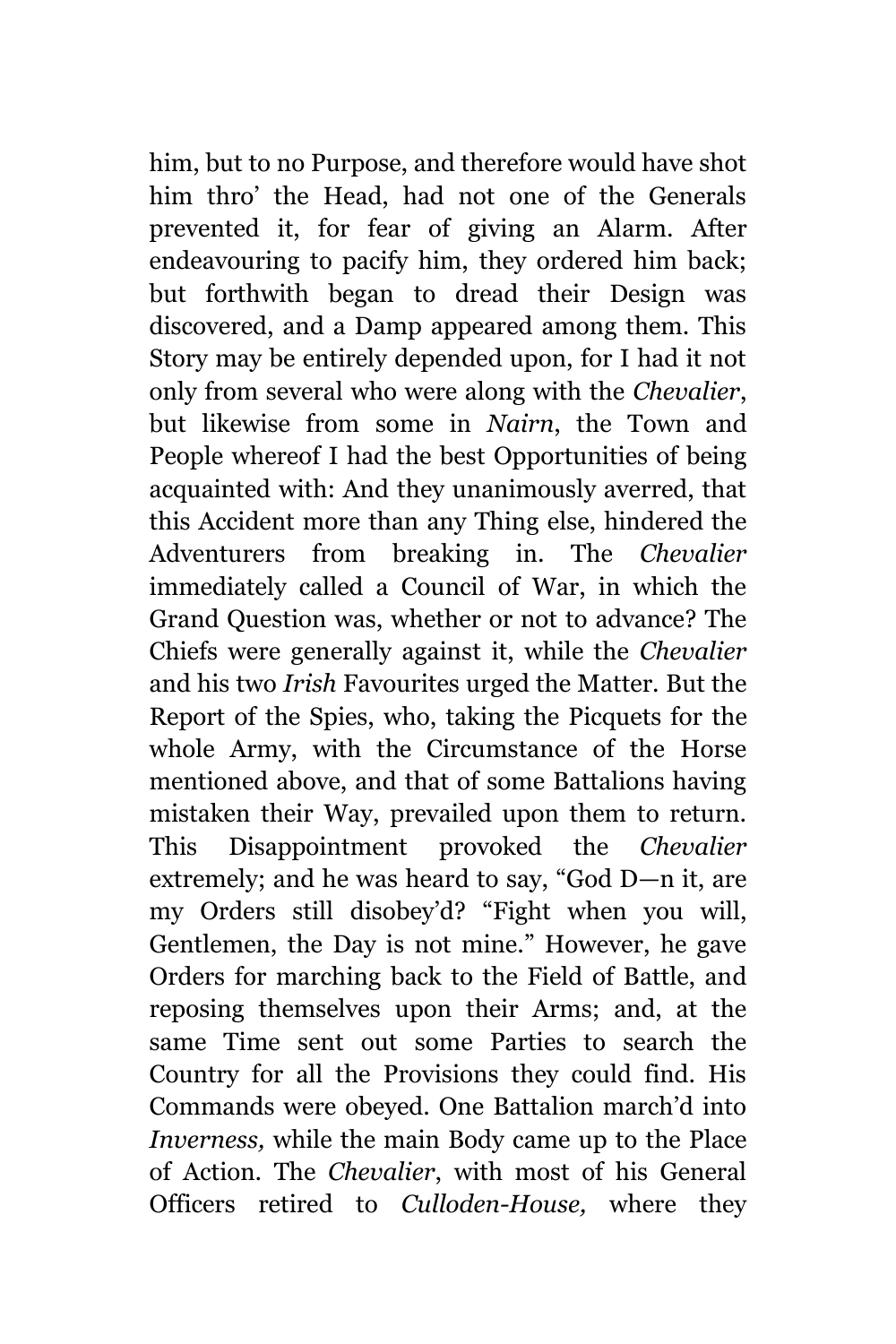reposed themselves for some Hours, and ordered a hot Dinner to be got ready for them. In the mean while the *Royalists* are advancing, and by 11 o'Clock were observed at the Distance of two Miles, by a patroling Party, who directly carried the News to the Camp: An Express was sent to the *Chevalier,* and a Cannon was fired as a Signal of the Enemy's Approach. He instantly rose up, and when at the Foot of the Stairs, was met by the Steward, who told him, that his Dinner, *viz.* a roasted Side of Lamb and two Hens, and the Table-cloth was just ready to be laid:<sup>\*</sup> No, replied the *Chevalier,* would you have me sit down to Victuals when my Enemy is so near me!— This said, he mounted on Horseback, and galloped up to the *Muir,* where he assisted in the Disposition of his Troops, who were already in Battalia. Those who were sleeping in the Parks, and by the Sides of the Dykes, being awakened by the Noise of the Cannon, ran into their respective Regiments, and joined the Companies to which they belonged . They were now in top Spirits, and the rather as *Keppoch M'Donald* with his Regiment, was that Morning returned from an Expedition on which he had been dispatched. Every Thing being disposed on each Side, the Battle begun; but as the same has been so fully described in the History of the Rebellion, printed at *Edinburgh*, I shall only mention the Consequences of it with regard to the Person of the *Chevalier.*

This young Commander, being posted with a Body of Reserve at a confiderable Distance, was the Spectator of a Scene which at once blasted his Hopes,

<sup>\*</sup> These are the Man's Express Words.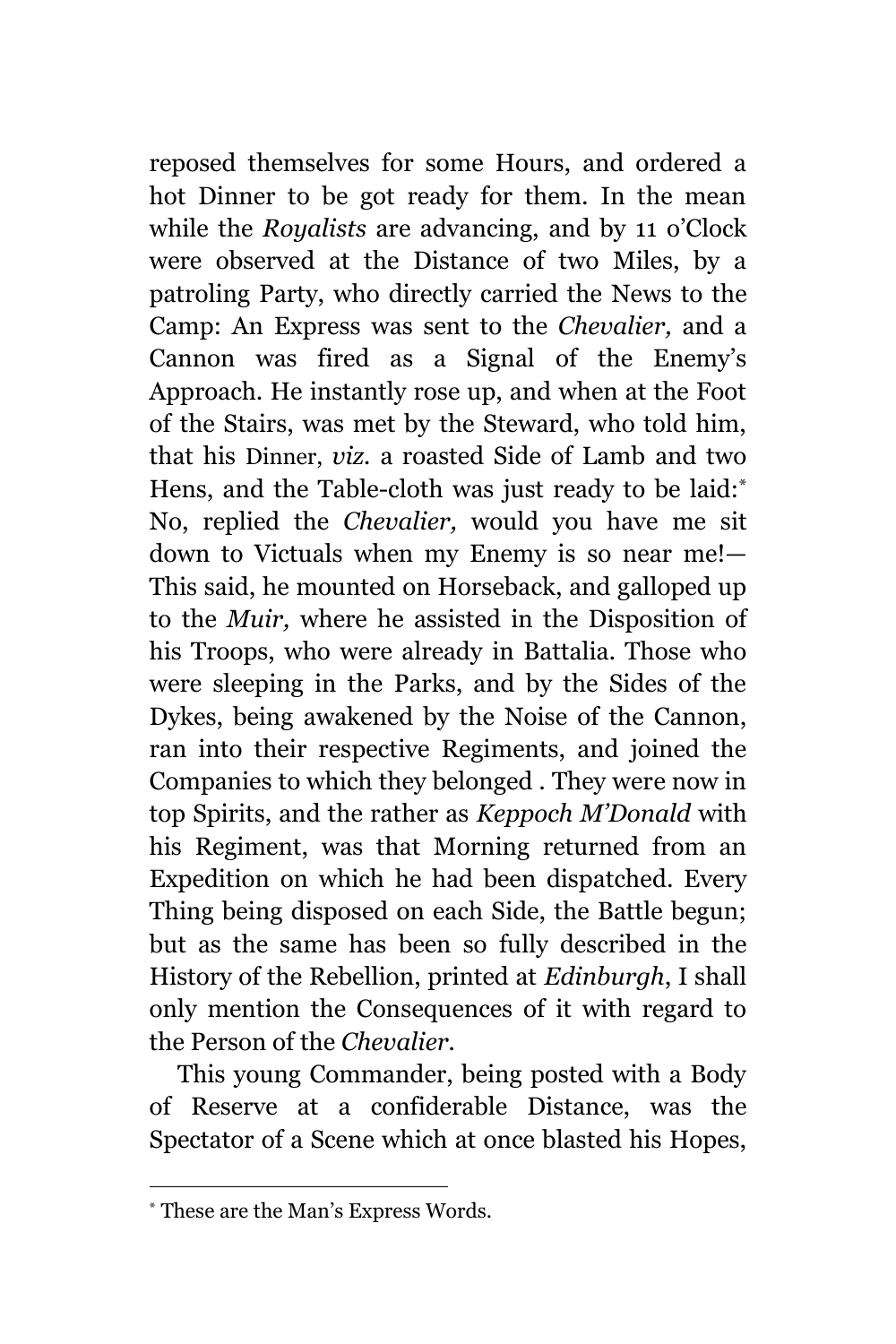and ruined his Arms: He had the cruel Mortification of seeing those Troops which he reckoned invincible, flying off in the most miserable Disorder and Confusion. He did all in his Power to reanimate and persuade them to return to the Charge, but all to no Purpose: Showers of Bullets from the Mouths of devouring Cannon, were Things to which they were Strangers. Promises and Entreaties were equally lost, and indeed he spoke to them in the most moving Terms, uttering Words to this Purpose: "Rally in the Name of God; pray Gentlemen return pray stay with me your Prince but a Moment; otherwise you ruin me, your Country, and yourselves: And God forgive you." He rode up to the several Corps as they were retreating in the utmost Consternation, addressing them in these and such like. Expressions as he past: But the Whole were deaf to his Entreaties, for the Generality of them knew not what he said, while others who understood the *English* Tongue, cried out, "Prince! *Oh an! Oh! an!"* a Sign of Mourning, and a *Scottish* Particle expressive of the greatest Grief: "Oh that he had never been born; O! fatal Day; What Ruin have we brought upon ourselves, our Country and our Friends"? Scarce were these and such like doleful Sentences out of their Mouths,when the Rout became total, some flying one Way and some another, and the Cannon being now brought to bear upon them as they were running for their Lives, the *Chevalier* seeing that all was gone, and that his Attempts on the *British* Throne had fail'd, spurred his Horse and gallop'd off at full Speed. But during the Confusion his Wig and Bonnet flew off, which last was taken up and sent to a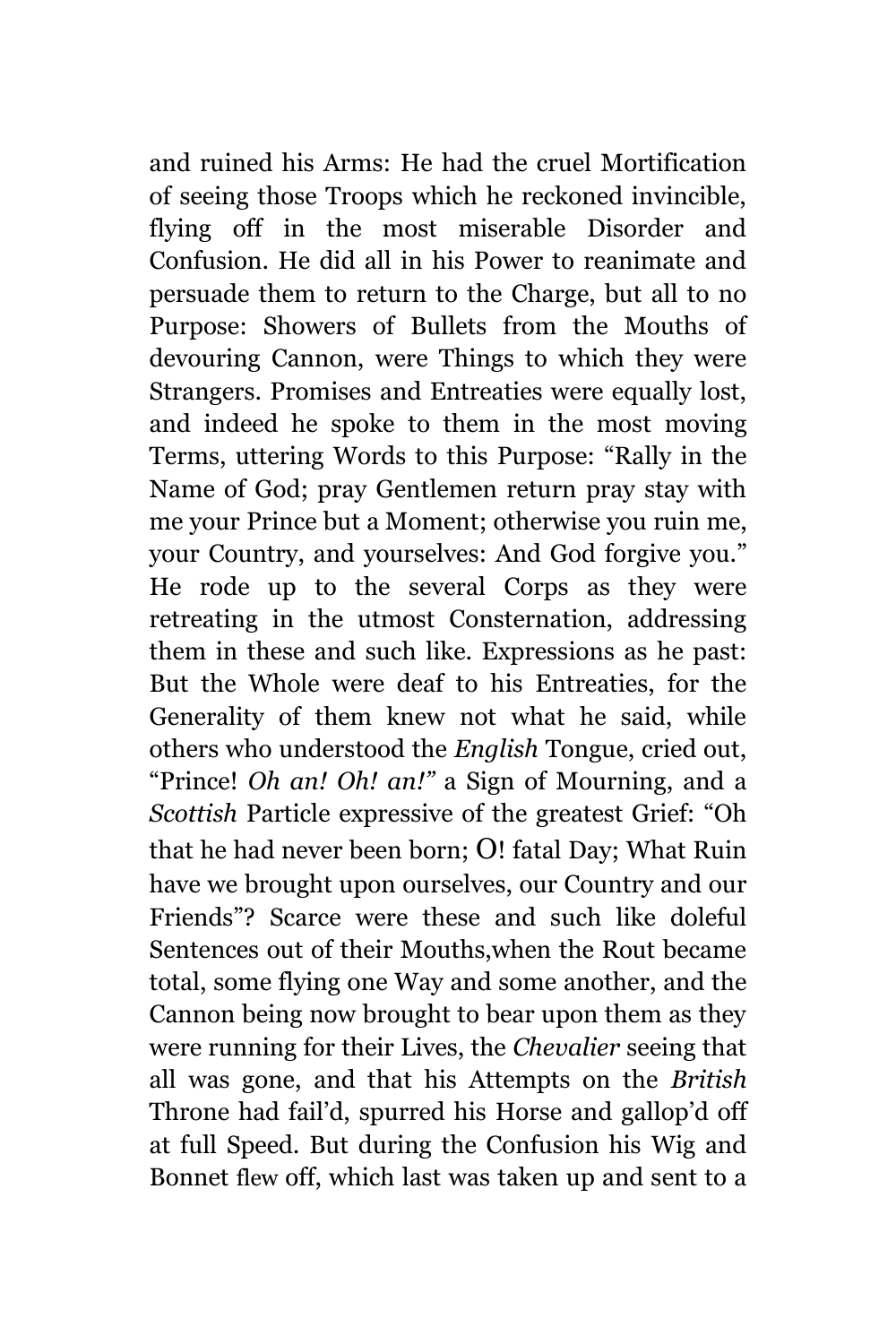Gentlewoman, a Member of the Church of *Rome,* who kept it as a Relick, in Commemoration of that fatal Day which had given at once so signal a Blow to a Cause and Interest she had much at Heart: But his Wig was recover'd by himself, just as it was falling from the Pommel of the Saddle. He made directly to the Water of *Nairn*, which he crossed, because if he took his Rout by the Places which lye betwixt that small River and the *Ness,* the Dragoons and *Kingston's* Light Horse would perhaps be at his Heels: His Conjecture was right, for such as passed the *Nairn* were the only People who escaped the Havock which was made in the Pursuit. The Clans who had stood the Storm, and made the Attack upon the Left Wing of the Royal Army pursued the same Course, and halted at a Place about two Miles from the Field of Action, where they let up the principal Standard, to which several repaired, and among the rest the *Chevalier* himself. In the mean Time the *M'Phersons* who came too late for the Battle, arrived in View, whom, they taking for some of the *Argylleshire* Militia\* , began to be in Pain: But, on observing their Number to be small, they resolved to make a Stand, and were now in Hopes of having some Revenge upon these People, to whom they bear a most deadly Hatred. As these came nearer to them, they were undeceived: *Clunie,* the Chieftain of the Clan *Catti*, directly made his Obeisance to the *Chevalier*, who now had got another Bonnet; and, observing a Confusion and unusual Melancholy in his Face, enquired the Cause. The young Adventurer, not

L,

The *Argylleshire Campbell's* were zealously attach'd to the Government.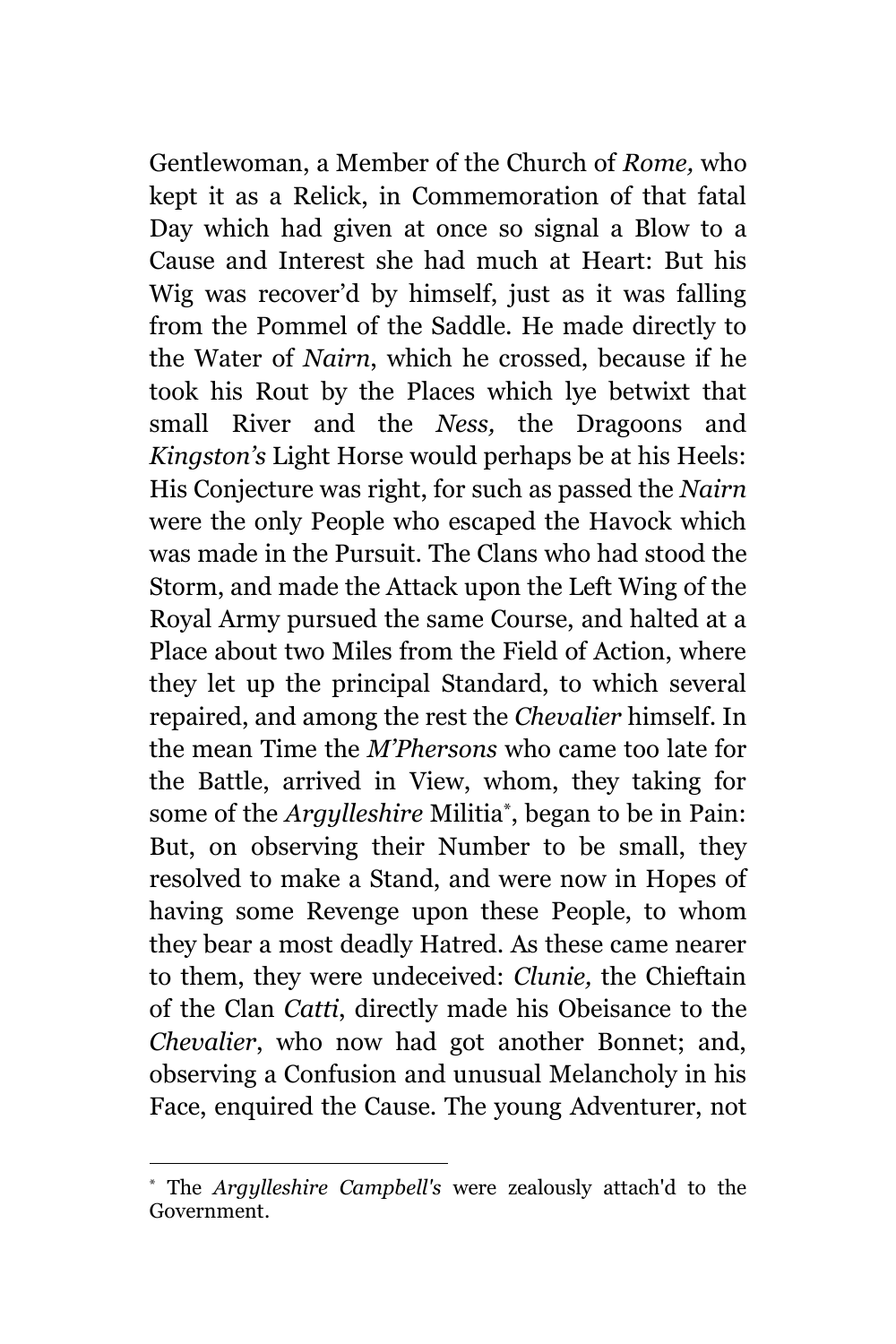being able to answer him by Reason of his Grief, one of the Generals said to him, "all is over." *What,* replied *Clunie*, *has there been a Battle*? "Yes, answered the other, "and the Day is not ours." With these Words the *Chevalier* and some of his Officers began to call Reflexions upon the Conduct of a certain great Man\* to whom they imputed the whole of their Disaster.

*M'Pherson* was almost struck speechless, but recovering himself, he reply'd with an Oath, "there's no Help for it, let us return again, and try the Fortune of the Day; for here are six Hundred as brave Fellows as ever drew cold Iron." "No, replied the *Chevalier*, it is needless, for my faithfullest Followers are almost all cut to Pieces: *Lochiel* and *Keppoch*, (whose Advice would to God had been followed) are wounded, with many others. We are too few to encounter the Usurper's Forces, who are in Possession of our Cannon: And even if we should return, my Orders would still be counteracted as formerly: "My Case is at present bad, but then it would be worse. Would to God I had lain in the Field, for there is now no more to be done." *Clunie* upon this returned with his Clan to *Badenoch*, where they procured the Favour of one *Blair*, a Minister, and most of them took the Benefit of the Duke's Proclamation to submit to Mercy; and all who did so, were dismissed peaceably to their own Habitations. And here it will not perhaps be improper to inform my Reader of a Circumstance which not a little contributed to induce that Clan to bear Arms for the Chevalier and his Cause.

In the Year 1743 the *Highland* Regiment, at that

<sup>\*</sup> L—d *G——e M——y.*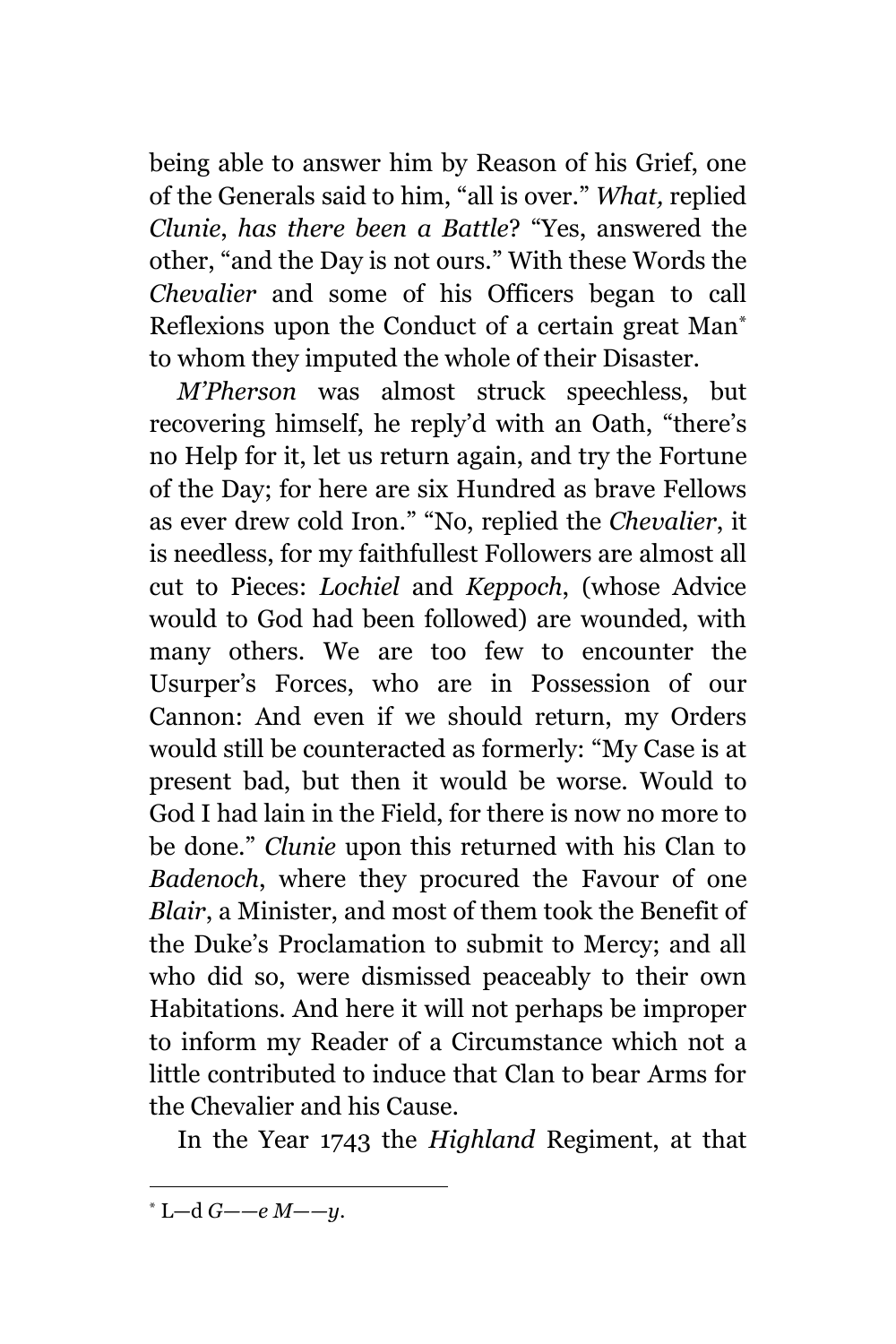Time commanded by Lord *Semple,* was review'd at *London* by General *Wade* and several Officers of Distinction, and went thro' the different Evolutions of the Military Exercise with an uncommon Alertness: But scarce is it over when about 105 of them deserted, under Pretence that they were intended to be sent abroad, contrary to one of the Articles agreed upon at levying of them. They also pretended that their Plaids wanted a full Quarter of a Yard of the Measure stipulated.—No sooner are they gone, than immediately a Detachment of General *Wade*'s *H*orse was dispatched after them, and came up with them in a Wood, where they had begun to fortify themselves. Here they surrendered Prisoners to the Major of the Regiment, who order'd the principal Ringleaders, *viz. Samuel* and *Malcolm M'Pherson*, both Corporals, with *Farquhar Shaw* \* , a Piper, to be manicled: And thus were they brought to *London* and secured in the Tower. At their Trial the Charge of Desertion was confessed, with all its aggravating Circumstances, (which I was informed by their Friends, was wholly owing to the Assurances given them by a Gentleman, hired by a Person of great Distinction for that Purpose;) and so they were condemned to be shot, which accordingly was executed about *6* o'Clock in the Morning of the 18th of *May* that Year.

The Clan *Cattan* being advised of this Affair, and observing that three of their Name, with whom most of them were related; (for the *Highlanders* generally trace Kindred as far back as 400 Years) fell a Sacrifice for the Crime, of which several *Grants* and *Munro's*

<sup>\*</sup> *Note*, The *Shavs* are a Branch of the Clan *Cattan*.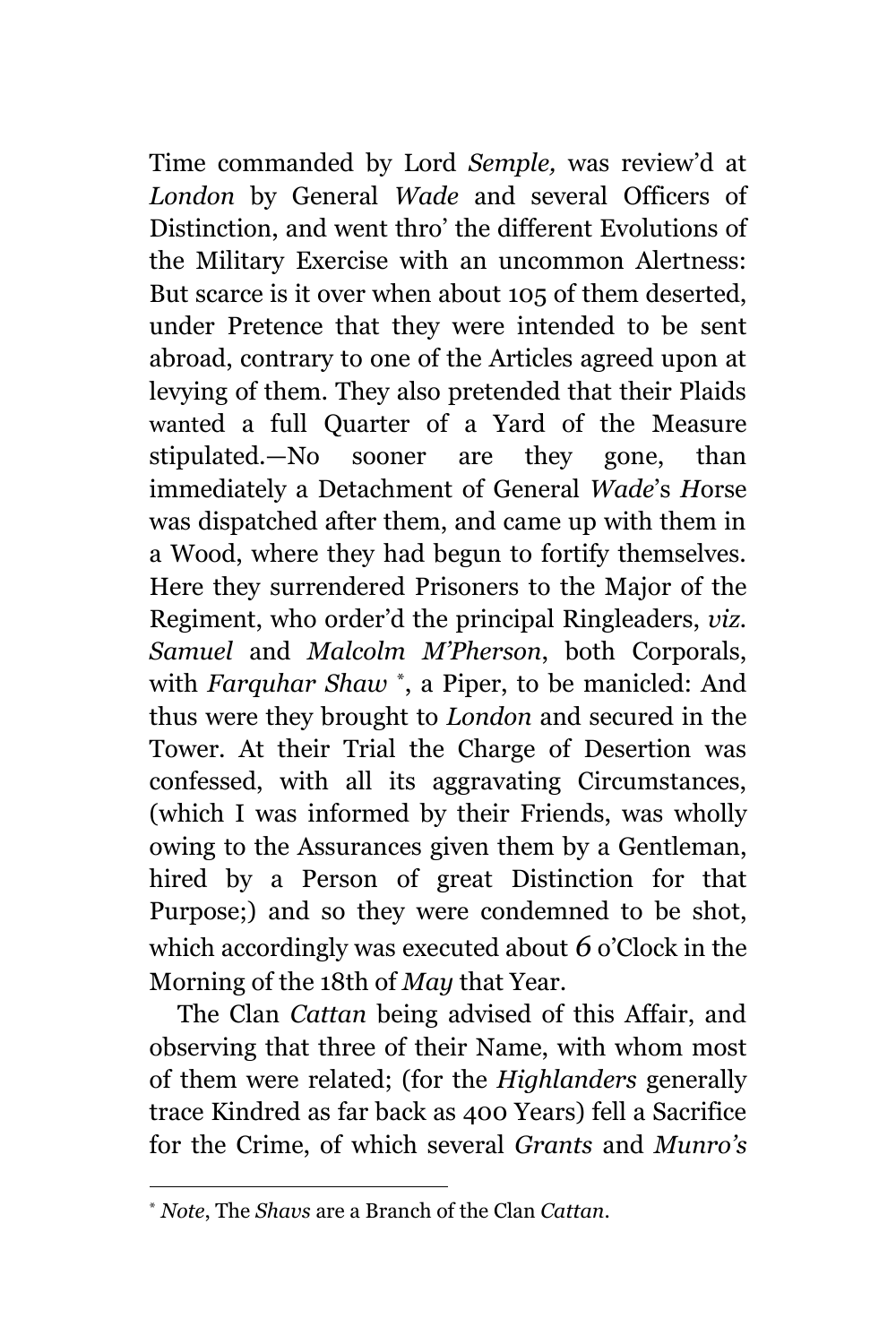were equally guilty; breathed nothing but Revenge: But, as Fire hid under Ashes, burns with greater Ardour when once these are removed, than that which is instantly made to blaze, so the Resentment of this Clan which they smothered for a-while, on a sudden broke out with a Violence which none but those who knew the Temper of these People can imagine. This Circumstance the Reader may be assured, together with the frequent Discourses of Lord *Lovat*, that Life and Soul of the Rebellion, upon Prophecies and Dreams \* , tended more to promote the *Chevalier's* Attempt, than every one is apt at first to imagine: And sure it is that had there been any Hopes of retrieving the Fortune of the Day, these Men would, from a Principle of Revenge, have marched back to the Field.

But while the Clan *Cattan* are returning to *Ruthven*, those remaining with the *Chevalier* are consulting on Ways and Means to make the best of their melancholy Situation. The grand Question is, how their Prince shall dispose of himself. Some were for his continuing with his Troops, and following the Rout of the *M'Phersons*; while others moved that he should consult with Lord *Lovat*, and proceed no further without that Nobleman's Advice but to this it was objected by some that the Enemy lay betwixt them arid the *Aird,* in which Place the Seat of old *Simon,* viz. *Castle-Downie,* then stood: This Objection was speedily removed by several, who said, that he (Lord *Lovat)* had lodged at the House of Mr. *Fraser* of *Gortlich* in *Stratherrick*, since the Time of his Escape

L,

<sup>\*</sup> See the *Edinburgh* History of the Rebellion, sold by *Griffiths* in *London.*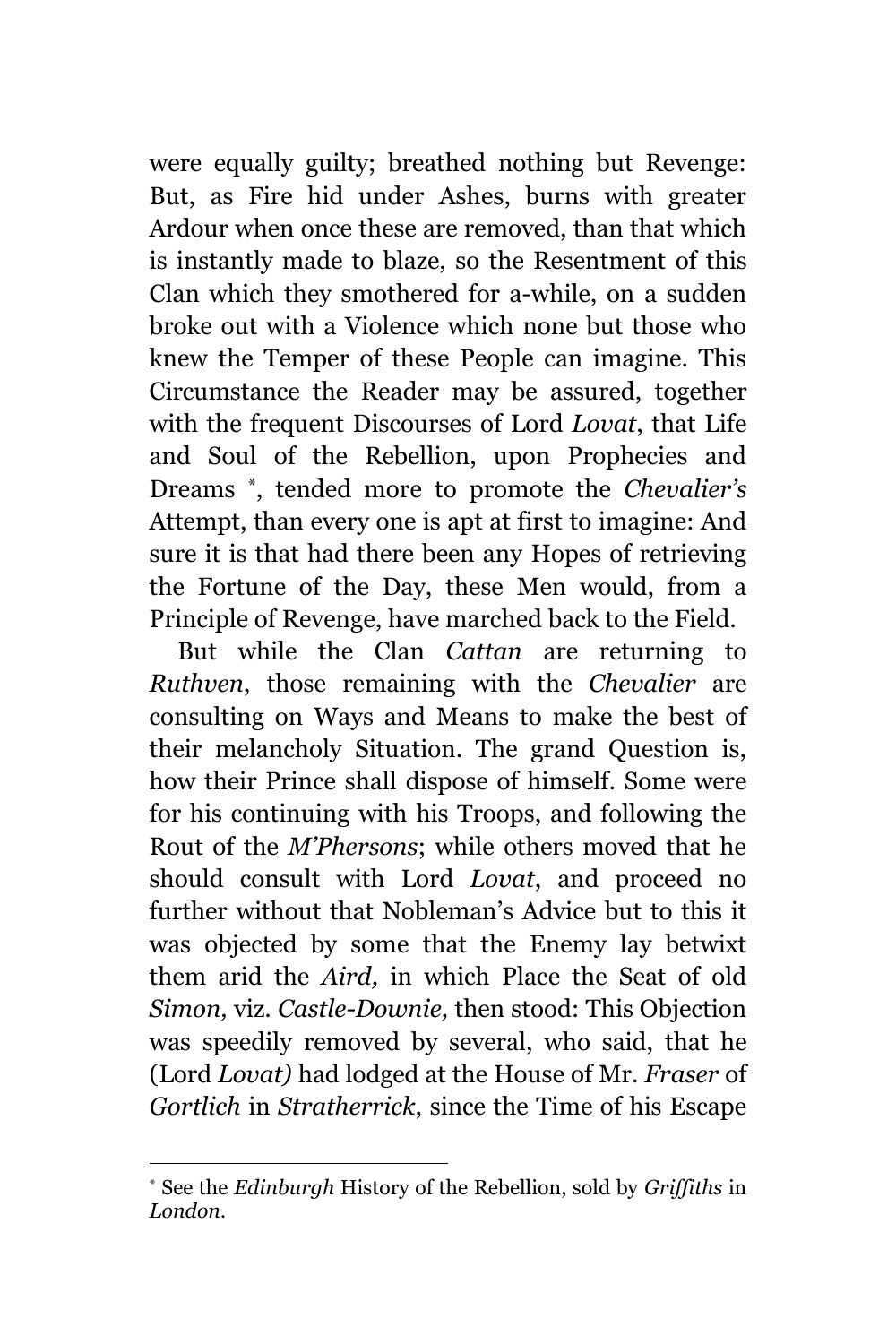from Lord *Loudon* at *Inverness*; that he had caused a Room to be boxed and furnished there for himself, and to it he was wont to repair in the Summer Time to drink the Goat-Whey. The *Chevalier* fully assured of this, began his Journey with 20 Horsemen about *6* o'Clock at Night, having directed 200 more to be at the same Place by the Dawn of next Morning: About nine he arrived there himself, but instead of finding Comfort from his aged Trustee, his Ears were wounded upon his entring the Door with the loudest and bitterest Complaints; "Chop off my Head, Chop off my Head, the old Lord cryed out to the unhappy Fugitive: My own Family, with all the great Clans are undone, and the whole Blame will fall upon me. Oh! is there no Friend here to put an End to my Life and Misery." He even called to some particular Persons by their Names, whose Friendship he knew was sincere and inviolable towards him, beseeching them earnestly to do this last Office and Favour to him. This Request he frequently repeated, while none could appease him, or ever adventured to make him a Reply. But at last the *Chevalier* said to him: "No: No, My Lord, don't despair: We have had two Days of them, and will yet have another Day about with them." Then he informed him of several Particulars of the Battle, and magnified the Bravery of the *Frazers,* but reflected prodigiously upon the Conduct of those who hindred his attacking the *Royalists* in the preceding Night, when they were no Way prepared to receive them. By such Discourses as these he endeavour'd to sooth him, but all his Art was insufficient to rouze the drooping Spirits of that subtle and unfortunate Lord,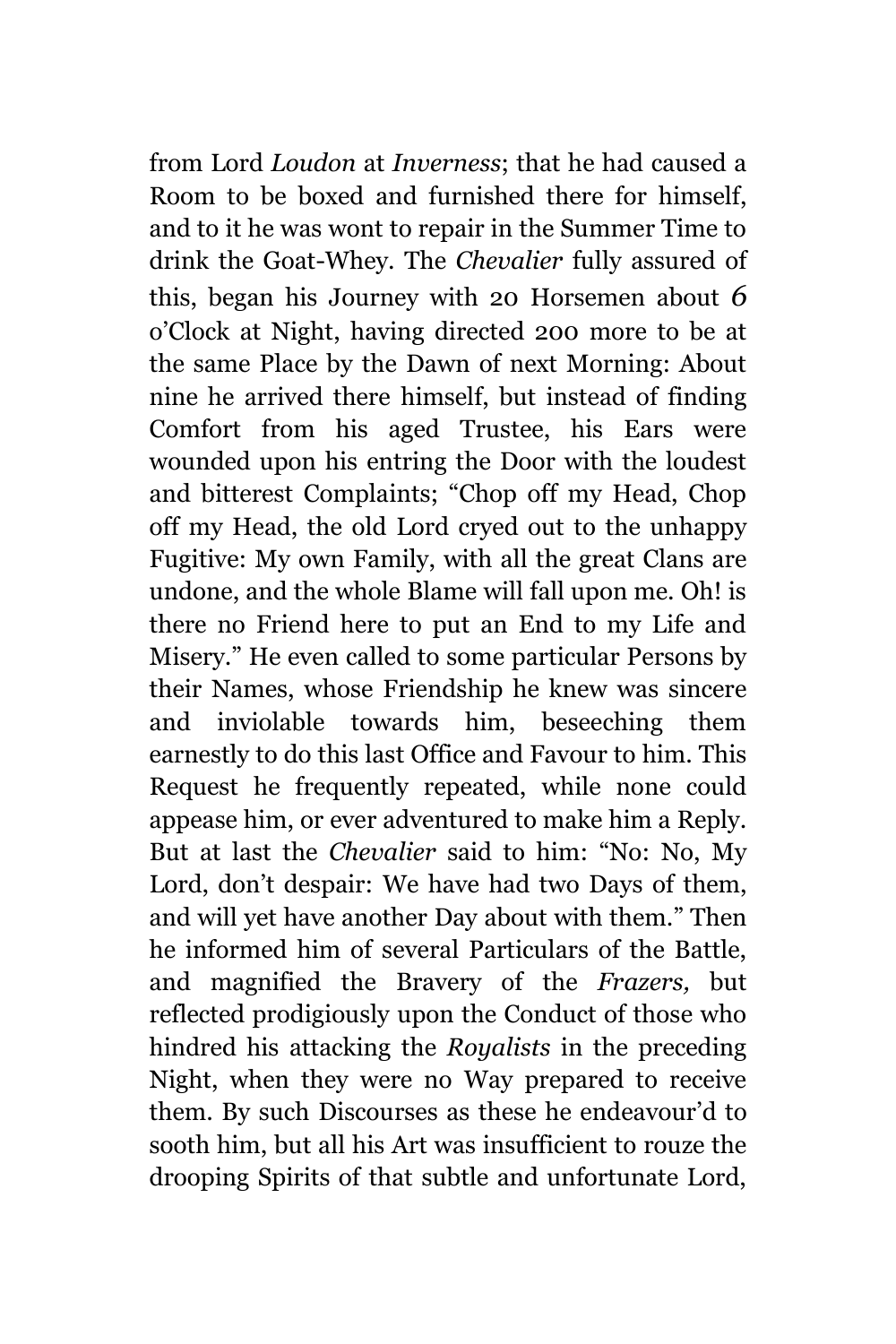who could not so much as be prevailed on at that Time to hear, or deliberate upon any Proposal for mending the State of his Affairs.

The Mistress of the House observing that the *Chevalier* was fatigued for want of Sleep, and quite disheartened by the Event of the Day, ordered a Hen to be roasted for his Supper, and a Bed to be prepared. When he had refreshed himself with a Wing of the Fowl, he went to his Chamber, and composed himself to Rest; but slept but little through the great Uneasiness and Anxiety of his Mind, which gradually grew upon him: And here tho' he might have been absolutely safe, at least for some Time, because the Dragoons, much less the Foot, were not suffer'd to withdraw so far as fourteen Miles from the Camp for some Days, yet his Apprehensions and Fears of falling into the Hands of those whom he and his Followers had so much enraged, increasing, he could not but determine to shift his Abode, with all convenient speed. Being unable to compose himself in Bed, he got up, and looking out of the Window saw some of his Guards approaching the House. Then putting on his Cloaths, he immediately repaired to them, and saluted them in a very affecting Manner, and brought in some of his Officers to the Room where Lord *Lovat* was. No sooner are they come in, than the *Chevalier* began to talk seriously to his Lordship on theSubject of their melancholy Situation, but all to no Purpose. That Nobleman would neither advise what Method to follow for his Preservation, nor admit of any Proposal for his own, but concluded in Words to this Effect, *viz.*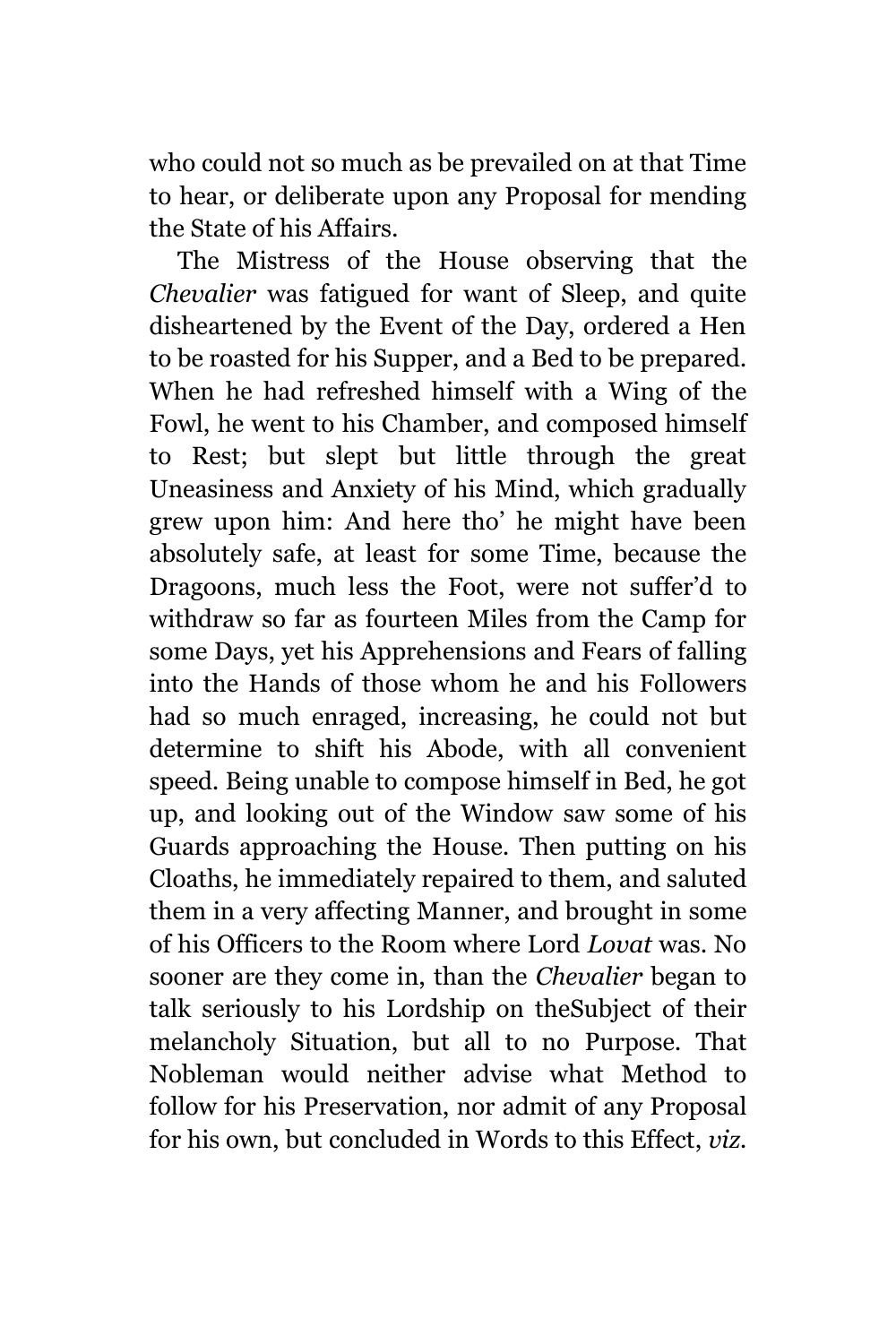"No! No! my Family \* is ruin'd, my Children are exposed to the Resentment of the Government, from which I have nothing to hope but the utmost Severity. My House is no longer to me a Sanctuary, I have nothing to trust to but the Humanity of the Duke of *Cumberland, (of whom his Lordship here took occasion to say several very handsome Things)* And since I can find no Friend who will do me the Kindness to put an End to my Days, I will lie in the Way of my Enemies, from whom I may possibly receive more Favour than from you."

The young *Chevalier* and his Followers perceiving that the old Man was not to be wrought upon, withdrew to refresh themselves with such Things as the Place afforded. The *Chevalier* eating a Wing of the Fowl that was dress'd for him the Night before, put the remainder in his Pocket, and then dismissed almost all his Attendants, with a short Speech at parting, which, after condoling them on their Misfortune and his own, he concluded in Words to this Effect.

"Now Gentlemen consult your own Safety, for I can no longer advance you any Pay. *(here he was ready to burst into Tears)* But if you and I escape, I shall be sure to use my utmost Endeavours Abroad to procure you a Subsistence suitable to your Merit in the Foreign Armies."

The Servants who were with him before his Arrival in *France* heard him with a sort of Pleasure, because, though they were grieved to see their Master reduced to the state of a Fugitive, yet they had long wish'd to

<sup>\*</sup> A Clan.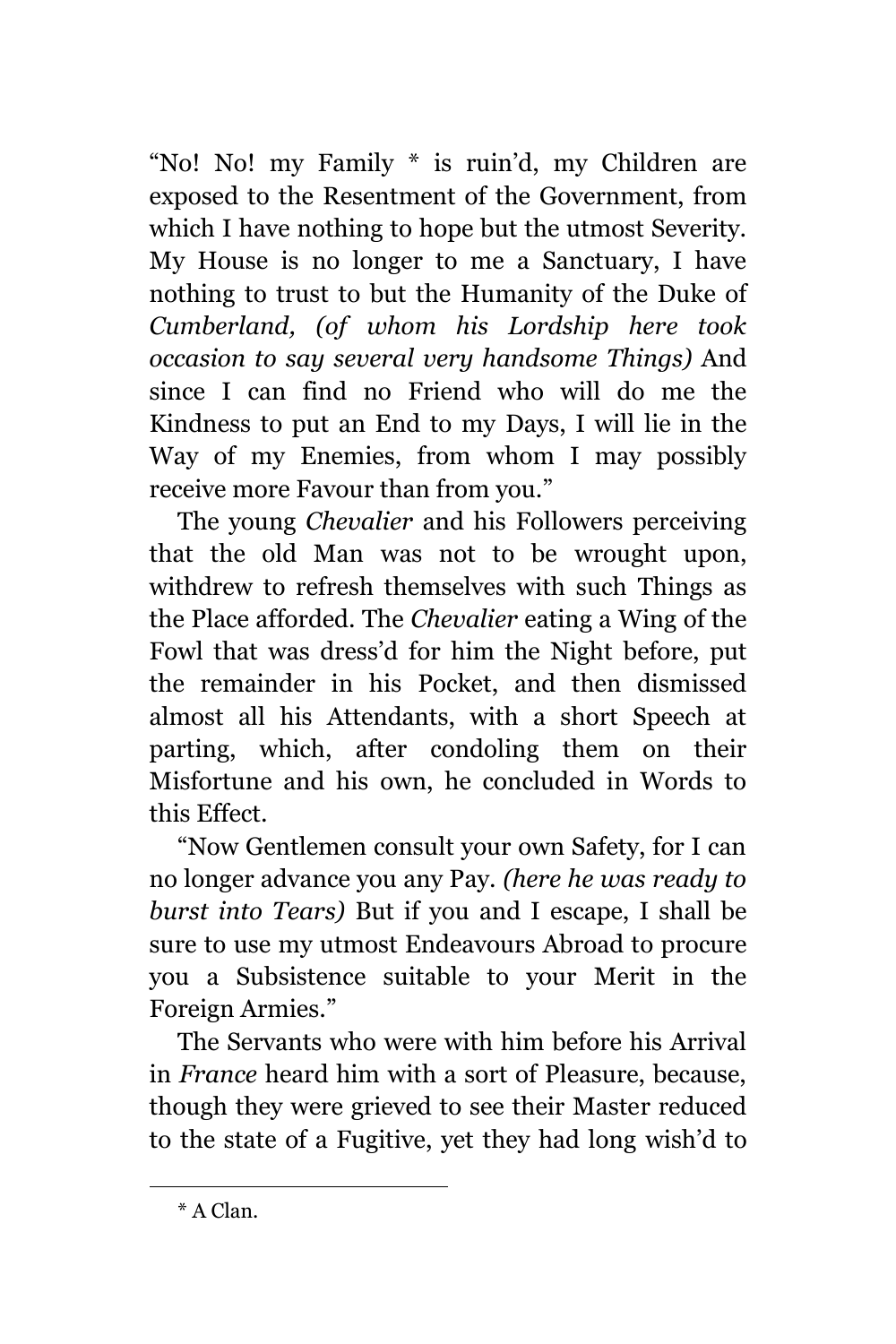be free from the *Highlanders*, whose Manners and Customs they abhorr'd, and to whom they actually bore the most invincible Hatred. These instantly repaired to *Inverness,* where they surrender'd themselves Prisoners to the Duke, who gave them Passports for returning Home. But the Pain of being forced to abandon their Master, which was so much alleviated in the Minds of the *French*, who were weary of the Country, was the more grievously felt by the *Chevalier's Highland* Guards, whose Safety depended in a great Measure on his. They reflected on his Words with the greatest Sorrow, and were almost distracted with Apprehensions for themselves, not knowing what to do, nor which way to turn their Faces. The fear of being taken up every Moment, and paying to publick Justice the Debt which they had contracted, presented itself to their View, in the most terrifying Shape. However, as Necessity has no Law, they at last resolved to keep in a Body, and to repair to *Strath Nairn*, whence some of them made Excursions for Victuals, and taking on themselves the Name of the Duke's Troops, committed upon some of the Inhabitants, Cruelties of the worst sort.—From hence it may not be improper to observe that the People who live in the low Countries of *Scotland*, entertain as great a Hatred towards the *Highlanders*, as one can possibly suppose the most Hostile Nations capable of. How unfortunate then must it be for an Adventurer whose Aim is a Throne, to be obliged to advance towards it with those who are held in Abhorrence and Detestation in the Places through which he is to pass.

But, forlorn as the Hopes of his .Followers were, desperate as their Situation was, the *Chevalier*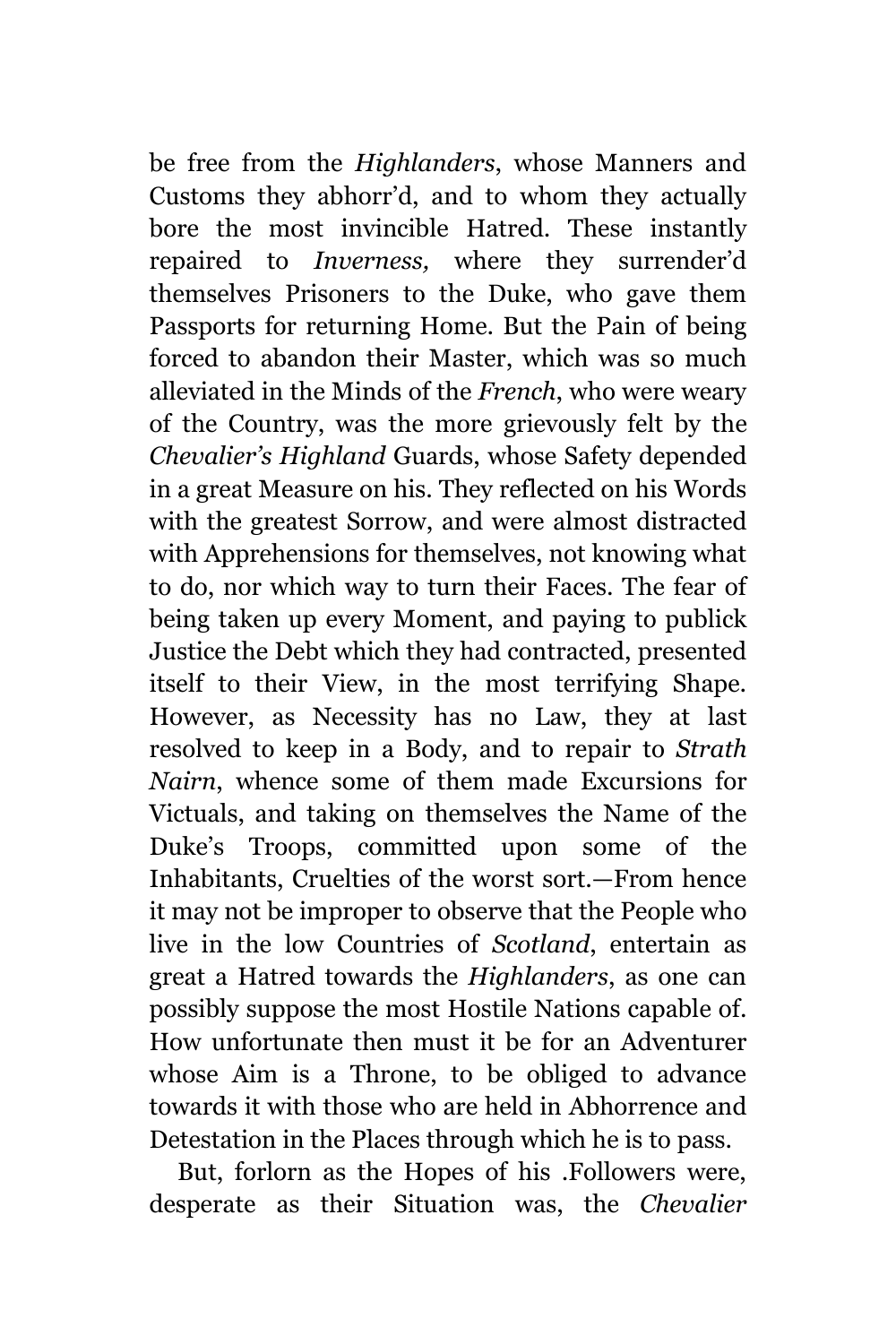himself was in no better. He was left with about seven Officers, and two Servants, with his two favourites *0*. *Sullivan* and *Sheridan*, \* whole utmost Skill, Policy, and Experience, were now in the highest Degree requisite towards the procuring their own Safety and that of their Master, whose bad Fortune they were now to share.

No sooner had the *Chevalier* dismissed his Followers as above, than he, with the few Friends yet remaining with him, held a Consultation on the next Step that might be proper for them to take. It was above all Things resolved to keep at as great a Distance as possible from the Enemy's Troops, but especially the Militia, such as *the M'Kays, Munroe's*, &c. whose Severity and Cruelty upon former Occasions some began to relate and exaggerate. But as they had little Time to spend in debating, *Sullivan* put an end to it by observing that they ought to move further off, instead of losing one Moment by Consultations. He proposed to take the direst Road for *Glengary*; urging that they might look upon it as certain that none of the Enemy had yet taken that Rout, or at least could not get there before them. Hereupon the whole Company took Horse and away. On this Road the young *Chevalier* was presented with the mortifying and melancholy View of several of his Followers desperately wounded, spent with Fatigue, and unable to bear up under the load of their Misery. Yet to none of them did he ever, at least that I could hear of, proffer the Assistance of his Horse, either

*<sup>\*</sup>* This *Sheridan's* Wife nursed the old *Chevaliers* second son, for which he was Knighted.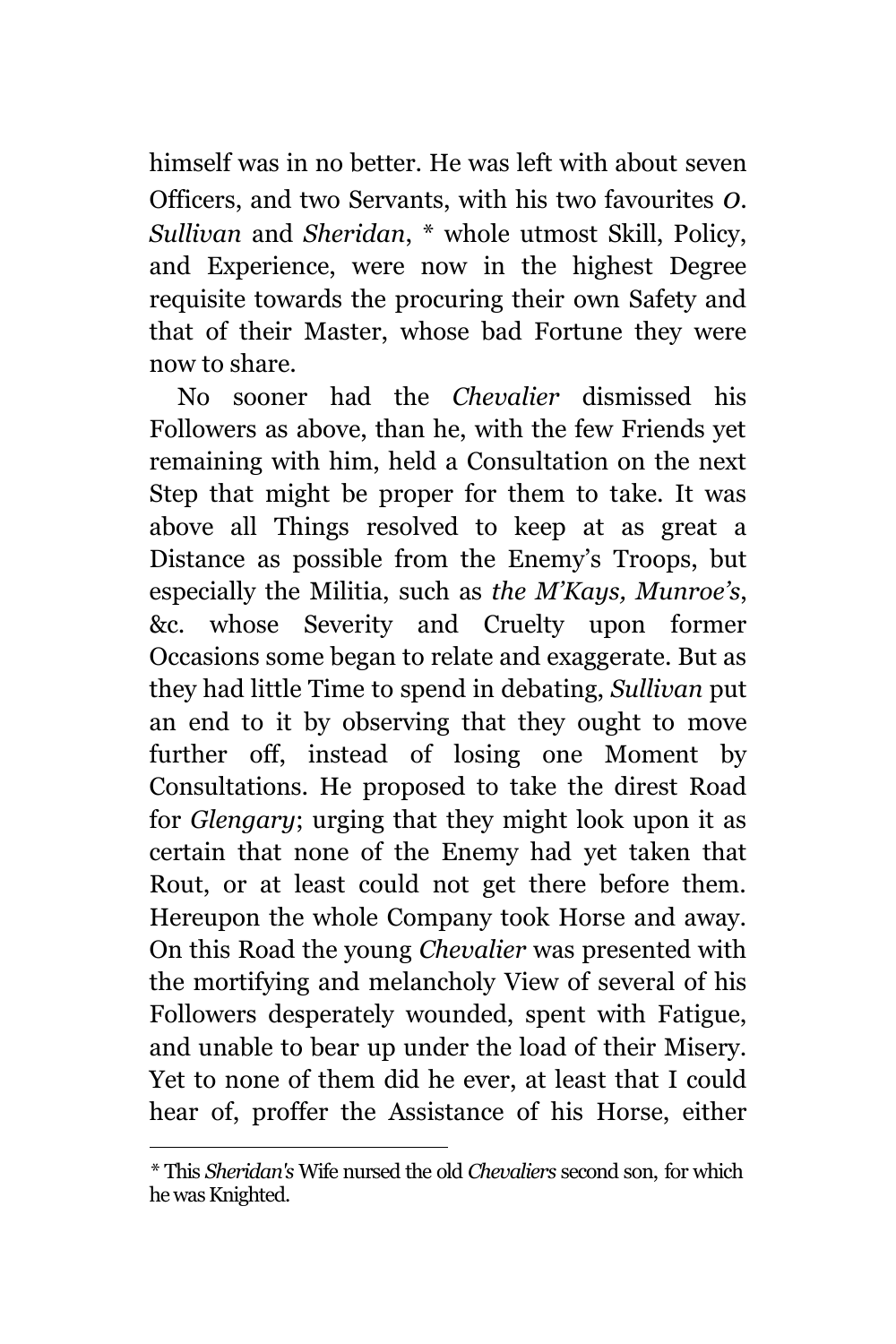singly, or to ride behind him, only in general, join'd with them in lamenting their Misfortune. I should not have mention'd this particular, had not the contrary been reported by several whose Information I have the greatest Reason to believe was not so good as mine. Indeed it would have been very weak in him to have quitted his Horse, and thereby endanger'd his own Person, and all only for the Chance of preserving a private Gentleman. Nor is it to be supposed that his Attendants would have suffer'd him to have carried his Compassion (the Sincerity and real Tenderness of which we have not the least Reason to call in question) to so extravagant a length.

About Ten o'Clock in the Morning they arrived at the Castle of *Glengary*, which is beautifully situated upon the side of a Lake, whence an extensive Prospect of the adjacent Country presents itself, and which could not fail of giving them timely Intelligence of any Parties that might be advancing to beat up their Quarters. Mr. *M'Donald* the Proprietor (whose second Son was kill'd after the Battle of *Falkirk)* had with all his Clan been in the Interest of the *Chevalier*, whom together with his Attendants, he now received with great Humanity, yet not without discovering some Apprehensions of Danger. For already had he heard of the Action the Day before, and with good Reason feared that himself would feel the Consequence, tho' he had not actually been in open Arms, but on the contrary had shelter'd himlelf under the Protection of the Government: For now he dreaded that his secret aiding of the *Chevalier's* Undertaking would be discover'd by Means of the Prisoners. However for the present he banish'd his Fears, and was impatient to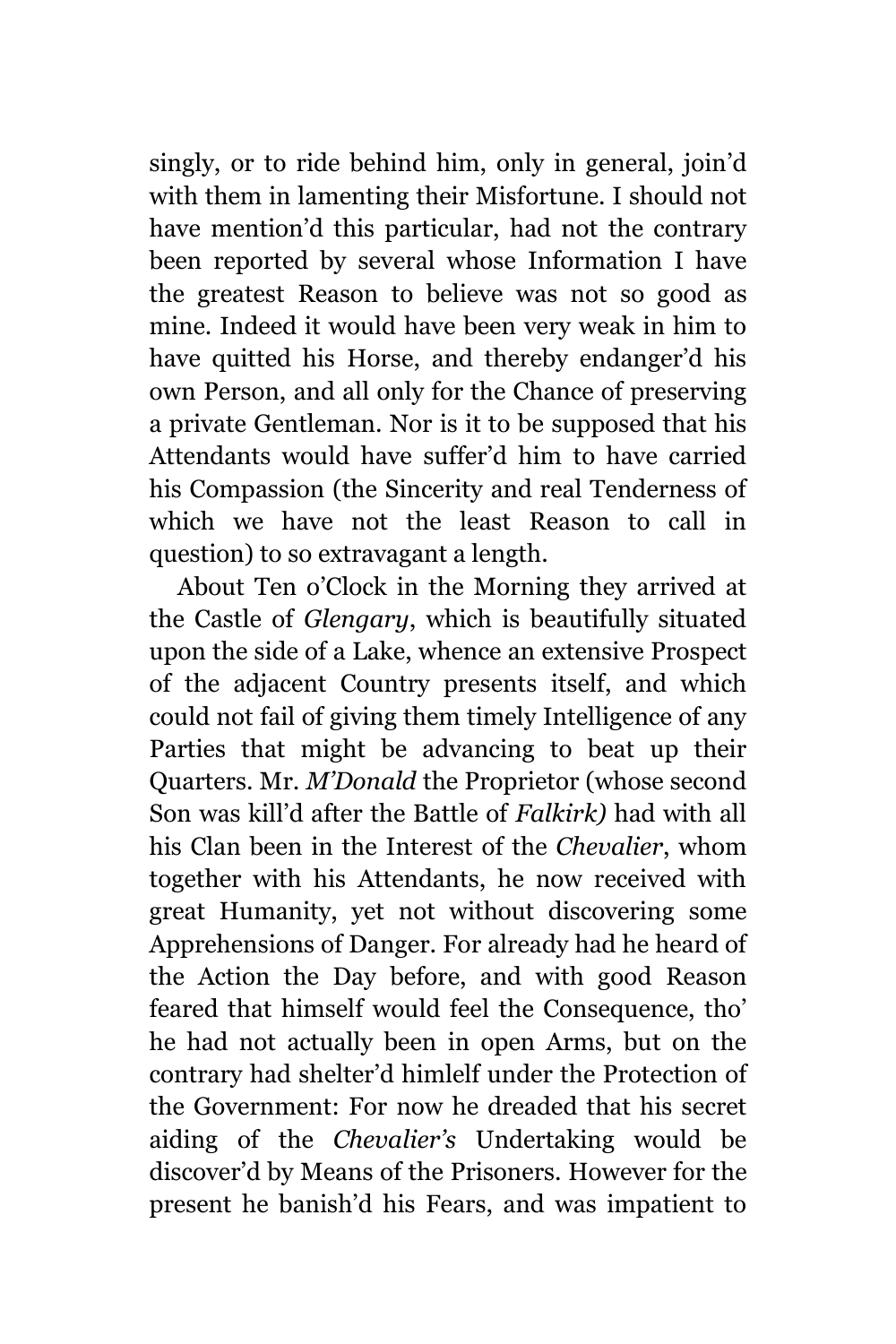hear an accurate Account of the Battle, the relation he had already heard being very confused and imperfect: For these *M'Donalds* are remarkable for a Military Genius, delighting in nothing more than in talking of warlike Atchievments. Messieurs *Sheridan* and *Sullivan* informed *Glengary* of the Particulars of the Action, and observing by the various Alterations of his Looks that to learn how his Clan behaved was not the least part of his Curiosity, they artfully improved the Circumstance, and so nicely touch'd upon this Spring of the *Laird's* Passions, by launching out on the Valour and Intrepidity of his Regiment, that in an Instant forgetting the Confirmation into which he had been thrown the Night before, he chearfully set about preparing every Thing for the Accommodation of his Guests, each in proportion to his Rank, and rather agreeable to an Occasion of Rejoicing than of the deepest Affliction; so surprizing an Effect upon him, had the Praises he heard be flowed on the boasted *M'Donalds!* For my part I cannot but admire the quick Discernment of these two Companions of the *Chevalier's* Fortune, and how skillfully they wrought upon the Temper of their Host. Indeed had they seen as much of Mr. *M'Donald* some Years before\*, as the

÷.

I took particular Notice of this Gentleman, and enquired of

*<sup>\*</sup>* About nine Years ago as I was travelling through *Glengary* towards *lnverness* I came to an Inn, where I found Mr. *McDonald,* the *Laird*, fencing with his own Servant, who was very desirous to be rid of him; but that Gentleman's Spirits were so set upon his Diversion, that he cared for little else. Nor can this Chief ever be good Company, bat when the Convention turns upon this Exercise. Being always curious in observing the Genius and Temper of the *Highlanders.*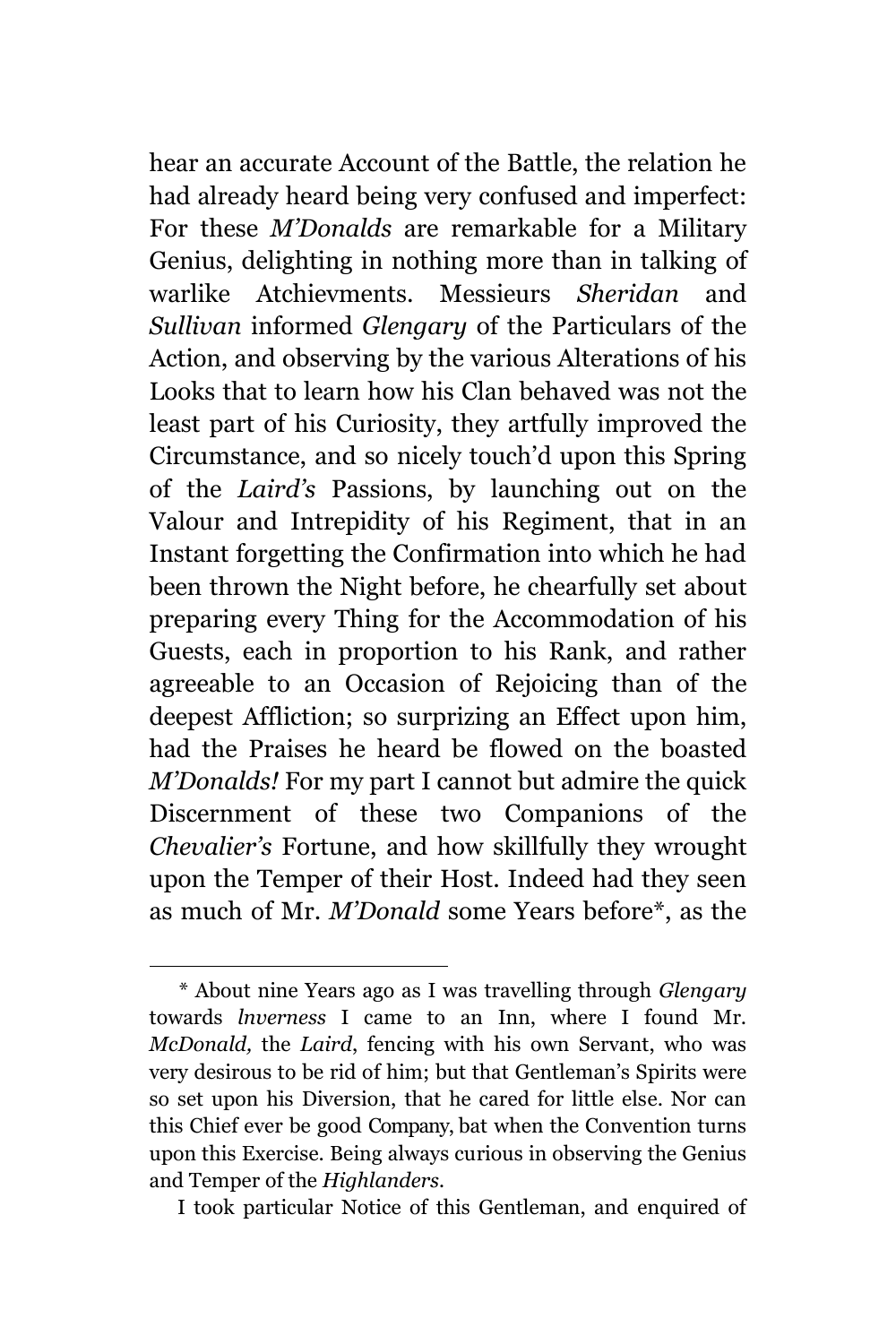Author of this Narrative, they would have had little Difficulty in finding out his natural Temper, and peculiar Inclination to Feats of Arms. But these Gentlemen really were not apprized of his Character; and besides one cannot but suppose that his Genius was at that time not a little obscur'd by a Sense of the vast Misfortune, and the great Danger which every Moment presented to his View.

The *Chevalier* being now safe in *Glengary,* had some leisure to reflect on the ruined Condition of his Forces; and tho' he could not assist the unhappy remains of them with Money or any Thing else, yet still he discover'd the deepest Regard and Concern for them. He kept a Correspondence with the several Corps who yet held together in considerable Bodies, and had retired or were yet retiring to the most promising Places of Safety.

The very Night of the Battle, *Lochiel*, after having got his Wound dressed, and in some measure recruited his exhausted Spirits, march'd his Clan to the side of a Hill, where he drew them up, and order'd the Bag-Pipes to play all Night such Tunes as he knew would suit the Temper and present Circumstances of his Men. But the next Morning observing that no considerable Force was likely to join him, and that he could not procure Subsistance for his Troops there, he took his Rout towards *Lochabar*, fetching a Compass along those Hills which divide that Country from

the Landlady who he was. She, who appeared to be a very sensible Woman, seemed somewhat ashamed of his Conduct, and 'twas not without a visible Reluctance that she at last said, "It is our *Laird"*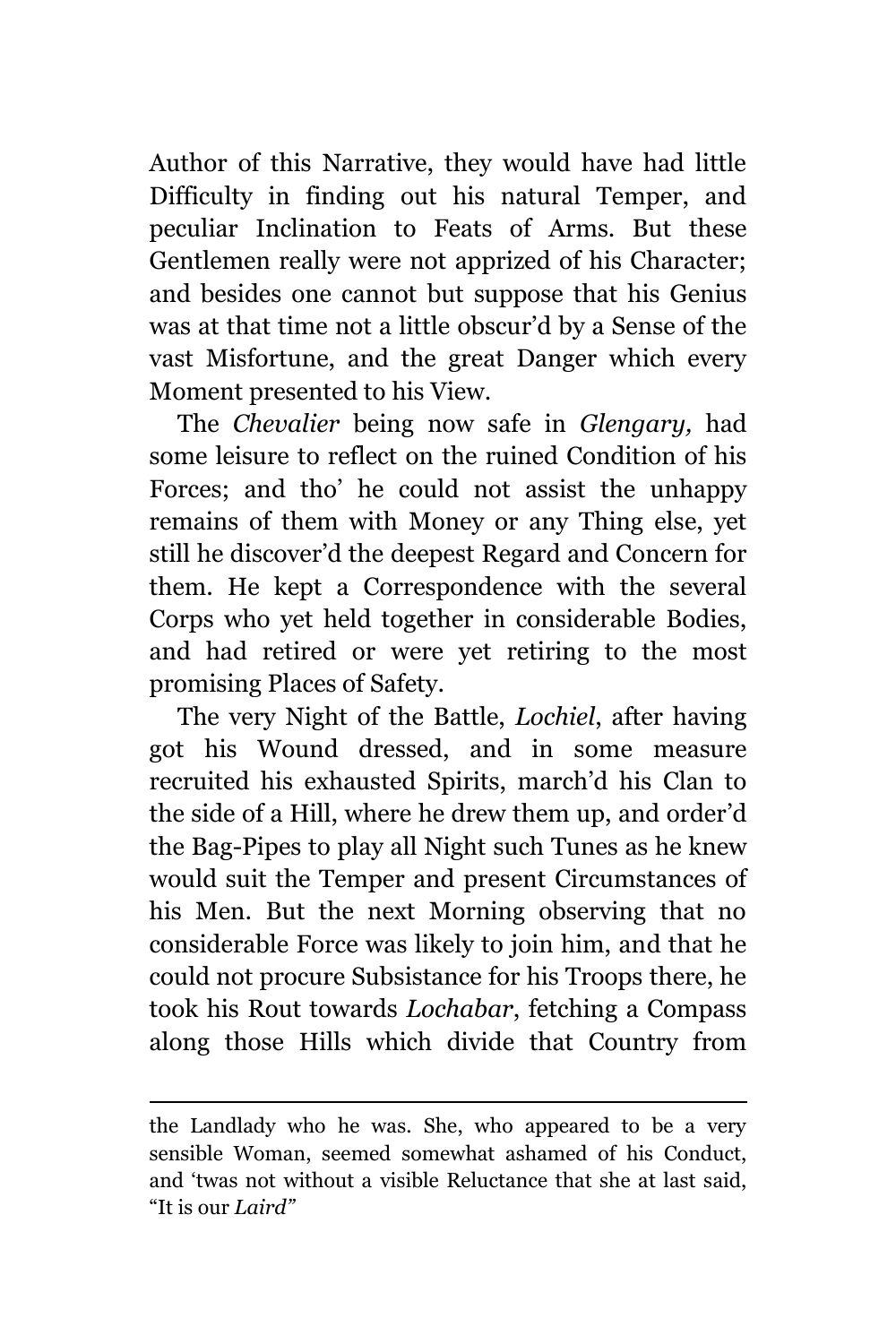*Badenock*, and so he arrived in two Days at *Glengary*, where he found his unfortunate Master, now still more sensibly touch'd with the many Objects of Pity and Compassion, whose Misery was so much, I had almost said entirely, owing to him. He now saw before him a new Scene of Grief, *Lochiel* was dangerously wounded in the Ankle, and unable to walk. Many of his own Men were in no better, some in a worse Condition. Loud and bitter Complaints, with deep and piercing Groans circulated among them, not only on account of their own Wounds, and the complicated Distress they saw themselves involv'd in, but for the loss of their brave Officers and Comrades who had been kill'd out-right. The whole was indeed a moving Scene. Nor could any Thing equal the Love of the *Camerons* for their *Lochiel*, except that of the *M'Donalds* to their *Keppoch.* For when they observed he was wounded in the very heat of the Battle, two of them laid hold of his Legs and a third supported his Head, while the remainder surrounded him as a Guard; and thus they bore him out of the Field, and over the small River *Nairn*.

These Things very much affected the *Chevalier:* But *Glengary* seem'd to take the greatest Delight in hearing of them, tho' his Satisfaction would have been highly augmented, could such an Exploit be told of his own Family, as that of the *M'Donald's* of *Keppock:* For there is a prodigious and deep rooted Jealousy among the Clans, especially the *M'Donalds* and *Camerons* who seldom agree, but on the contrary, being Neighbours, are the Rivals of each others Actions and with Envy look upon any Thing that may tend to the Advantage or Honour of those against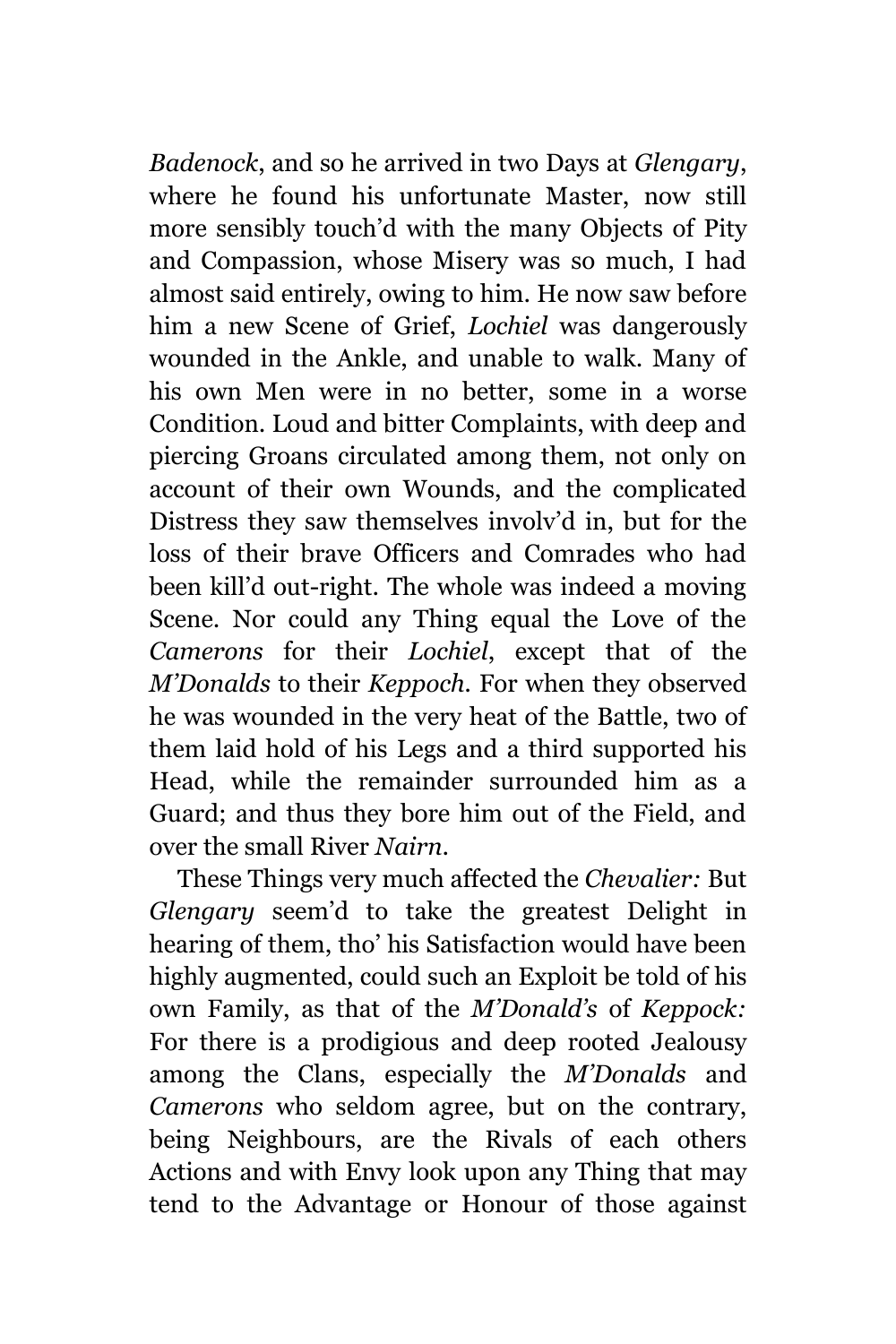whom they have conceived an Hatred scarce to be erazed by the length or wastings of Time.

After proper Refreshments, such as Butter, Cheese, Milk and Usquebaugh, the several Officers with the *Chevalier*, held a Council of War; in which some of them moved to let up a Standard nigh that Place and issue forth Orders for the Troops to repair to it. This Proposal was approved by some, who easily foresaw the Misfortunes that would attend them, provided they were taken, and doubtless it might have been unanimously agreed to, had not the *Chevalier* informed them that his Money was spent, and that unless they thought themselves able to attack the Royalists in their Camp, they would be cut off from their Subsistance. This Argument was supported by the *two Favourites* who pointed out the Madness and Folly of that Project, but still the better to engage their Constancy to their Master, they sooth'd them with large Promises from *France*, whence they expected both Men and Money for reviving their Cause and altering the State of their Affairs. At last it was agreed that the *Camerons* should keep together, and in the mean Time march forward to *Achnacarrie*, *Lochiel's* Dwelling-House, which is within nine Miles of, and upon the high Road to, *Fort-William*; and these by patroling Parties and Scouts observe the Motion of the Royalists on that side, while the *Chevalier*, with those about him, were to take Care of what past upon the *Inverness* Quarter.

The *Camerons* set out for *Achnacarrie*, secured the best of their Effects in the Woods and Caves, and lived upon their Cattle in the most plentiful Manner, not knowing how soon the regular Troops or Militia of the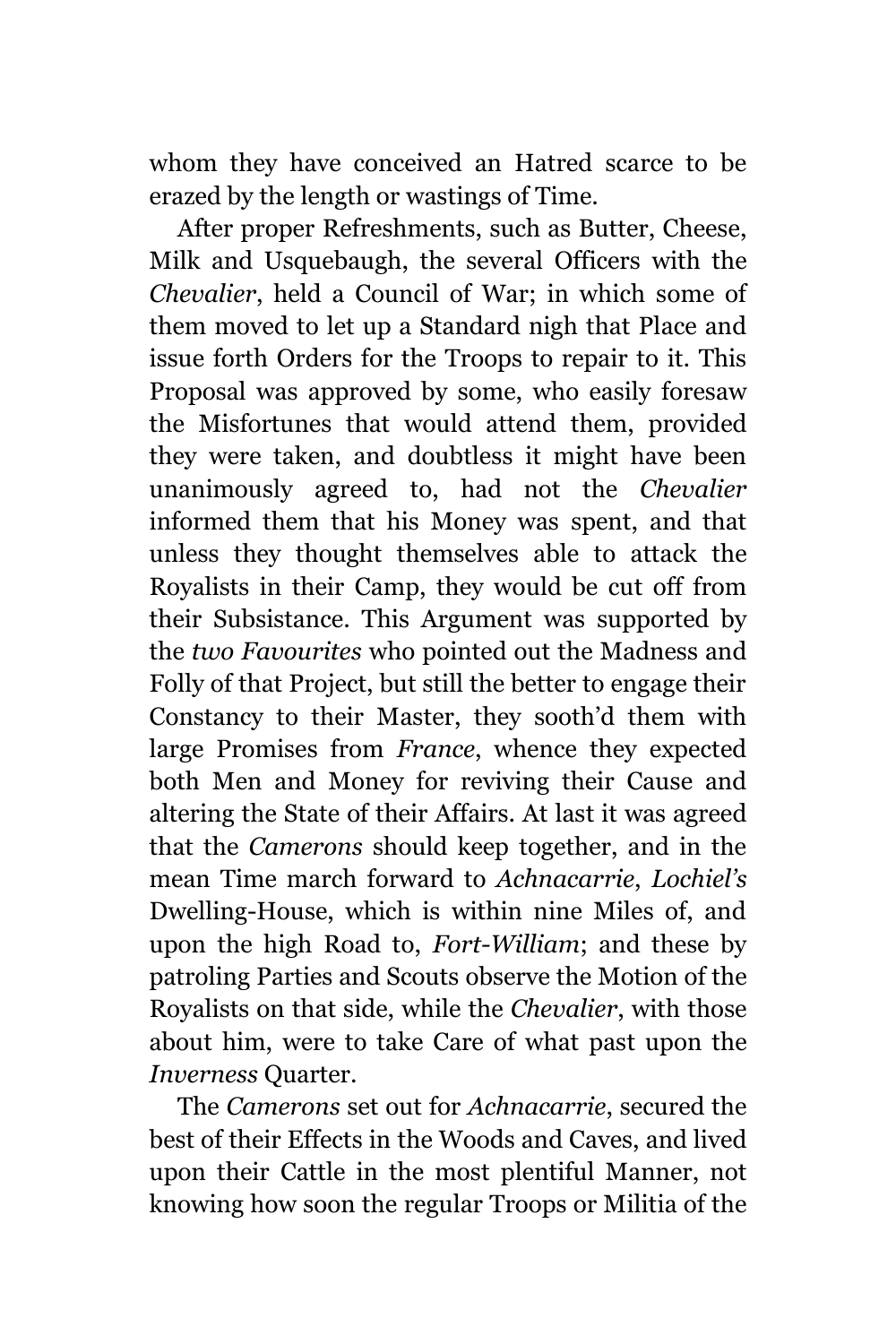Royal Army might snatch them out of their Hands. Mean while the *Chevalier* continued with Mr. *M'Donald* to wait for some Account from his Officers and the Noblemen whom he had parted with three Nights before: These were the Marquiss of *Tullibardine,* the Duke of *Perth*, Lord *John Drummond*, Lords *Balmerino*, *Ogilvy*, *Nairn* and *Pitsligo,* Lord *George Murray*, and Col. *John Roy Steuart,* Captain *Hunter* of *Burnside,* and about 800 Men of the *Angus* and *Athol* Battalions, who with some few others had repaired to *Corryburgh,* which is an Inn about *6* Miles from *Inverness.* But before their Departure they had agreed with the *Chevalier* at any Event, to let each other know of the State of their Affairs. Happy was it for the Marquiss of *Tullibardine* that his Clothes and Baggage, thro' the Care of his Servant were secured, but unhappily for some others, they had lost the whole. Here they continued till about 12 o'Clock the next Day, when they were joined by Lord *Elcho*, (who had gone up to the Castle of *Moy,* which belongs to the Laird of *M'Intosh) Lord Lewis Gordon* and a few of their Attendants: And now they all, upon an Alarm that the Dragoons were advancing toward them, mounted on Horse-back and pursued the Patent Road, *viz.* General *Wade's*, to *Ruthven* but when at *Aggnwre,* which is an Inn about 8 Miles from the Place they intended, Lord *Balmerino* broke off and continued there a little longer than the Company had done: Here he met with the Marquiss of *Tullibardine's* Valet de Chambre, with whom he drank a full *English* Pint of *French* Brandy, saying, "Come *Fleming* (the Man's Name) here is the Duke your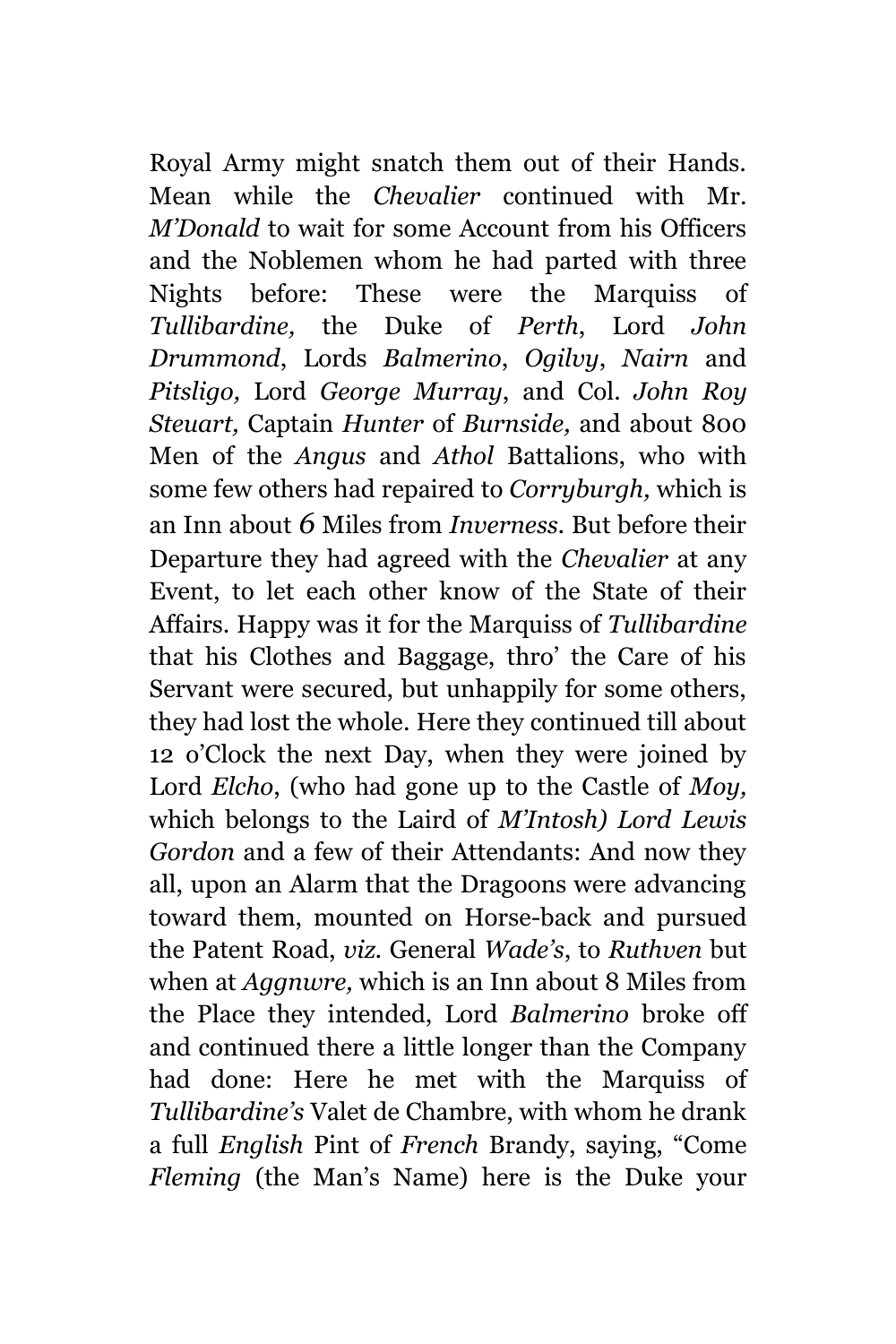Master's Health. I actually will surrender to the Enemy, for to what Purpose should one be always in Terror of his Life." After regaling himself for some Time with Mr. *Fleming*, he rode diredly to *Strathspey*, and delivered bimfelf up, if I remember right, to Captain *Grant* of *Bandallach*, who brought him to *Inverness,* where he was immediately confined, and afterwards shipped off for *London,* where he met his Fate: But the Circumstances of his unhappy Exit are so universally known, that I dare say the Reader will readily excuse my saying any Thing further on that Head.

In the mean Time the other Noblemen who had retired to *Ruthven*, held frequent Counsels; but the desperate State of their Affairs now obvious to every Person, hindered their adventuring upon any Enterprize for retrieving them. The only Result of their Deliberations was, that every one should shift for himself. Hereupon the Lords *Elcho*, *Ogilvy* and *Pitsligo*, rode down towards *Braemar*, where they concealed themselves for some Time till an Opportunity of a Ship, procured by a Lady of Quality, presented itself, when they went on board, and landed in *Norway.* Mean while *Tullibardine* took the contrary Rout, *viz.* that of *Dumbartonshire,* and surrendered himself Prisoner to Mr. *Buchannan* of *Drummachil*, by whom he was delivered up to the Government, put on board the *Eltham* Man of War, and carried to *London,* where, after some short Confinement, he died in the *Tower. Perth*, Lord *John Drummond* and Lord *Nairn*, with some few more, set out in Quest of the *Chevalier*, who was now more than ever disheartened by the Loss of the Battle and the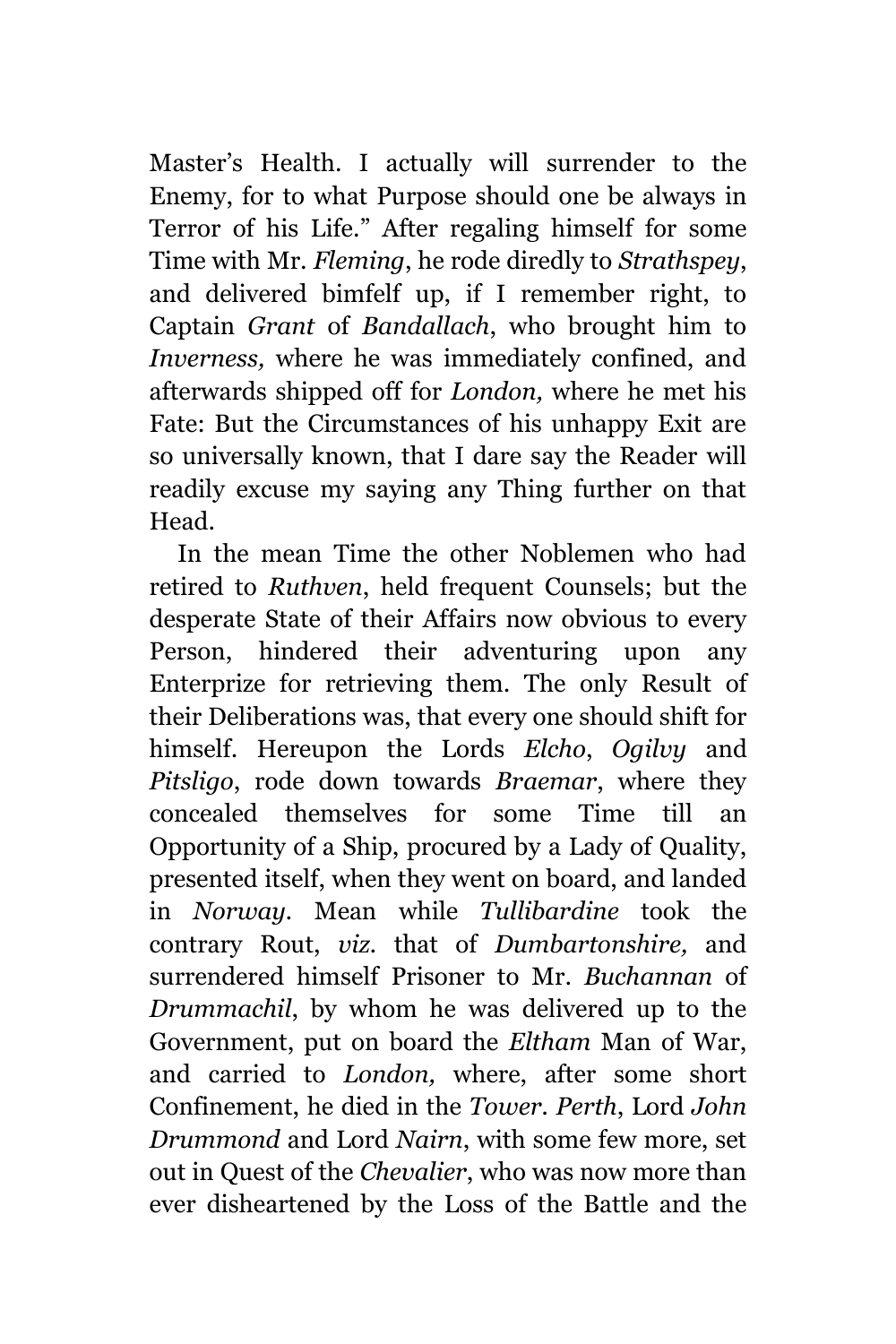bad Accounts that were daily brought him of his unfortunate Followers.

Just before their Arrival at *Glengary*, which was the 20th of *April,* the *Chevalier* was told of the Earl of *Cromarty*'s Misfortune, and that he was brought in Prisoner to *lnverness.* The Rashness and Ill-Conduct of that Nobleman in *Sutherland*., must sit so heavy upon him and so naturally tend to render him mean and despicable in the World, that I do not chuse to enlarge on the Subject. But I may further observe that never Man appeared more infatuated than he. For when in an Enemy's Country, in which he was surrounded by the *Sutherland* Militia on all Sides, he inconsiderately sent off the Body of his Party, and remained for some Time drinking and dancing with Lady *Sutherland* \*, and a few Gentlemen and Servants: After which he set out as if no Danger was near; but was quickly surpriz'd; and being separated from his Corps, both he and his few Attendants were easily made Prisoners.

As the Account given the *Chevalier* of this Matter

<sup>÷.</sup> \* The Author of the History of the Rebellion, printed at *Edinburgh*, intimates that his Lordship might probably have escaped, had not he still further delay'd the Time by waiting the going round of a Tost to Lord *Sutherland's* Health; her Ladyship having order'd in a Dozen of Wine for that Purpose. He says, "On the 18th arrived the *Hound Sloop* with Lord *Cromarty* and other Prisoners, now pouring out bitter Reflections, Curses and Imprecations, on the Countess of *Sutherland,* (a Lady of great Wit and Humour, whose least Quality was to be one of the greatest Beauties of the Age;) for having order'd in a Dozen of Wine to drink the Health of her Lord at so unseasonable a Juncture."—This was at *Dunrobin*, the Earl of *Sutherland*'s House.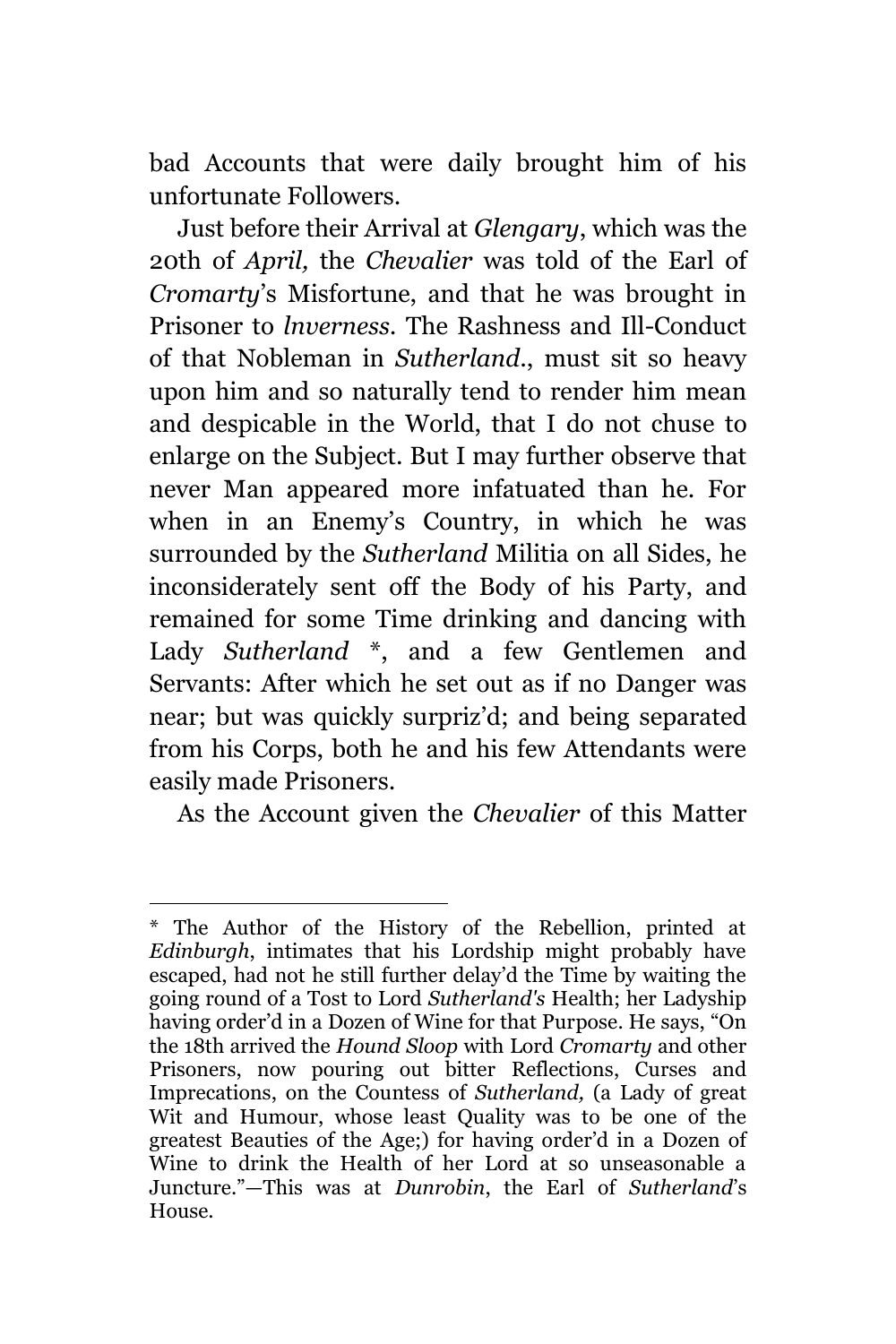made the Disaster appear much worse \* than it really was, so his Grief was so heighten'd that on the coming in of the Noblemen above-mentioned, he was found almoft speechless, and his Spirits in a Manner exhausted: But by Cordials, and the like, he was reviv'd. When come to himself he told them that he was alwavs extremely glad to see them; but at the same Time wish'd that he had fallen in the Field, rathes than live to be a Witness of those Miseries which he had been so instrumental in bringing upon them. He then informed them of the Misfortune which *Cromarty* had met with. But the Duke of *Perth* and Lord *John Drummond* seemed not so much affected with it, for they well knew that the Handful of Men which that rash and imprudent Lord had got together, were almost the very Refuse of the *Highland* Counties.

However they exprest much Regret that he should have fallen into the Hands of his Enemies. They then refreshed themselves with the Victuals which Mr. *M'Donald* had prepared for them, and took some Repose, of which they had Need enough, after the Fatigue they had undergone.

When they arose, a Consultation was held on this important tho' difficult Question, *viz.* What was proper to be done in the present Emergency? *Sullivan* informed them of the Agreement with *Lochiel*, which they highly approv'd of, and declared they came there upon no other Motive than to share the good or bad

<sup>\*</sup> He thought *Barisdale* with his Regiment, which was a good one, and *Glengyle* with his, had shared the same Fate; but it was some Comfort to him when he heard that only *Cromarty* was surpnz'd.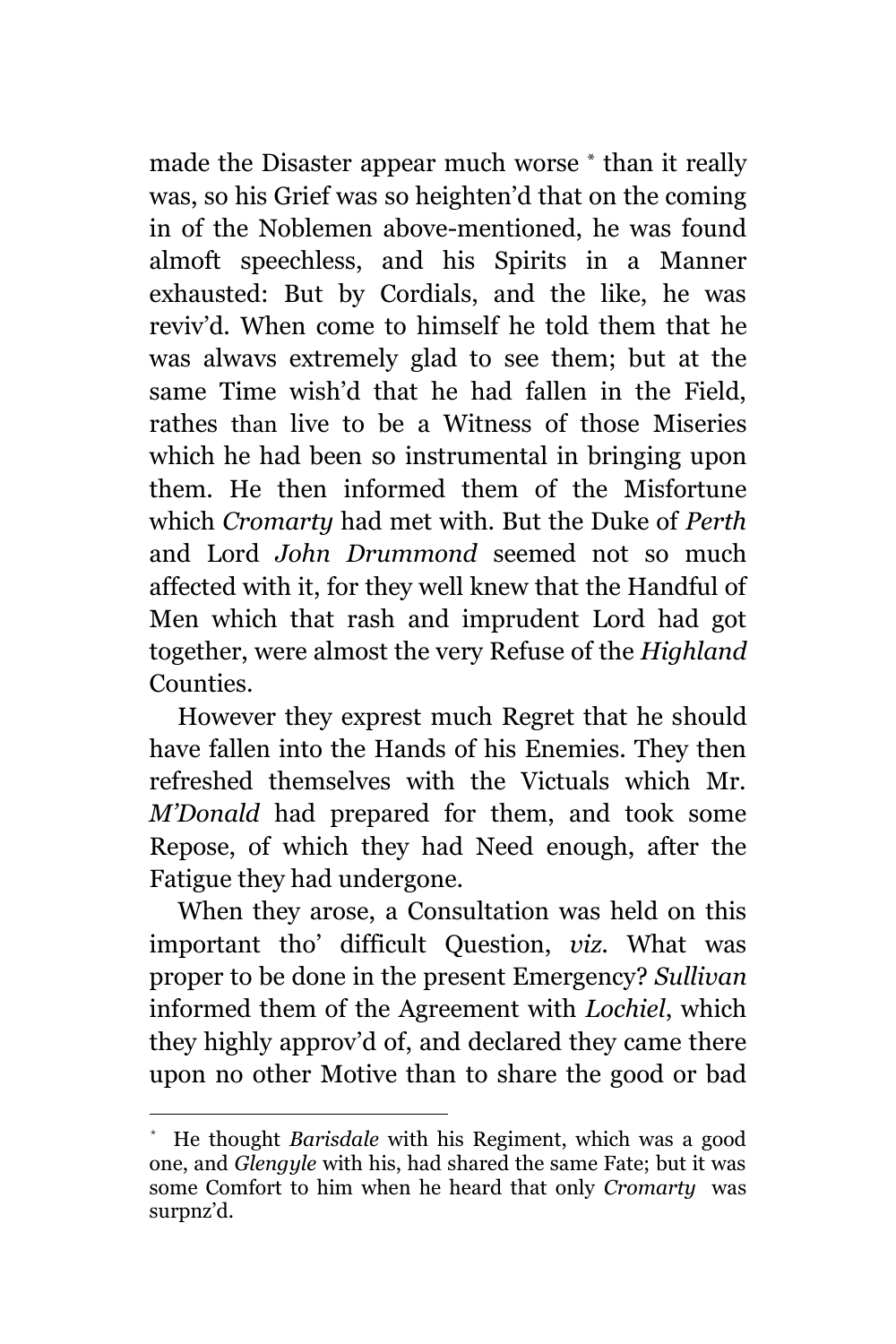Fortune of their Prince; and appeared very thankful that they were at Liberty, while *Kilmarnock* and *Balmerino,* the infatuated *Cromarty* and his Son, with many others, were closely confin'd, and at the Mercy of that Government, they had so much incensed.

The *Chevalier* having informed these Noblemen of all the particulars that had come to his Knowledge, and of what Resolutions he had taken, enquired after several other Lords and Chiefs, concerning whom they gave him the most satisfactory Account they could; and when speaking of *Elcho*, *Pitsligo* and *Ogilvy*, they told him as I have narrated above. "But what is come of the private Men," saith he; they are scattered, replies *Perth,* but I presume the greatest Part are gone into *Strathspey* with *John Roy Steuart*; where it is not doubted but they will be very kindly received by the *Grants*, who were far from being Enemies to us: *Perth's* Conjecture was just; for the People of *Strathspey* were very obliging to them; and in Time of their Distress prov'd a real and substantial Support, but still in such a Manner as to give no Umbrage to the Government: For as the Fugitives had considerable Sums of Money, such Persons were not to be thrown off. Their Method was this, one of their Company who was best acquainted with the Proprietor of a Farm, would secretly bargain with him for a Dish of Victuals to be prepared at a certain Hour. Accordingly at *6* o'Clock a Pot containing much more than might reasonably be expeded to serve a single Family, was set on the Fire full of Water and Barley, or Herbs, with a large Piece of Beef or Mutton in it, in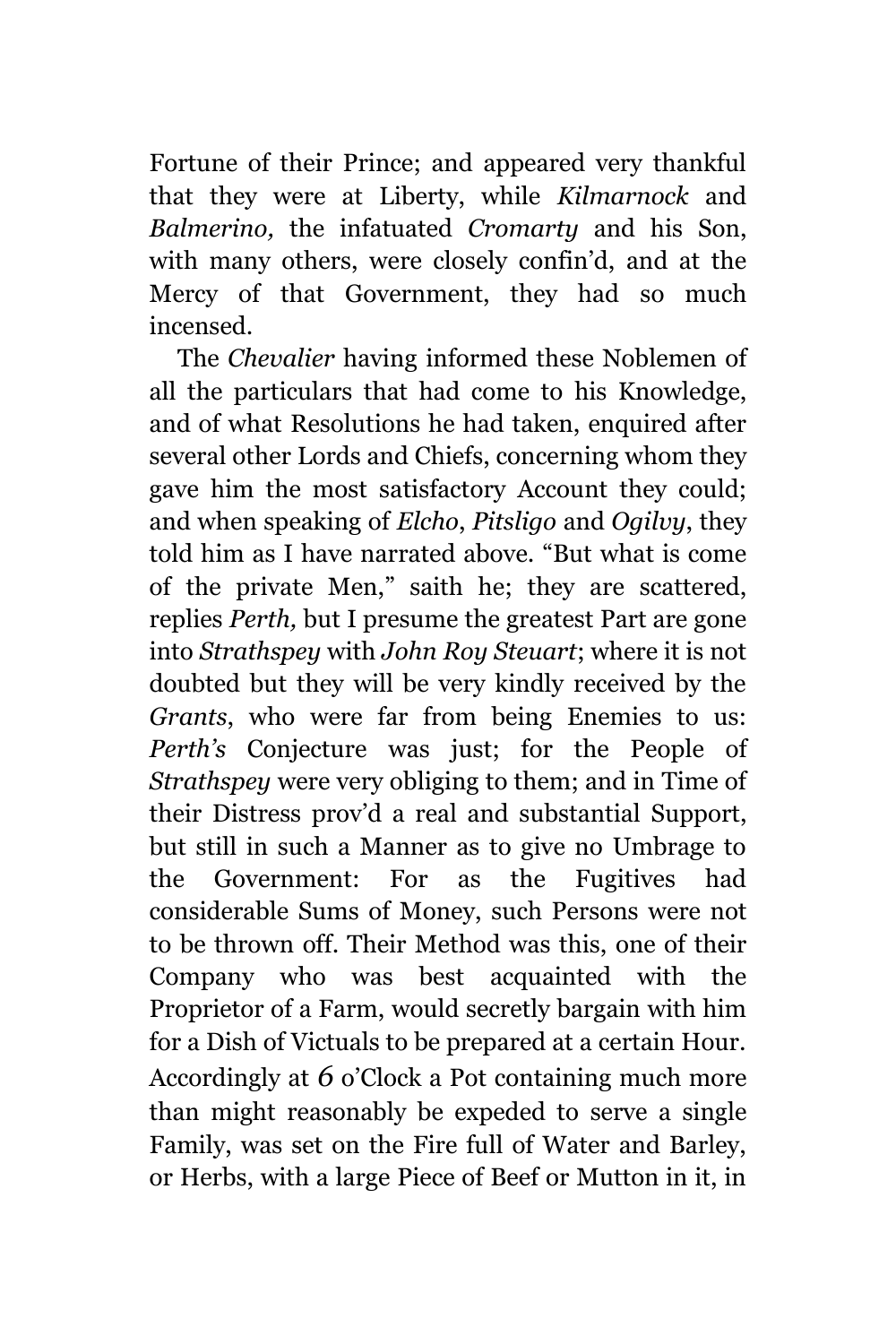order to make Broth, (which is much esteemed by most of the People of *Scotland)* This being ready, towards nine or ten at Night, those for whom it was cooked up, would, upon a Signal given by their Trustee, repair from their Huts or Holes, and enter the House by a Window left open for that Purpose, which not being very high, was easily effected, while the whole People in the House were asleep, (or supposed to be so) They would sit down to their Victuals, and afterwards retire to their several Hiding Places, where Beds, *viz.* Straw and Heath, with Bedclothes,were according to Agreement secretly prepared and not only did they thus subsist and screen the Fugitives (while the Money lasted, which Lord *John Drummond* had distributed among them) in the private Way I have described, but actually furnished *John Roy Stuart* with a ten *Scots* Pint \* Barrel of *Usquebaugh* (the Liquor generally used in the *Highlands* and Islands of *Scotland)* upon the Tenth of *June,* to drink the Health of that Day.

And now as I mention this Man, concerning whom so much has been written, and so many Errors propagated; I shall give a short but faithful Narrative of him, so that my Reader may be both informed and amused.

*John Steuart*, commonly called *Roy*, which signifies red, from the Colour of his Hair, was born in *Strath Spey* in the Parish of *Abernethy*, of creditable Parents, who had a competent Subsistance to appear genteelly in that part of the World. When but a Boy he gave Instances of the most enterprizing Genius,

<sup>\*</sup> That is Twenty *English* Quarts, *Winchester* Measure.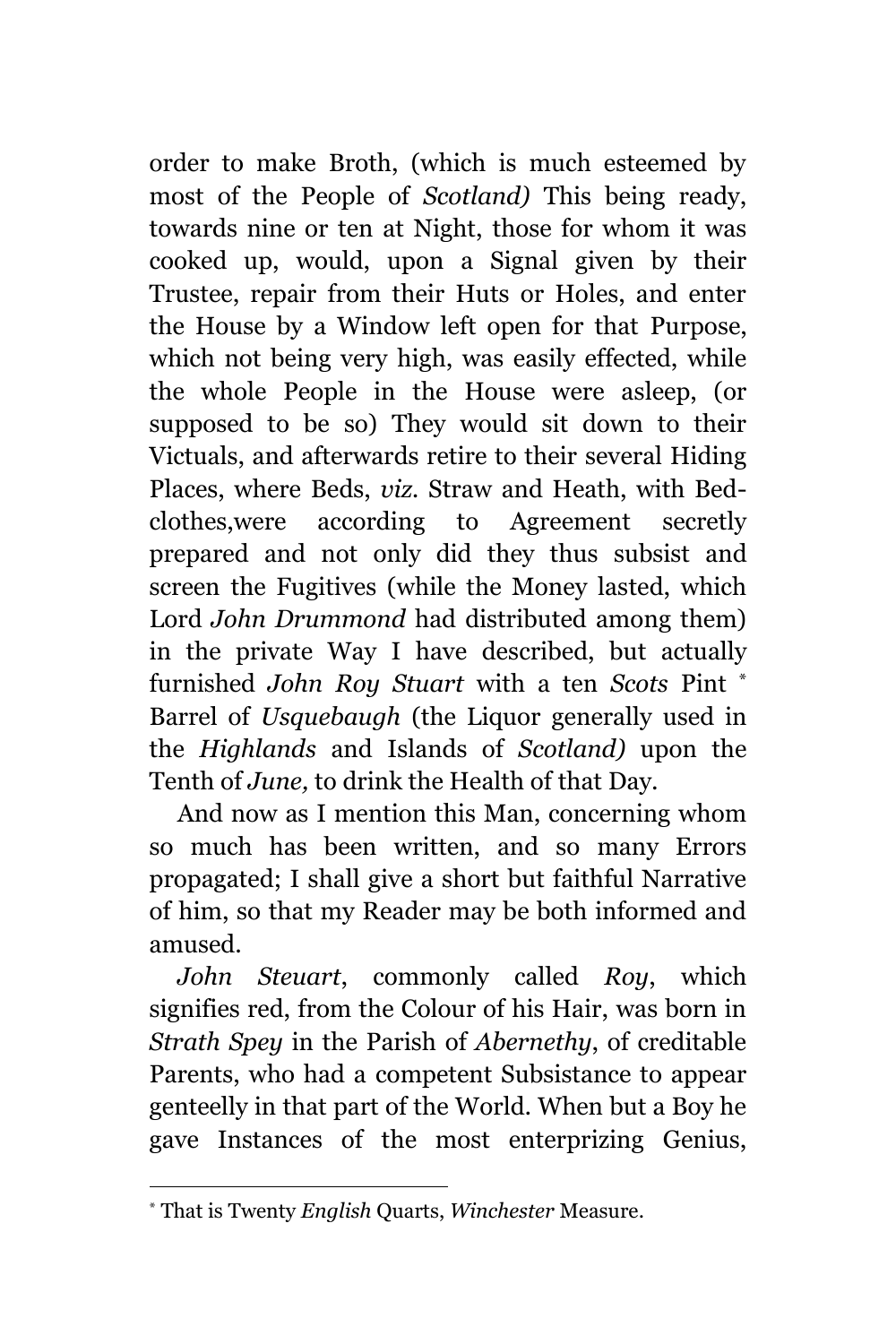discovering a Temper void of Fear and capable of any. Thing, and which increased with his Years. After receiving a small Portion of Education at *Inverness*, he began to look about him, and deliberate upon the Way of Life he should afterward pursue: A mechanical Employment was below his Turn of Mind, as well as the Dignity of his Family, though xtript of the common Necexxaries of Life, (such is the Infatuation of the *Highlanders)* and to be a Gentleman was not in his Power; and therefore he was nothing: Yet the Misfortune was, that he must live like one of his high Birth; but how to do this was the Question. At last he contrived a Way of raising himself to a Figure in the World; he got together a dozen of Desperadoes such as himself, but neither so strong or agile, over whom he appointed himself Captain. With these he infested the high Ways, and pillaged some Cattle; but happily for him, within a short Time, an *A*ffair happen'd which at once put an end to his Scheme. One Day the present Lord *Braco*, who is married to the Laird of *Grants* Sister, came to pay his Brother-in-Law a Visit *Steuart* getting Intelligence of it, immediately conduced his Men to a narrow Passage nigh the entrance of a Wood, to intercept that Nobleman as he passed. This coming to the Knowledge of the Laird of *Grant,* he caused a younger Brother, to assemble an hundred Men of his Name, and with these convey'd his Brother-in-Law out of his jurisdiction; scarce were they conveened, when *Roy Steuart* had an Account of it by a trusty Friend, with whom he kept a Correspondence at *Castle Grant*, and observing that. Projects were not so soon executed as they were contrived, he withdrew from his Pass and discharged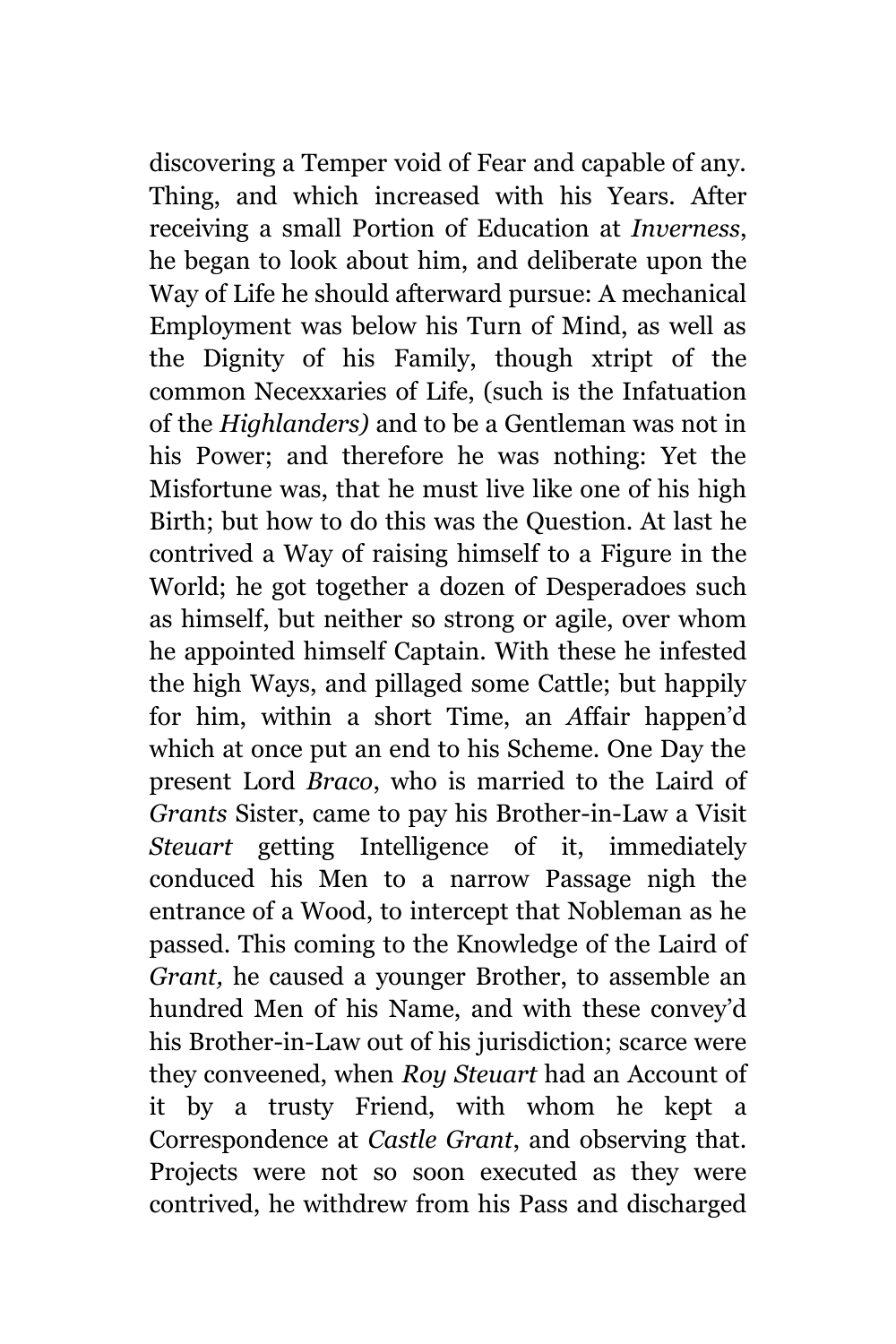his Corps. And now he bethought himself of entering into the Army, hoping by *Grant's* Interest to be preferred; accordingly he inlisted into the Regiment of the *Scot's Greys*, where by the Intercession of his Patron he became Quarter Master, and perhaps might still have been further advanced, had not his Genius, which was equal to the most difficult, and I may add, Villainous Enterprize, still biass'd him to a Conduct which could not but give the World a bad Opinion of him. A fellow Soldier of his Regiment coming to him one Day, told him that he had engaged to fight a Duel with one who had given him an Affront, and desired that *Roy* would be his Second; "O yes! replys *Steuart*, I love some Times to take a Dance at the small Sword, for it will render my Heels nimble, and now they seem to be clogg'd." He never had seen the Person who disobliged his Acquaintance; yet they set out for the Place appointed,but instead of meeting the Enemy, they heard the mortifying News, that he was gone over to *Ireland.* Upon this, the principal in the Quarrel, mov'd to return. "No, no, says *Steuart*, our Work is not done*"* "We have acted as becomes us, reply'd the other;" "No, not we," answer'd *Roy,* "while the Fellow is alive; give me two Guineas, and I shall cross the Water and put a Pair of Balls through him." But this generous offer was declined.

In short, this *Roy Stuart* was ever ready to assist in the most dishonouable Things, such as stealing away young Gentlewomen, in order to join them in Marriage with People far below their Rank, and then would offer Satisfaction at the Sword to their Friends, if they complained of such Treatment. At last, having had a very active Hand, in marrying the Earl of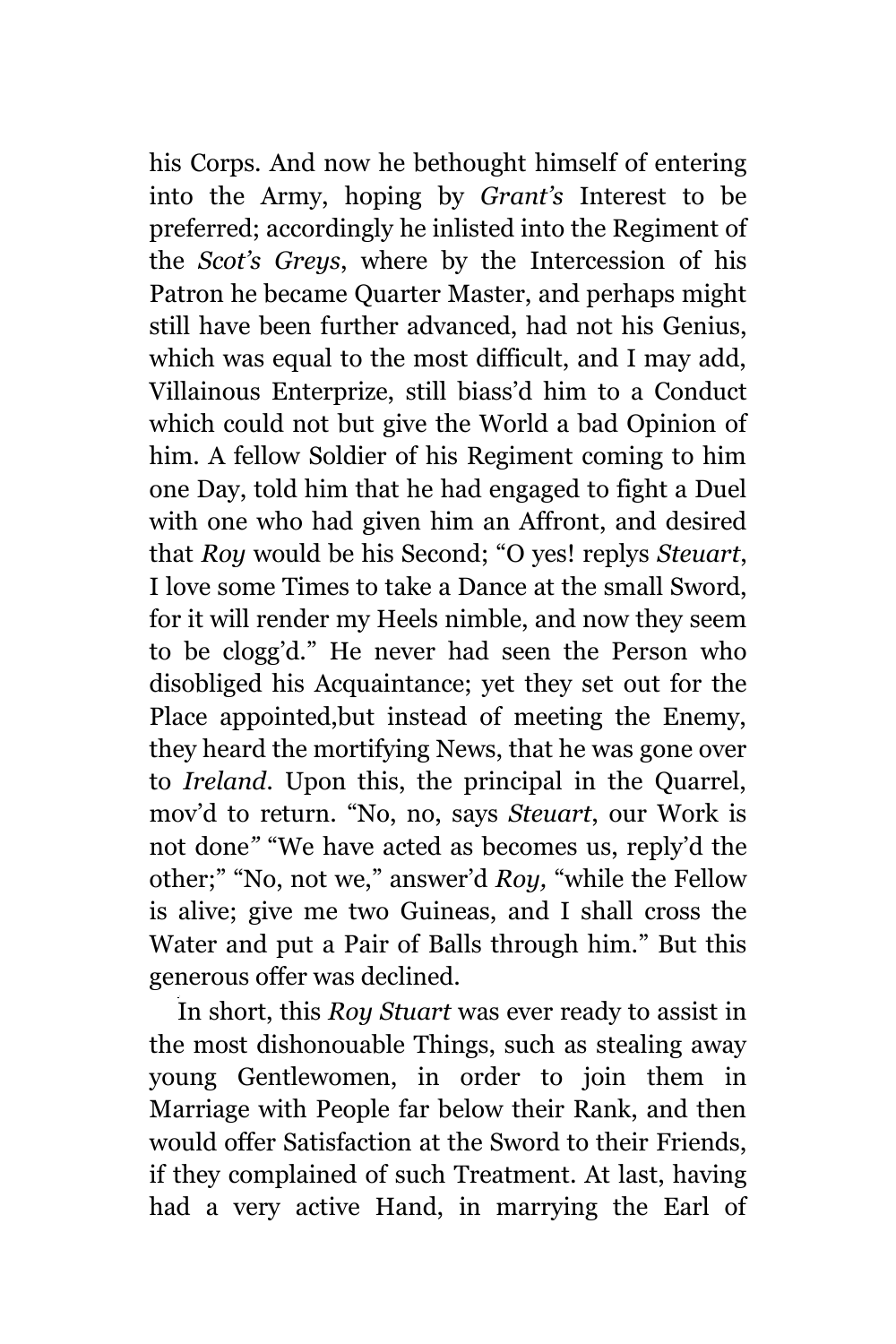*Murray*s Brother to one Miss *Barber* in *Inverness*, he was rewarded with the loss of his Post, and sent to Goal into the Bargain. However, by the Assistance of some Persons in Power at *Inverness,* he was enabled to make his Escape, after which he set out for *London*, where he secretly inlisted some Men for the Service of the *French* King; but finding himself in danger of being discovered, he made all possible haste out of the *British* Dominions, and went over to *Rome*; where he found the Means of being introduced to the *Chevalier de St. George*, and his Sons; to whom he magnified the Disaffection of all Ranks in *England* and *Scotland*, to the present Establishment; prais'd and extoll'd the Bravery of the *Highlanders* to the Skies, and even assured them of the Throne; the old *Chevalier*, though ever fond of the Crown, received this Information with great Indifference, and behaved with much more Coldness towards *Roy,* than his Son, who had already formed that Scheme which he afterwards set upon executing, to the Smart of these Nations; for he had resolved on the Attempt, ever since *Don Carlos* was conducted by the *British* Fleet into the Kingdom of *Naples. \**

'Tis imagined by some, and that upon very good Grounds, that *Roy Steuart* had Letters from Lord *Lovat, Lochiel*, *Keppoch,* and Sir *Alexander M'Donald,* to the Court of St. *Albano*; for about the latter end of the Year 1735, he returned to *Scotland* with Letters to several of the Chieftains and informed

<sup>\*</sup> He was on board the same Vessel with that Prince, and his Hat having fallen over board into the Sea, he was heard to say, "No matter, I am to go to *Old England,* which is able to procure a better."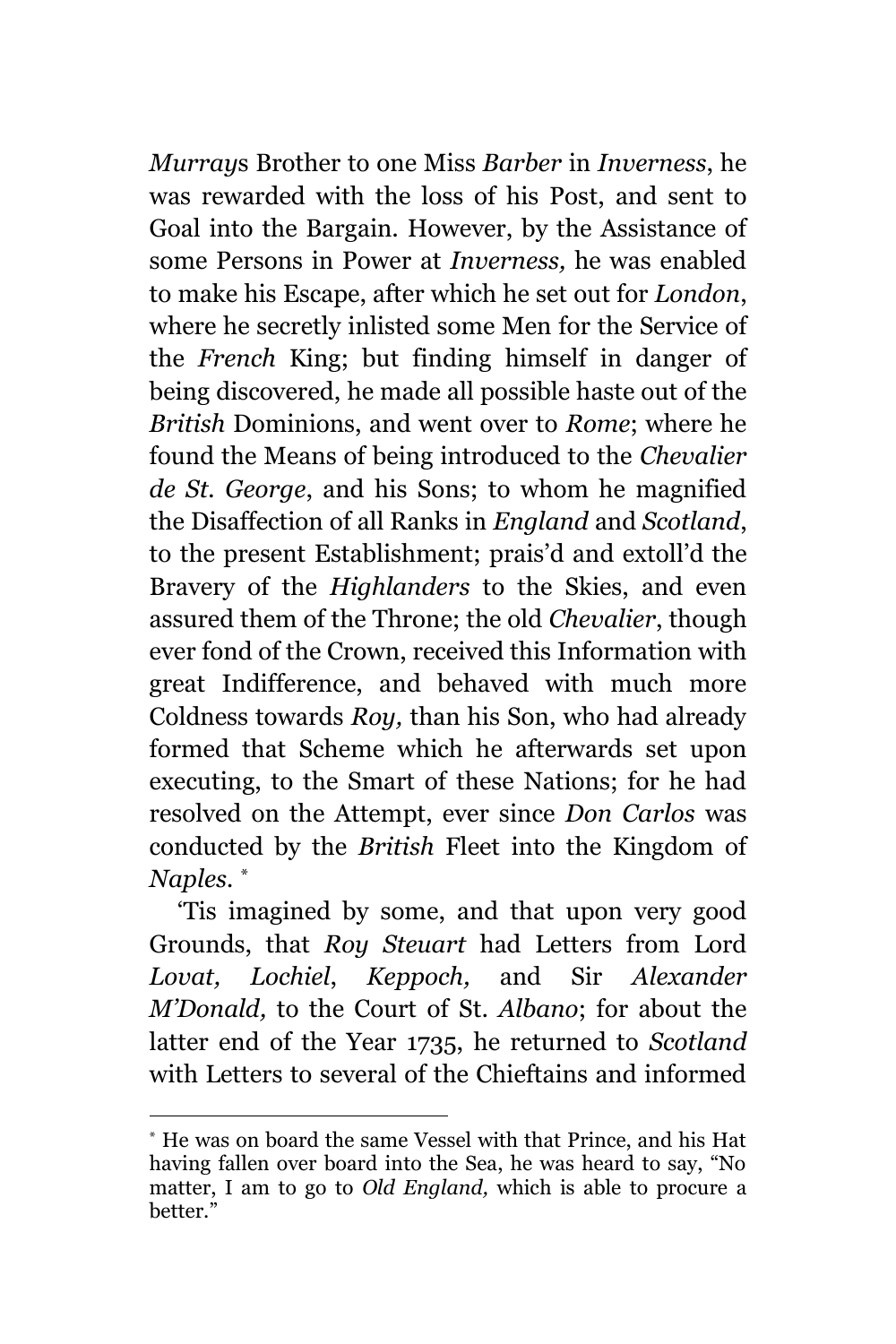them *viva voce*, of his Reception at Court: But here having play'd one of his old Pranks, he was taken up, and secured in the Prison of *Inverness,* where he found Means to break, and fled over the *Ness* to *Castle Downie,* Lord *Lovat's* Residence in the *Aird*; where he was kindly entertained that very Night, and shelter'd for some Time, though the crafty *Simon* being told of his escape, issued forth Orders as Sheriff Principal of the Shire, to search for him and take him dead or alive. When a convenient Opportunity occur'd, he left the Kingdom, carrying with him Answers. to the several Letters which he had before brought: Soon after he enter'd into the Service of the *French* King, and by Means of the Pretender, he was made Captain of the Grenadiers in Lord *John Drummond's* Regiment; in which Station he continued till the Rebellion was just ready to break out, when he took the Opportunity of a Ship going from *Holland* to *Leith*, to return into *Scotland*; where landing about the beginning of *June*, he went to *Lochabar*, and there prepared the Minds of the *Highlanders* to receive the young *Chevalier,* who was soon to appear among them.

No sooner is the *Chevalier* landed in *Ardnamurchan*, than *Roy Steuart* repaired to welcome him, and had a Colonel's Commission for his Pains, and levied his Regiment as they advanced. In this Station he continued till the whole Project was dash'd in Pieces, and was most active in the various Scenes; for his Sword was generally broke at every Battle, and the streaming Gore denounced the Share he had in the Action of the Day. His Attempts upon *Keith*, and against the Duke's Life, are well known.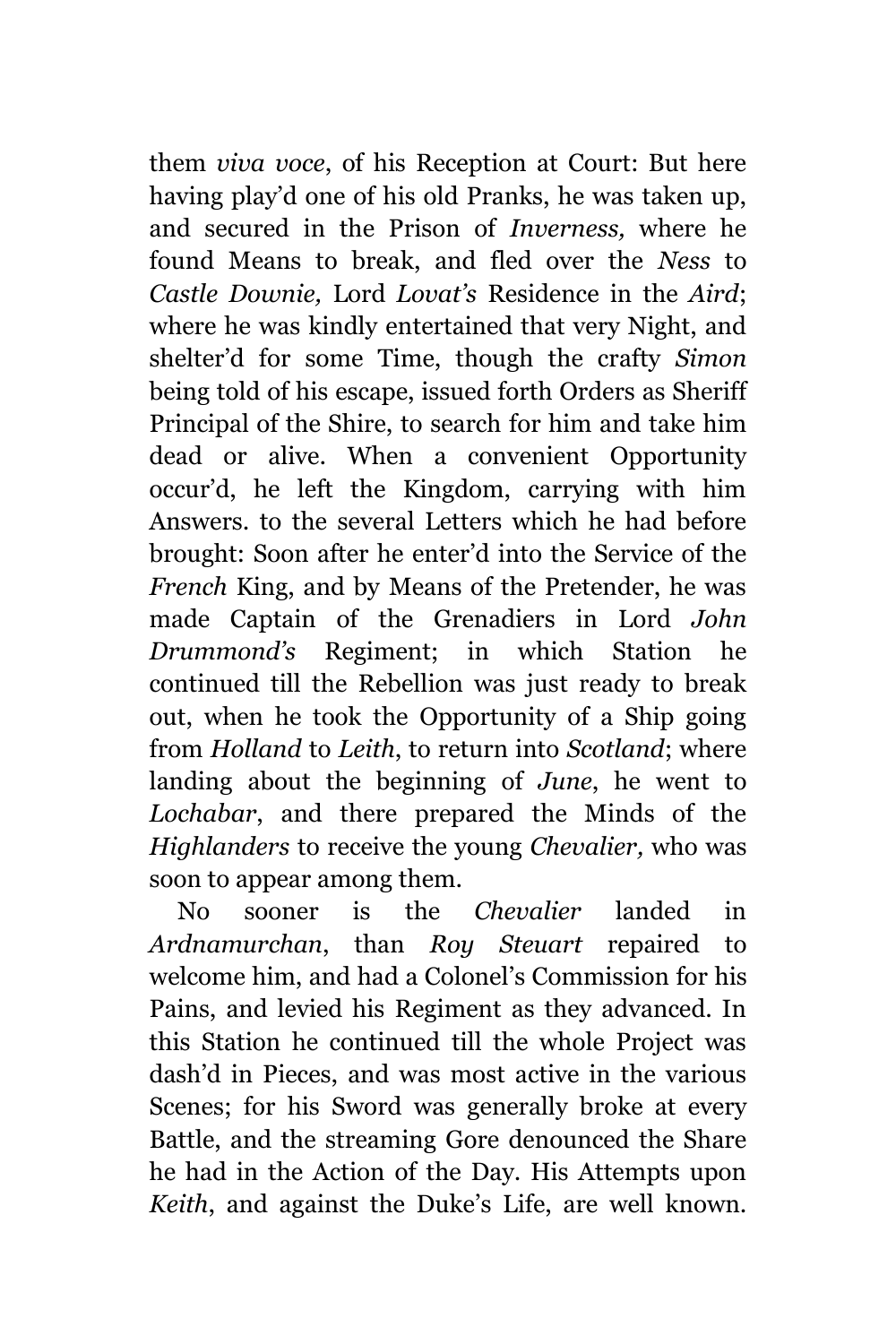His Zeal for his Party was likewise manifested, upon his hearing of a young Man who was employ'd by the Duke of *Cumberland* as a Spy. For *Steuart* immediately set a Reward of Twenty-Pounds upon his Head. Many other Things might be said of him, but these may suffice; However, before I take my final farewell of him, it will not be improper to observe, that much of the Clamour against Lord *George Murray* for the loss of the Battle of *Culloden*, was owing to this Desperadoe. That Nobleman and he having had some Words on the Morning of that Day, *Steuart* was threaten'd to be put under an Arrest, which he said he despis'd, and that he only would submit to his Prince but not to him. The *Chevalier* was apply'd to, but he desired them to defer the Matter till afterwards; "For now, said he, there is no Time to decide Controversies, since the Enemy is so near." At the Council of War held that Morning, *Steuart's* Opinion was, that the *French* Picquets should be drawn up within the Park, that was to the Right of their Army, the Wall of which the Dragoons and *Argyleshire Highlanders* broke down to Attack the *Chevalier's* Troops in Flank; but as his Advice was not followed, he improved so far upon the Disaster that befell them from that Quarter, as every where to publish the Treachery of Lord *G—ge M—y*, which true or false, I am far from taking upon me to determine. It may however be observed, that Lord *G—ge* would expect little or nothing from the *Chevalier*, although he should succeed, for the Marquiss of *Tullibardine* was his elder Brother, and so must succeed to the *Athol* Estate. In my Opinion therefore he must have been a loser by the *Chevalier's* Success, he being Heir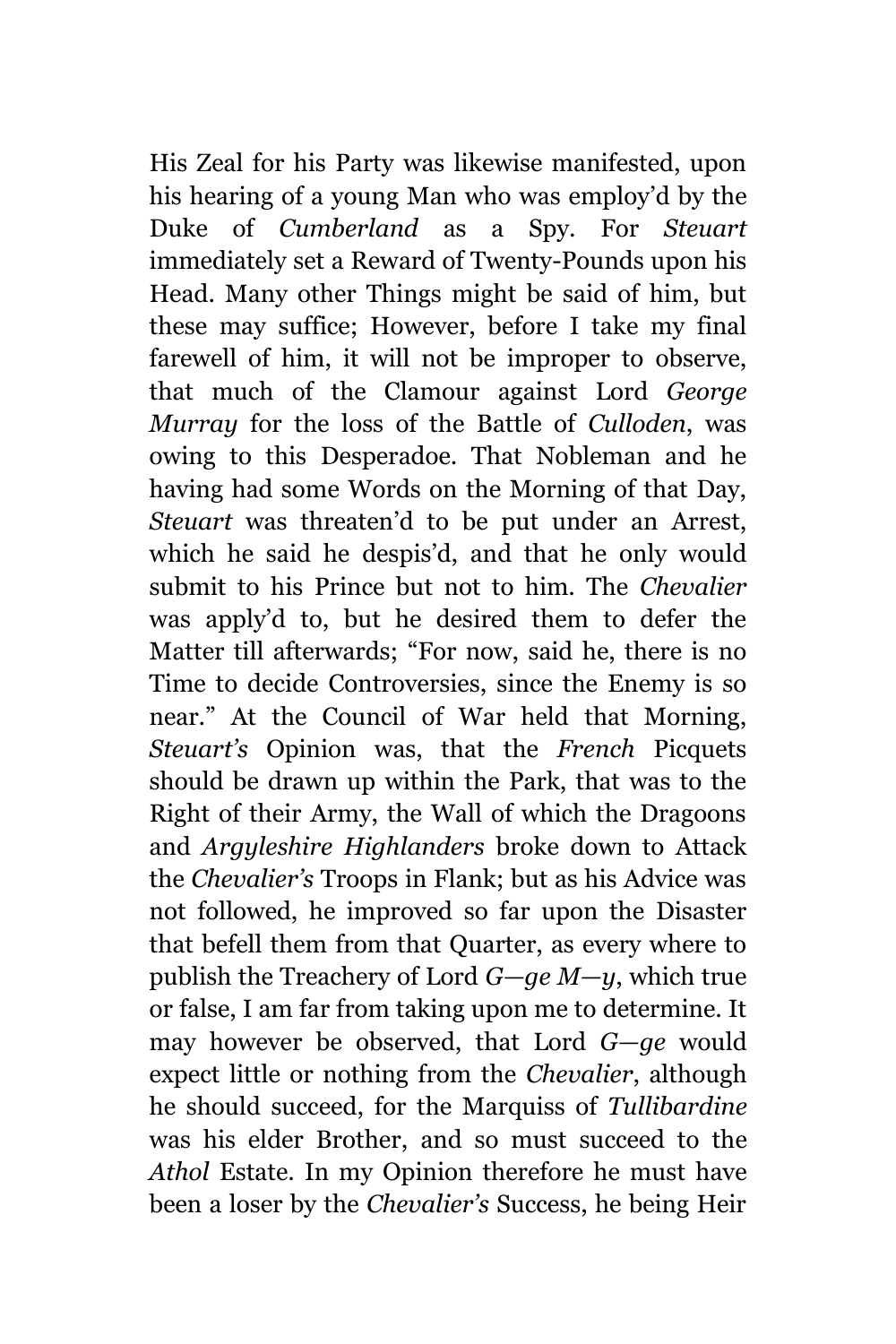Apparent to the Duke of *Athol*, who having no Male Issue, intended his Daughter, as was generally believed, for Lord *George* Son, who, by this Means, would become Duke of *Athol*, and, perhaps, King in *Mann.*

Thus far have I made a Digression, and now resume the Thread of my Narrative.

The Noblemen and Gentlemen formerly named, who had repaired to the *Chevalier* at *Glengary Castle*, being Eye Witnesses of his melancholy Situation, endeavour'd as much as possible to soften the Rigour of his bad Fortune, by preparing Methods for changing the Face of his Affairs. A Project was laid down for continuing with the Clans in the Hills, until a faithful Messenger could arrive at the Court of *Versailles,* and lay down the State and Condition of his Army to the *French* Ministry. This in all Likelyhood would have been agreed to, but Want of Money for present Sustenance was an insurmountable Objection to all their Proposals. Mean while the several Corps, and all the Stragglers who had been concealed in Thickets and otherwise, till an Opportunity presented of escaping, heightened their Loss, and at the Expence of Truth, magnified the Severity of the King's Army beyond all the Bounds of Moderation. Tho' perhaps never was less Cruelty shewn upon such an Occasion \* *.* The *Chevalier* was

<sup>\*</sup> In the Year 1679, when the Duke of *Monmouth* was sent down by King *Charles* II. to quell the Insurrection at *Bothwell Bridge,* while the People were desiring nothing but to worship God in their own Way, on Hills or. Mountains, without Molestation, or being murdered by the Dragoons, he not only refused to hear of a Submission in the Morning before the Action; but his Troops exercised the most horrid Barbarities, many Women lying dead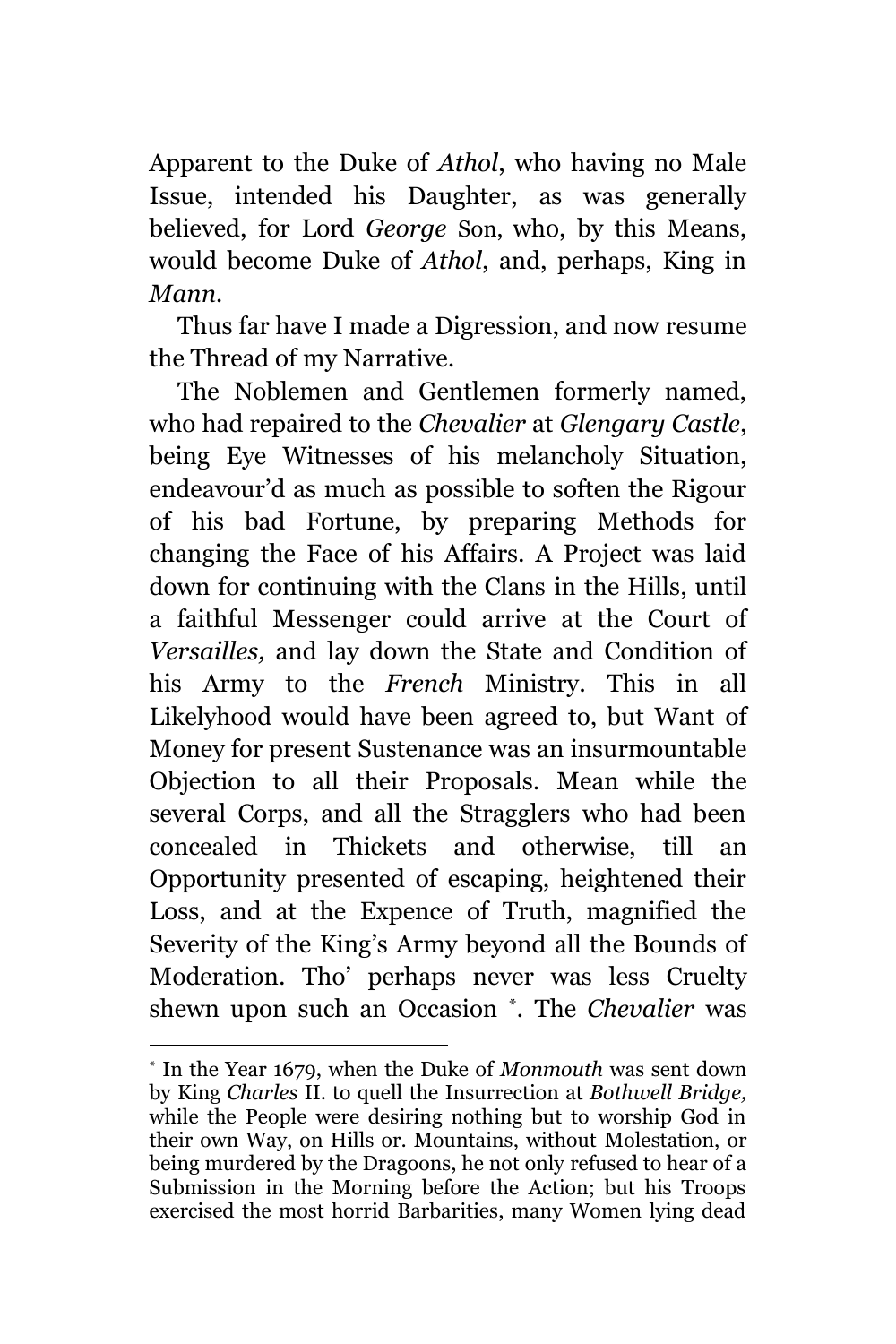touched with their Narrations of these Things and usually said, "I am sorry to have brought any such Hardships upon these poor People; and the best Way to prevent the like for the future, is to give over all further Attempts for our Cause is now desperate, and would to God I had died in the Field." The daily Accounts of the Surrender of his Troops, with the mortifying News that Numbers were found dead, upon the Hills and among the Vallies, of the Wounds they had received, almost involved him in Despair, and perhaps had even gone near to distract him, had not *Perth* and the other Noblemen relieved his Spirits and proposed an Hunting Match; for say they, "by this Means, we may better escape the Search of the Troops, if advancing towards us, or perhaps they may pass by us, as Gentlemen only taking their Diversion." Their Advice was follow'd, and so they continued till the 23d, that certain Intelligence was brought of the March of General *Campbell* with a great Number of the *Argyleshire* Militia from *Inverness.* No sooner was this News confirmed, than he and the *Chevalier,* with the Chiefs formerly named, the two *lrish* Favourites, and about 40 Men, set out for *Achnacarrie*, where *Lochiel* was with his Brother Doctor *Cameron*, whose Patient he then was for the Cure of his Wounds.

Scarce are they within Sight of the Place, when immediately the *Camerons* mistaking them for their Enemies, put themselves in a Posture of Defence, for there were about 400 of them at that Time about the House, waiting the Fate of their beloved Chieftain. But

upon the Field, with the Children, leaping in their Wombs.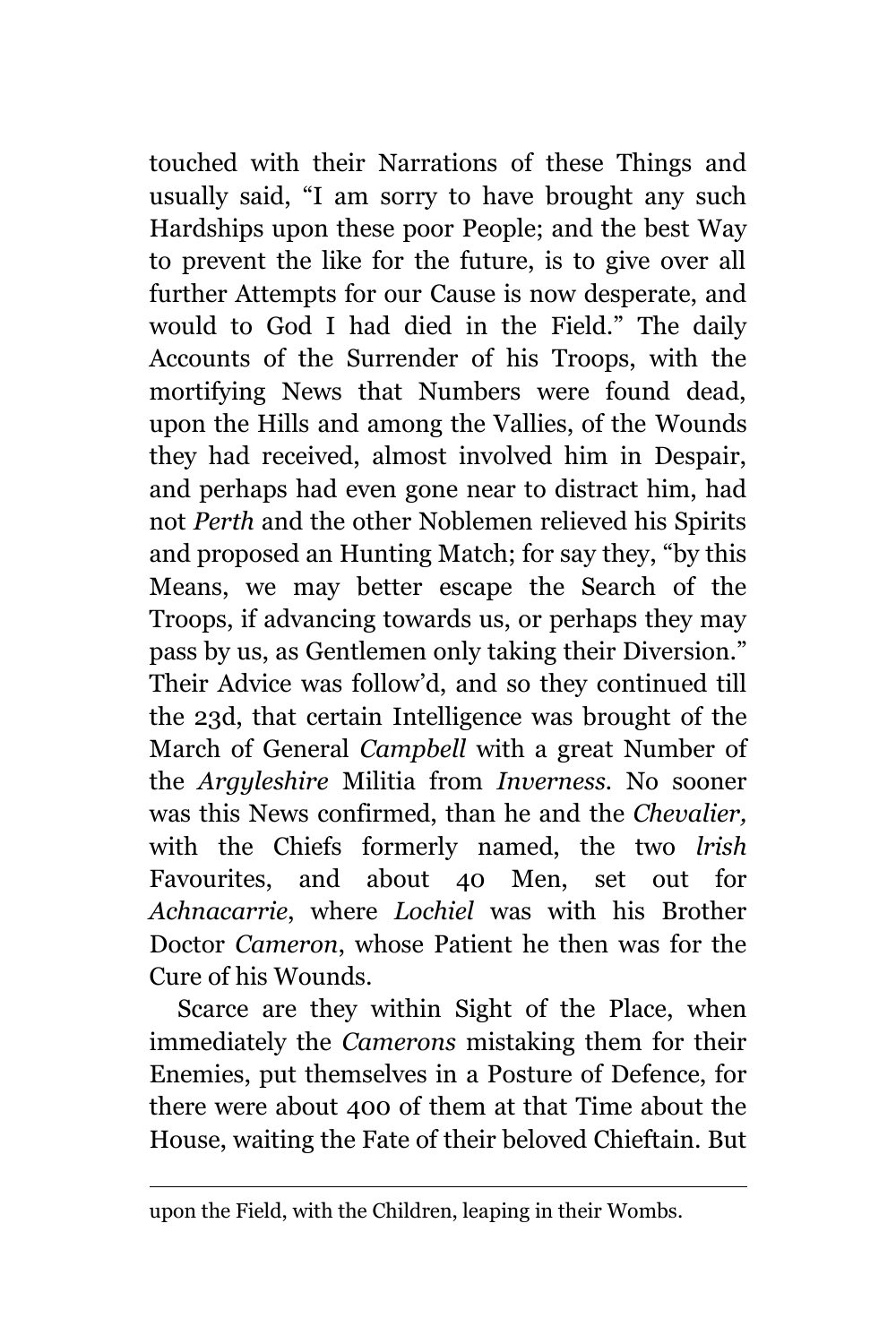finding their Mistake, they instantly put up their Swords, and with Joy received the *Chevalier* and his Company; and instantly brought them into *Lochiel*'s Apartment; who, no sooner saw them than he, guessing the Truth, hastily demanded of the *Chevalier,* which Body of the Enemy was com-ing upon them? "The *Campbells*," replied he, "and by this Time I believe they are at *Glengary*, for they set out Yesterday from *Inverness*;" "I thought so, answered *Lochiel*, "for those Men would surely not be the last to the ruining of us as\* they

have done by many other brave and loyal *<sup>u</sup>* ClansAnd with that he utter'd Expresfions, which the Rancour of his Wound forced from him, in Spite of his natural'Politenels. The *Chevalier* was for inftantly departing, had not Mr. *Camercn* and others difiuadedJrim from it, by afluring him that the *Campbells* would take a particular Care to desolate the Places thro' which they were to pass. "Consider, says he, that *Stratherrick* and *Glengary* lie between them and me, and these to be sure they will sift 'ere they come to this Place." His Conjecture was so far just, for tho' these Gentlemen behav'd with great Humanity in the Places thro' which they passed, yet they faithfully searched *Stratherrick* for Lord *Lovat,*

<sup>\*</sup> The neighbouring Clans, *viz.* the *M'Leans,* who were in Possession of *Mull, Morvain, Coll, Lung, Suel*, *Ardnamurchan*; the *M'Donalds* who had *Isla, Cantire*, *Jura* and *Argyle* the *Lamonds* and *M'Lauchlans*, who had *Coual* and *Knapdale*; the *M'Vicars* who had *lverarary*; the *M'Kechrans* who had *Craignish;* the *M'Donals* and *Steuarts*, who had *Lorn;* the *M'Gregors* who *Broadalbin,* bear a most inconceivable Hatred to the *Campbells,* who are now become the Proprietors of their Lands.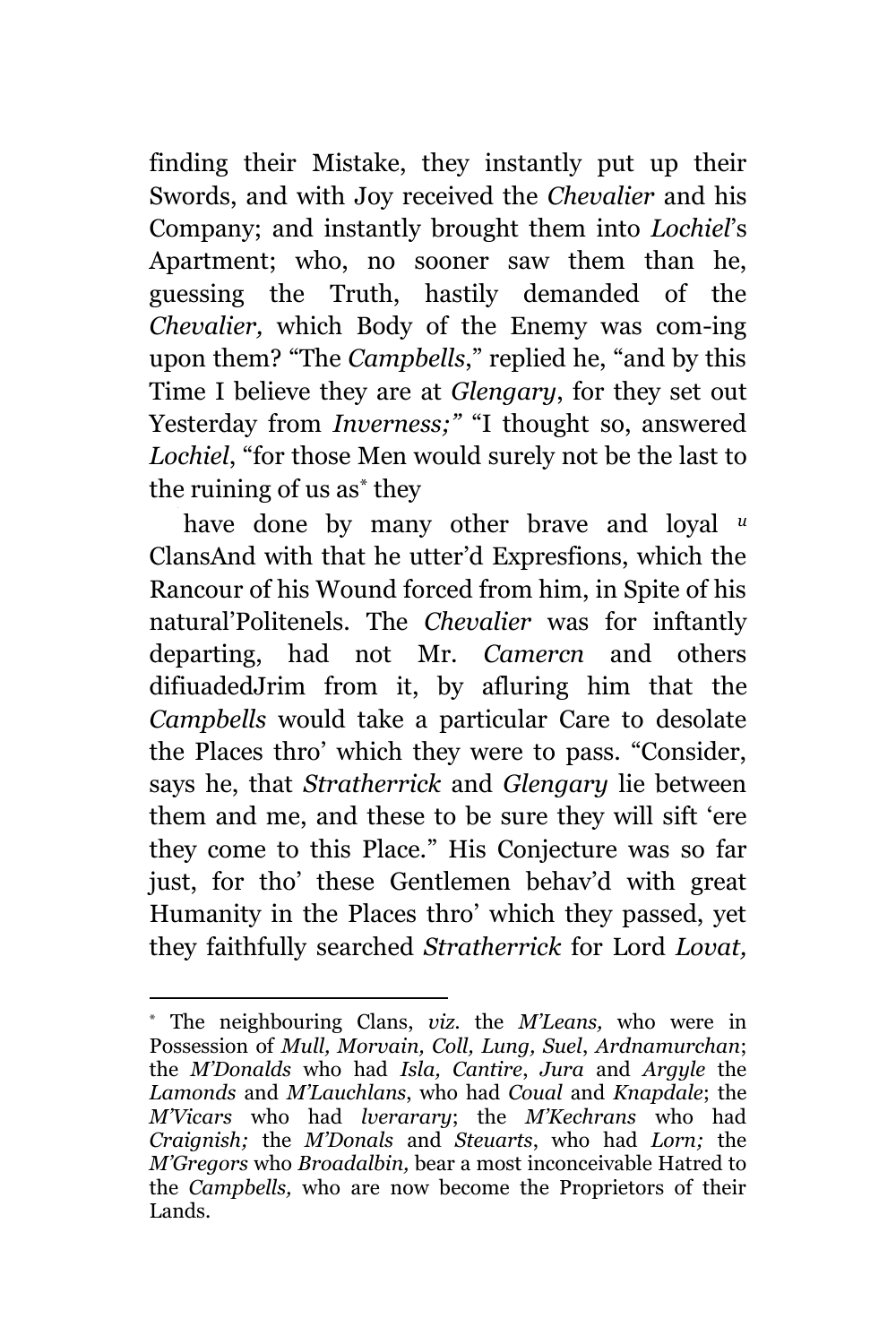who had gone off about two Hours after the Departure of the *Chevalier*, and gave a *Chart Blanche*, or full Commission to his Servants to conduct him wherever they pleased, only to avoid the Rout of the *Chevalier*; tho' indeed he need not have been at any Loss where to go: For as his House is almost in the Center of the *Highlands*, there was not a Man worth 10*l*. Sterling among the Clans but whom he knew, and had conversed with for upwards of sixty-six Years. His usual Way of treating them was this: If any of their Leaders \* were in Company with him, he would be sure to magnify the Greatness of the Clan to which they belonged, and even instance some particular Exploits of the Family which they represented; He would work them up to a Belief of Improbabilities, by interpreting Prophecies and Dreams; yea he had in a Manner the Key of them, and knew the critical Juncture when to touch upon the several Springs of their Genius: He would sometimes talk of their Broils with one another, and all the Heroic Actions which happened between them. And as he observed their Heat in warmly vindicating those of their Name, he would so dextrously introduce a Story to sooth their Passions, give Vigour to their Resolution, and inflame their Inclinations to Arms, as to obtain their Admiration and make them Brave; if he met with one whose Circumstances were lower by a fifth or tenth Part, he would ask his Name, and desire to know who was his Father, of whose Acquaintance in his latter Days he pretended to be ignorant, or at least to have

<sup>\*</sup> *Note.* Every one of them from the Chiefain to the Herdsman is a Gentleman; but, if one of them be worth 10*l*. in the World, he is a Leader, and becomes a Captain at their Rendezvous.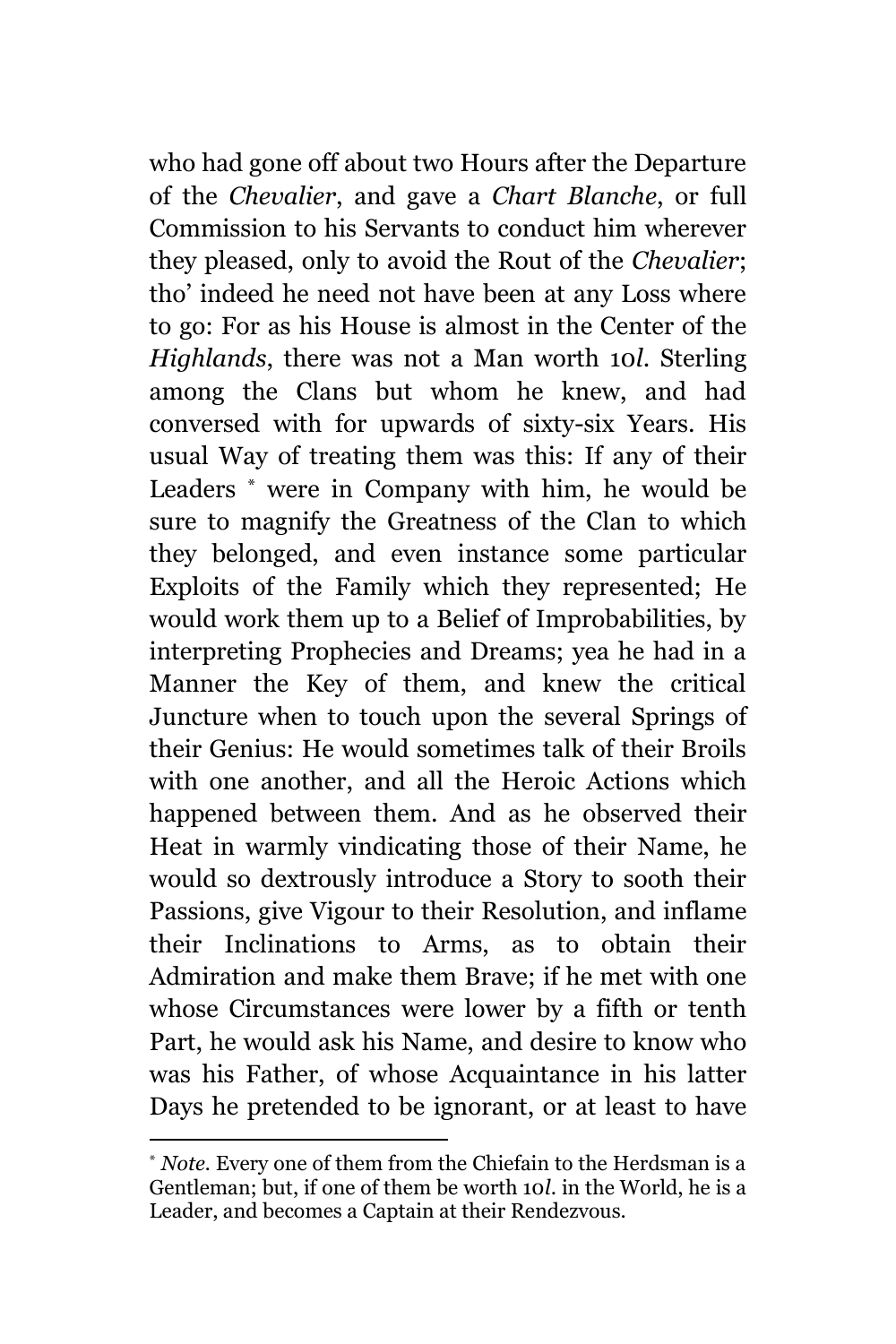forgot, but generally said, "I believe I knew your Grandfather very well, and a worthy honest Man he was, well did it set him to wear a belted Plaid and a broad Sword; there are but few like him now a Days; you resemble him very much, but not quite so brawny." And then he seldom failed to introduce a Sentence or two in the *Highland* Language, describing his Valour and Intrepidity upon the several Fields of *Killicranky* and *Cromdale*, against King *William'*s Forces; or even trace him up to the Days of *Montrose*, when fighting against the *Covenanters.* If he met with a Beggar, he would talk with him also, and as he kept a long Purse full of Six-pences, he dismist him with one of them; so by these and the like Insinuations, he would almost fire the Man into an unquenchable Thirst after War. He then would give a detail of his Genealogy for ten Generations backward; show his Connexion with his Chieftain, and the other Families of his Name; point out their Relation with the Neighbouring Clans, and at last demonstrate how near he was ally'd to himself: By this cherishing and fomenting their natural Disposition to Tumults and Insurrections, he promoted the Rebellion, and procured the profoundest Respect, Veneration and Esteem of all the *Highlanders*, who look'd upon him as an Oracle, and only wanted an Opportunity of entertaining him in their Houses.

His Servants conducted him for some Time through the Country of *Moidart, Knoidart* and *Ardnamurchan*; but at last being put into the Trunk of an hollow Tree, which stood in the midst of a Lake, he was; through Information of a Boy, discovered to a Party of the *Argyleshire* Militia, who went to the Place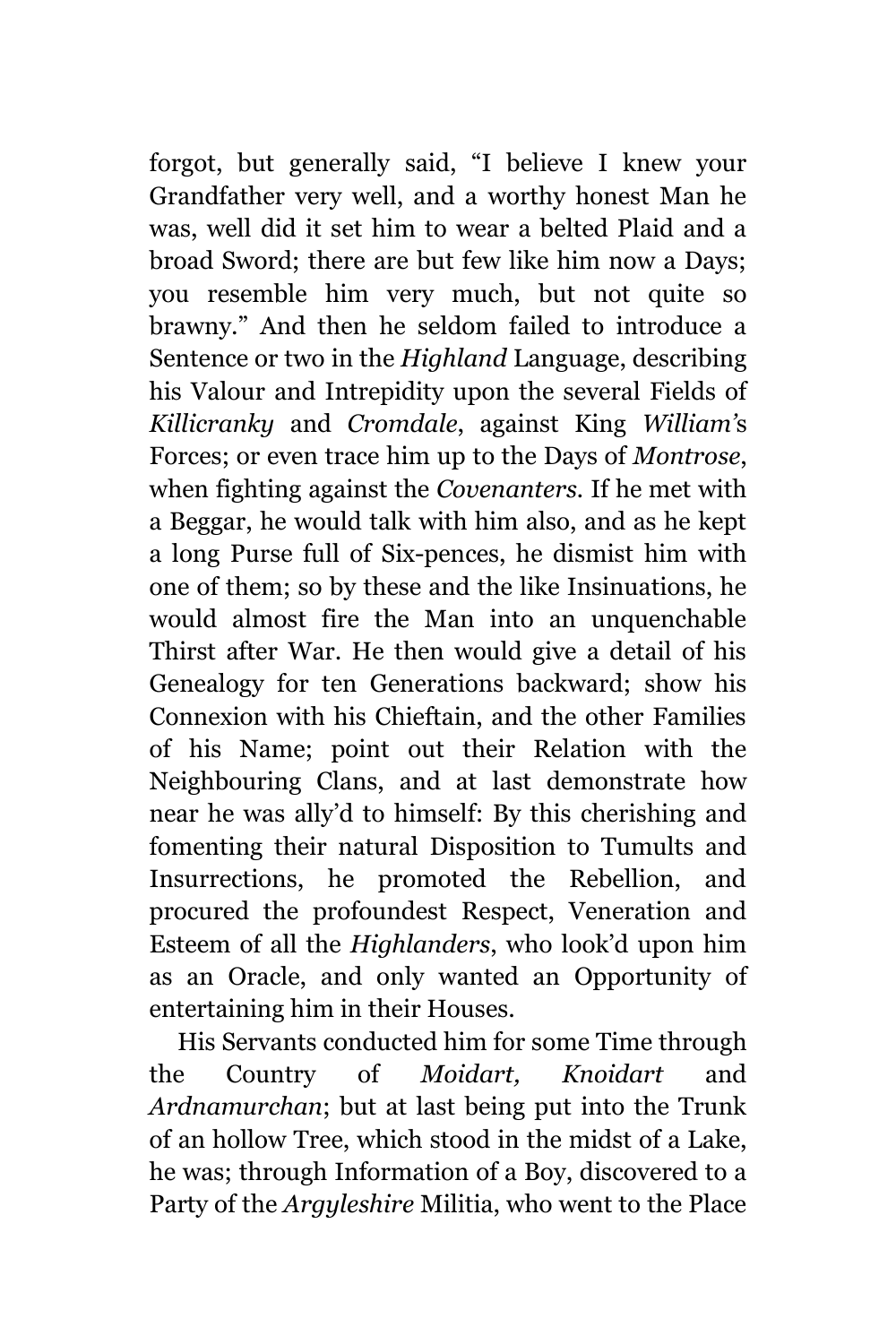where they were directed, and found him sitting with a Pair of Blankets about him. He was instantly conduced on board one of the King's Ships by a Lieutenant, and there secured till Orders were sent to bring him up by Land, as the Sea would not agree with him. He was delivered over to a Party of *L*ord *Mark Ker's* Dragoons, who escorted him to *Edinburgh*, upon the 20th of *July*, and from thence to *London,* where his Fate is so well known, that I shall not enlarge upon it, but return to the Escape of the young *Chevalier.*

The Arguments of *Lochiel* having prevailed upon the unfortunate Adventurer, he sat down and had an handsome Dinner prepared, with plenty of Wines and other Liquors, which these *Highlanders* drink at a prodigious cheap Rate; yea in a manner.for the same Price as at *Boulogne*; abstracting from the Freight, which is render'd very easy to them, as they are brought home in the Vefels, which they send to *France* with their Cattle, which they slaughter and barrel up; for as there are no Officers of Excise in these Parts, except at *Fort-William,* where there is a Garrison, and that the Coast is generally deep, 'tis almost incredible what Quantities of Liquor are run in upon the Creeks; yea sometimes landed in the open Shore, in the most publick Manner.

It was here the young *Chevalier* passed the first cool Moments, since his irretrievable Disaster; and, being with those he could trust, began calmly to deliberate on what was proper to be done. He was now much encouraged and assisted by the Advice of a Gentleman of unquestionable Zeal and Capacity. This was *Lochiel*, who, however mistaken in his political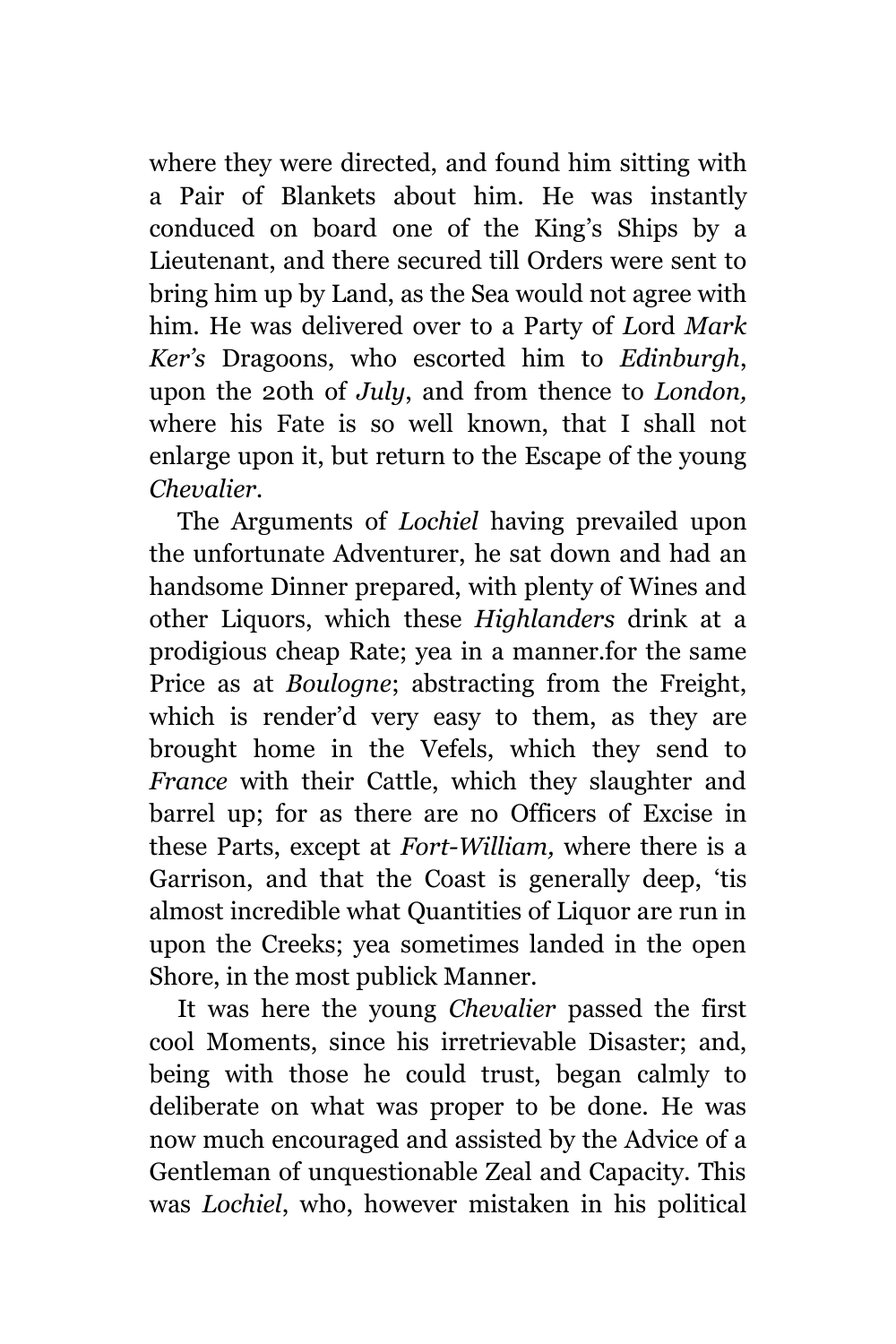Principles, was yet a Man of strict Honour, and inviolably faithful to his Cause. Some were for fighting the *Campbells* as they advanced, but others more coolly withstood the Proposal, for, say they, it will but enrage the Enemy the more: Besides, says one, this is but the Way to weaken ourselves, and furnish the *Campbells* with the stronger Pretensions for obtaining our Possessions, as a Reward for their Merit and Services." The last Opinion prevailed, they ended their Consultations with a full Resolution to skulk about in a Body for some Time, and wait the Succours that were expected from *France.* But, said *Lochiel,* "since the Enemy is so very near us, let us live as well as possible in the mean Time \* , least those come to take up our Goods, who will give us little or no Thanks for them. Mean while my Clan may be driving their Cattle to the securest Places, and my Servants concealing my most valuable Effects." His Advice and Orders were follow'd, the *Camerons* having got a considerable Quantity of Provisions for present Subsistance, set about driving their Cattle, which is the great Stock in these Parts, to such Places of Retreat as they judged most safe; and afterwards went down to *Morvain,* where they gathered into a Body as the Chieftain had directed, In the mean Time his Domesticks are burying his Silver Plate, and other valuable Houshold Furniture, in the Hollows and Dens which surrounded his House. The Victuals which they carried off proved off the greatest Service, but the others were intirely and irrecoverably lost: For some Time after a

<sup>\*</sup> Accordingly they feasted on Beef, Mutton and Venison, in the greatest Plenty; vast Numbers of Cows, Sheep and Deer, being killed every Day.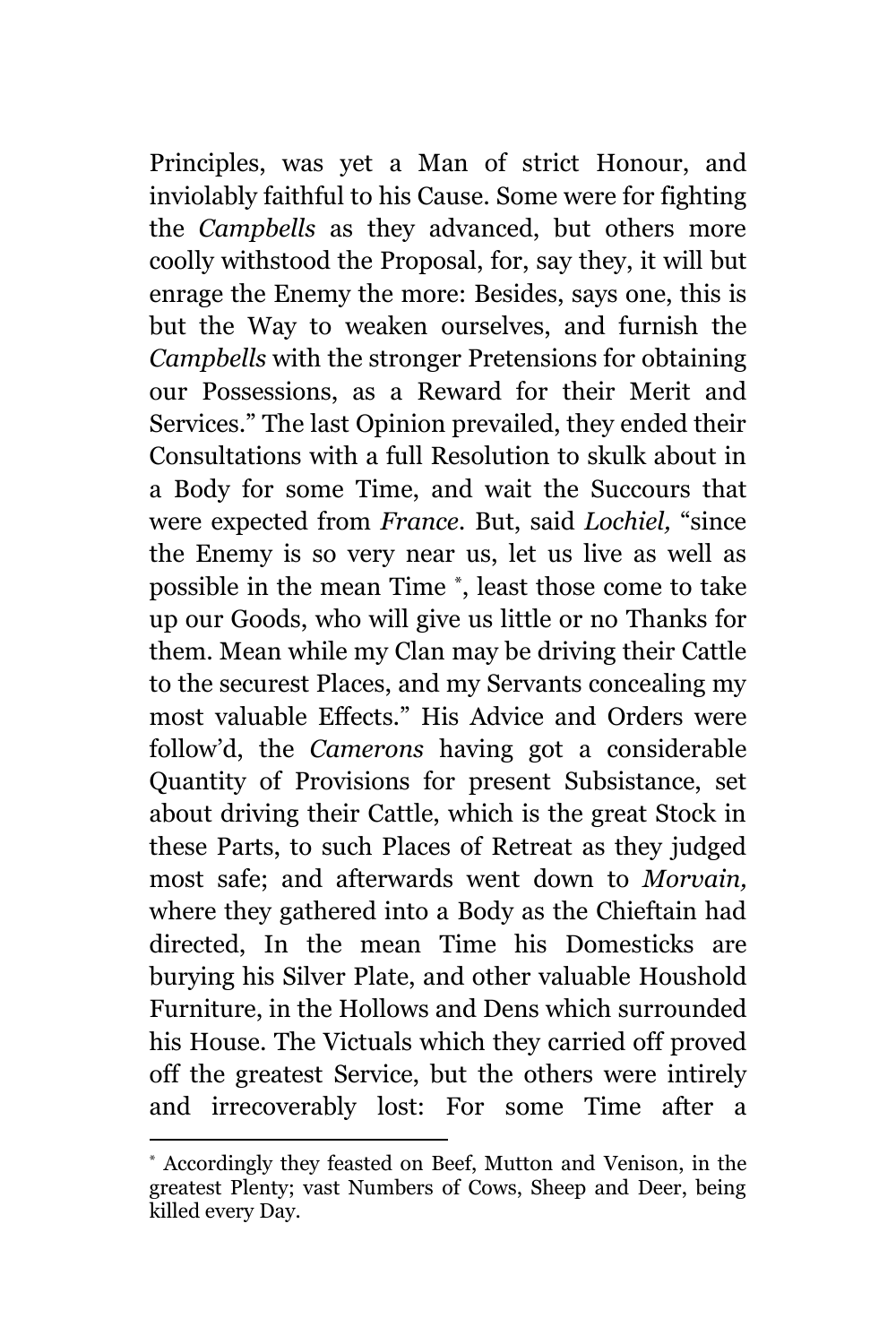Detachment of Brigadier *Houghton'*s Regiment, coming to *Achnacarie,* which is at any Time, but a bare Place, they found it now almost desolate; the Chieftain's Dwelling-House being burnt to the Ground, and not so much as a single Person as to be seen near it. However, they set about searching for hidden Treasures; not doubting but something valuable might be found: But in all Probability they would have missed their Aim, had not the Gardener, who was in the Secret, been so anxious for the Preservation of his Master's Effects, as to skulk about the Place till discover'd by the Soldiers; who getting him within the Reach of their Guns, obliged him to bring to, seized and examined him. After informing them who he was, they enquired of him what was become of his Matter's Moveables; to which he pretending Ignorance, they immediately fixed two Halberts in the Ground, tyed him to them, strip'd him and employ'd two Drummers with Rods to lash him on the Back, till the Smartness of the Pain he was in, prevailed upon him to disclose the whole, and conducted them to the Places of Concealment, where they made seizure of every Thing; which done, they dismissed the Man, that he might go and inform his Master of what he had seen and felt. Which however he could not accomplish; for before he could find him, *Lochiel* was gone toward *Loch-Noua* where the *French* Men of War were come: But more of this hereafter.

This Chief following the Fate of the *Chevalier,* set out with him from *Achnacarrie,* upon the approach of the *Campbells,* In four Hour's Time they arrived upon the Green of *Keppoch,* with their whole Retinue. Here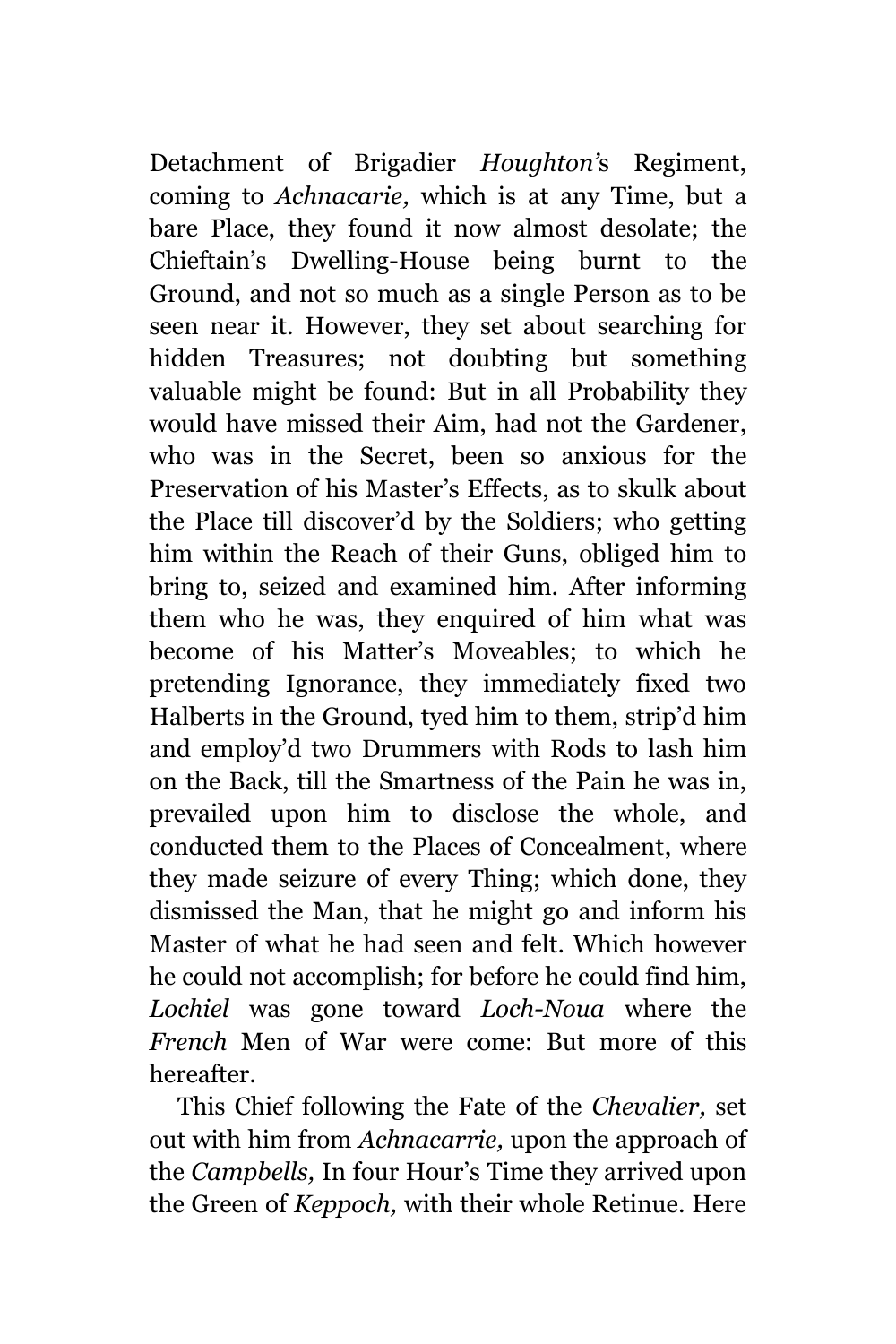the *Chevalier,* who put up in *Keppoch's* House, was sensibly touch'd with the change of his Fortune: He, that some few Months ago, appeared in that Place with the *M'Donalds* of *Glengary*, and *Clanranald,* the *Camerons*, &c. big with the Hopes Of a Crown, against which his Imagination seemed to start no Difficulty, now saw himself reduced to the Necessity of flying to that Place as a Fugitive, incapable of sustaining the Dignity and Name he had assumed and moreover, he had the further Mortification of hearing the Cries and Groans of a disconsolate Widow, and six Fatherless Children; for *Keppoch* was dead of the Wounds he had received upon the Field of *Culloden*, and his Clan, which had greatly suffered in the Engagement, were but just returned from, the Funeral of their beloved Master; who was in every Respect a compleat and well-behaved Gentleman, worthy of a better Fate; and the more to be pitied, as he died fighting against a Constitution, to which by his *French* Education he was an absolute Stranger, and which by the Situation of his Residence, he had little or nothing to do with: The Cries and Groans of his Household, the mournful Sighs of his Clan, and the dreadful Prospect of the future Calamities that befell them, from the Regular Forces and the Militia, but particularly the *Munroe's,* sunk the whole of the *Chevalier's* Retinue, and melted them into Tears: Till *Lochiel* and the two Favourites interposed, and urg'd that the indulging Grief to such a Degree, in the Day of Adversity, was unbecoming a reasonable Man, and below the Temper of a Christian. We must act and not mourn," said the *Chevalier*, and "I hink its proper that these People, (meaning the *M'Donalds* of *Keppoch,*) should join with the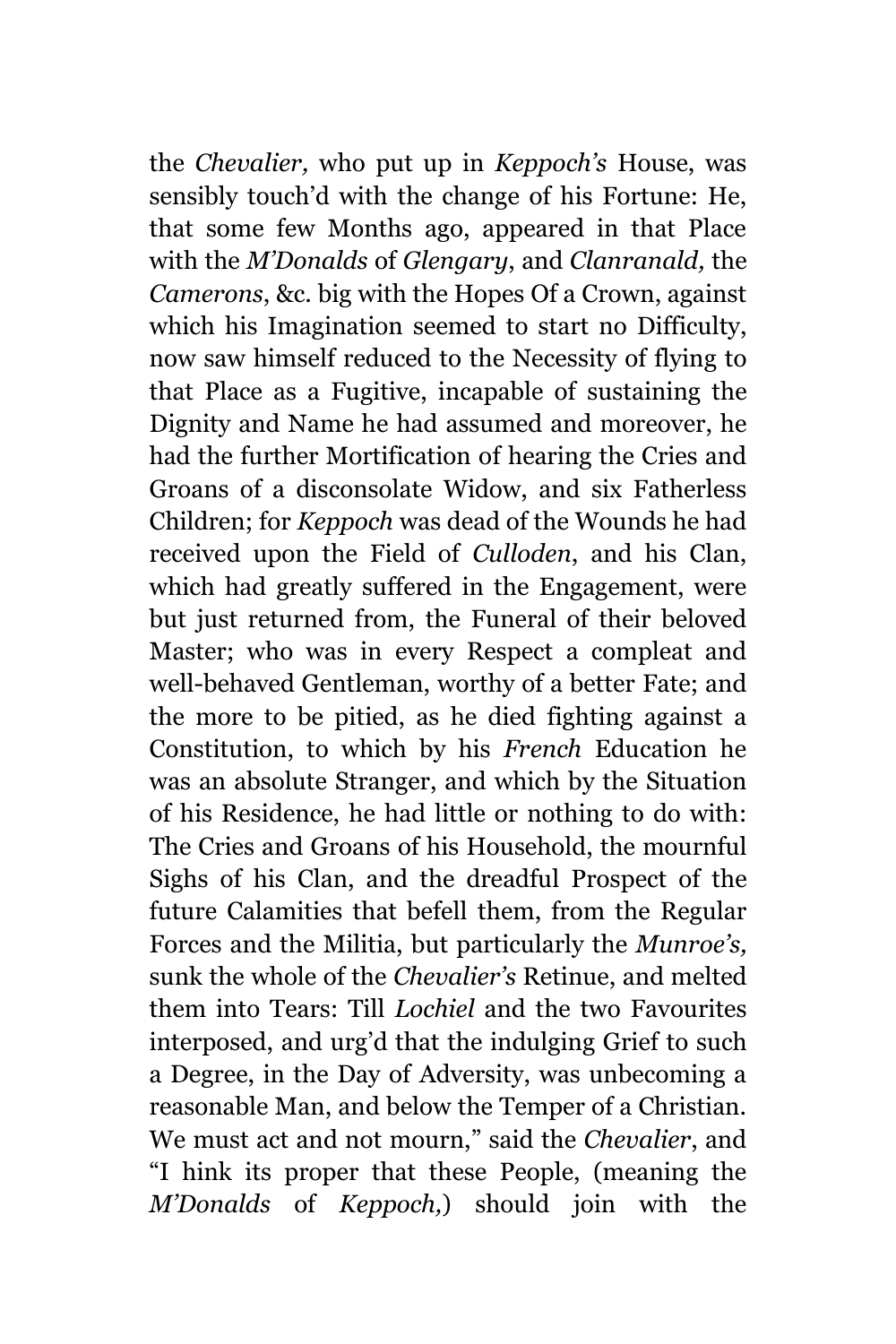*Camerons,* and keep in a Body till an Opportunity offers, either of making head against the Usurper's Forces, or else getting over to *France*, where I shall be sure to use my utmost Endeavours, to get them incorporated with the *Scotch* and *Irish* Regiments in the pay of that Crown;" the Proposal was relished so well, as considerably to allay the bitter Complaints and Lamentations of the whole for a Time: A Dinner was prepared for the *Chevalier* and his Company, of the best Things they had, such as Venison, and Fish of all Kind, and a sufficient Quantity of Provisions was distributed among the Soldiers that came with the *Chevalier.* After this Refreshment, the Servants of *Keppoch* set about carrying off the most valuable Effects of his House, while the main Body of the Clan marched towards the *Camerons*, whom they joined. And here it may be observed, that *Keppoch's* Furniture escaped the most diligent Search, for though, his House was burnt to the Ground, yet his Moveables were so well secured, as not to fall into the Hands of the Royalists.

But while every Thing is preparing in this Way, against the Hardships that must of Necessity happen, the *Chevalier* and his Retinue, fired with a Spirit of Revenge, are busy in consulting what Rout was best to take for the future, and forgetting their former Resolutions at *Gortlich*, *Glengary* and *Achnacarrie*, at last they agreed to this Scheme, "that *Lochiel* with the *Camerons* and *M'Donalds,* should keep in a Body, and favour any Landings from *France*, while the *Chevalier* and his favourite Companions, *viz. Sheridan*, *Sullivan*, and others, were to traverse the Isles, and endeavour to raise such a Force, as with the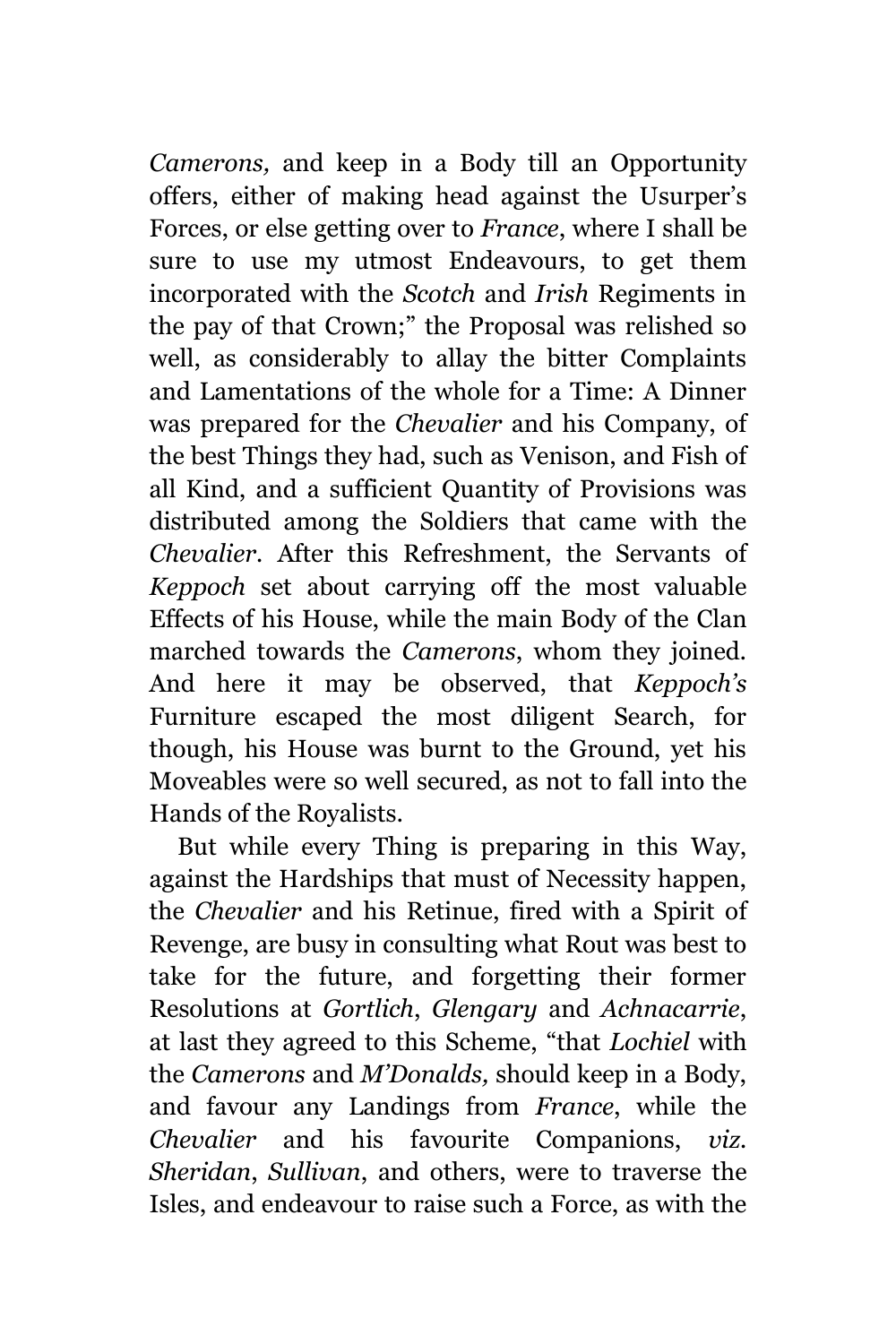Succours from abroad, might make a stand." After staying here all Night, they set out next Morning to *Glenphillin*, where the *Camerons*, at his first landing, had set up his Standard. Here they entered into a Cave, not far from the Place, where every Thing was prepared for their Reception; and *Lochiel*, having with him a Guard of between fifty and sixty resolute Men, and Centries placed six Miles round, no great Danger was apprehended. Here they continued three Days, and were plentifully supply'd with every Thing necessary for the Support and Satisfaction of Life, but as its impossible to bear up under the Lashes and Tortures of Anxiety, the *Chevalier* declared his Uneasiness, and signified his Desire to be gone; and accordingly set out for the Isles.

It was now the beginning of *May*, when two *French* Men of War, one of Thirty-four Guns, the other of Thirty-two, appeared off the *Western* Coast. They sent a long Boat on Shore to the Island of *Tyress,* in order to take in Provisions, and get a Pilot to conduct them through these Seas, some of which are at certain Times extremely Tempestuous, and being interspersed with blind Rocks and Islands, become dangerous to the People unacquainted with them. Having procured every Thing they wanted, they sailed to the Mouth of *Loch Nua,* when a Ship-Master belonging to *Fort-William* observed them; he instantly sailed to *Aros Bay,* in the Island of *Mull,* and informed the Captain of the *Greyhound* Ship of War of the Matter; who hereupon, with the *Baltimore*, weighed Anchor, and sailed in quest of them, along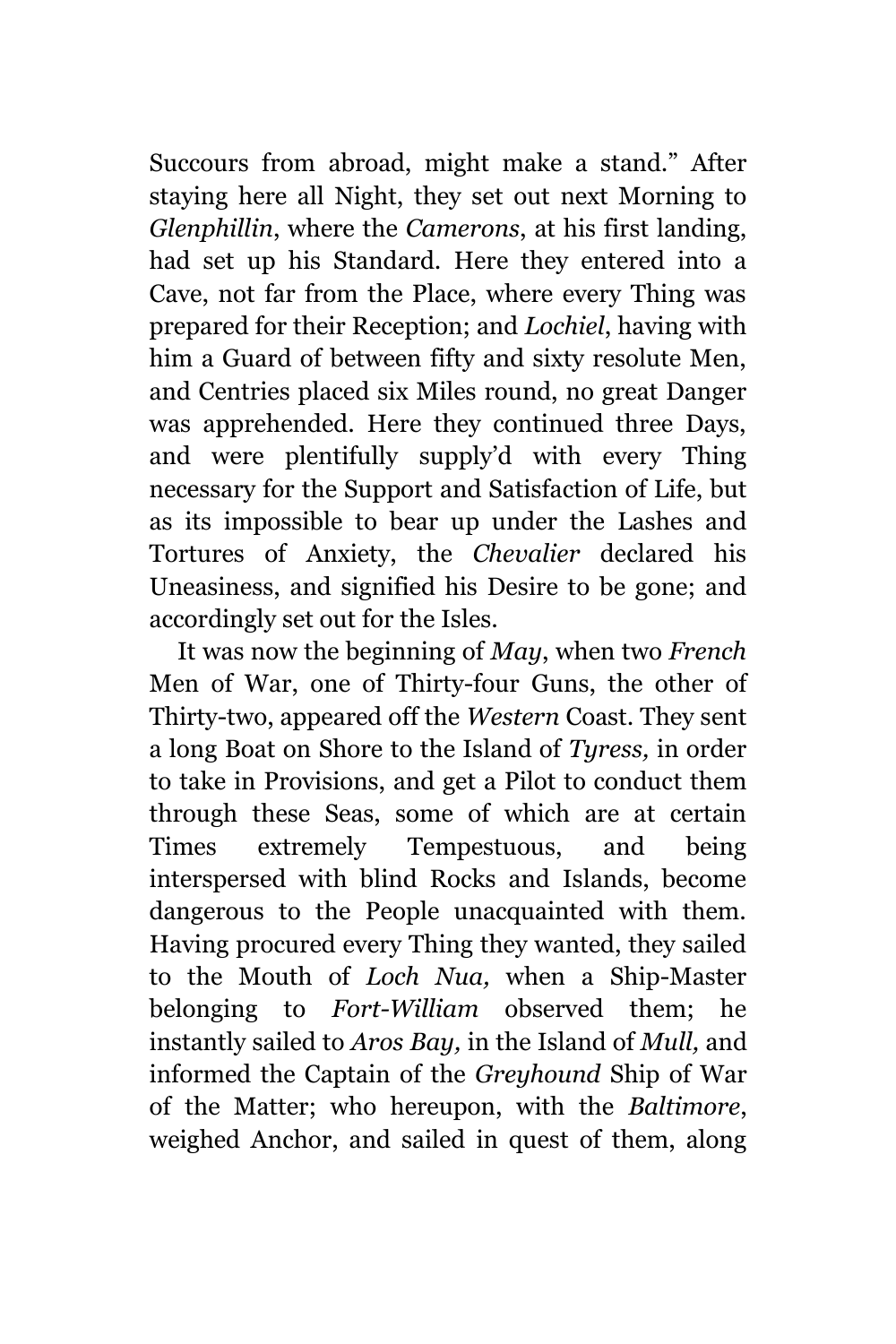with Mr. *Ferguson*, \* who rightly judging the Enemy's Design was to enter the *Loch,* he conducted them to the Mouth of it, and being in their Way joined by the *Terror* Bomb-Vessel, they lay to all that Night, and next Morning by Day-break stood in for them. The *French* directly fired a Gun, which not being answered, they hoisted their Country Colours, and one of them gave a full broad-side, which the *Greyhound* returned; in a short Time, by the Force of the Stream, fire was carried between the two, who plied her close and were closely plied in their turn; though without Doubt she must have been taken, had not the *Terror* and *Baltimore* raked the Enemy so much fore and aft, as diverted a considerable share of their Force: The *French* then sent their long Boats on shore, to bring in some Parties of *Highlanders*, who were there drawn up, and actually brought some of them on Board, with a Design to grapple the King's Ships, and attack them on their Decks Sword in Hand; which the others observing, wisely steered off in Time with their Masts and Rigging much shattered: Meeting however with the *Furnace* Bomb, they returned with Design to renew the Attack; but in the mean time the Enemy had sailed away, much disgusted at the disingenuity of the *Highlanders,* who did not inform them of the real State of the *Chevalier's* Affairs, till all the Money,† Ammunition, Liquors and Provisions, they had brought, were landed; however they carried off a considerable

<sup>\*</sup> The Man's Name, from whom the Author had this Narration.

<sup>†</sup> They landed in Cash 4*0*,000 Lewis d'Ors, which the *Highlanders* secured*.*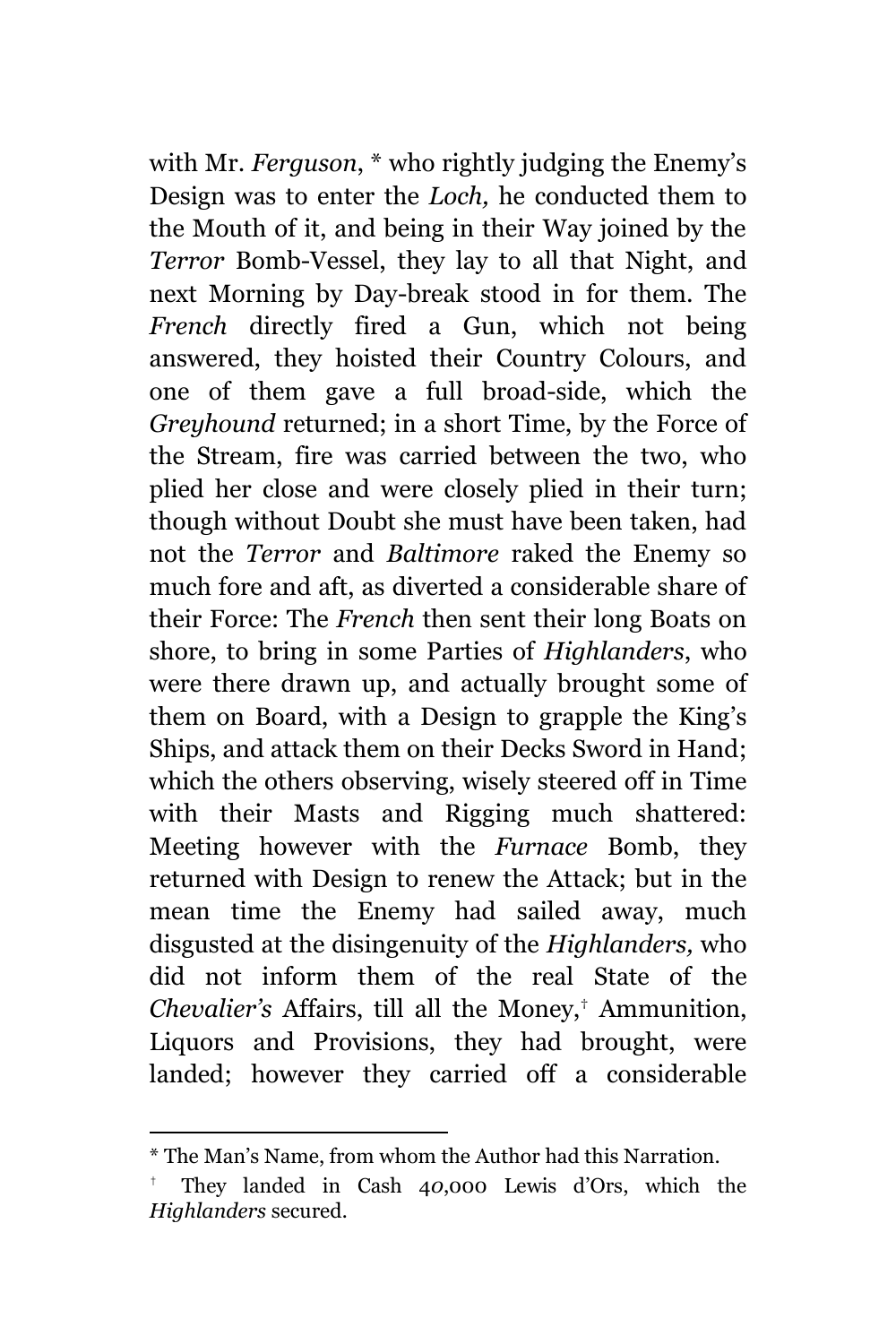number of Noblemen, Gentlemen and Officers; for no sooner did they cast Anchor in the *Loch*, and it was known they were *French*, than an Express was sent to *Lochiel* and the other Persons of Distinction who were then with him; who instantly repaired to the Shore, and were Eye-witnesses of the Engagement which I have been describing.

*Perth,* Lord *John Drummnnd*, Lord *Nairn*, the younger *Clanranald*, with several Officers embarked but *Lochiel* told them that he inclined to continue behind for some Time, till he saw what Turn his Master's Affairs might take, and in the mean Time desired that at any Event they would not fail to send over some more Vessels to carry off the remainder of the Party. Repeated Assurances were given him of this, on which he retired with a few to the abovementioned Cave; and *May* 4, the two Ships set sail for *Boulogne.* While they were proceeding on their Voyage, *Perth* died of the Fatigue which he had undergone both before and since the Battle of *Culloden.* He was a very tender Man, for having received a bruise in his Lungs, when but a Child, he contracted so much Weakness, as generally to feel a sensible Heaviness at his Heart toward Bed Time; which rendered him incapable of taking any Supper except a little boil'd Milk and Bread, or some such gentle Food; and yet, though very slender, and valetudinary, to Astonishment did he go through the several Hardships to which he was exposed but now being unable to bear up under the Wastings of his shatter'd and tottering Constitution, and a Sickness at Sea which always violently attacked, him when on Ship-board; or rather being unable to support himself,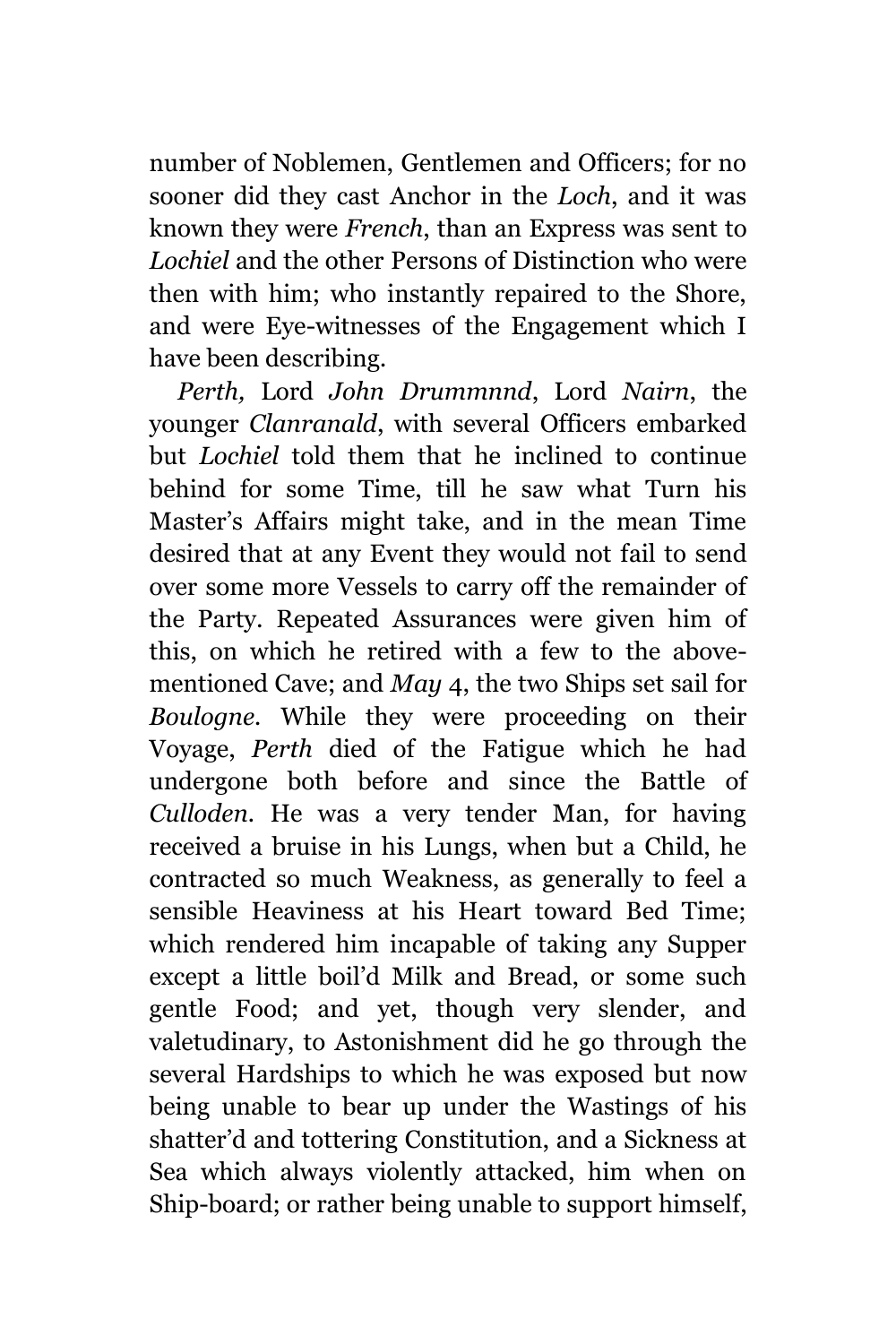or comfort his Mind, on a Review of the miserable Scenes of which he had seen so much, and had been so great a sharer in, he sunk under the Depression, and died. His Corps was carried on Shore, and interred in a Manner suitable to his Birth, amidst the mournful Sighs and Groans of those, whose Love and Esteem his Humanity and Sweetness of Temper had so universally procured, he being a Nobleman naturally of the most extensive Benevolence and Charity; a great Encourager of Manufactures, and, to the utmost of his Opportunities, a Father to the Poor.

Let us now return to the *Chevalier,* who is bitterly lamenting his ill Fortune in missing the Opportunity of escaping, by means of the two *French* Ships. And the greater was his Mortification, when he heard they had landed about 40,000 Lewis d'Ors, 35,000 of which had fallen into the Hands of Mr. *Murray* of *Broughton*, in whom he placed no Confidence, nor had the least Regard for.

And now as many of the remaining Chieftains as could be got together, assembled to consult on what was proper to be done, since so many of them had gone off on board the two Ships, as aforesaid. Every one gave in an Estimate of the Vassals he could raise; and it was actually thought by some, that considering the Supply of Money, Arms, Ammunition, and Provisions they had got from *France,* they would have come to a Resolution of Mustering again: But the active Measures of the Royalists put it out of their Power.

The Duke of *Cumberland* had, immediately after entering *Inverness,* issued out a Proclamation of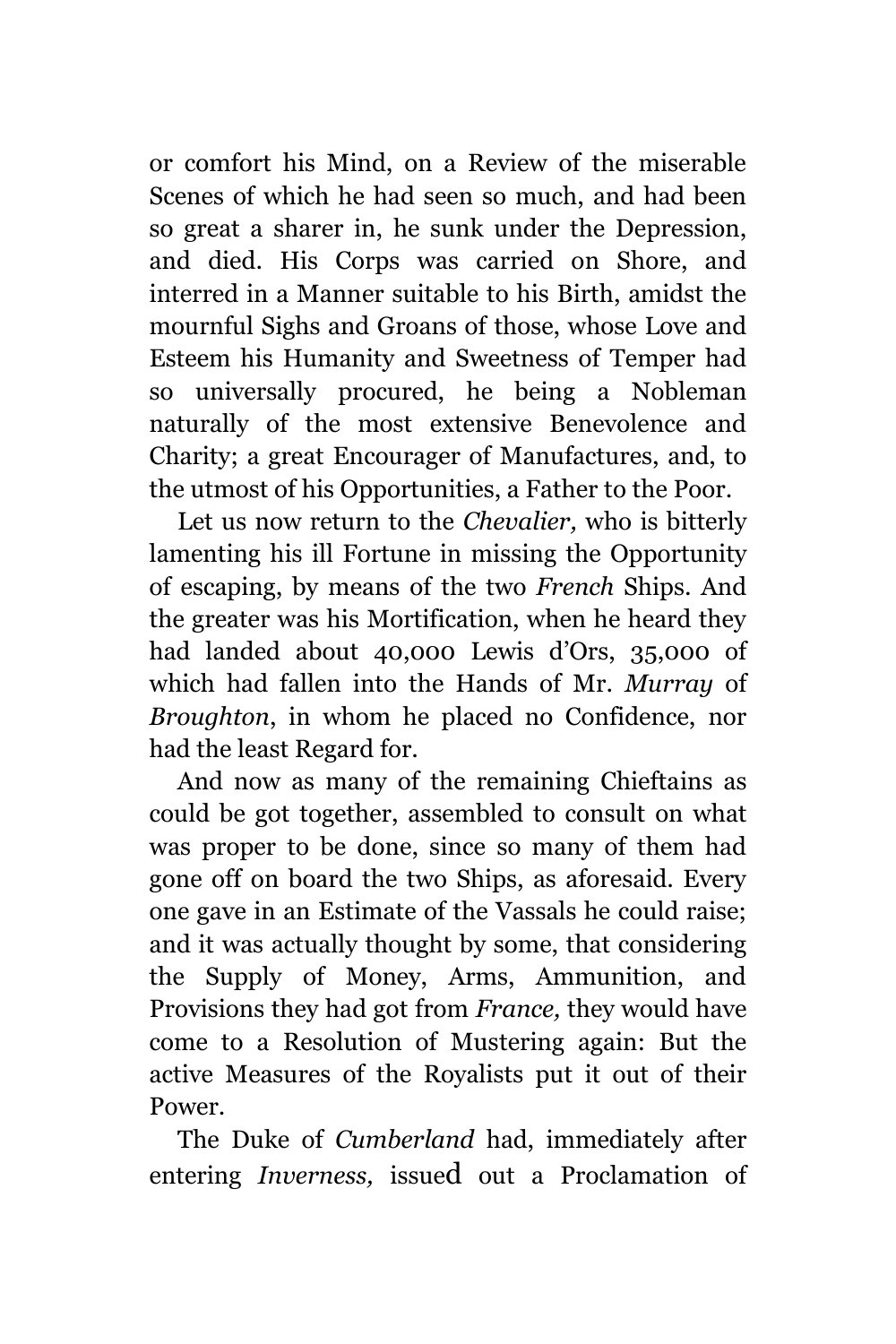Pardon and Protection to all such of the common People, as should submit to Mercy. Numbers obeyed, and reaped the Benefit of this Proclamation: And indeed, it is amazing that all in general did not do so; but many were so obstinately attach'd to the Fortune of their Chiefs, and the Cause of *the Chevalier,* that no Considerations could prevail on them to surrender.

This provoked the Duke to publish another Proclamation, *(May* 1,) "Requiring in his Majesty's Name, all Sheriffs, Stewards and their Deputies, Magistrates of Boroughs, Justices of Peace, and other Officers of the Law, to make diligent Search for all Persons of what Rank soever, who have been at any Time against his Majesty in the Course of this wicked and unnatural Rebellion, and who have not deliver'd up their Arms, and submitted to his Majesty's Mercy, in Terms of the Proclamation, dated at *Montrose* the 14th of *February*, 1745. and the Officers of the *L*aw, to take Information from the Ministers of the established Church of *Scotland*, touching the Behaviour of the Inhabitants within their respective Parishes, and of the present Haunts, and Places of Abode of such Rebels as may be lurking in their several Neighbourhoods; and further to make a strict Enquiry after all such Persons as may have, since the Battle of *Culloden*, harboured, concealed or entertained any Rebels, knowing them to be such; and with the Assistance of the Military to seize and commit them to Prison in order to Trial."

This Order threw the Chiefs into a Consternation, and as Numbers had already surrender'd and were dismissed, the private Men, yea some of the Officers, immediately declared their Inclination to follow that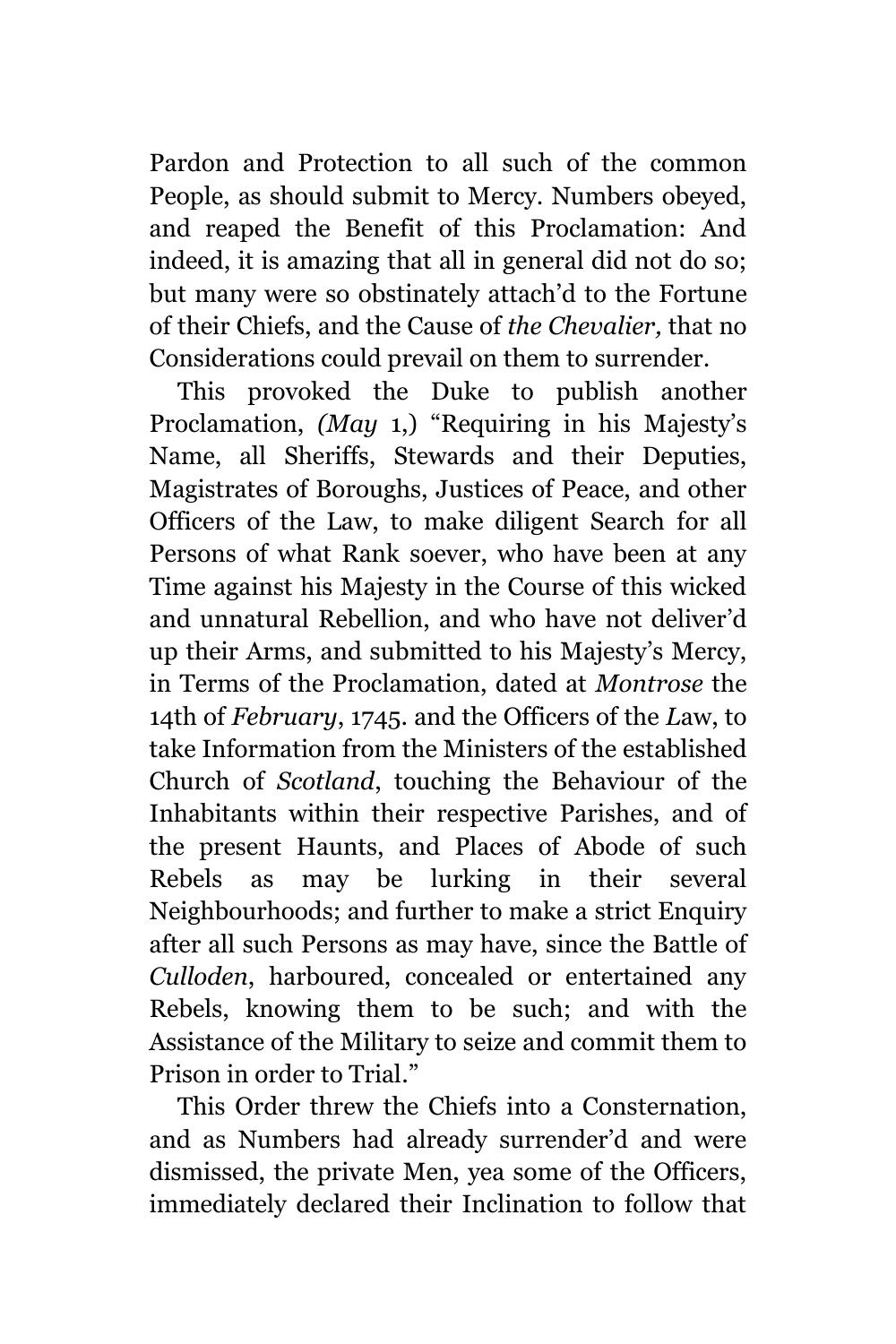Example. The *Frasers* and *Chisholms*, the *M'Intoshes* and other Branches of the *Catti,* applied to the Ministers of their refpective Parishes, who went with them to *Inverness,* and deliver'd their Arms; others obtained Certificates, that they had laid down their Weapons, and so were dismissed and allowed to pursue their lawful Business: On the 13th of *May*, *Alexander M'Donald* of *Glenco*, with those of his People who were with him, surrender'd to General *Campbell,* as did those of *Appin,* who were then at home; and both *Appin* and *Glenco* gave Notice thereof to such of their Vassals as were absent, ordering them to return to their own Habitations. The mild and gentle Treatment of the Duke, with the dismal Prospect of Desolation in Case of Obstinacy, prevailed upon almost the whole to embrace his Terms before the 20th of *May,* so that none now continued in Arms but the *Camerons*, some of the *M'Donalds* of *Keppoch,* and *John Roy Stuart.*

Another Incident also happened, which I should not have mentioned, but that it had a greater Effect upon the Councils of the *Chevalier* and his Friends, than the Reader perhaps may at first View imagine. And moreover, it serves to illustrate the Folly of national Distinctions. The Story, so far I could learn, was literally thus: About Twenty-six Deserters were found among the Prisoners taken upon the Day of Battle, and being tried and condemned they were accordingly Executed. One of them being a *Scotchman*, was hanged up by himself, and as he was swinging, an *English* Officer spoke to a *Scotchman* standing by him, Words to this Effect, "See your Countryman dancing on the Rope; would to God all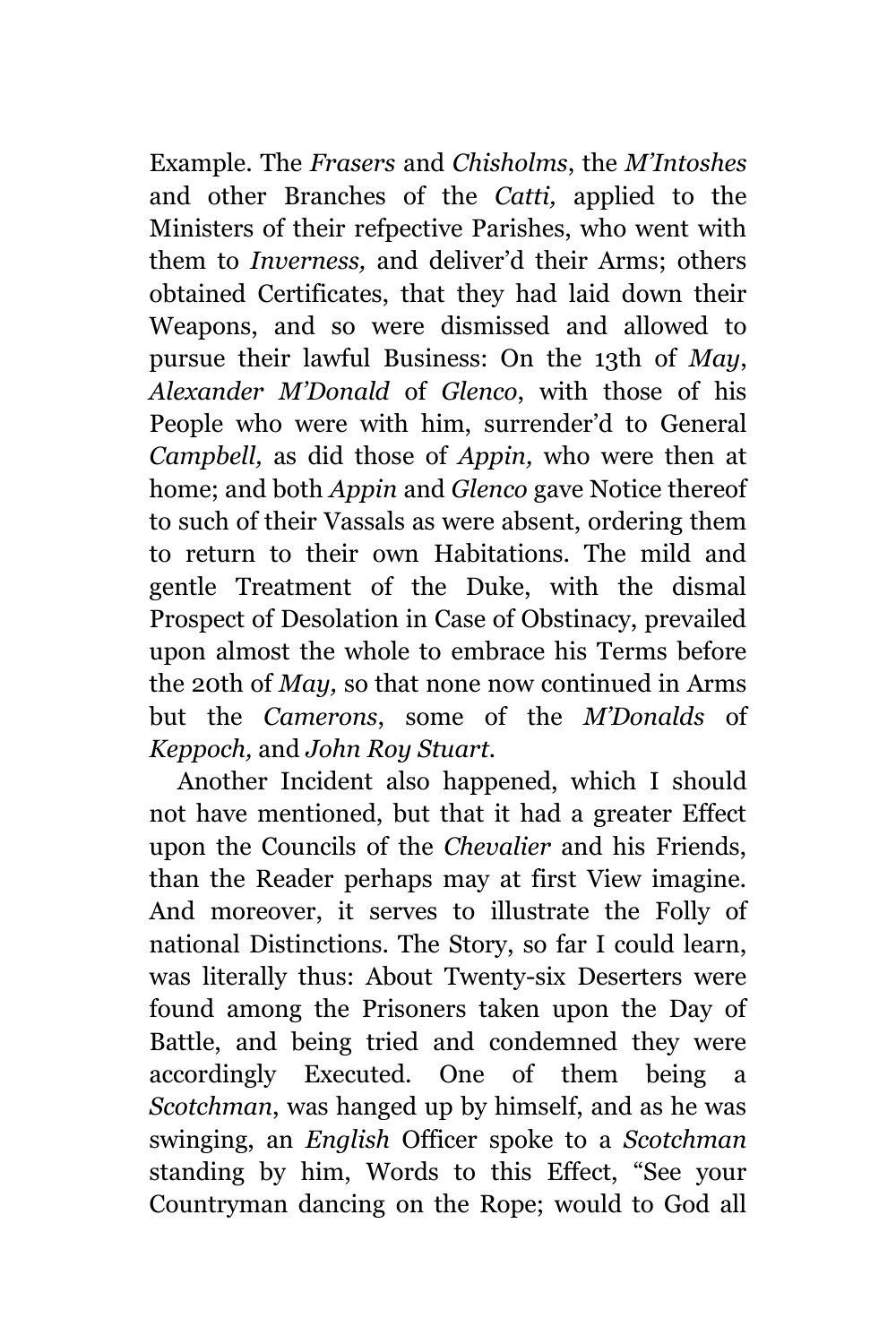the *Scotch* were served in the same way: Damn them, for they are all Rebels." The *Scotchman*, as inconsiderate as the other, answered with the greatest Warmth, "If all the *Scotch* were Rebels, Things had gone otherwise than they have; and I will lay any Wager that there are more *Scotchmen* in the Army than *Englishmen,* and should they turn out, they would defeat the whole Forces here." Then some scurrilous Language highly unbecoming the Mouths of Gentlemen to utter, as well as an Author to relate, ensued; the *Scots* were called to draw up on one Side, and the *English* on the other, and perhaps that Day had prov'd fatal to the Royal Cause, for whether the *Scots* or *English* should get the better, his Majesty certainly must lose.

The Town's People of *Inverness* had now as terrible a Prospect as their Ancestors had, even on *Cabbach-Day* \* itself. The Duke being timely informed of the dismal Scene that was like to be acted, he quickly rose up and run in among them, just when the *Scots* were about to attack the *English* Camp. Taking off his Hat he demanded to know what was the Matter, and as he walked along the Line, he heard from several, the

<sup>\*</sup> A Day ever memorable in that Town for the Fight between the *Camerons* and *M'Phersons,* on Account ef so small a Trifle; as one Third of a *Scots* Penny, and almost deftroyed each other: The Matter was this, a *M'Pherson* asked of a Woman the Price of a Cheese, which he thinking too dear by 1-3d of a Penny, threw it in a Passion upon the Edge of her Stand. The Cheese taking a Run, she cry'd out to her Husband for Help; who thereupon in a Passion stabb'd the Man; whose Quarrel was espoused by one of his Name standing by, and so successively eight or ten attack'd one another in this Way, till the Action became general.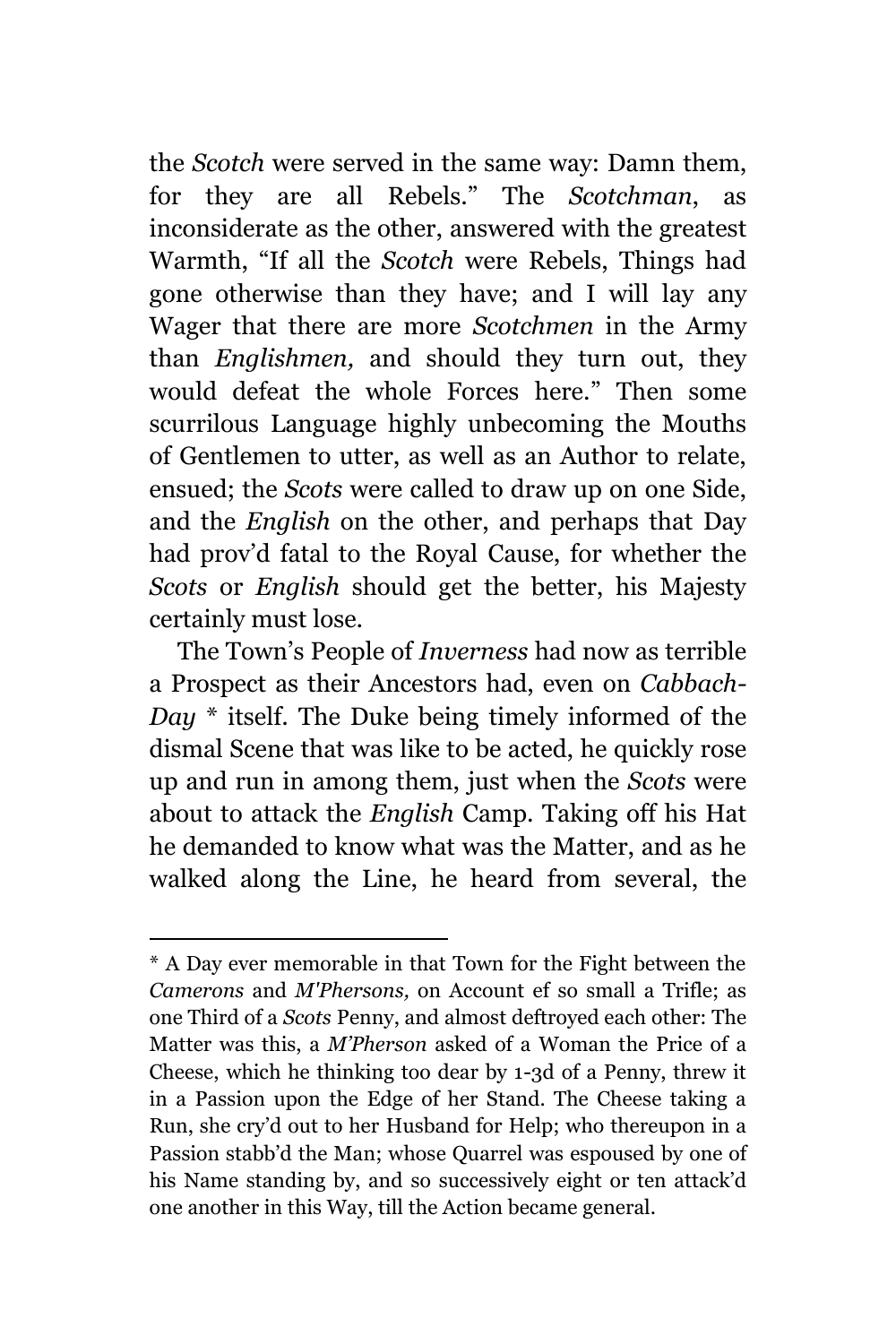Particulars of the Affair: Whereupon he order'd them in the Name of his Royal Father, to desist from such Rashness. "Have we, said he, conquered the Rebels? And must we now murder ourselves? How will the Enemies of *Britain* rejoice at the News. Let national Distinctions cease for the future: And here by Virtue of the Power entrufted with me, I declare it shall be Death for either an *Englishman* to reflect upon a *Scotchman*, or for a *Scotchman* to reflect upon an *Englishman* on Account of their Country \* *.* And tho' the Rebels who live in the Skirts of this Country, or among the Isles, and are disjoined by Nature from the Continent, differ in Language, Habit, Religion, and Way of Living, have risen up in Arms against my Royal Father, yet I am fully convinced of the Loyalty of the Body of the People in general, (who have as little Connexion with them as any *Englishman:)* And the Services they have done us shall never be forgot, while any Branch of the King's Family remains." Having spoke these Words, in a becoming and a princely Manner, he order'd each Colonel to draw up his own Regiment, and so dismiss the whole to their Quarters; which was done with all imaginable Harmony.

When the *Chevalier* heard of this Affair, and the Facility with which his Rival quelled the Tumult, he was no less chagrined than he was on Account of the Effects of the Proclamation I have mentioned. He was now at the Head of *Knoidart*; and tho' he had always spoken and written most disrespectfully of King *George's* Family, yet neither he or his Favourites,

<sup>\*</sup> This Resolution was afterwards ratified by a Court-Martial.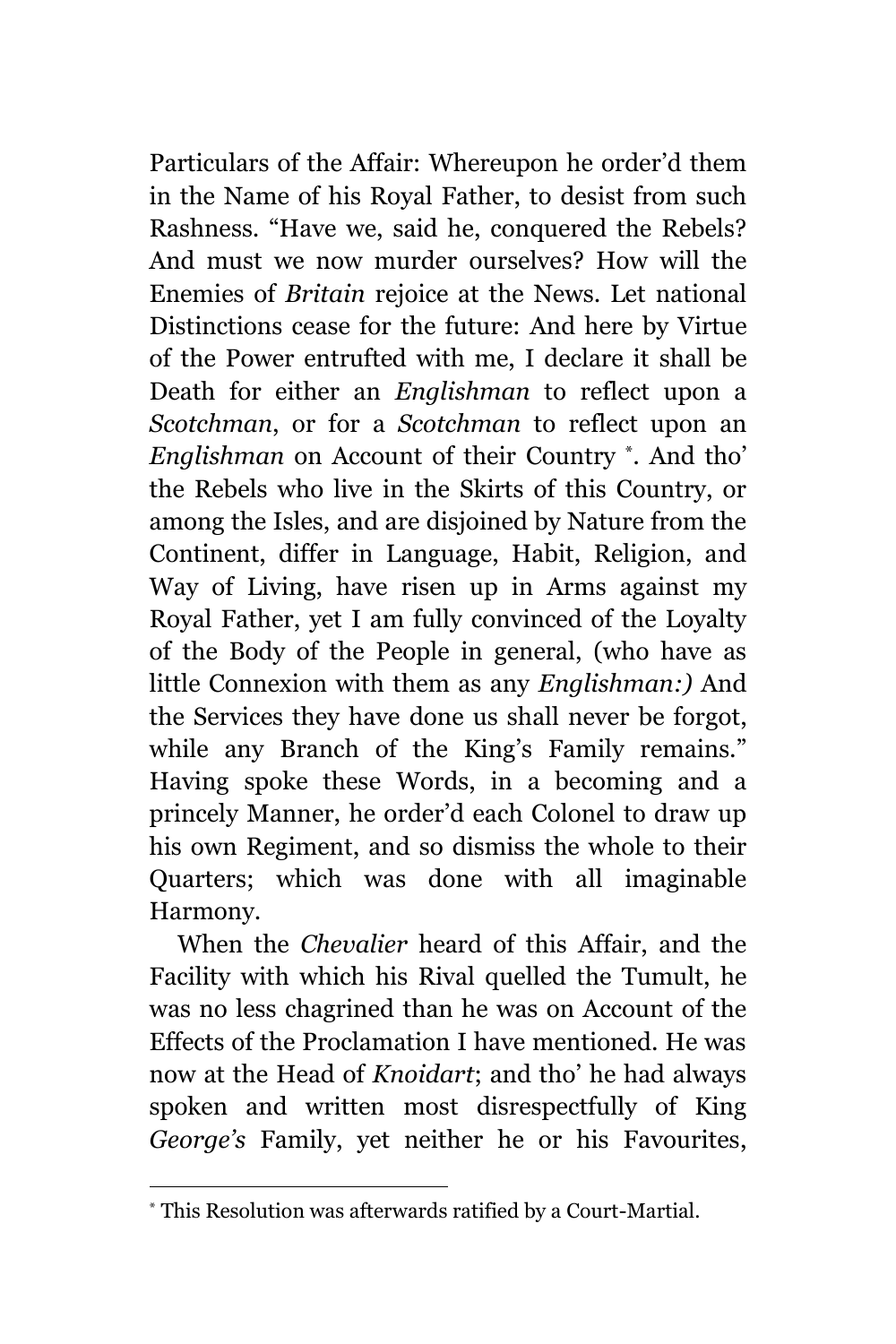could help applauding the Conduct, the Wisdom and Prudence of the Duke. "They are closely united, said *Sullivan* to his Master, but your Highness's Forces have ever been; like a disjointed Body, which cannot stand upright unless it be supported: You was witness to their Animosities and Divisions; you know how they abused the Trust reposed in them by your Royal Father, as he was pleased to signify by his Letter  $*$  to yourself. Consider that our Body is not only broke and dismember'd, but several of the Parts are scatter'd up and down not to be gather'd again, while our Enemies are more and more closely united even by Divisions. Let us yield to our Misfortune so far as to consult our own Safety, and not be led aside by desperate Fools, who see not into the Event of Things: The *Chevalier* acquiesced, and immediately agreed to go in Quest of a Boat to carry them over to *Lewis,* where, by good Fortune they might possibly find a Vessel to transport them to *France.*

Fully resolved on this Scheme they set out, and in their Way are met by some of *Barisdale'*s Stragglers who had been in *Sutherland* with *Cromarty*, the Manner of whose Disaster the *Chevalier* was desirous to know: Upon their Recital of it he seem'd astonish'd

*<sup>\*</sup>* Alluding to a Letter which the old *Chevalier* wrote to his Son after the Battle *o*f *Preston,* in which he desired him always to act in Concert with the Loyal Clans.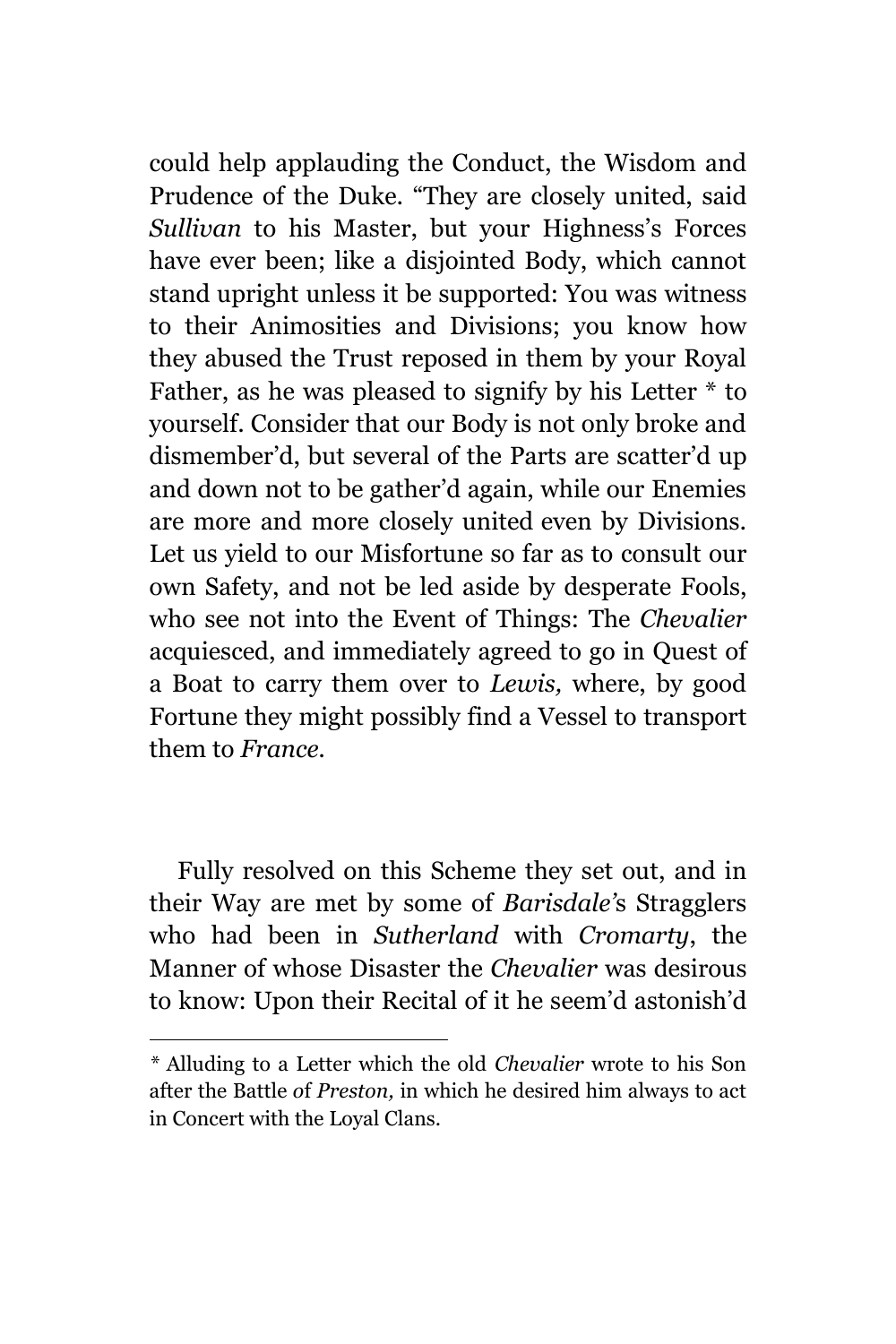at the Imprudence of that Nobleman; but the two Favourites heard it with the utmost Composure, without so much as an Alteration of Countenance." "What, say they, could be expected from a weak imprudent Man, whom every Person the least acquainted with human Nature, must quickly see thro': And now I hope your Highness sees clearly the desperate State of your Affairs; besides *Barisdale* we are told, is taken, or has surrendered himself to the Enemy. The Character of the Man we presume you know too well, and therefore we need not enlarge upon it \*. A prudent Man escheweth Evil; and what can be expected of him: A Man who lived as he has done, can never be thought to continue true to any Master; but rather to embrace such Terms as appear to him most advantageous. Take Care, added *Sheridan,* that he do not proffer to the Usurper's Son

<sup>\*</sup> There were three *Barisdales*; the elder about 90 Years old; who, though ignorant of the *English* Tongue, even in the *Scots* Dialect, yet was so much attached to the Family of *Steuart*, for whom he had fought in almost all the Battles since the Revolution, that he muster'd up his Force for the *Chevalier,* who I have seen take particular Notice of him at *Duddingston*, when reviewing his Troops. The younger, or second *Barisdale<sup>r</sup>* was one of the *Chevalier's* Colonels. He was once Captain of a Company who robbed and plunder'd all about *Ross-shire* and *Strathnavern*; and so sensible were the Chieftains of the Captain's great Abilities to protect their Store, that when the *Highland* Independent Companies were regimented, they met and commissioned *Barisdale* to secure their Possessions, and preserve their Cattle from being stolen; and for his Encouragement every Person possessed of a Fold of Cows paid him a Gratuity, which was called *Black Meal.* The youngest was about 20 Years of Age, and bred up in the Principles and Practice of his Ancestors.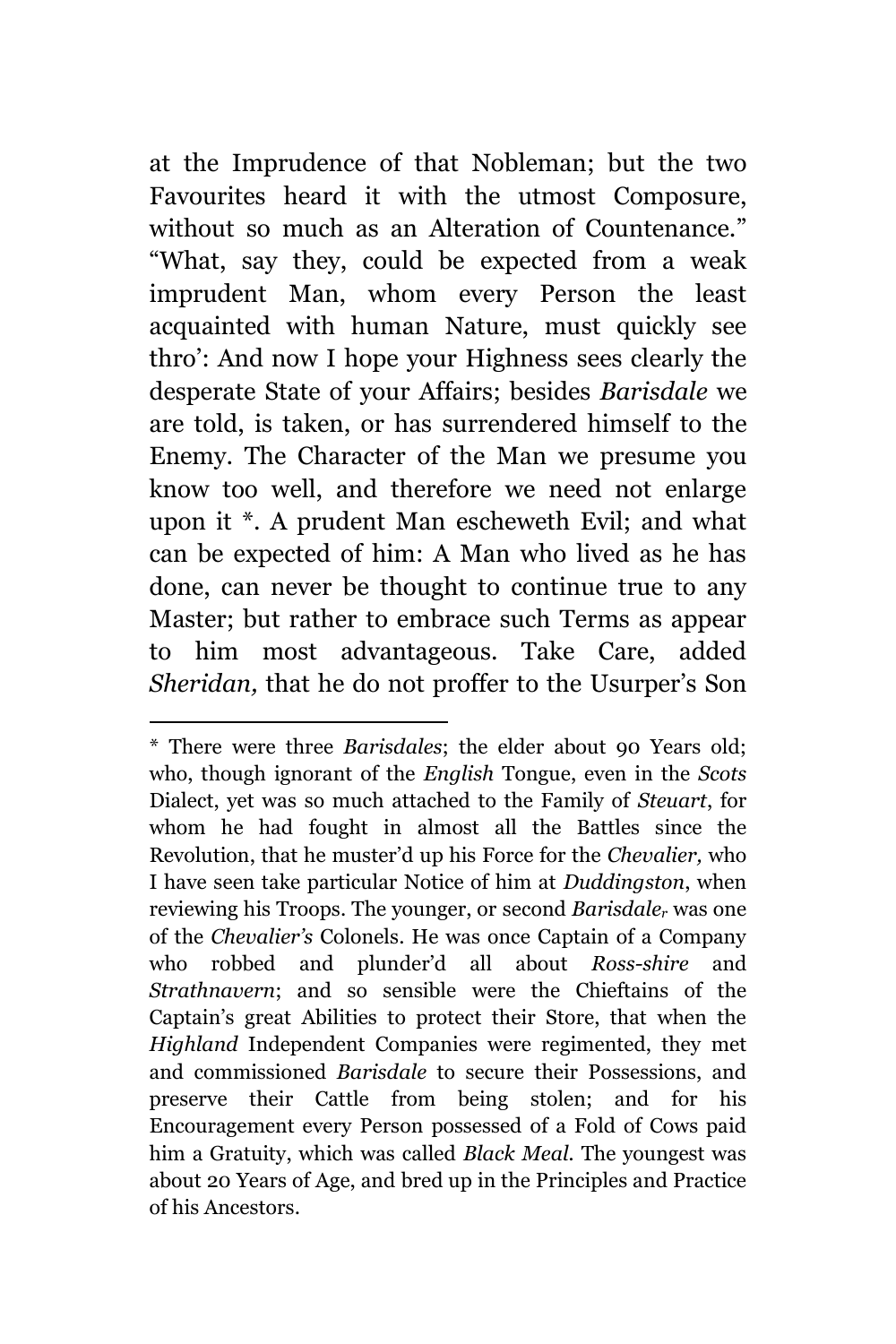to take you up, and make a Merit of it." And indeed I have been pretty well informed that the Conjecture of this able Politician was just; but as I would not affirm any Thing I am not undoubtedly assured of, I am far from asserting that he actually made such an Offer: Tho' this has been roundly asserted to me; but the Truth of it is best known to the Duke.

But, to return to the *Chevalier.* "Come, Come, said he, let us drop our Reflections, and endeavour to make our Escape, for I fear I have had but too many *Barisdale'*s about me." Being come to the Sea Shore, they found no Boat was left them, for the *McDonalds* of *Clanranald'*s Family had seized all they could for transporting themselves to *South Uist*; and the Boats were not yet returned: This obliged them to roam up and down among the Mountains till one should appear. Three Days and three Nights they lived among these Places, always shifting their Abode. And as in the Day Time they chose the Tops and Heights of the Hills, they had the cruel Mortification of seeing vast Droves of Cattle going, before Parties, (who were sent out for Subsistance) to *Inverness*, for the Use of the King's Troops.

'Twas happy for our Wanderers that they had Plenty of Provisions with them, and particularly cold Venison and Usquebaugh, with which *Lochiel* had taken special Care to supply them, otherwise they must have been much streightned; for the Inhabitants had either been killed in the Battles they had fought, or else were lurking among the Caves for their Safety, so that few or none were to be met with but old Men, Women and Children, in their former Places of Abode.

The *Chevalier's* little Company of about ten Persons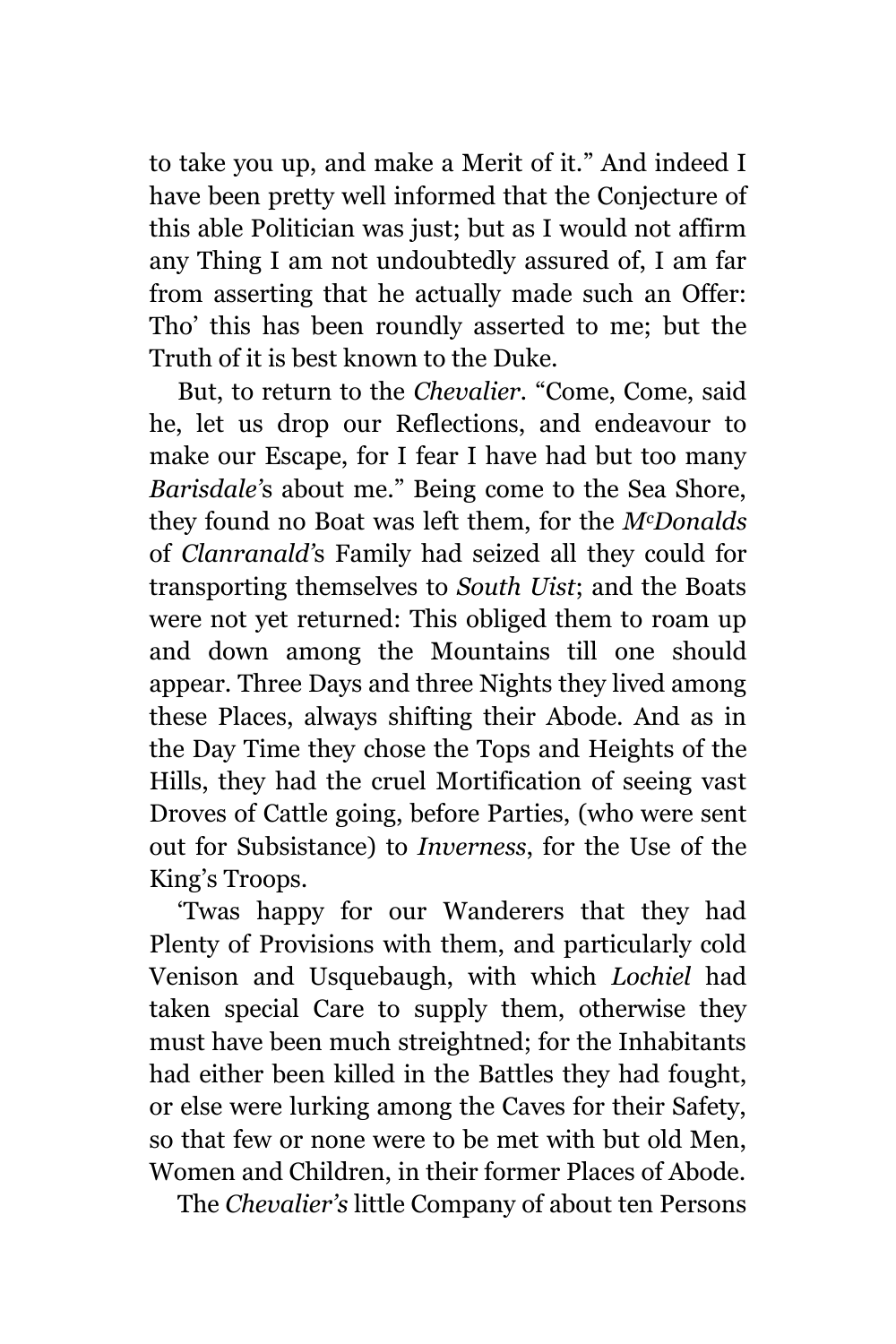had separated into smaller Parties, two and two in each, but he himself kept with the two Favourites and *Kinlochmoidart*'s Brother, who then was their Guide. By this Means they expected to escape the Search of the Enemy, having agreed to apprize each other of any approaching Distress: Nor did any of them fall into the Hands of the Militia, except one *O Neal* an Officer, supposed to be a Priest, who, thro' Carelessness, or a Spirit of vain Curiosity, had gone beyond the Bounds prescribed. He was seized by the *Campbells*, who were industrious in finding out the Stragglers; and, being a Man of Letters, was invited by a Lieutenant, whom I well knew, to take a Share of his Bed, and to him did he, after a short Time, give a distinct Account of the Motions and Shiftings of the young *Chevalier*; and, by this Means, undeceived the Country in respect to his Rout: For till then it was artfully propagated by his Followers, and inserted in all the News Papers in *Great Britain* and *Ireland*, I had almost laid in *Europe*, that the young *Chevalier* had gone off with the two *French* Men of War; but after the Truth was known, the Militia let themselves more than ever to trace out his Footsteps. They searched the Mountains where *O Neal* had given out he was hid; and no Doubt both he and his Attendants must have fallen into the Net that was spread for them, had not a Boat come from *South-Uist,* much about the Time that *O Neal* was taken, to seek after some of the People of that Island, who were yet missing.

No sooner did the *Chevalier's,* little Company, now diminished by one, observe the Boat, than they instantly made towards the Shore, and set up a Signal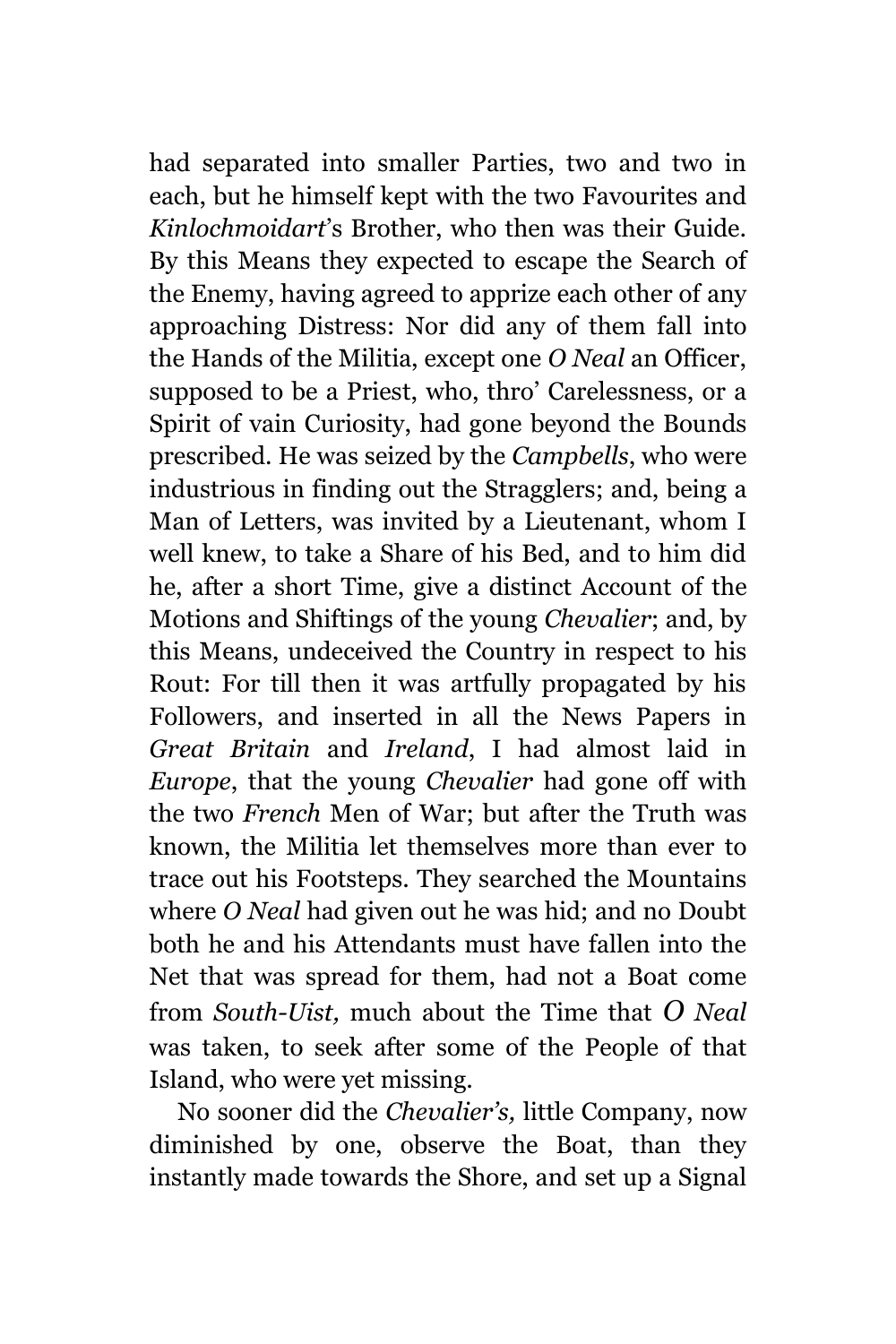for them to draw near. The Crew immediately guessing that some of their Party were in Distress, and made this Signal for Relief, sailed into the Place, *viz.* a small Creek, to the West ward of the Bay of *Barisdale,* whence they set sail for *South-Uist*; at the same Time giving out to one or two that came to see the Boat, that they intended for the *Lewis,* in order to get on board a Vessel for *France*. Night fast advancing favoured their Scheme, for the People could not long observe them after they were put to Sea.

There is a little Island named *Canna* which belongs to *Clanranald*, lying to the Westward of *Mull,* but covered by *Egg* on that Side, for which some of the Crew proposed to sail. The *Chevalier* and his Attendants were glad of this, because they had heard that the Place they designed to make, was inhabited by the Friends of their Religion, and that being of the Family of *Clanranald*, they were the more firmly attached to their Cause. Into this Place the Boat put, and landed her Passengers, who went up to the Houses of the principal Inhabitants, where warm Quarters were instantly assigned them \* , and such Refreshments, as Beef, Mutton, and Wild Fowl, Bannocks made of Graddin † and Usquebaugh, were

<sup>\*</sup> It is observable that tho' the Islanders be great Discouragers of Trade, and suffer none to dwell among them but themselves, yet no People upon Earth are kinder to Strangers for & Night or two than they are.

<sup>†</sup> That is Meal made in the following Manner, they throw some Sheaves of Corn into a Fire kindled with Straw, and after the whole is burnt, they gather up the Pickles which they put into a Vessel, which a Woman enters bare-footed, and by trampling it severs the Rubbish from the Grain. When they judge it clean, they grind it betwixt two Stones, the one whereof lies upon the Ground, with a smooth Surface, and has a small Piece of Iron for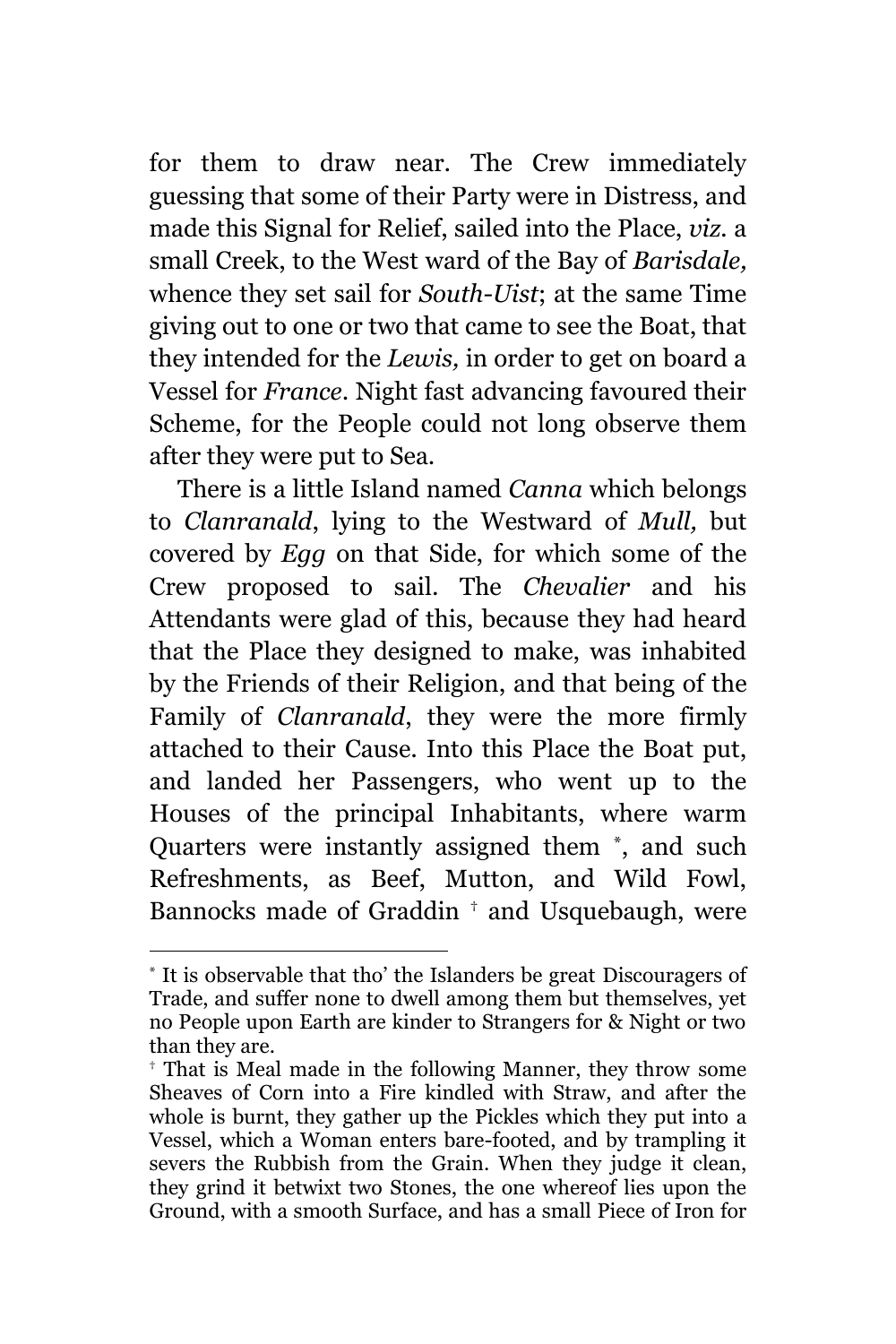prepared. Hence they kept a sharp Look-out for fear of the Militia, of whose coming they were under perpetual Apprehensions; and for their greater Security they sailed in the Boat all Day, and at Night returned to their Quarters. In this Way they continued for some Time, till about the 28th of *May* observing several Vessels coming out of the Sound of *Mull.,* which they rightly judging belonged to the *Campbells*, the *Chevalier* proposed to shift their Abode. Hereupon they hastened to *South-Uist,* where they landed upon the 29th in the Morning: There they were received by the Lady *Clanranald*, (who was at that Time in perfect Health, and every Way right in her Intellects, in which she was subject to be frequently disorder'd, especially when pregnant) in the most hospitable Manner, and entertained in her Husband's Absence, suitably to the Rank and Dignity which the *Chevalier* (and some of his Attendants) had hitherto assumed: For the *M'Donalds* in that Island are a generous Sort of People, and being all Papists, they cultivate the old *Scots* Union with *France,* both in Religion and civil Policy. Few or none of them, tho' born with a Martial Genius, enter into the *British* Army, but rather seek their Fortunes abroad and are much assisted toward Preferment, by the *Chevalier* and his Sons. To procure the Continuation of their Favours, all the Inhabitants let themselves to render the Strangers all possible Service. They brought in

L,

its Axis, upon which the other Stone is fixed, turns round upon that Axis, and grinds the Bear, (which makes better Meal this Way than any other Grain*)* till it be conveniently small; but the utmost Pains cannot make it so fine as the coarsest is rendered by means of a Water-Mill.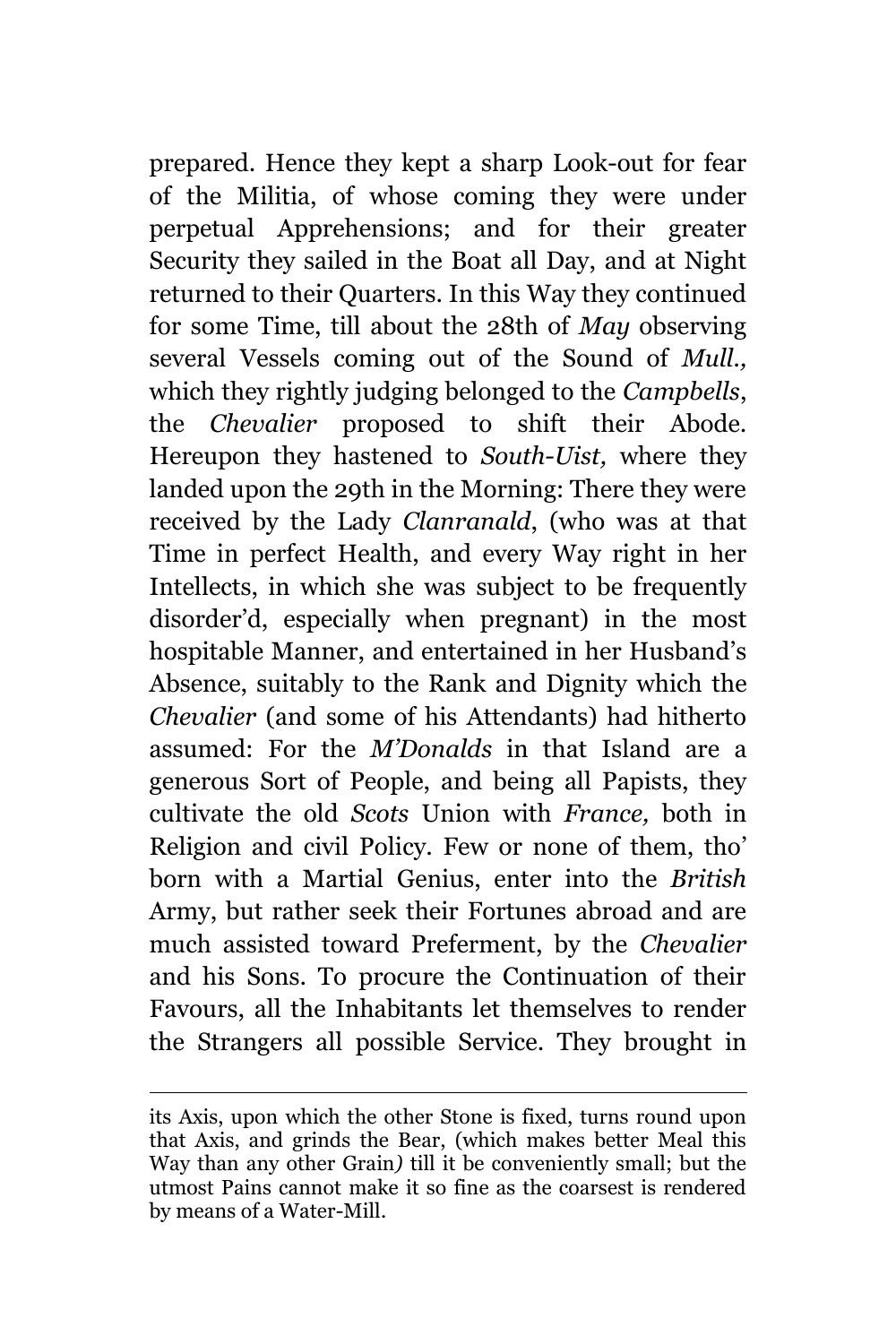Wild Fowl and Venison in Plenty, and as for Wines, they had them of all Sorts. Here the *Chevalier* continued, sometimes visiting the principal Cadets of the Family and the Lady of *Barosdale. Clanranald's* Brother, who tho' a Well-Wisher to his Interest, yet had, from a View of the Difficulty of his Undertaking, at the Beginning opposed his Defign: But on the 28th of *June* he had Advice that General *Campbell*, who had been informed of this last Retreat of the unhappy Fugitive, was approaching toward the Island, through *North-Uist;* and in all Probability the General must have seized him, had not an extraordinary Expedient (of which more in its Place) been fallen upon for his Preservation and Relief.

'Twas on the 27th of *May* that *Campbell* sailed with 1000 Men from *Dunstaffnage,* the antient Burialplace of the *Scots* Kings, for *Strontian*, so remarkable for its Lead Mines, in order to dispossess the *Camerons,* who still continued in Arms, of that part of the Country, and bring them to Terms; he anchored that Night at *Tobermory Bay*, in *Mull*, famous for the Wreck of the *Florida Spanish* Man of War, on board of which was the Money for Payment of the Troops that came in the Invincible *Armada, Anno.* 1588, and next Day doubled the Point of *Ardnamurchan* and arrived in *Strontian*; here *Cameron* of *Dungallon*, *Lochiel's* Lieutenant Colonel brought in his Men and Arms, and with them surrendered to the King's Mercy, and were quickly followed by the Inhabitants of *Ardnamurchan* and *Morvern*, where the Religion of the Church of *Rome,* had of late mightily prevailed. But as for *Lochiel* himself, he had a Spirit that would not suffer him to entertain the least Thought of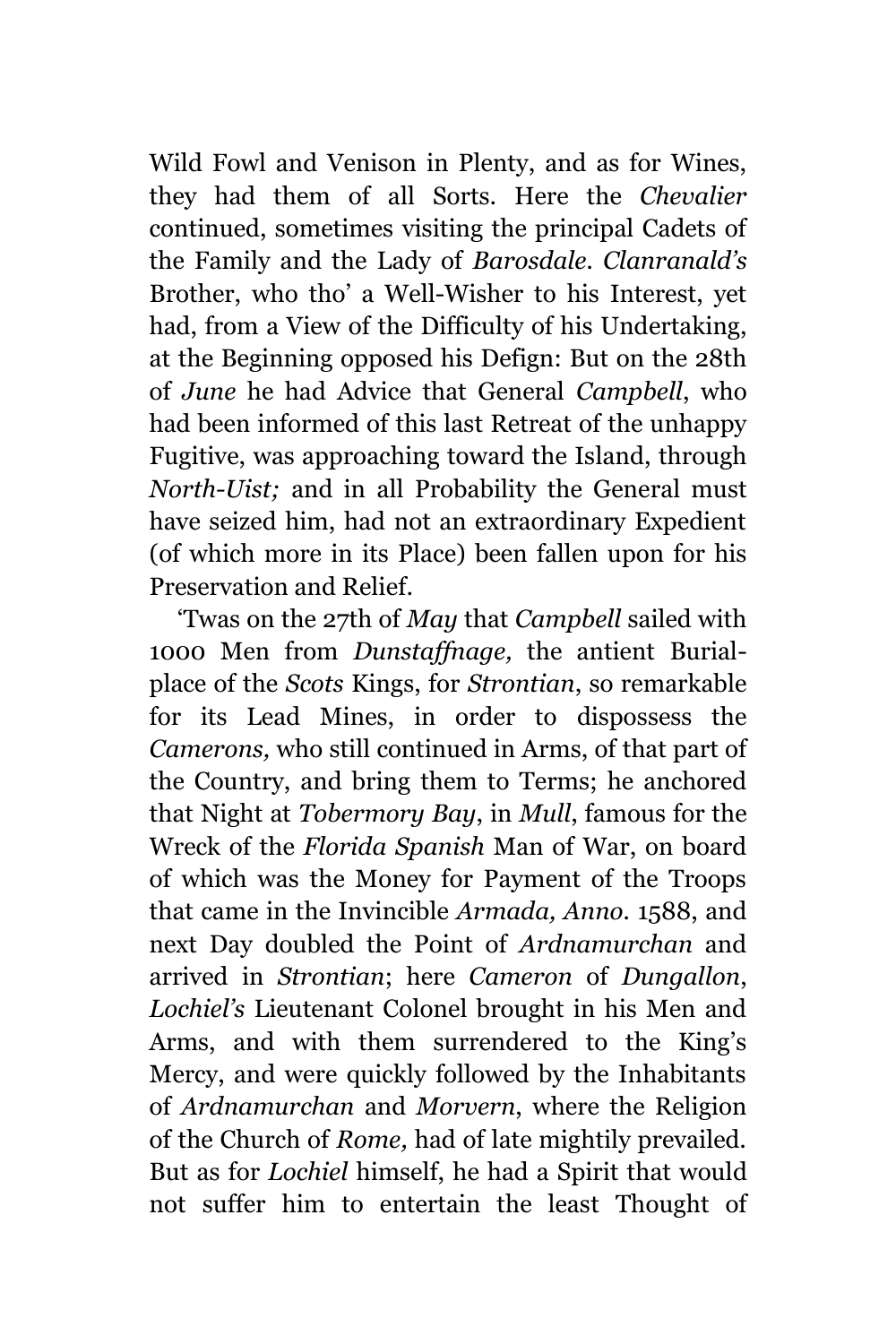surrendering to any one.

Here the General continued, till getting Intelligence that the Duke of *Cumberland* was arrived at *Fort-Augustus*, and that Lord *George Sackville* and Major *Wilson* were marched along the Coast to scour every Part of the Country, he put to Sea, and sailed for the *Lewis*, where arriving, he diligently searched for the young *Chevalier*, though to no purpose. Hence he marched through the *Harris*, and *North-Uist*, where he got Information of his Abode, and was almost within two Miles of *Benbicula*, (a small Island that is joined to *South-Uist,* when there is an Ebb, but separated at full Sea) before those of *Clanranald's*  House were apprised. When the News was brought to the *Chevalier* and his Attendants, who were at first greatly struck with Surprize, "Come, said *Sullivan,* there is no Help for it; to yield to Misfortune is not the way to get rid of her; let us rather immediately contrive our Elcape:" Let's hear then, said the *Chevalier*, what you have now to propose; you know I always hear you with Pleasure: For my part, I would sooner perish, I would rather die this Moment, than fall into the Hands of the *Campbells,* or any of that Rebel-name."—"Yes, added another, or into the Hands of any of the Usurpers Forces;" Then reply'd *Sullivan,* "I think your Highness and I should separate, for certainly if many be found about the House, we shall be discovered put on Women's Apparel for the present, and I will go with Mr. *Sheridan*, Mr. *Buchanan*, and the other Gentlemen, to the other end of the Island, where, perhaps, we may meet with a Boat, and sail over to *Ireland*, where I am not affraid of being secure, tho' indeed your Highness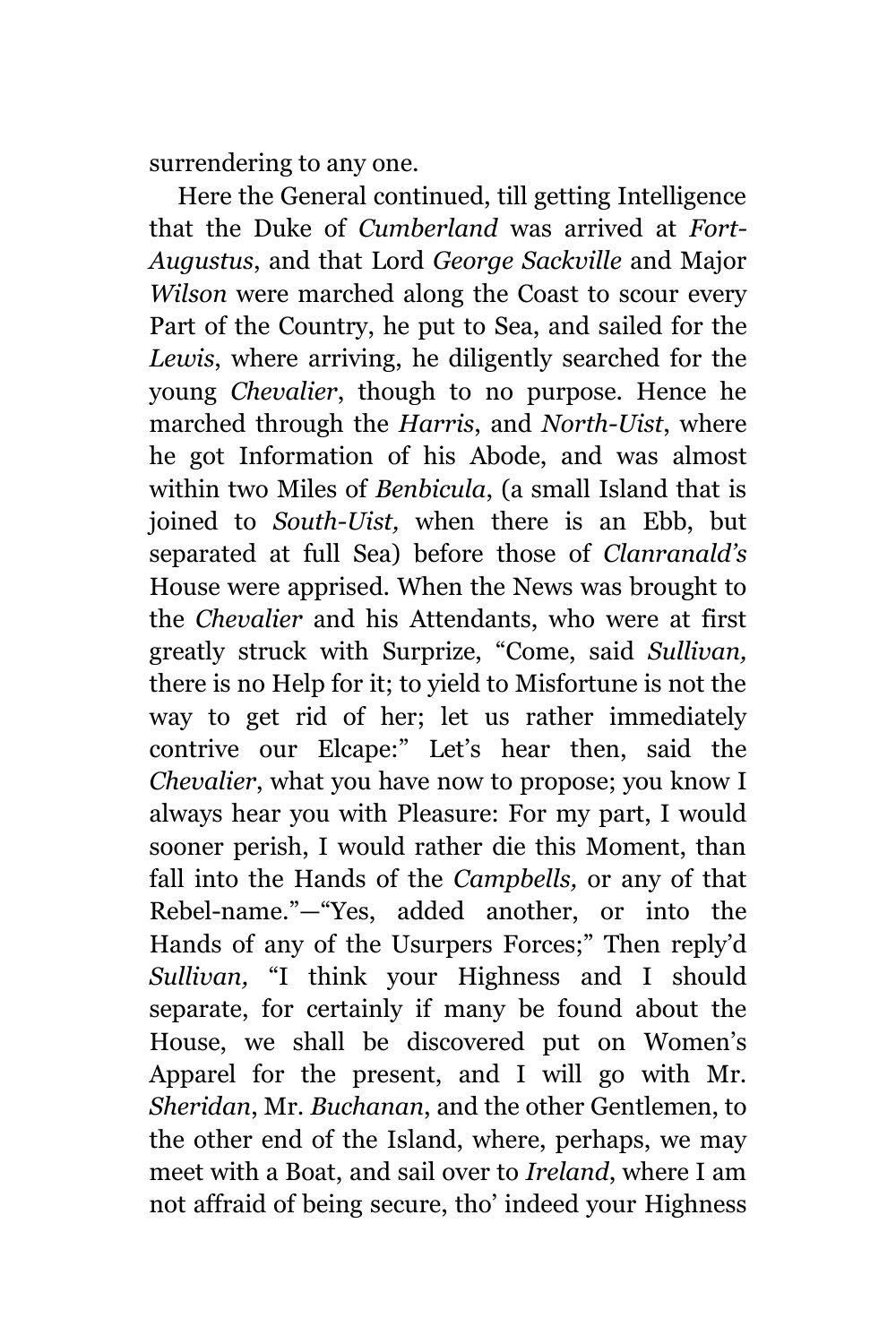ought not to venture thither, for as 50,000*l*. is-there set upon your Head, I would trust none of them. As for me, if I get off to *France*, I shall represent your Case at the Court of *Versailles"* The *Chevslier*, ever observant of *Sullivan's* Counsels, which he looked upon of as so many Oracles, acquiesced in the Proposal, rather perhaps by a Gesture than any verbal Expression, for I could not learn what he said; but the Person who gave me this Information declared that the *Chevalier's* parting with *Sullivan* was like tearing his Heart from his Body (for that was the Man's Phrase.) Take my Cloak Bag \* , said the *Chevalier*, with you, shew my Pocket Book to my Cousin the King of *France*, as a Token of my Distress, and I hope a Vessel will loon be sent for me if you arrive in *France*, which pray God you may." *Sullivan* made the most solemn Protestations of his inviolable Attachment to his Interest, and of his faithfully observing the Instructions given him. Then all took their Leave of their unhappy Master, and set out with Plenty of Provisions, which *Clanranald*'s Lady had prepared on Purpose. They met opportunely with a Boat, in which they sailed for *Ireland*, and from thence incognito to *France*, where *Sullivan* discharged the Trust reposed in him.

Mean Time the *Royalists* are approaching, and perhaps might have been sooner at the Place, had not the half-Flood stopped them for some Time, as there were not a sufficient Number of Boats for ferrying them over.

<sup>\*</sup> This was all the Baggage which he had, for the other Part of it was sent to *Red Gastle* about the Time of the Battle, and was plundered by the Country People.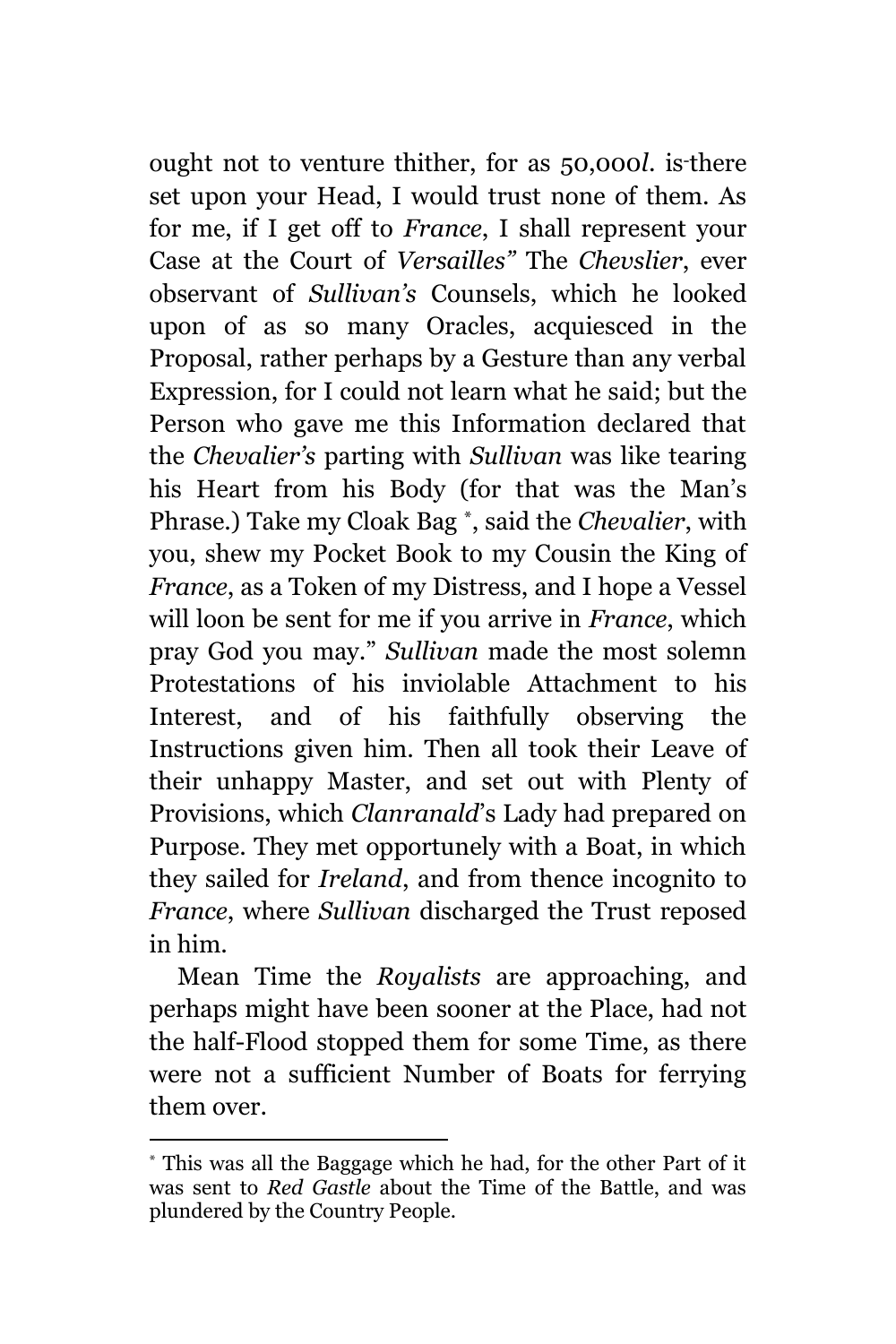The Lady *Clanranald* now besought the *Chevalier* with Tears in her Eyes, to think of some Method for escaping, if he did not approve of *Sullivan's:* But his Spirits almost failing, he knew not how to behave. Whereupon the Lady said, "Here is a young Gentlewoman, Miss *Flora M'Donald* \*, upon whom I will prevail to take your Highness under her Protection." Accordingly she immediately applied to Miss, who readily accepted the Task; for they both said, "if he be taken here, the whole Country may chance to suffer for it." Lady *Clanranald* brought a Gown, and all other Clothes necessary for one of her Sex, to the *Chevalier*, who kept on nothing of his own Apparel but his Breeches and Stockings. He dressed himself with the Help of the Lady, who order'd a Boat to be got ready for them, and a Servant to attend along with, the Boatmen, who were directed to conduct Miss *Flora* and her supposed Maid to *Sky.* They continued all Night at Sea, and next Morning arrived at a Place a little below Sir *Alexander M'Donald's* House: But the *Chevalier* would not allow the Crew to quit the Boat, neithe did himself or the Lady stir out of it till the Return of the Servant, whom they sent ashore to discover whether or no they might land in Safety. In less than an Hour's Time the trusty Messenger let them know they might venture ashore, which they

<sup>\*</sup> A Daughter of one Captain *Hugh M'Donald* of *Clanranald's* Family, who was with the Lady as a Companion at that Time. Many false and idle Stories have been published of her, of which the Inventors ought to be ashamed, since it is now publickly known, that instead of heing the Brilliant Lady she has been represented, she was no other than a simple modest Girl, remarkable only for befriending a Fugitive in his Distress.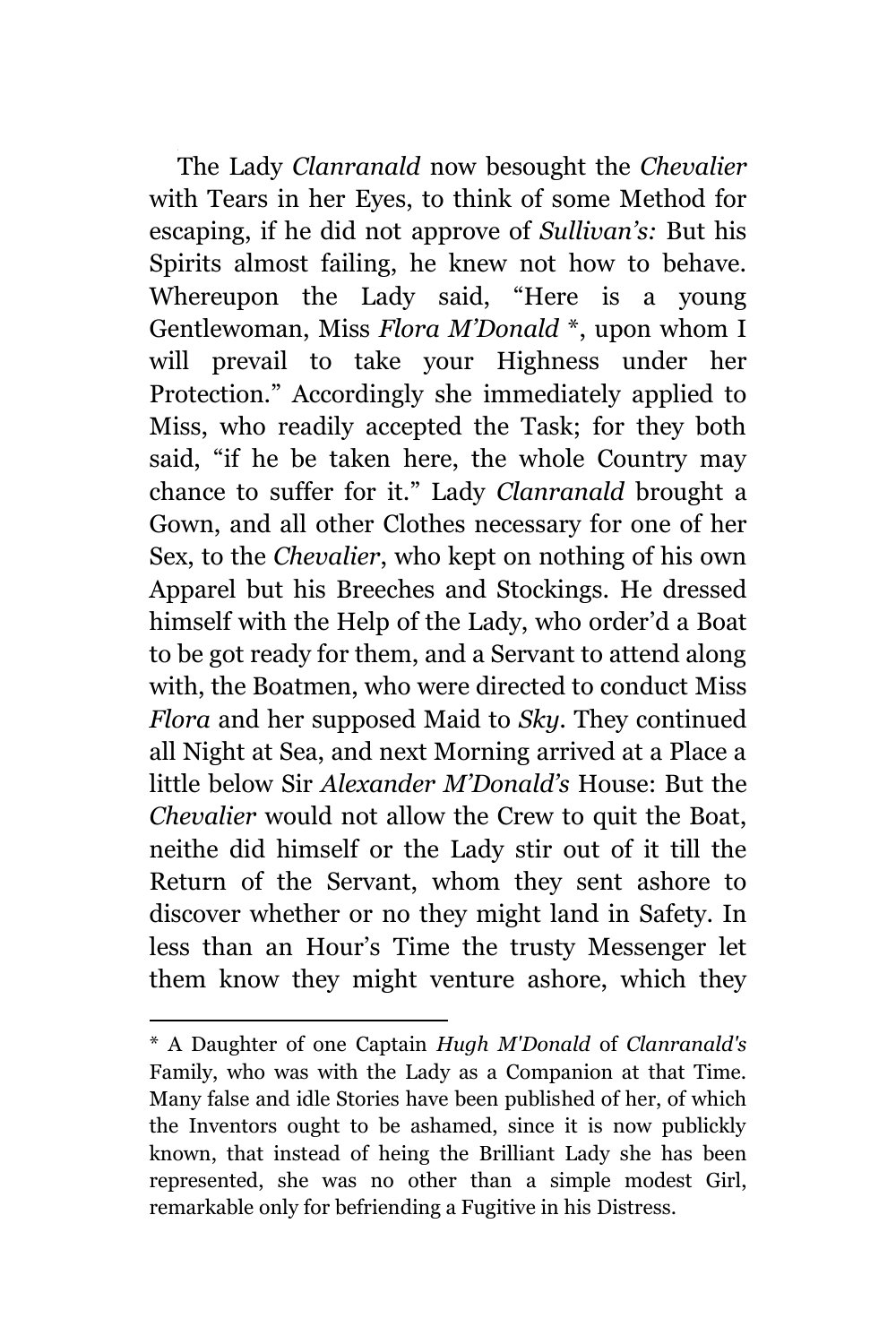accordingly did; and the Lady with her Maid proceeded directly to Sir *Alexander's* House.

The Knight \* was not at Home but his Lady received her Visitor with great Politeness, and earnestly press'd her to stay all Night. But this Miss *Flora,* directed by the Looks of her Maid, absolutely refused, under Pretence of pressing Business which call'd her elsewhere; and that she had only done herself the Pleasure to call and see how her Ladylhip did.

After a plentiful Dinner they set out for the Laird of *M'Kinnon*'s House; where the Maid became a Man. For on communieating the Secret to Mr. *M'Kinnon*, it being now no longer convenient for the *Chevalier* to continue in his Transformation, the Laird furnished him with a short Coat, a Waistcoat, and other Things suitable to his Sex, and which yet sufficiently disguised his Quality.

Here they staid all Night, but in the Morning Miss *M'Donald* returned to her own Home. The *Chevalier* however continued for the Rest of the Day with Mr. *M'Kinnon:* In the Evening he took a Walk toward the Sea Side, and chanced to meet with one *Normand M'Leod*, an old Fisherman, who was perfectly acquainted with all the Western Islands, and all the Creeks upon the Coasts, from *Tongue Bay* in *Strathnavern* to *Ardnamurchan.* The Man happened to know the *Chevalier*, by whom he was offered a Sum of Money to carry him to *Raarsa.* This was agreed to, and safely executed. The Proprietor of that Island very hospitably entertained him but next Day being

L,

<sup>\*</sup> He was in the Government's Interest, and at this Time with the Duke's Army.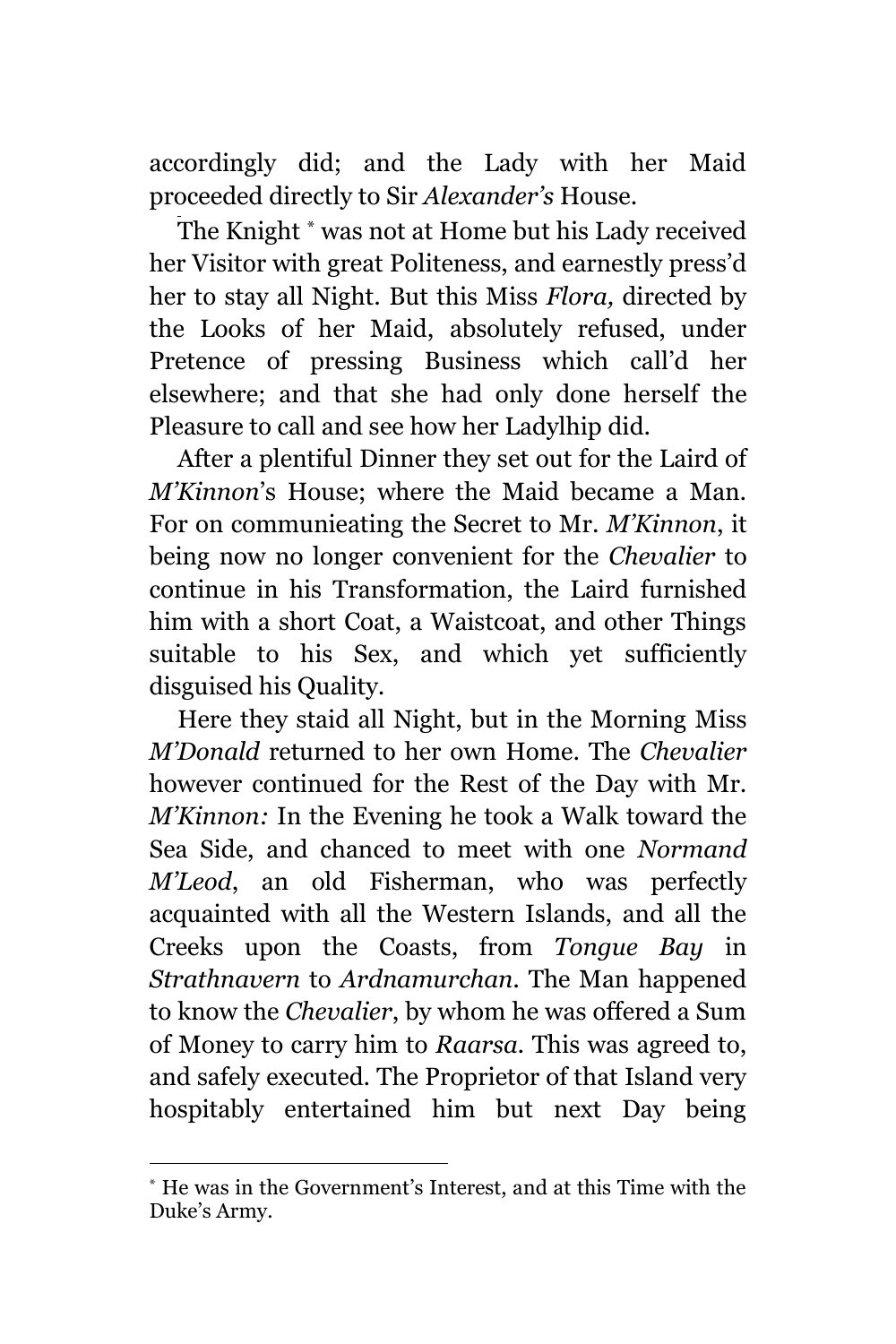apprehensive of a Visit, he advised his wandering Guest to return to *Sky.* This Advice the harass'd *Chevalier* found himself obliged to comply with, and still continued under the Care of *M'Leod* (who thought proper to assume the Name of *M'Kinnon*, the better to skreen himself in Case of a Discovery) till General *Campbell* returned to that Island.

That Commander, some Days after his arrival at *South-Uist*, being informed of the Departure of the *Chevalier*; and of the manner of his Escape, order'd the Lady *Clanranald* into Custody, and marched his Troops through *North-Uist* and the *Harris*, till they came directly opposite to *Sky,* having previously sent thither Captain *Ferguson* in the Cutter. That Vessel was pretty soon up at the Place appointed; but the Captain suspecting the *Chevalier* might be hiding among the *M'Kinnons*, order'd the Pilot to steer to that part of the Country that belonged to them. Accordingly they put in within Pistol-shot of the Shore, just at the spot where the Fugitive they were seeking actually was. Here he had certainly been discover'd had it not been for a rising Ground, behind which he retired and made off. The Boatman now observing that General *Campbell* was on the point of landing with his Militia, and that a King's Ship conducted by a Shipmaster of *Inverlochy*, was so near, thought proper to haul his Boat to the other fide of the Island, and row the *Chevalier* to the Continent.

About Five o' Clock in the Afternoon they set out for *Glenelge*, and arrived in about three Hours upon the Coast. Here the Fisherman drew the Boat up to a Creek, fenced on all sides, and there landed his Passenger. It was now about Nine o' Clock at Night,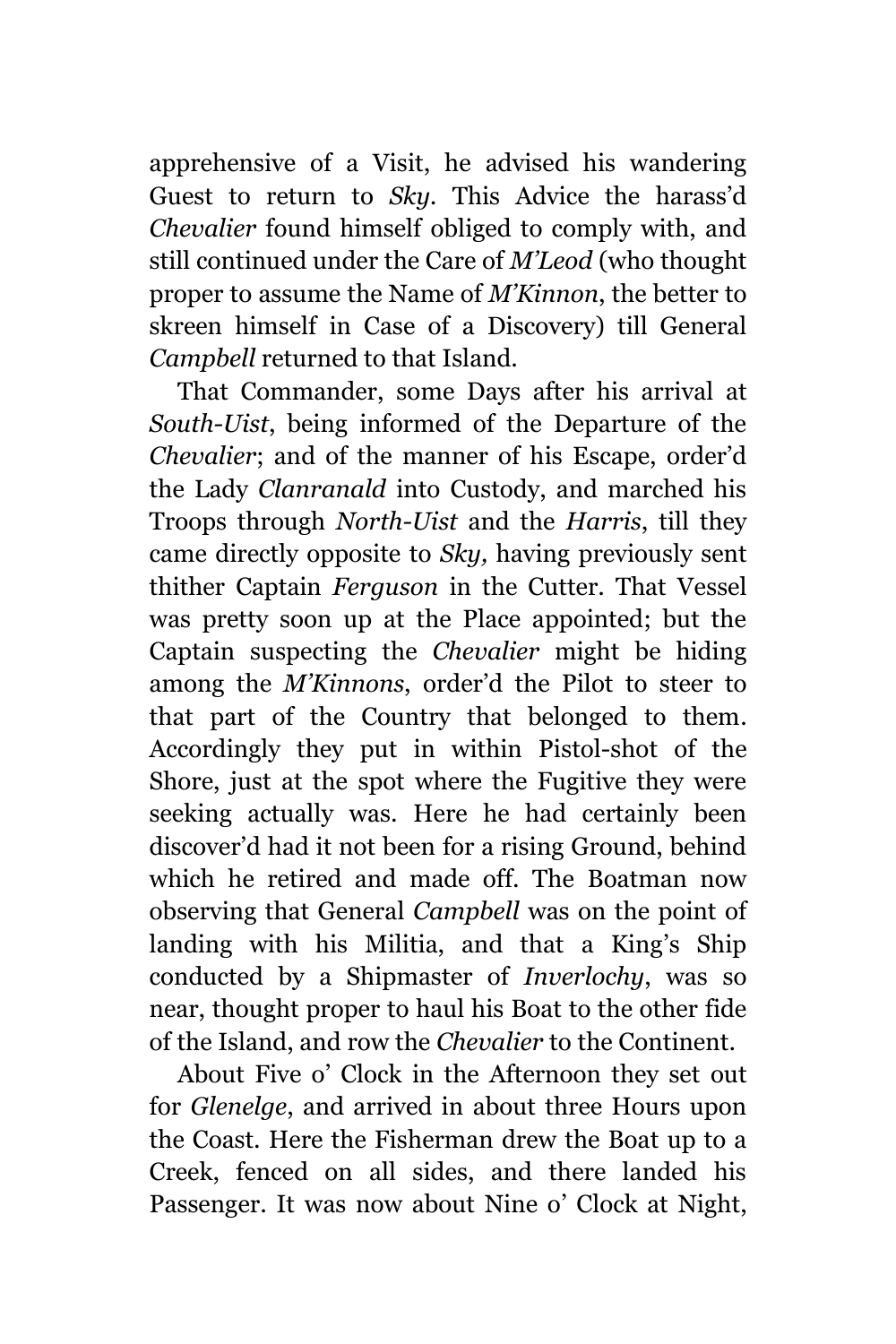and they walk'd along the Shore for some Time, in order to observe what was stirring in the Country. Here it was that the *Chevalier* went through one of the oddest Adventures, that perhaps ever happened to any Man; for at this place a Company of Militia (the *Monroe's*, if I mistake not) were waiting, in hopes the unhappy Fugitive might fall into their Hands: To make the more sure of their Prize, they had with them a Blood-hound, to trace him out.

The Dog was within a Stone's throw of them, and the Men not much farther off, when *M'Kinnon* observed them, and particularly suspected the Animal. Whereupon he advises his Passenger instantly to pull off all his Cloaths, and enter the Water up to the Neck: "For, said he, if you go in with your Cloaths on, you may catch your Death. In the mean time I will divert the smell of the Dog with these Fishes," he having some on a String in his Hand. The affrighted *Chevalier* instantly did as he was directed, and *M'Kinnon* having hid the *Chevalier's* Cloaths in a Cliff of a Rock, began to amuse the Dog with his Fife. The Artifice succeeded so well, as effectually to secure the *Chevalier*; but the Animal would not quit the Fisherman till he was secured by the Militia-Men, who kept him all Night, and Part of the next Day. They examined him, but to no Purpose; and upon his telling his true Name, *viz. M'Leod* they became indifferent about him; and he representing that his Family was starving, having nothing to subsist on but the Product of his Industry as a Fisherman, they dismissed him. When he left them, he set out, as if he designed a very different Course to that he really intended, and afterwards struck into; for when he judged himself out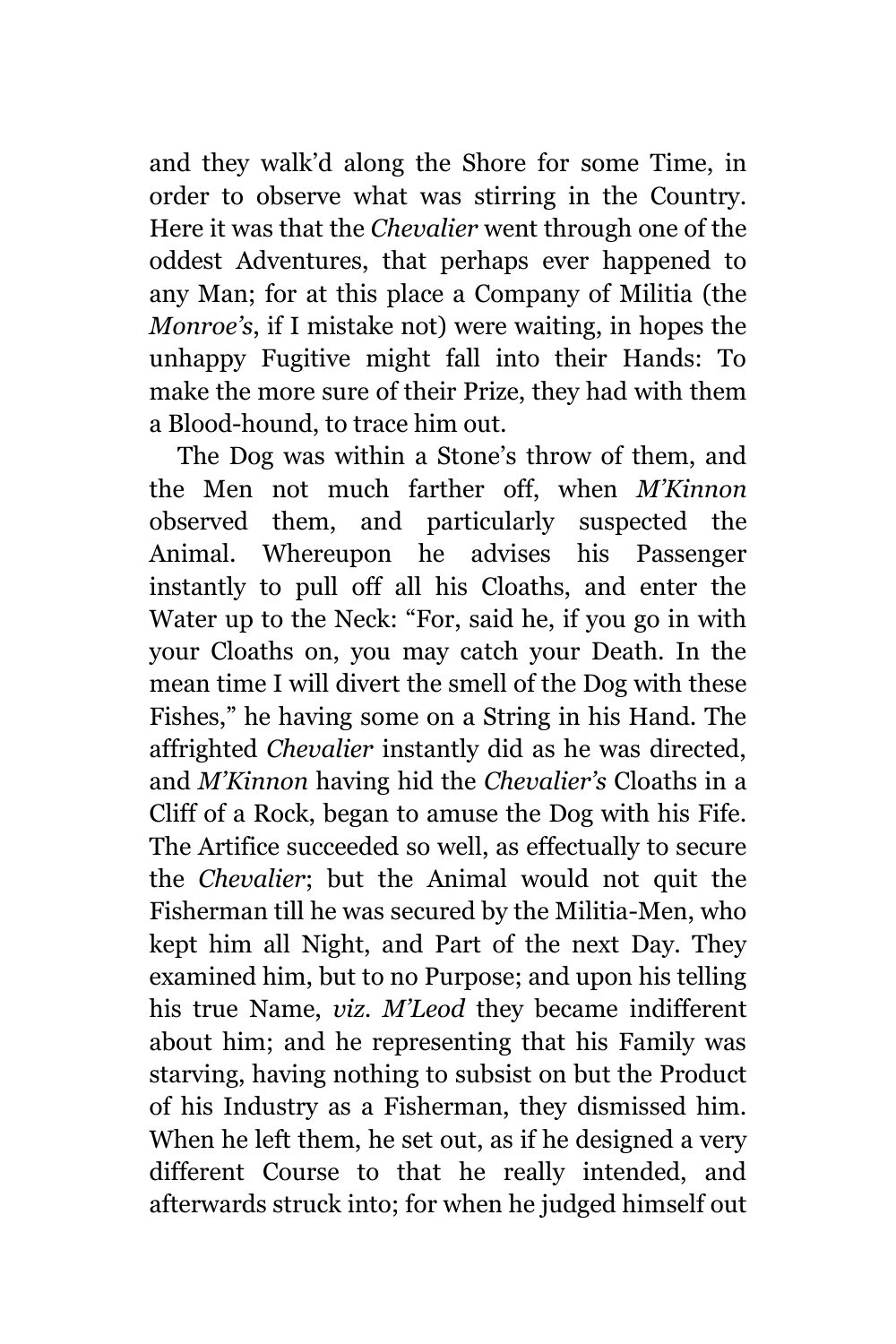of their Reach, he turned into the Road leading to the Place where he supposed the *Chevalier* yet was. He found him there indeed, and employ'd in such a Manner, as could not but strike even the rough Heart of the hardy Fisherman, innur'd to all the Extremities of Wind and Weather, Hunger and Cold. He found him seeking out Muscles and other small Shell-Fish, upon the Craigs, and breaking them between two Stones, eating the Fish as he opened them, to satisfy the Cravings of an Appetite, never in a Probability so keen before. He told *M'Kinnon* that he had continued in the Water for several Hours, after he left him; but at last ventured out, and put on his Cloaths but durst not offer to remove from that desert Spot, judging it too hazardous to go up into the Country, to which he was an utter Stranger." But I must not omit one Circumstance which sufficiently shows the *Chevalier's* forlorn Situation at this Juncture, and how sincerely rejoiced he was, at the Return of his faithful Boatfman. For as soon as he set Eyes on *M'Kinnon*, he fell down on his Knees, and with up-lifted Hands, thank'd Heaven for returning him his Friend; which he did in these Words, as near as could possibly be remember'd by the Fisherman, who heard him, and who repeated them to the Person from whom I had my Information. "O God, said he, I thank thee that I have not fallen into the Hands of my Enemies; and *surely thou hast still something for me to do*, since in this strange Place thou hast sent me back my Guide."

The Particulars of this Adventure were given me by a Person of undoubted Veracity, and one who, if he had a Mind to have imposed on me, was incapable of Fiction being not in the least given to romance: A Man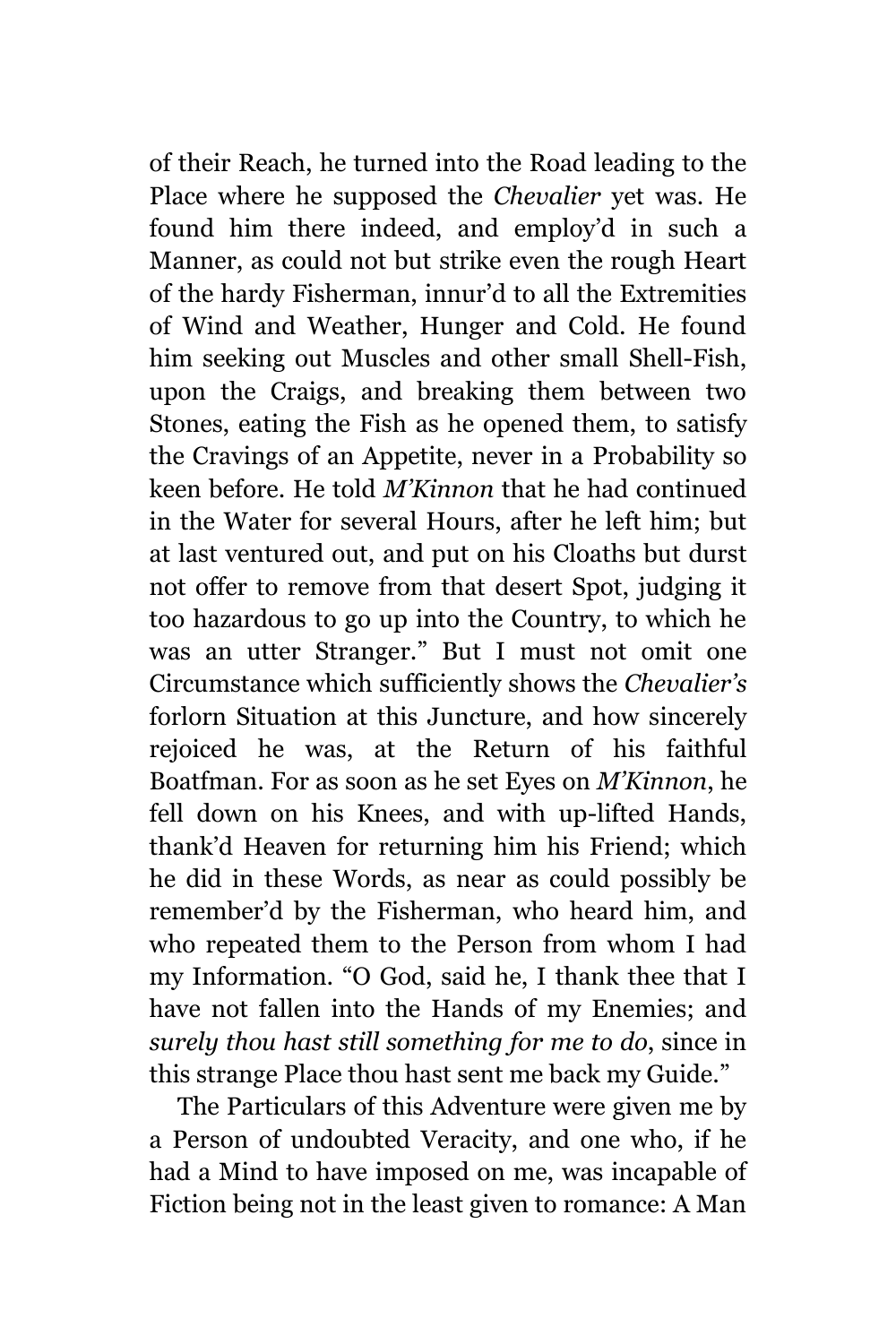of the plainest Manners, and utmost Simplicity in Conversation, besides an Integrity never questioned by any one that knew him. He was very intimate with *M'Kinnon,* alias *M'Leod*, a Man well known to be of an honest, sincere, well-meaning Disposition, and who never scrupled to relate all he knew of the above Affair, without the least Reserve or Prevarication, tho' he had frequent Occasions to repeat the Story.

The *Chevalier* having met with this surprizing Deliverance, and observing the Fidelity of his Guide, resolved entirely to submit to his Directions and Management. "Conduct me, said he to *M'Leod*, where you will, I am resolved to follow you." "Well then, replied the Boat-man, we will go a little farther to the Northward, where your Highness has many Friends, tho' they have not been in Arms for your Interest, which, as Things have happened, makes it so much the better, because they are the less suspected, and the Militia are not upon the Watch among them."

Hereupon they proceeded a few Miles, till they came to the House of one *M'Kenzie*, who received the *Chevalier* very kindly, and entertained him with such Respect, tho' with all imaginable Privacy, as plainly shewed how much he sympathized with the Wanderer in his Distress.

Here, and in this Neighbourhood, the *Chevalier* continued till about the 21st of *July* \*, when he heard of General *Campbell's* being landed at *Applecross-*

a<br>B \* He now discharged *M'Kinnon,* on this Condition, that at convenient Intervals, while he moved about the Country, following his Employment of fishing, he should visit the *Chevalier*, to see if he had any further Occasion for him.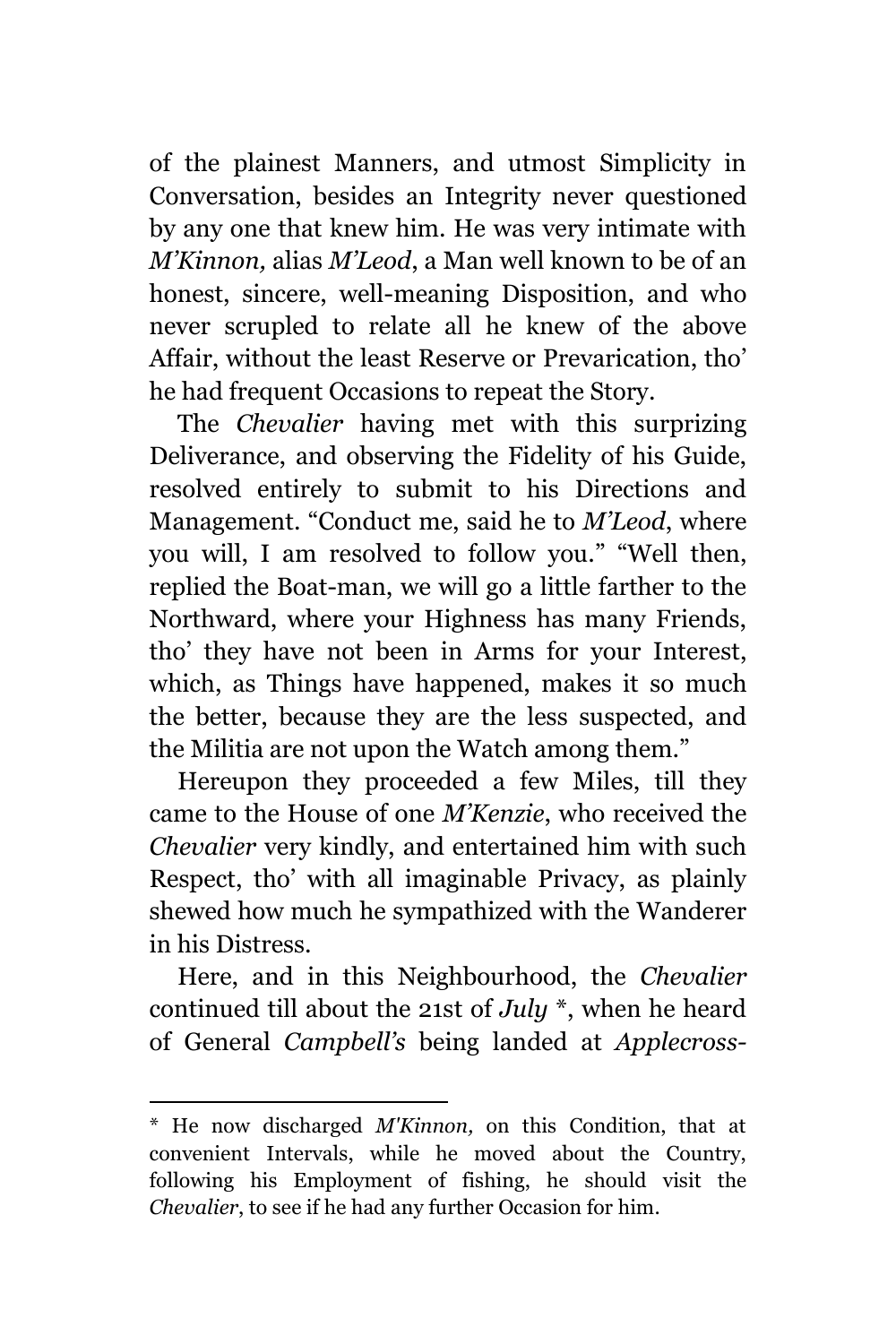*Bay;* whereupon he thought proper to quit the Country entirely, tho' he might have remained in it very securely: But the Anxieties of his Mind grew upon him; and he had hardly the Resolution to continue in one Place for two Nights together; but especially whenever he heard that the Enemy were advancing, tho' as yet at a very considerable Distance, he would not stay a Moment, but instantly made off with all the Marks of the greatest Pannick, ever thinking that the *Campbells*, whom he equally abhorr'd and feared, were at his Heels.

He now took the Road towards *Inverness*; but, when within two Miles of *Brahan*, he turned aside and crossed a little above *Beulie*, and, in the Habit of a Peasant went thro' *Strathglass*, and so, in the Night Time, travelled through *Glengary* to *Badenoch,* where his faithful *Clunie M'Pherson* provided for his Safety, and furnished him with all Accomodations that could be procured in the forlorn State, not only of the Wanderer, but of all his Followers. Indeed he was now more secure than he thought himself to be; which was owing to the Report that about this Time prevailed of his being *dead* \* , which being generally believed by those hitherto employed in Search of him, they grew more remiss, and gave themselves the less Trouble about him. A Chain of Centries from *Inverary* almost to *Inverness*, had stood for near two Months, guarding the Passes in Hopes of intercepting him; but to what Purpose Time has shewn, and they might, I should think, have foreseen. For what could they

L,

Some absolutely said, "he is dead;" others, "he went off with one *M'Kinnon* a Boatman, and has never been seen, or heard of since.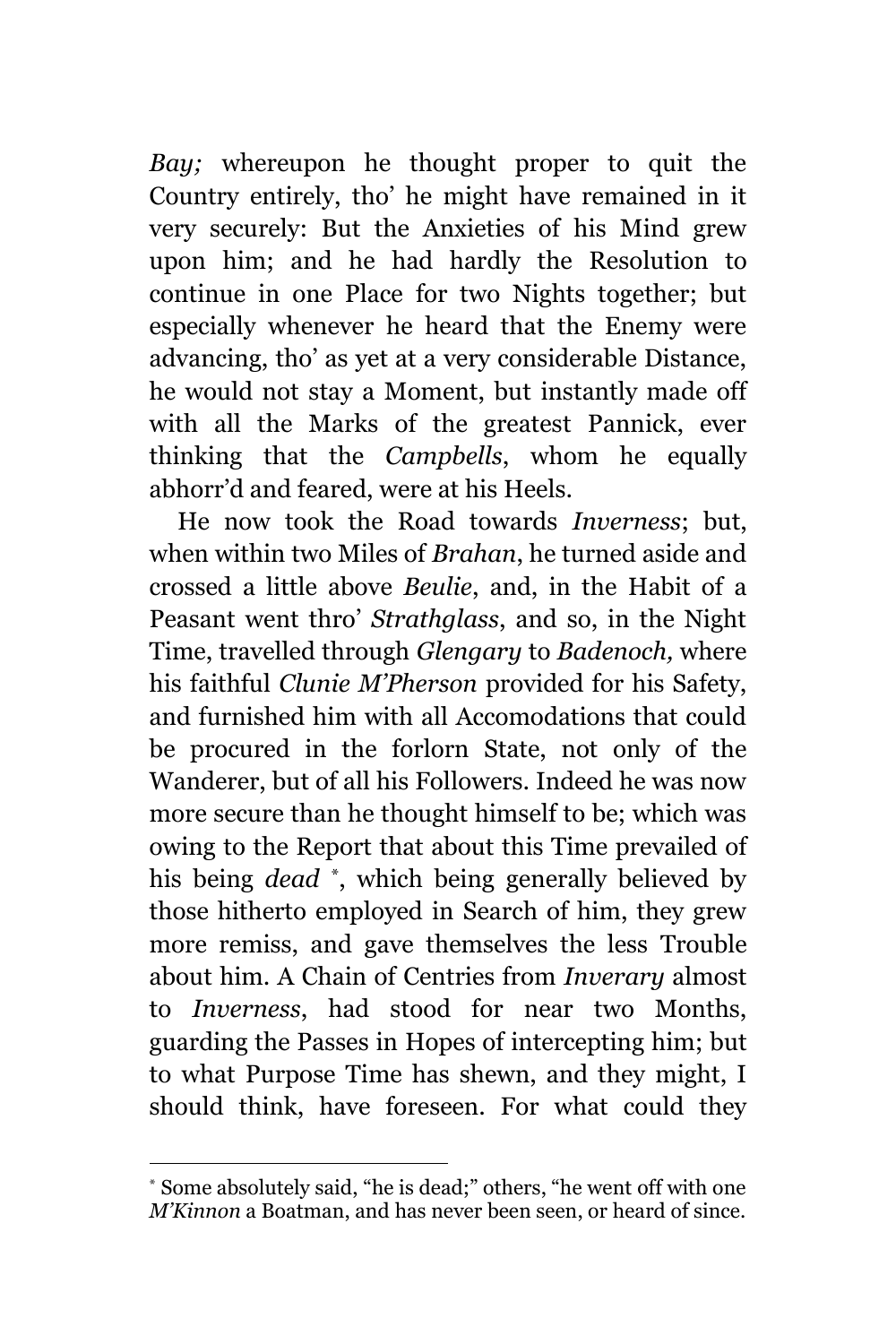expect, considering the vast Extent of the Country, and the numerous Woods, Lakes, Mountains and Hollows with which it abounds? I remember when, about the Beginning of *August*, 1746, a Party of *Kingston's* Horse came to *Edinburgh* from *Fort Augustus* \* ; I enquired of some of them about their Huntings after the\* *Chevalier,* and they declared that more than once they had been in Sight of him, but by Means of some Lake, or the like, he had always escaped.

About this Time several Persons were seized by the *Campbells* and others, for harbouring or affording Assistance to the unfortunate Fugitive. Besides Lady *Clanranald* (already mentioned to have been taken up by General *Campbell)* and Mr. *M'Donald* of *Kingsborough,* the elder *Clanranald* himself, tho' not at Home when his Wife entertained the young *Chevalier*, nor ever concerned in the Rebellion, at least not openly, was also seized by the said General, and sent Prisoner to *London.* His Son, *Clanranald* junior, was indeed active in the *Chevalier's* Service, and was one of the Persons excepted by Name out of the Act of Grace; but the Father positively declared to several, during his Confinement, that at the Time of his being seized, and while, unknown to him, the *Chevalier* was at his House, he was induftriously using his Interest and Authority for the Government's Service in *Arisaig,* and thereabouts. But for this he reproached not the Government, but General

i<br>L

<sup>\*</sup> As a Guard to Alexander M'Donald of *Kingsborough,* Factor to Sir *Alexander M'Donald* of *Slate*; who was committed Prisoner to them by the Earl of *Albemarle*, and brought to *Edinburgh Castle,* for sheltering the *Chevalier.*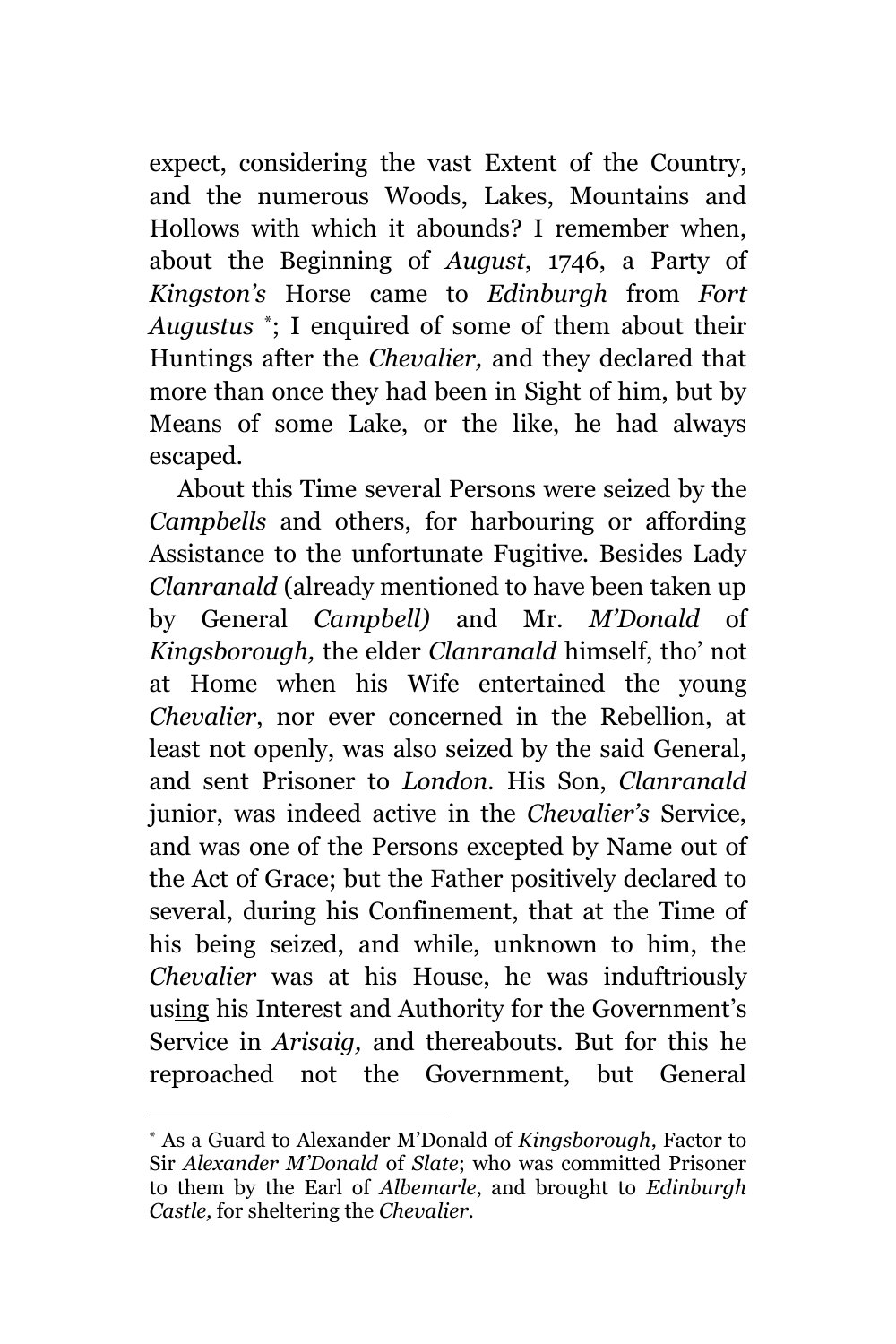*Campbell*, whom he seemed to reflect upon as guilty of some Meanness or Maliciousness in this Affair.— However it may not be improper to remark, •that this Laird of *Clanranald* is a Roman Catholick, as well as his Brother *Buisdale*, who was also seized, tho' not openly, in the Rebellion.—Besides these, Miss *Flora M'Donald* herself was likewise taken into Custody for the Part she bore in assisting the Wanderer, and was a long Time in Confinement at *London*; and the elder *Glengary* was sent to the Castle of *Edinburgh.*

The Seizure of these and some others upon the same Account, being known throughout the Country, the Inhabitants began to be very backward in receiving or assisting the *Chevalier*; however he had still the good Fortune to find some who would not only run the Risk of entertaining, but even of accompanying him in his solitary Retreats.

One Day as he was complaining to *Clunie M'Pherson* of the Danger of his Situation, and expressing a Desire of shifting his Abode again, *Clunie* told him that he had just heard of the Duke of *Cumberland's* being gone off for *England*, and that the Camp at *Fort Augustus* was very speedily to break up; therefore, continued he, "wait here for some Time longer, and my Life for yours, you are safe." But this generous and salutary Proposal was disregarded by the too apprehensive Adventurer, who, ever wavering, fearful, and terrified almost at the Neighing of a Horse, or the Appearance of but a single Man, tho' at the greatest Distance, could never be prevailed upon to continue long in a Place, tho' certainly by often removing he ran the more Hazards.

There is a Hill within ten Miles of *Daalnacardich*,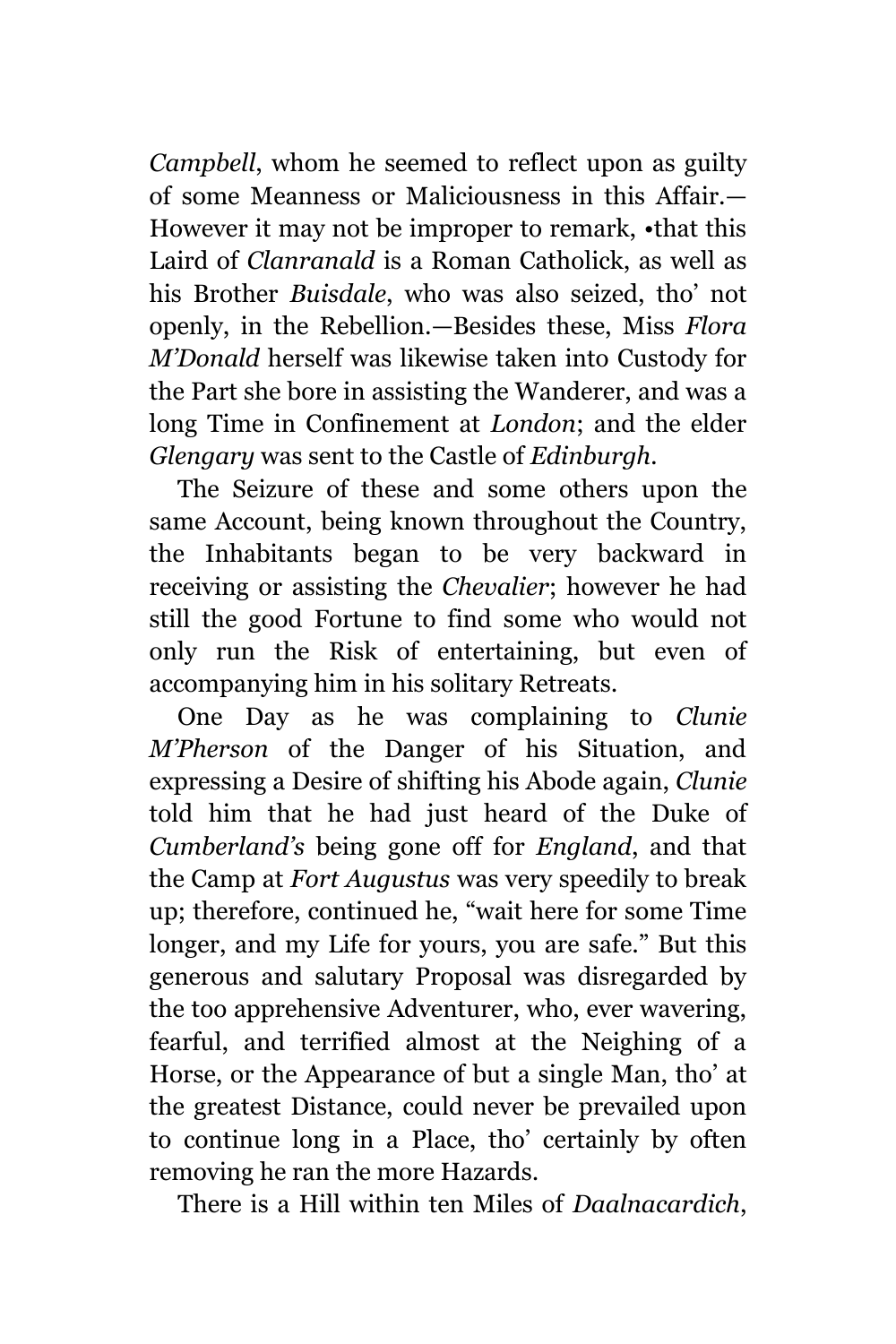and seventeen of *Blair,* standing near a Rivulet that divides the County of *Inverness* from that of *Perth*; and within Sight of the great Road which the Government, at a vast Expence, made in 1728. This Hill was judged a Place of Safety, and to it the *Chevalier* repaired; But still the most tormenting Fears inseperably haunted him Night and Day; every Thing was perpetually giving him the Alarm, and he, to speak in the Language of that excellent Performance, the Campaign,

*In every whirling Wind the Victor heard, And* William's *form in every Shadow fear'd.*

Several who accompanied him in his Wanderings have expressed their Astonishment at the Fright he express'd upon all Occasions. When from this Hill he has perceived any Parties of the Enemy marching along the great Road, his Countenance has been observed to change, and his Hair to stand an End on his Head. Yet still he preserved so much Strength and Vigour as to be able, on every Emergency, to make the best of his Way.

While in *Badenoch* he was in very little Danger, being not in the least suspected to be there, or indeed in any Part of *Scotland,* during all the Interval between the 29th of *June,* to the 8th of *August,* when General *Campbell's* Militia taking some Prisoners in the Course of their Hunting for the *Chevalier*, got Information of the various Shiftings of his Abode.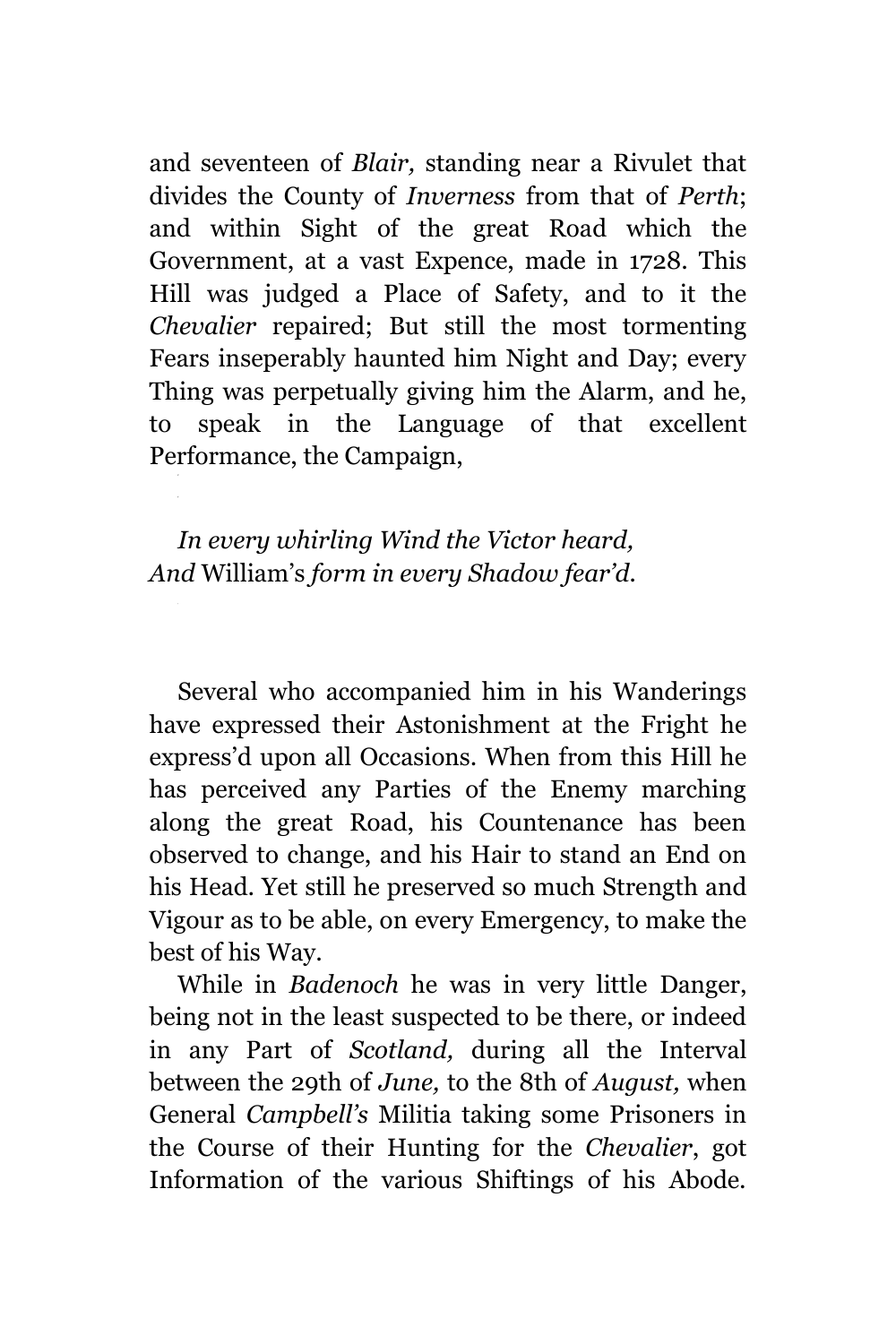Nay, the Forces had frequently been in Sight of him, or at least the Company in which he was, but never suspected them, looking on them only as poor People of no Consequence, and so would march on without taking further Notice.

General *Campbell* having miss'd the *Chevalier* in *South-Uist,* pursued him to *Sky,* and landed a little below Sir *Alexander M'Donald's* House, at the very Place where Miss *Flora M'Donald* had before put in with her pretended Maid. The General went strait to Sir *Alexander's,* and strictly examin'd his Lady concerning her two Guests, and particularly if she knew that one of them was the young *Chevalier*. She acknowledged that there was with her one Miss *M'Donald,* and a young Woman that passed for her Maid; tho' indeed, "if this supposed young Woman was really such, she was certainly one of the tallest that ever was seen and that her Looks were very confused. That if this Person was the *Chevalier* in Disguise, 'twas more than she knew. All that I am certain of, said she, is, that I earnestly press'd Miss *M'Donald* to stay all Night, which she absolutely refused, and went to the Laird of *M'Kinnon's* but what is become of them since, I have not enquired." Hereupon the General immediately sent a Party to Mr. *M'Kinnon's* House, which they carefully searched, but to no Purpose; and therefore they seized the *Laird*  himself, and carried him off.

About this Time several other Prisoners were made, particularly Captain *Ranald M'Donald,* Brother to *Kinlochmoidart*, and three Priests: But as these had not seen the *Chevalier* for some Time, they could give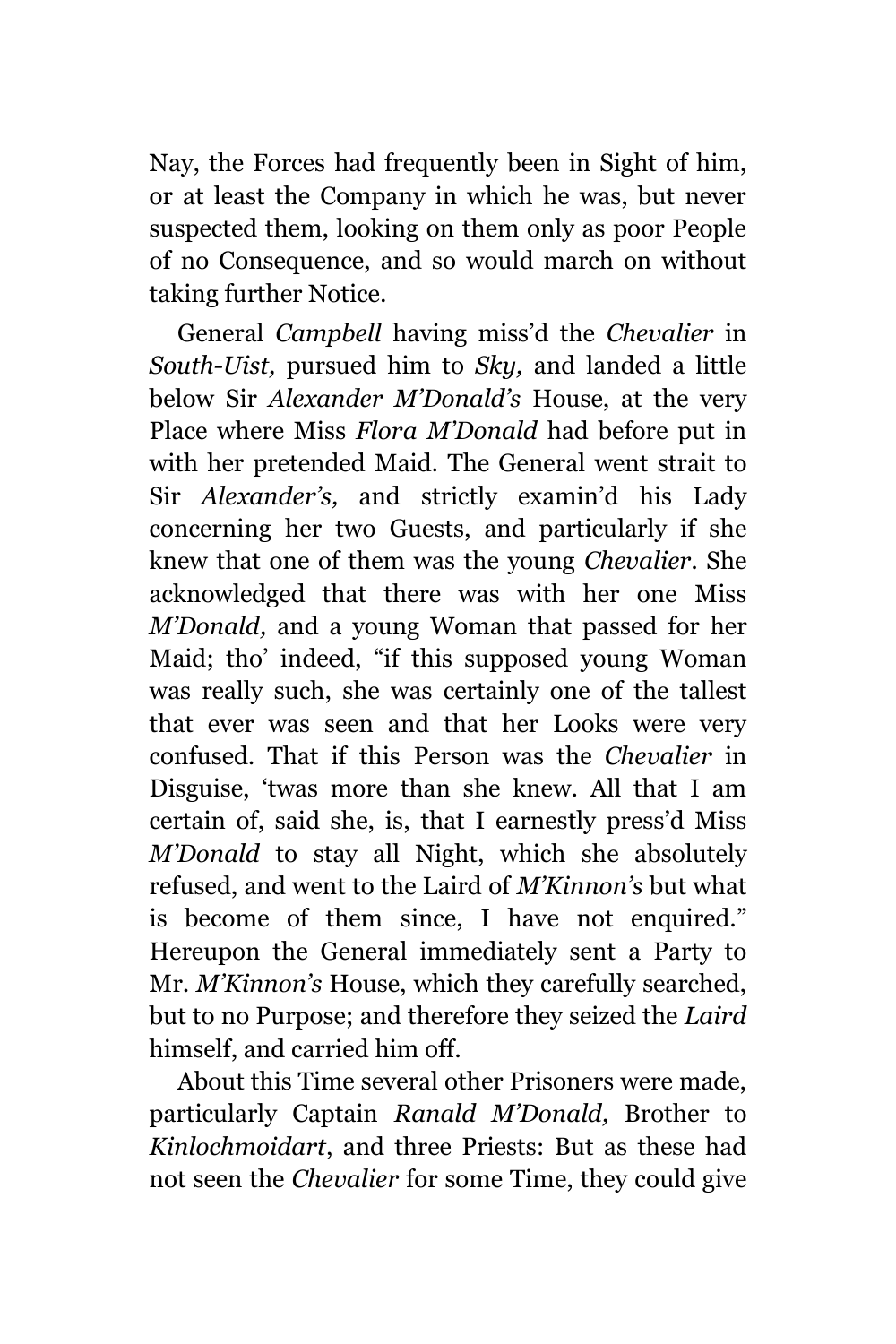but little Information about him. Vast Quantities of Arms, Ammunition and Provisions, with many Saddles, Bridles and Boots, were found among the Rocks, and several fine Horses, as they were roving in the Woods. Large Droves of Cattle belonging to the Fugitive Clans were brought to the Camp by the General's Orders; which produced an Effect not at all disagreeable to the Victors, *viz.* obliging most of the Quondam Owners to fly the Country: And this many the more easily did by the Help of forged Passports, disguising their Habits, and assuming false Names; by which Means they got on board of such Ships as conveyed them into *France.*

But among all the Plunder that fell into the Hands of the Troops, I must not omit to mention that extraordinary Curiosity, the Engine called a *Barisdale*, from *M'Donald* of *Barisdale,* the Proprietor, in whose House it was round. It was an Iron Machine contrived to torture such poor thievish Highlanders as were not in the Service of this cruel Laird, and extort Confession from them. If any Cattle were missed, and the Persons suspected ever fell into *Barisdale's* Hands, they were threatned with Torture, from which nothing could exempt them but a Confession, either where the Cattle were, or who stole them. 'Twas enough to tell them they should be *Barisdale'd,* and shew them the dreadful Engine, to make the affrighted trembling Wretches confess all they knew, and perhaps more; for some would acknowledge any Thing, even to the Prejudice of their own Property, or that of their Chief, rather than enter thofe Hellish Manacles. But as for such as either thro' Obstinacy, would not, or being innocent could not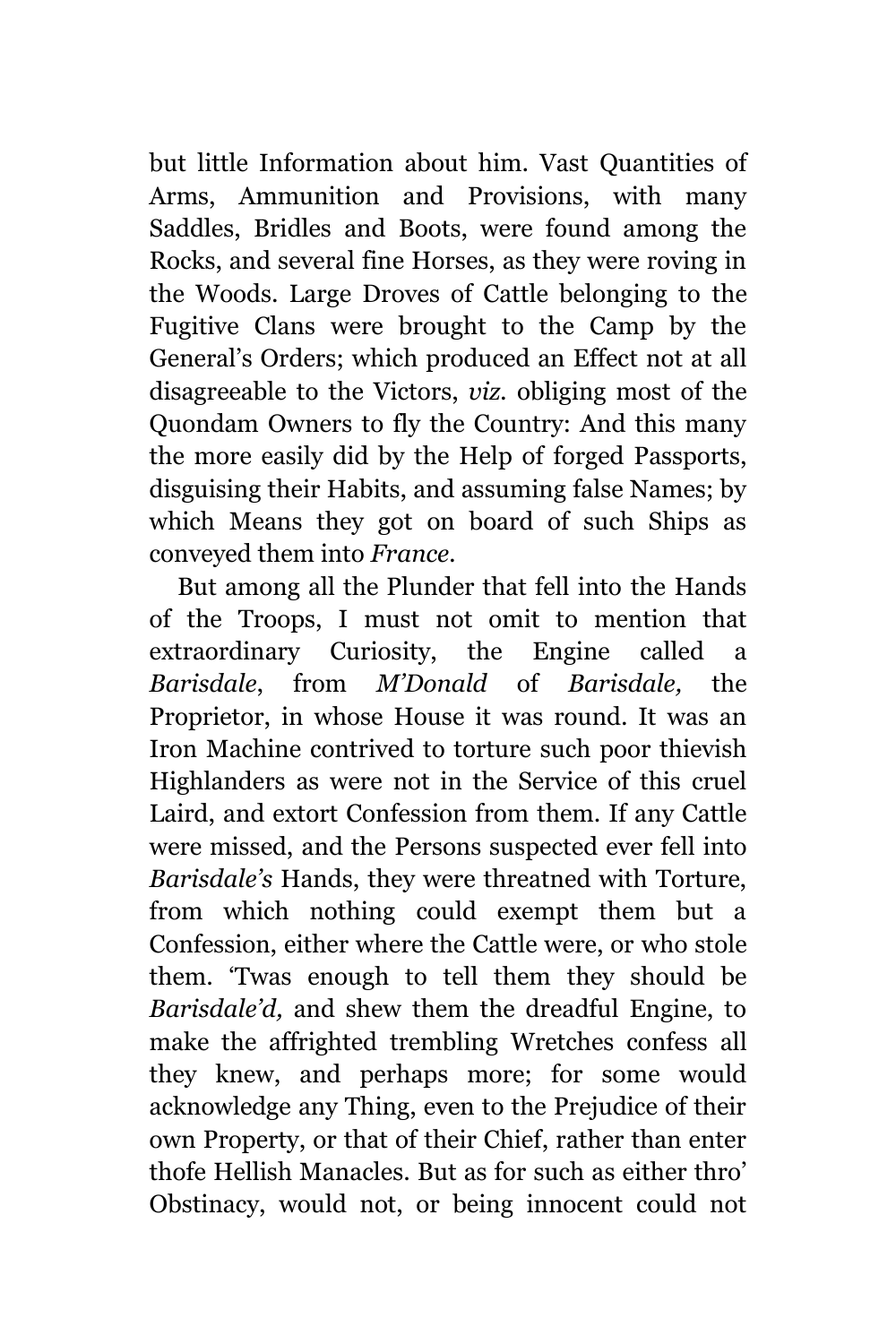give the Satisfaction demanded, they were sure to suffer. When in the Machine, their Hands, Feet, and Neck, were fixed in such a Manner, that the Posture the Man was forced to remain in, was neither sitting, lying, kneeling or standing; but tho' debarred the least Use of his Hands and Feet, his Neck was somewhat more at Liberty, but then he had a great Weight upon the Back of his Neck, to which if he yielded in the least, by shrinking downwards, a sharp Spike would run into his Chin.—The very Name of this Engine kept the whole Country round in Awe, no Word sounding more terrible among the Inhabitants of those Parts than *Barisdale*, whether meaning the dreaded Machine, or the tyrannical Owner of it himself  $*$ .

*9*

÷.

But while the Troops and Parties employed by the Government are scouring the Country, the *Chevalier* and the few (not above three or four) that were with him, are intent on their own Preservation. Although the *M'Phersons,* by laying down their Arms, had freed themselves from Suspicion, yet the *Chevalier* soon begun to distrust his situation among them. There was with him one who knew the Place where *Lochiel* resor

<sup>\*</sup> As Cruelty and Cowardice are said to be inseparable, so those who are well acquainted with *Barisdale,* say, that his Courage is not equal to his great personal Strength, *&c,* 'Tis notorious that *Clunie M'Pherson*, who is but a low Man, and to all Appearance very incapable of contending with *Barisdale,* once fought with and beat him. They afterwards fought a Duel, in which the latter was wounded in the Arm, and again worsted. He is likewise a Man of no Conduct; for the Family of *Glengary,* of which he is the eldest of a younger Branch, are generally esteemed to be a silly, inconsiderate, vicious Sort of People : And it hath been often observed that whoever is addicted to immoral and dishonourable Actions, never is resolute or truly brave.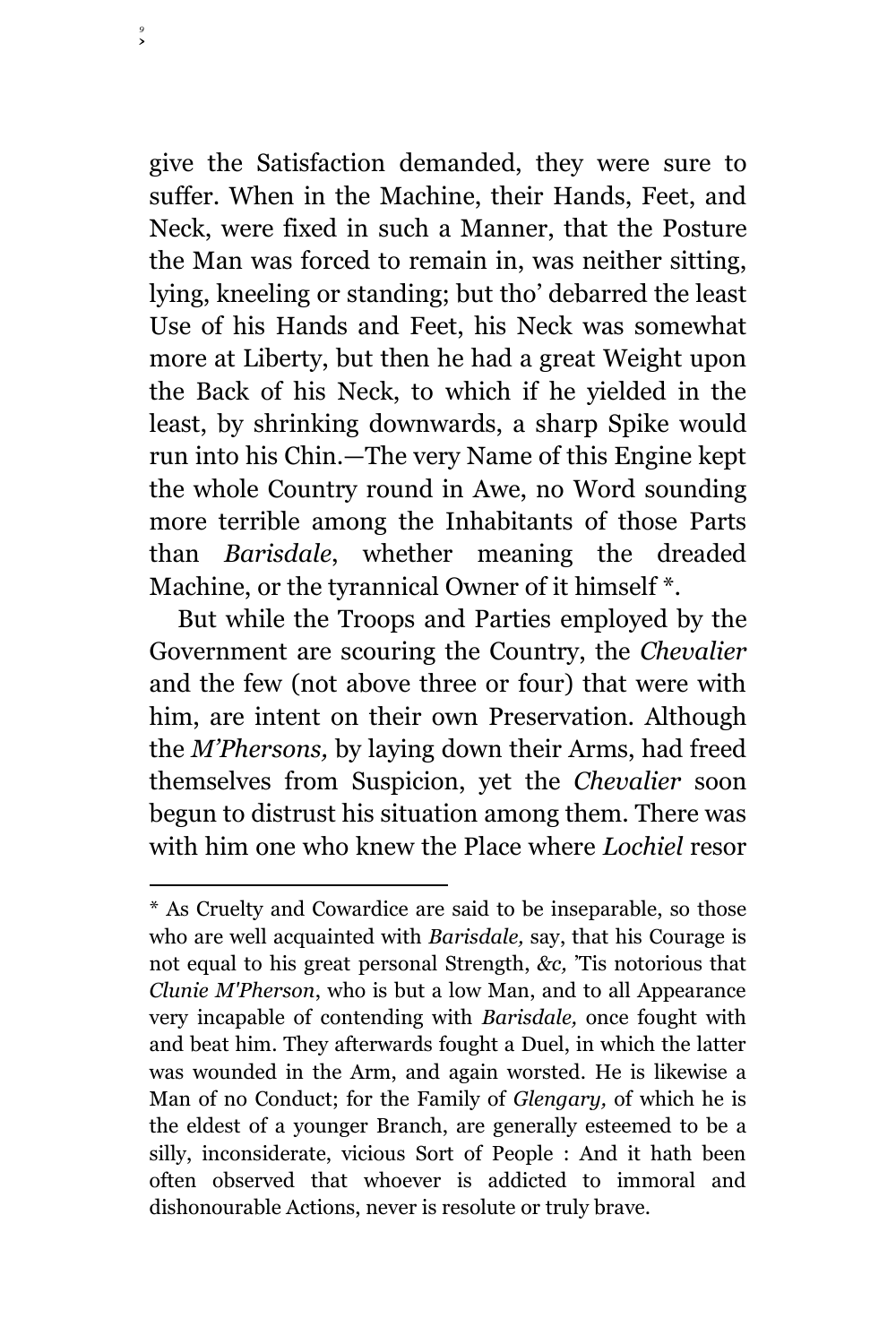ted, and to him he proposed to Conduct the Wanderer, who agreed to the Proposal, hoping that *Lochiel* might inform him of some part of *Lochabar*, wherein the search might by this Time have cool'd. However, *Clunie* and the others insisted on his staying with them'yet a little longer, at least while they should send an Express to *Lochiel.* With much difficulty they at last prevailed on him. I am well assured that one of *Clunie'*s Arguments to persuade the *Chevalier* to stay was, that he could procure the News-Papers as they came out; which could not but give the *Chevalier* great Satisfaction, as the Fate of the Lords *Cromartie, Kilmarnock,* and *Balmerino,* on whose account their Chief felt a good deal of Anxiety, was then depending on the Event of a Trial, they having already been arraigned before the House of Lords. And here a short Account of these Noblemen may not be unacceptable to the *English* Reader, as they have been so miserably misrepresented in all hitherto published, \* through the Malice of some, and the Prejudice or the Misinformation of others.

The Earl of *Kilmarnock* was descended from an ancient and noble Family, which had sometimes intermix'd even with the blood Royal.—His Lordship, when but a Boy, discover'd a peculiar Air of Nobility, was Master of a fine Address, a flowing Eloquence, and endow'd with all the Arts of Perswasion. Nature had also been very liberal to him in the Endowments of his Person, he being reckoned one of the handsomest Men of his Time. Nor had she been

<sup>\*</sup> This just Censure is not to be extended to the celebrated Performances of a certain Reverend Gentleman, to whom the World is much obliged for every Thing he has published.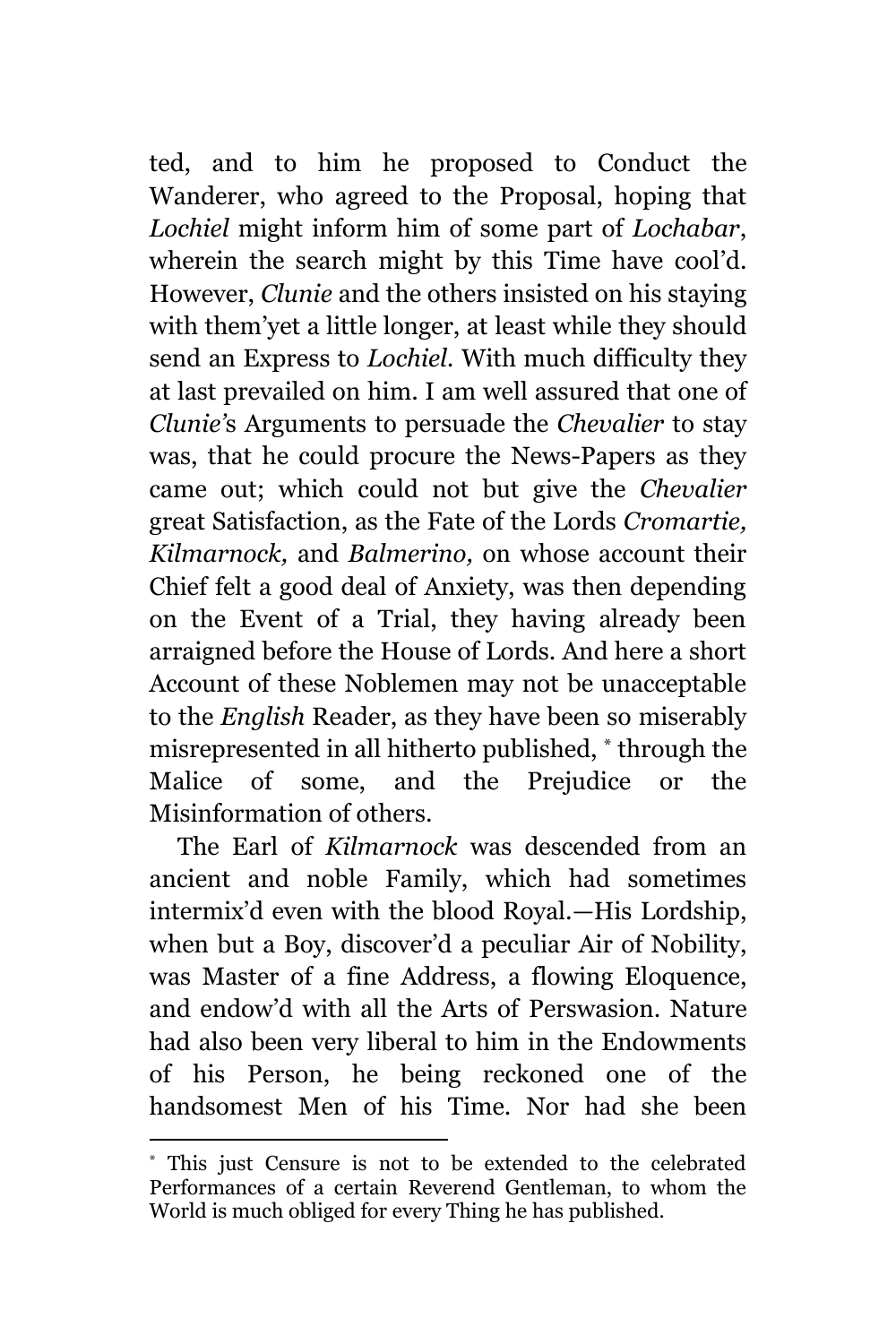sparing with Regard to his natural Capacity:But as the most fruitful Fields, if but superficially touch'd with the Plough, will be Productive of little, so the most fertile Genius, when not duly Cultivated, will only produce Whims and Trifles. This Truth was evident in the Earl of *Kilmarnock*, who by the vivacity and sprightliness of his Temper, made a figure in mix'd Companies; and if the Discourse turn'd upon Gallantry, he was heard as an Oracle: But if any Point of solid Learning, or serious: Enquiry was the Topic, his weakness would then appear. His Art of Perswasion might in some Degree be owing to his Necessities: For if he knew any one in the Town of *Kilmarnock*, (a small Borough in *Scotland*, from whence he took his Title) who kept any considerable Sum of Money by him, he would be sure to send for the Man, and treat him with so genteel an Air, such insinuating. Complaisance, and so much Mildness and Affability, that it was impossible for him to resist his Lordships Sollicitation for a Loan. The Earl was a Man of no Resolution, and therefore easily perswaded into any Thing, though contrary to his Interest. Indeed it been observ'd, that Men of his Lord-ship's fine personal Appearance, \* seldom prove Proficients in useful Knowledge, and particularly the Knowledge of Mankind, or what is called *Knowing the World*, unless trained up in the School of Adversity, or wisely directed by those to whom the Care of their Education has been committed, and who have also had the Welfare of their Pupils at Heart.

<sup>\*</sup> He was above six Foot high*;* of an engaging Countenance, fine Blue Eyes, full of Sweetness; his Nose strait, his Forehead high and graceful; and in short; his whole Person faultless.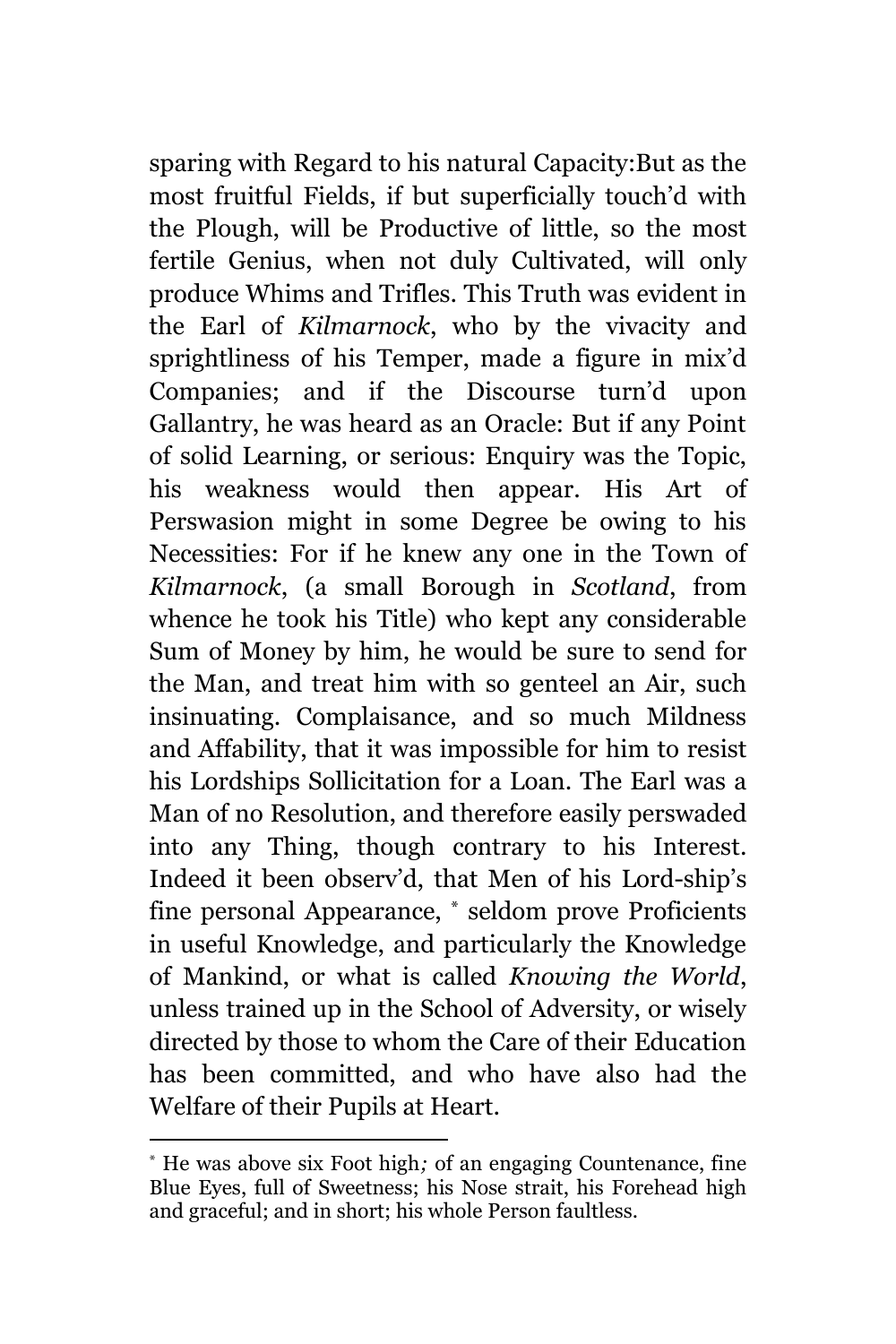But unhappily for the Nobleman we are speaking of, his Father dying when the Son was but young, the Estate came to him before he had laid up a sufficient stock of Knowledge, either to manage that or himsel£ He soon became a prey to youthful and sensual Pleasures, and instead of Cultivating his Mind, became fond of Fencing, Dancing and other genteel, but mere out-side Accomplishments, tho' such as generally procure the Esteem of the Fair Sex, among whom he was a Favourite. He married the Lady *Ann Livingston*, who was Heiress apparent to three Estates, *viz.* that of *Errol*, *Callandar*, and *Linlithgow:* So that had his Lordship been capable of managing his own Affairs with proper Oeconomy, he might have proved a Blessing to his Family, (as each of his four Sons had the Prospect of an Earldom) and an Honour to his Friends.

Many Stories have gone abroad as to the Cause of his Engaging with the *Chevalier*; which Diversity may be owing to his having acted contrary to all his former Principles; for I have heard him at the Bar of the Assembly plead to have a *Presbyterian* Minister sent to *Falkirk*, of his own chusing, for, said he, "I want him to Converse with as a Companion." Some attributed so inconsistent a Conduct to his Countess (whom almost in his dying Moments he cleared of the Charge;) others imputed it to the. Countess of *Errol,* whom I also believe innocent: For that Lady is not only too closely connected with the Government, but has too much good Sense and Penetration, and too well knew that the Earl was most unfit to engage in such a Design, to have the least hand in disposing him to it.—But to be brief, the Truth is only this, One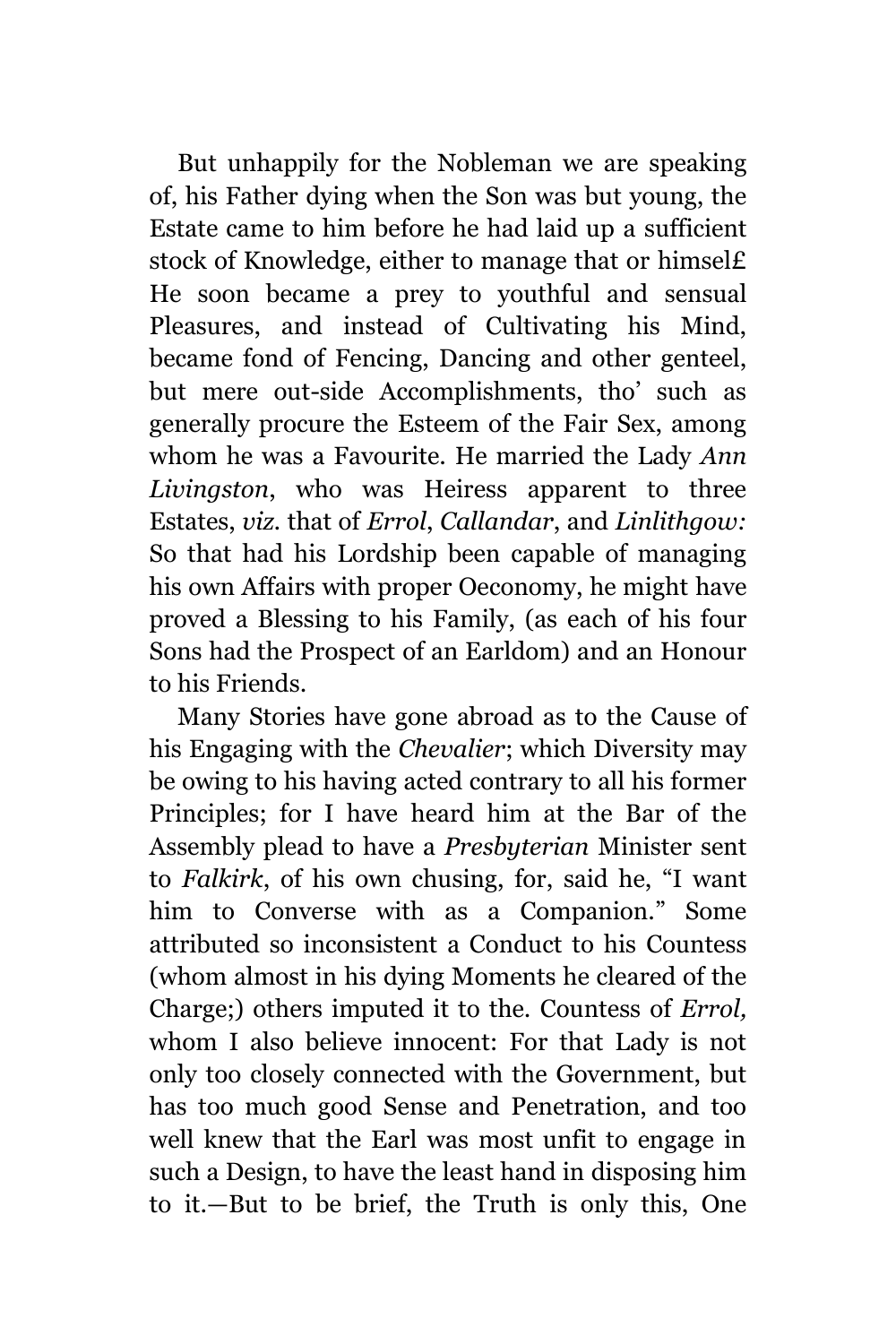*Andrew Alves,* a Writer of the Signet, a Man of a most infamous Character, was Agent for the unfortunate *Kilmarnock*; and if I remember right, had been coming from his House to *Edinburgh*, *Sept.* 16, 1745, when the *Chevalier* was advancing to that City with his little Army. The Duke of *Perth* spyed him, and calling him to him, asked him if the City of *Edinburgh* intended to stand out against the Prince. "We will shew them the odds of it, said he, but if they let us in Civilly they will be Civilly used; but if other wise, let them be answerable, for the Consequences of their own Conduct." So saying, the *Chevalier* came up and courtously did *Alves* the Honour to let him kiss his Hand. He was then employed to carry a Letter from the *Chevalier* to the Magistrates of *Edinburgh*, which he deliver'd, but so artfully as not to discover that himfslf was certainly the Bearer. The Battle of *Preston* happening that very Week, when the King's Forces were routed, many unthinking People looked on the *Chevalier's* Point as now absolutely gained. Among these was *Alves*, who instantly repaired to Lord *Kilmarnock*, and repeated the Words of *Perth;* which he magnified not a a little. He then described the Defeat of *Cope's* Forces, and extoll'd the Humanity and Conduct of the *Chevalier.* Dazzled with this glittering appearance of Fortune, and believing the whole of *Alves's* Relation to be just, he fatally, from a Prospect of raising himfelf to Riches and further Honours, made his Court to the *Chevalier*, and embraced his Party.

Before I quit this Nobleman, I shall give the Reader a Story which I leave him to approve or Censure, as he thinks proper, without delivering my own Sentiments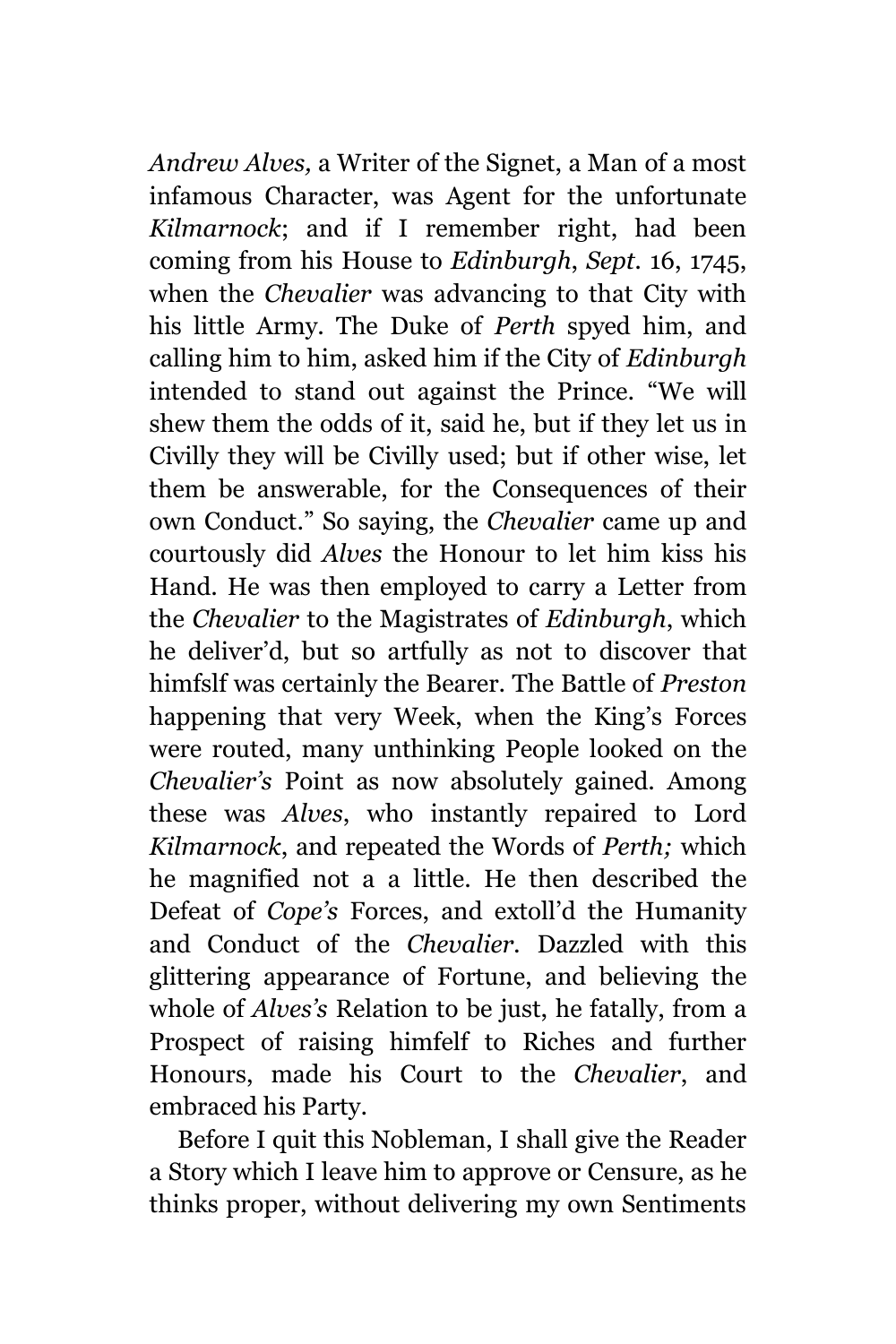as to the Nature of the Facts and shall only observe that never was any Relation of this Kind better attested. In my Hearing it has been very seriously spoken of by Men of the best Sense and Learning in *Scotland*, many of whom have owned that they saw no Reason why they should not admit the Reality of the Fact; which was as follows:

About a Year before the Rebellion, as the Earl of *Kilmarnock* was one Day walking in his Garden, he was suddenly alarm'd with a fearful Shriek; which while he was reflecting on with Astonishment, was soon after repeated. On this he went into the House, and enquired of his Lady and all the Servants, but could not discover from whom, or whence the Cry proceeded; but missing his Lady's Woman, he was inform'd that she was gone into an Upper Room to inspect some Linnen; Whereupon the Earl and his Lady went up and open'd the Door, which was only latch'd: But no sooner did the Gentlewoman within set Eyes on his Lordship's Face, than she fainted away. When with proper Assistance she was brought to herself, they ask'd her the Meaning of what they had heard and seen. She replied that while flie fat fewing fbme Linnen she had taken up to mend, the Door opened of itself and a bloody Head enter'd the Room, and roll'd on the Floor. That this dreadful Sight had made her cry out, but it instantly disappeared. That in a few Moments she saw the same Apparition again, on which she repeated her Shrieks; and at the third Time she fainted away: But was just recover'd when she saw his Lordship coming in, which had made the Impression on her they had been Witness to.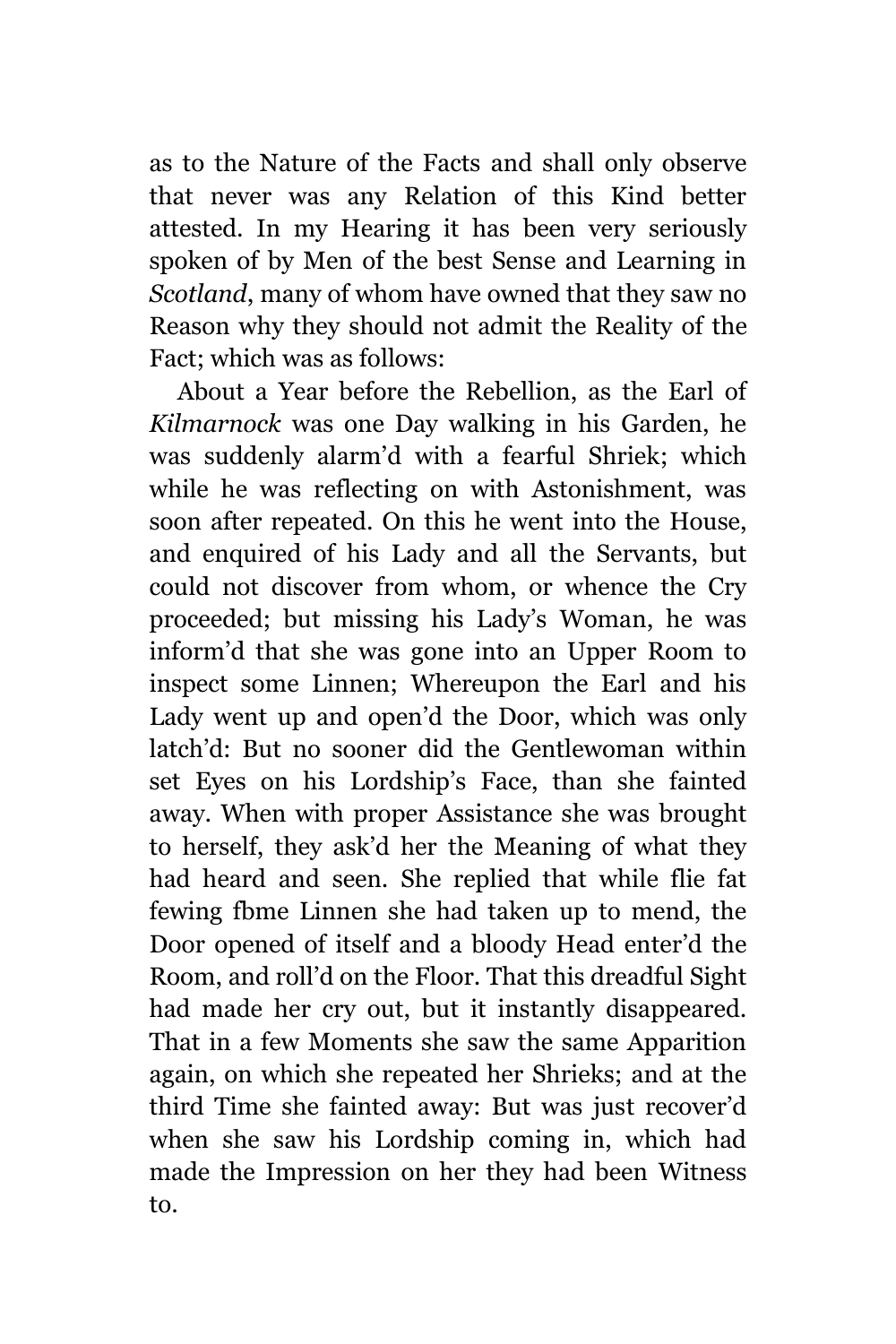This Relation given by the affrighted Gentlewoman, was only laughed at and ridiculed as the Effect of Spleen, Vapours, or the Strength of a deluded Imagination; and was thought no more of, till one Night when my Lord *Kilmarnock* happened to tell the Story to the Earl of *Galloway*, the Subject of their Lordships Conversion happening to be on Spectres and Apparitions, the vulgar Notions of which they were ridiculing. But after *Kilmarnock* had engag'd in the Rebellion, and Lord *Galloway* was told of it, he instantly recollected this Story, and said, "I'll lay a Wager that *Kilmarnock* will lose his Head."

I come now to say something of the E—l of *C——y,* whose Character I shall truly display, without the least Regard to the Approbation or Resentment of any one. In his Youth he was given to the most monstrous and unaccountable Extravagancies; such as an excessive Indulgence in sensual Pleasures, the most luxurious Entertainments and Midnight Revels, accompanied with the most shocking, unheard of, new-coin'd Oaths and Execrations; drinking the Devil's Health; \* , with others equally detestable and ridiculous.

But happily for him he married a very virtuous Lady, who, with her Mother, the Lady *Invergordon*, was greatly instrumental in reforming him from bis Debaucheries and mad Pranks † : So that before he

<sup>\*</sup> Particularly on a *Sunday* Morning, the Devil was the favourite Toast.

<sup>†</sup> Of these one Instance may not be omitted. He and his Cousin, a Son of the Lord *Royston*, then one of the Senators of the College of Justice at *Edinburgh,* one Time making a Debauch together, in which they gave a Loose to the utmost Excesses; they seized one *R—d*—*k M'K—zie,* whom they bound and fix'd in a Posture proper for their Purpose. They then took a burning Candle, and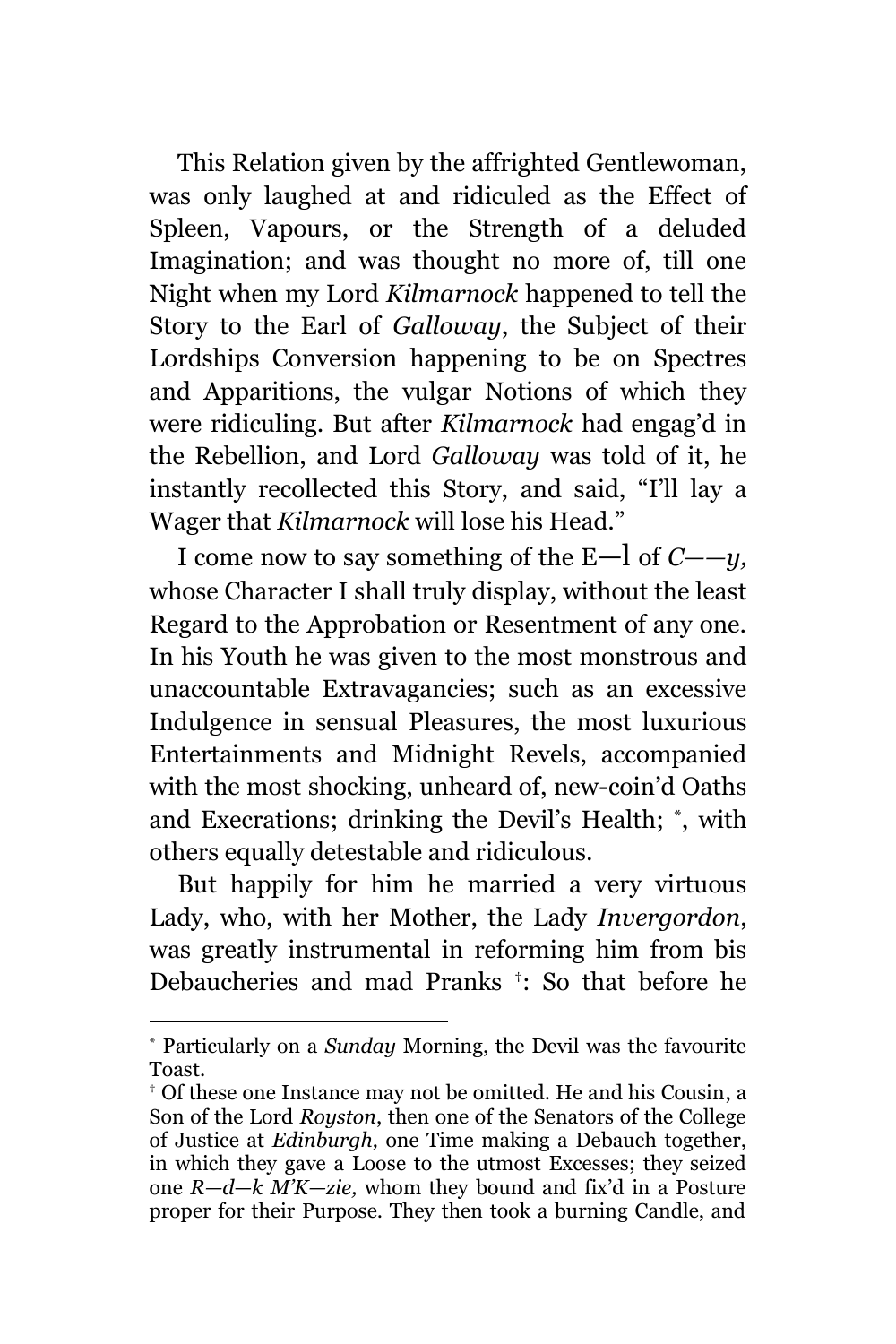entered into the *Chevalier's* Interest, He was not only esteemed a sober, but a very amiable Man; and becoming a zealous Presbyterian, he on all Occasions exerted his utmost Influence and Authority in *Rossshire* and elsewhere, for promoting that Interest.

Whoever they were that engaged him to enter into that Undertaking, so destructive to himself and his Family, I can hardly think they were either his Friends, or Well-wishers to the Cause of the *Chevalier:* For surely no one who knew him could imagine him capable of behaving with all that Industry and Prudence necessary in so nice and critical an Affair. And as for the Troops he brought with him, they were the very Refuse and Dregs of the *Highlanders.*

But not to dwell any longer on a Character which can afford no real Delight to the Reader, I shall only further observe, that being condemn'd with *Kilmarnock* and *Balmerino,* so great Interest was made for him, that his Life was spared: And indeed I think the Lenity of the Government is highly to be commended, as it could not be said they had rid themselves of a *dangerous* Enemy, had they put him to Death. And in my Opinion had they restored to him his Possessions, and sent him back to *New Tarbet,*  they would have had no more to fear from him than now while in Custody at *London.* In Truth the same may be said of the other two Lords: For *Kilmarnock's* Interest was sunk, and *Balmerino's* was nothing at all.

applying it to the Orifice of the *Anus*, put the Man to the most horrid Pain. How they treated the fair Sex, I do not chuse to mention: Tho' I have heard many Particulars, on that Subject both in *Ross* and elsewhere.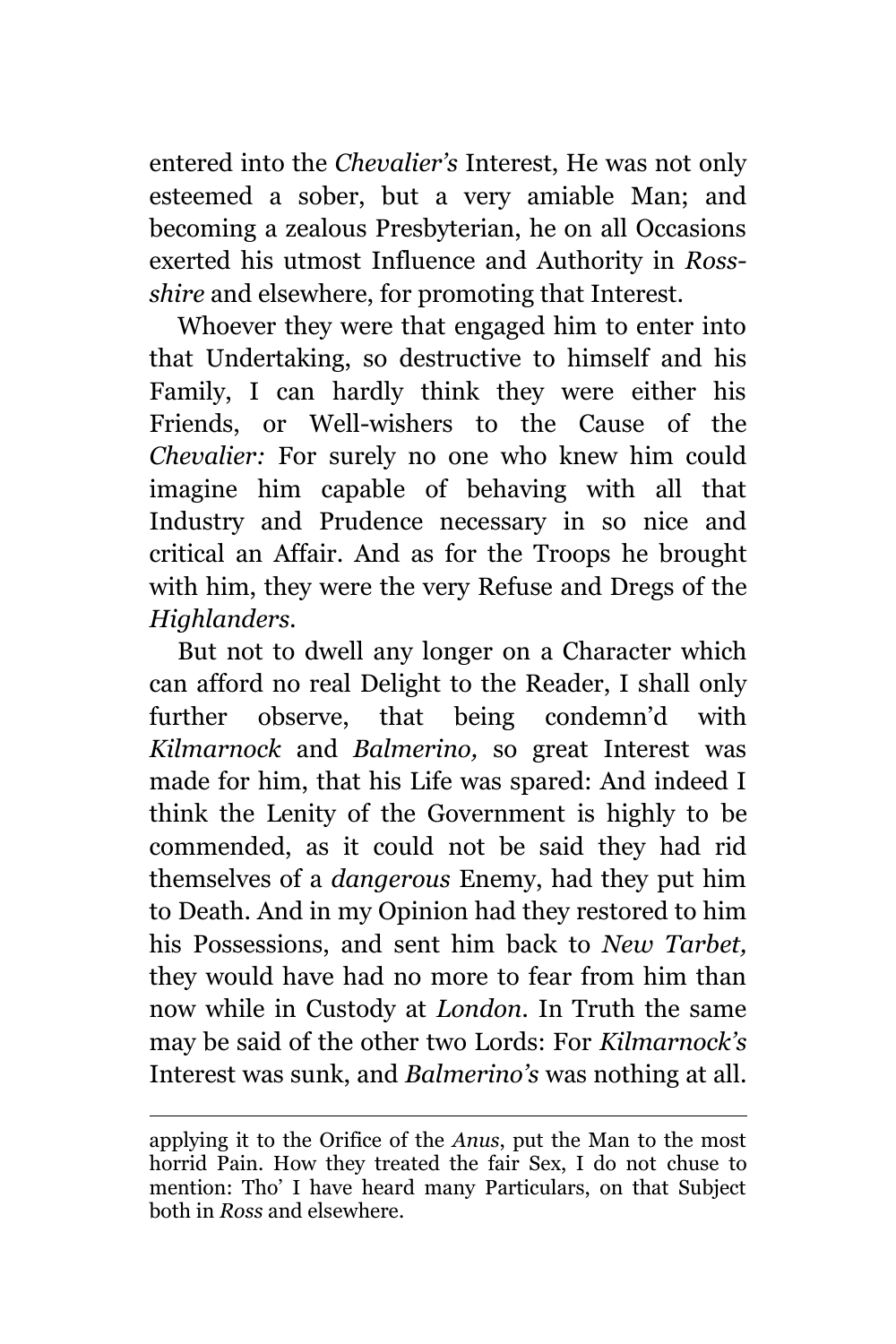Besides, the former was certainly a true Penitent; and would surely have been bound by Principle and Gratitude to be faithful for the future. But doubtless the Government thought that something was due to Justice, which indeed the whole *English* Nation aloud demanded, as the least Satisfaction that could be made them for what they had suffered from a People, (i. *e.*) the *Highlanders*, with whom they had less Connection than with the *Muscovites, Turks* or *Tartars.*

It remains now to say something of *Arthur* Lord *Balmermo*, but in Truth little can be said on so barren a Subject for his Lordship never made any Figure in the World, and was scarce known till he fell into the Hands of the Government. When but a Child there appeared in him many early Symptoms of a stubborn and froward Disposition, which grew upon him with his Years. An early Impression being deeply stamp'd in his Mind; in favour of the *Chevalier's* Pretensions to the Throne, he became so immoderately zealous, that many People whose Politics differ'd from his, thought it unsafe to be in his Company and indeed not without Reason, as will appear from the following Instance of his imprudent Zeal. He was; once riding out in Company with some Gentlemen, among whom was one *Clerk*, a Writer to the Signet; a Man wellaffected to the *Hanoverian* Succession, and a strict tho' not immoderate Presbyterian. They had all taken a Glass very sociably together, and no Party Altercations had been started among them. But at last some one acquainted Mr. *Elphinstone* (for he was no Lord till a little before the Battle of *Culloden)* with Mr. *Clerk's* Principles; whereupon, as they were riding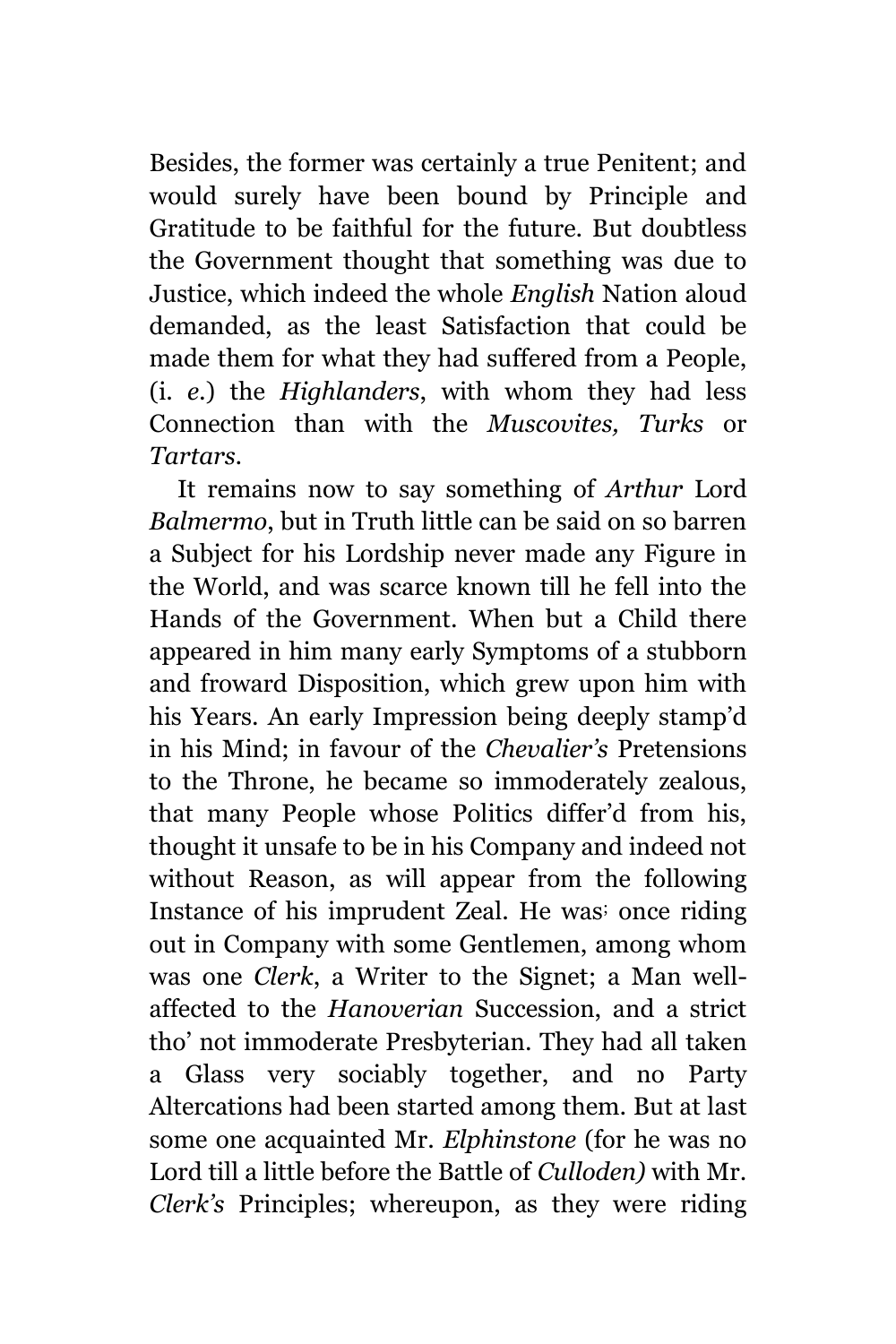between *Leith* and *Musselbourgh, Elfhinstone* said to one of his Intimates, "What for a damned Scoundrel is that "*Clerk?"* This was overheard by *Clerk* himself, vvho replied, "'tis true, Sir, I am not a Nobleman, but then I am no more a damned Scoundrel than you are." On this some high Words arose between them, and a Duel had probably ensued had they not been parted: On which Mr. *Clerk* quitted the Company.

In the Year 1715 we find Mr. *Elphinstone* in the Quality of Captain in a Regiment of Dragoons; but he deserted the Service of *George* I. and went over to the *Chevalier*, who made much worse of his Undertaking than his Son has done 30 Years after, with nothing like the favourable Opportunities which the Father had. After the Ruin of his Master's Affairs in that same Year, Mr. *Elphinstone* went over to *France,* where he tarried till the Year 1734, when his Brother obtained a Pardon for him, that he might return to his Native Country; which, however, Mr. *Arthur* would not accept till he had first ask'd the old *Chevalier's* Leave. *This* having obtained, *with* 120 Guineas paid him by *his* Order, he set out for *Scotland,* and lived sometimes in one Place, sometimes in another, till at last he settled at *Leith,* and had 80*l. per Annum* allow'd him by his Brother: But, while here, he was so far from endeavouring to live like a Gentleman (which he might have done, as his Brother, whose Heir Apparent he was, would have enabled him to do so, by making him his Companion, and entertaining him daily at his Table) that he sunk below the Level of a creditable Tradesman. The most trifling People about the Parliament House, such as Pettyloggers, and Hackney Writers, with some of the meanest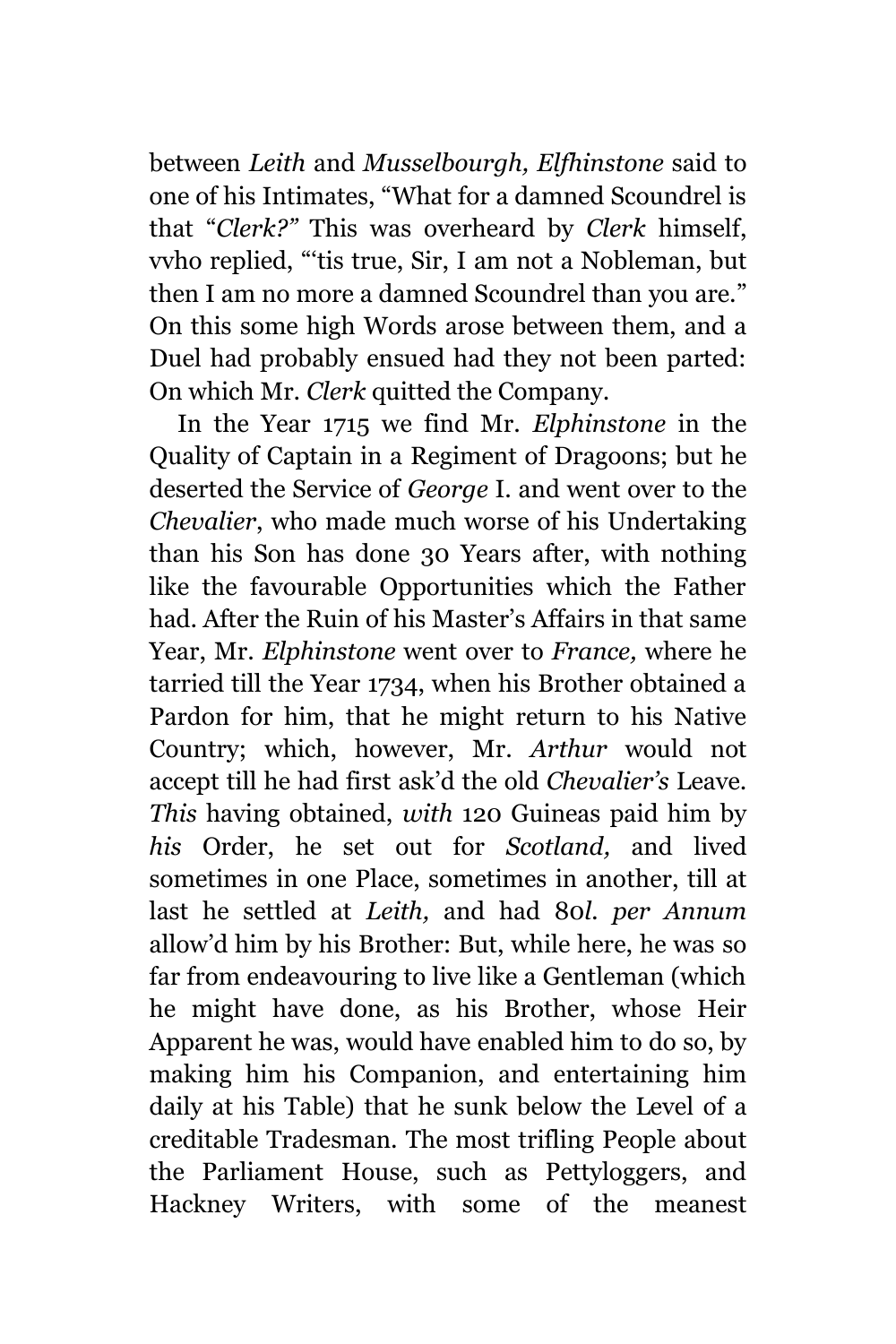Inhabitants of *Leith* tho' doubtless all Men of his own Principles were his dearest Companions; and hence he greatly lessened the Regard his Brother and his Sisterin-Law might otherwise have had for him. In 1745 he joined the *Chevalier* at *Perth,* and acted as a Volunteer at the Battle of *Prefton-Pans:* After which he was made: Captain of the Life-Guards. In the Beginning of *January* following, he became Lord. *Balmerino,* by the Death of his Brother, who is said to have broke his Heart on Account of his Brother *Arthur*'s having again appeared in Arms against the Government. I have aheady mentioned his Surrender to *Bandallach,* and his being sent to *London*, where his Fate is well known, as indeed it is in every Part of *Great Britain.* Therefore I shall only observe, that from the whole of his Conduct while in the *Tower,* especially after Sentence of Death, he seems to have feared nothing so much as *not to dye.* He knew very well that the small Estate which by his Brother's Death fell to him, was forfeited to the Crown, and consequently the only Source whence he could draw his Subsistance would be drain'd; so that he must inevitably fall into Poverty and Contempt: Wherefore he, as it were, courted Death, and embraced it with Pleasure: And perhaps with the, more Pleasure, from the Reflection that by this Means he should at his Death make a greater Figure than ever he had done in his Life: That thus he should attain the Glory of Martyrdom in the Eyes of his own Party at least, and by his Behaviour in his last Moments adorn a Life which had pass'd in the greatest Obscurity.—I shall now return to the *Chevalier,* whom we left in *Badenoch*, under the Protection of his faithful *Clunie*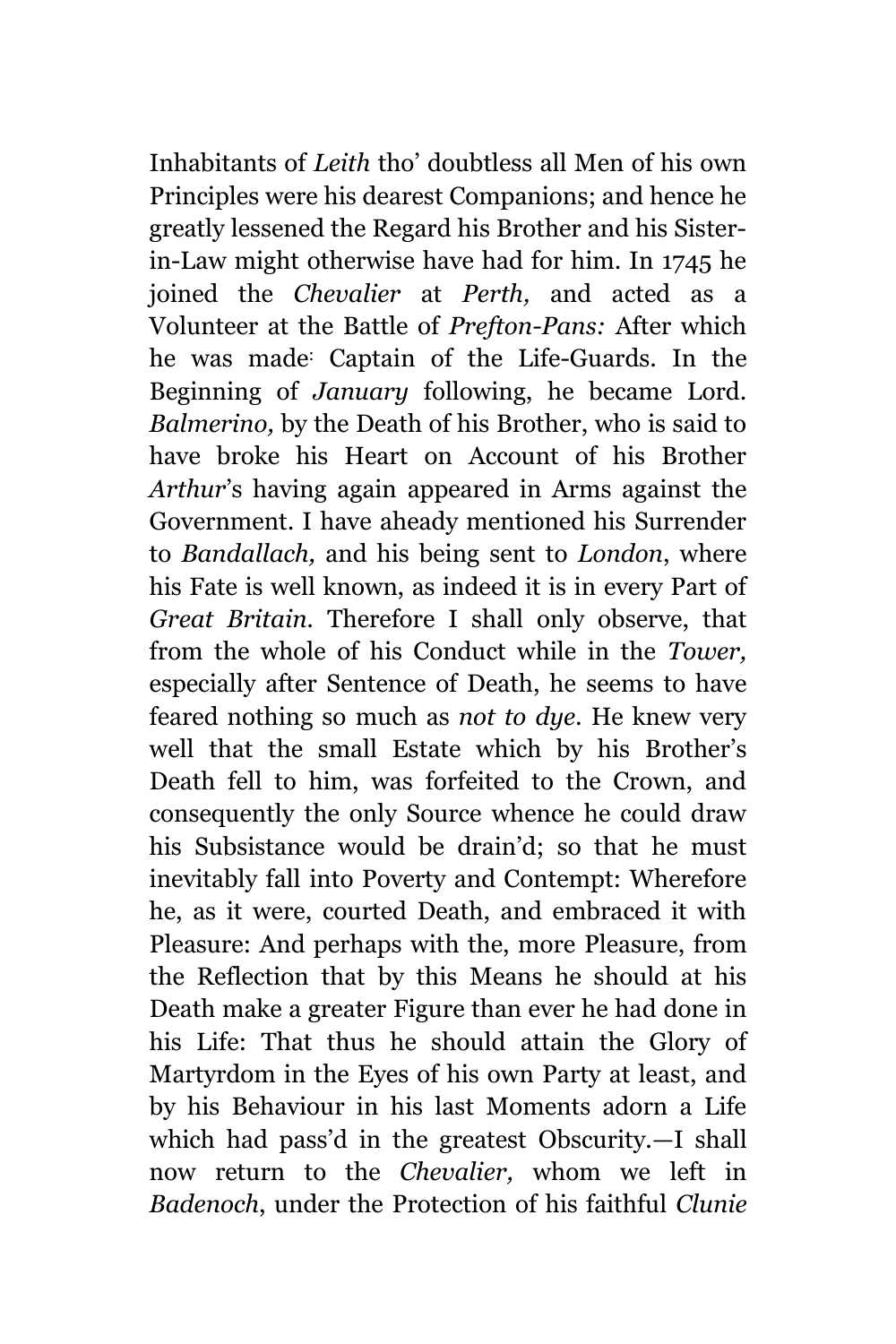*M'Pherson*.

The News of the Execution of the two Lords was received by the *Chevalier* about the 29th of *August.* He seem'd very deeply affected with their Fate; and spoke of *Kilmarnock* with Pity, of *Balmerino* with the greatest Warmth and Affection, but of *Cromarty* with the utmost Contempt. Just about this Time the *Chevalier* received an Invitation from *Lochiel*, to repair to him, appointing a certain Cave for the meeting Place. Accordingly he with his few Attendants set out one Evening about Twilight, and travelled all Night, dressed in the *Highland* Habit, and wearing black Cockades, except the *Chevalier*, who could not be prevailed with to put on that Part of the Disguise. When they arrived at the Place where *Lochiel* was, they mutually embraced each,other; and without *L*oss of Time begun to .consult on the most likely Means for facilitating their Escape out of *Scotland.*

After mature Deliberation, it was agreed that they should separately repair to the Sea-Coast by different Roads, and observe if any Ship from *France* should appear, on board of which they might embark: That the Person who should fist discover any Ship should immediately go on board, and direct the Vessel how to proceed for the others; and set up a Signal agreed on, by which she might be known. This being fully settled, they accordingly separated, and march'd off by different Routs. The *Chevalier* with three or four Attendants made for the Country of the *M'Kenzies*, cross'd that large Tract of Land which belongs, to them, and came to *Kintail.* Here they enter'd the House of one *M'Ra*, hoping for a kind Reception; but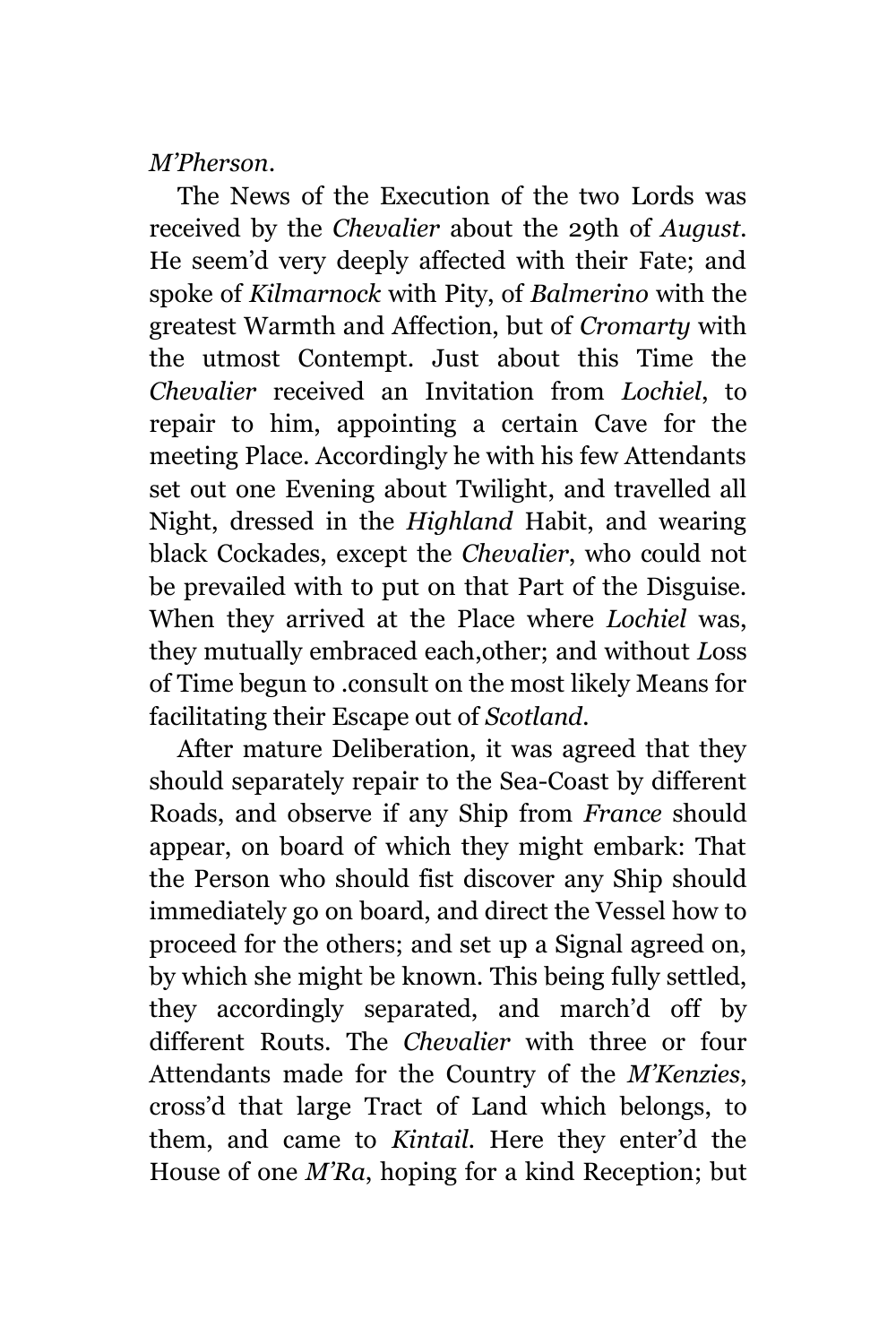the Man, whether from a natural Churlishnefs \*, or from his Fear of being called to an Account concerning his Guests, or from his Desire of having some Money put into his Hands, received them but coldly, and told them, "he did not believe it was safe to entertain such Guests." Hereupon the *Chevalier* left the House with very little Ceremony, and went towards the Water-side, in Hopes of meeting with his faithful Boatman *M'Kinnon.* But as no Boat appeared, he was obliged to wait for 48 Hours in the most anxious Expectation. All Night he shelter'd himself on the Sides of the Hills, for he never would sleep two Nights in one Place, and in the Day Time he walk'd along the Shore, or sat down by the Sides of the Rocks. At last *M'Kinnon* came with his Boat, and meeting with the *Chevalier* embrac'd him with the moft affectionate Tenderness: Indeed the then Circumstances of the unhappy Fugitive could not but raise Pity in every generous Breast; for his Linnen was very foul, and his Cloaths worn extremely, by lying out in the open Air; his Shoes were broken in the upper Leathers, and the Soles worn thro': Add to all this, that he had the Itch; which might, in a great Measure, be owing to his not being able to keep himself clean. However 'tis no great Wonder that this Distemper seized him in that Country, especially as he was redhair'd, and his Complexion white. While at *Edinbtirgh* he did not leem to be of a very wholesome, or a very durable Conftitution; so that it is the more surprising that the Fatigue he underwent, with all the Anxieties

<sup>\*</sup>The Northern Clans have nothing of the hospitable and generous Spirit of the Western *Highlanders.*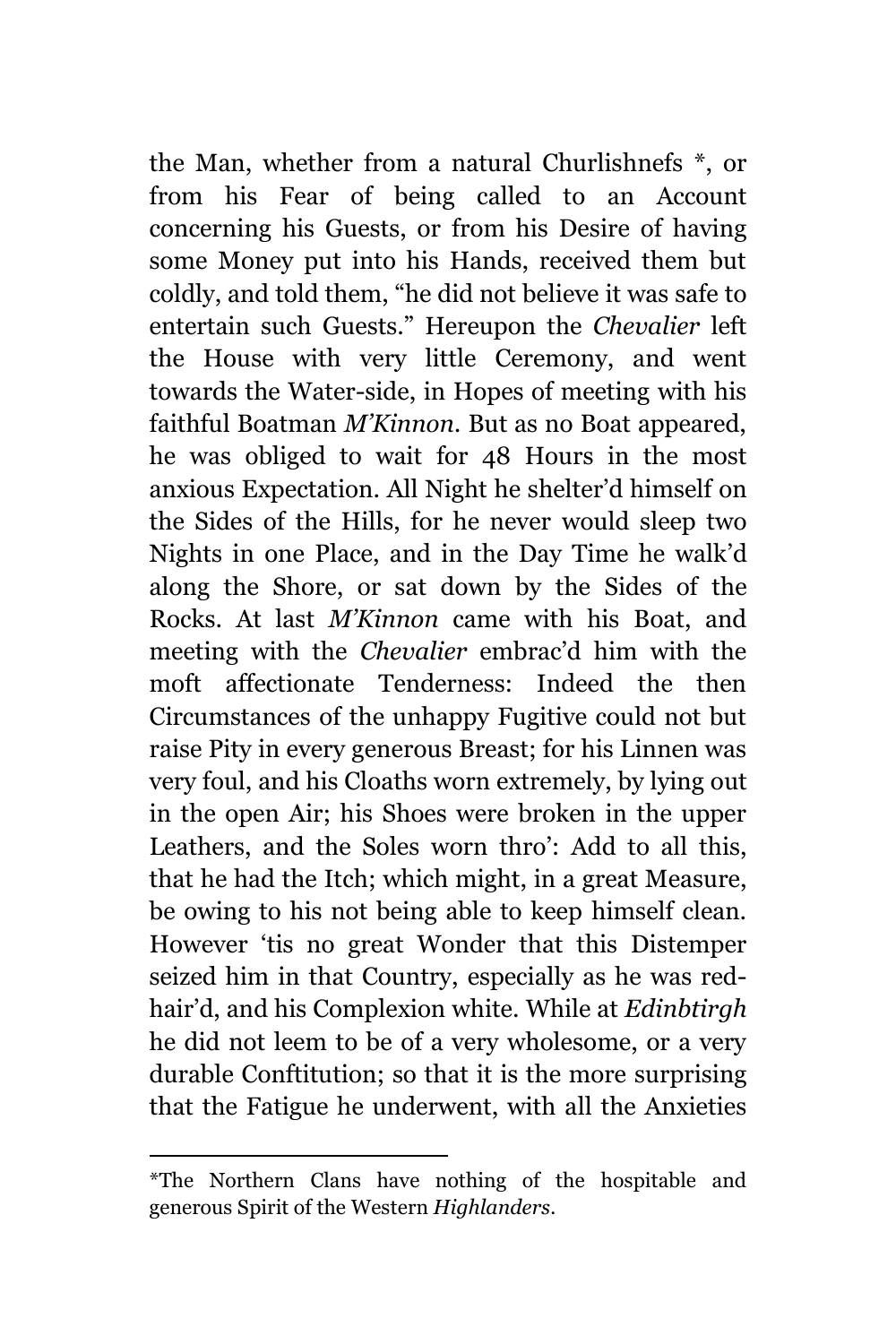of his Mind, had not a greater Effect upon him.

The Fisher-Man, *M'Leod*, received him into his Boat with the greatest Satisfaction, and conducted him to the House of a Gentleman who gave him the, heartiest Welcome, supplied him with Cloaths, Linnen, Shoes, and what other Necessaries he wanted. And here he might have continued in undoubted Safety, but this he could not do for above a Day or two, on Account of his Agreement with *Lochiel*, and those that were with him, when they separated to look for a Ship. His next Removal was for the Isle of *Sky,* after dismissing his other Attendants, and writing a Line to *Lochiel,* informing him of his present Situation, and declaring his Resolution of pursuing the Scheme agreed on at parting. Being come to *Sky,* the Boat-Man conduced his Passenger to his own House, where the *Chevalier* was entertained with a fine hot Supper of fresh Fish and Sauce, which is a noble Dish in the *Scotch Highlands:* He was also accommodated with a clean, wholsome, warm Bed, tho' composed of no better Materials than Straw and good Blankets.

It was now about the 3d of *September,* and the Nights beginning to lengthen, were the more favourable to the *Chevalier;* who was desired to remain at the Fisherman's House, while his Host himself went with his Boat towards *Uist,* to see if any Vessel was arrived in those Parts: For, said *M'Kinnon* "Whether they be *English* or *French,* I run no Hazard by speaking with them. "If they be Friends I shall be sure to conduct them to you, or else inform them of your Situation, and make them Stay till I bring you to them" But this Proposal, tho' salutary and generous,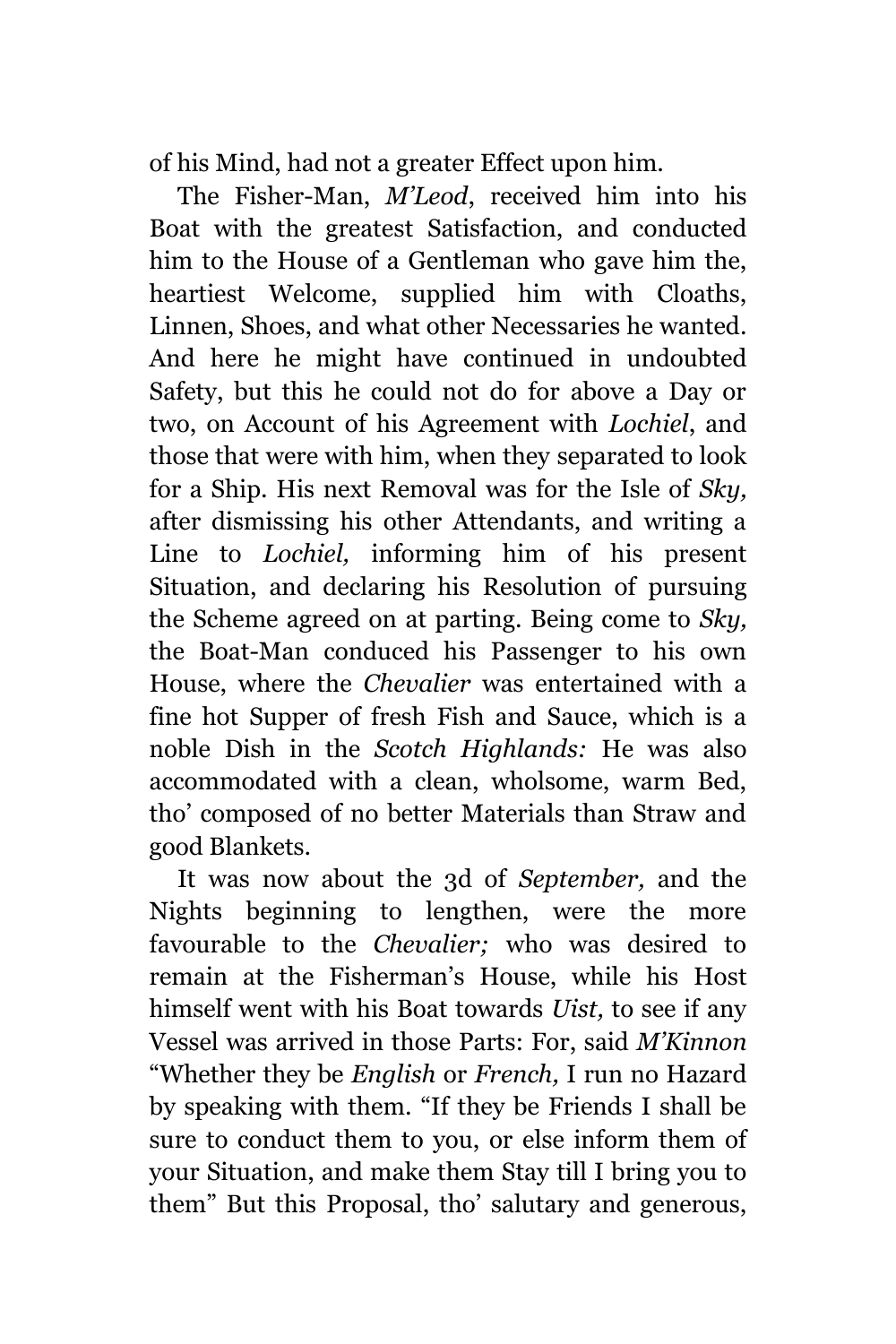was however rejected; the *Chevalier* declaring, "That he would not part from *M'Kinnon*, and that he looked upon his Boat as the best Place of Safety. If, said he, you leave me here you may never see me again. The *English* Men of War are not far to the Northward of us, and who knows how soon they may approach this Place." To this *M'Leod* replied, that he was entirely devoted to the *Chevalier*'s Pleasure, and was willing to go wherever he should order: "Only, said he, I wish you may not repent rejecting my Proposal."

Having taken in a little Provisions, and a Bottle of Usquebaugh, they set lail for the *Harris*, where they staid all Night, and next Day stfeered their Course for *Nortb-Uist,* where they were kindly entertained. In short, all the Day Time they spent at Sea, and at Night took Care to get a Lodging in such Houses, and Places of Retreat, as the Boat-Man knew of. Doubtless the *Chevalier's* Dress contributed not a little to screen him from a Discovery: For who that saw him in any of these his Wanderings, rambling about in a Fishing-Boat, with a coarse grey Plaid thrown about him, and an old Bonnet on his Head, would have imagined that this was the daring Youth that but a little before made the whole Island of *Great Britain* tremble at his Motions, and shook the very Throne of one of the greatest Princes in *Europe*!

From *North-Uist* they set fail for *Ardnamurchan*, where the *Chevalier* was of Opinion he might safely venture, on the Supposition that the Enemy would not keep so sharp a Look-out in a Country they had, in a Man ner, deftroyed with Fire and Sword. In about twelve Hours they arrived near the Place called *M'Lean's Nose*, which lies near *Cambusnageaul,* and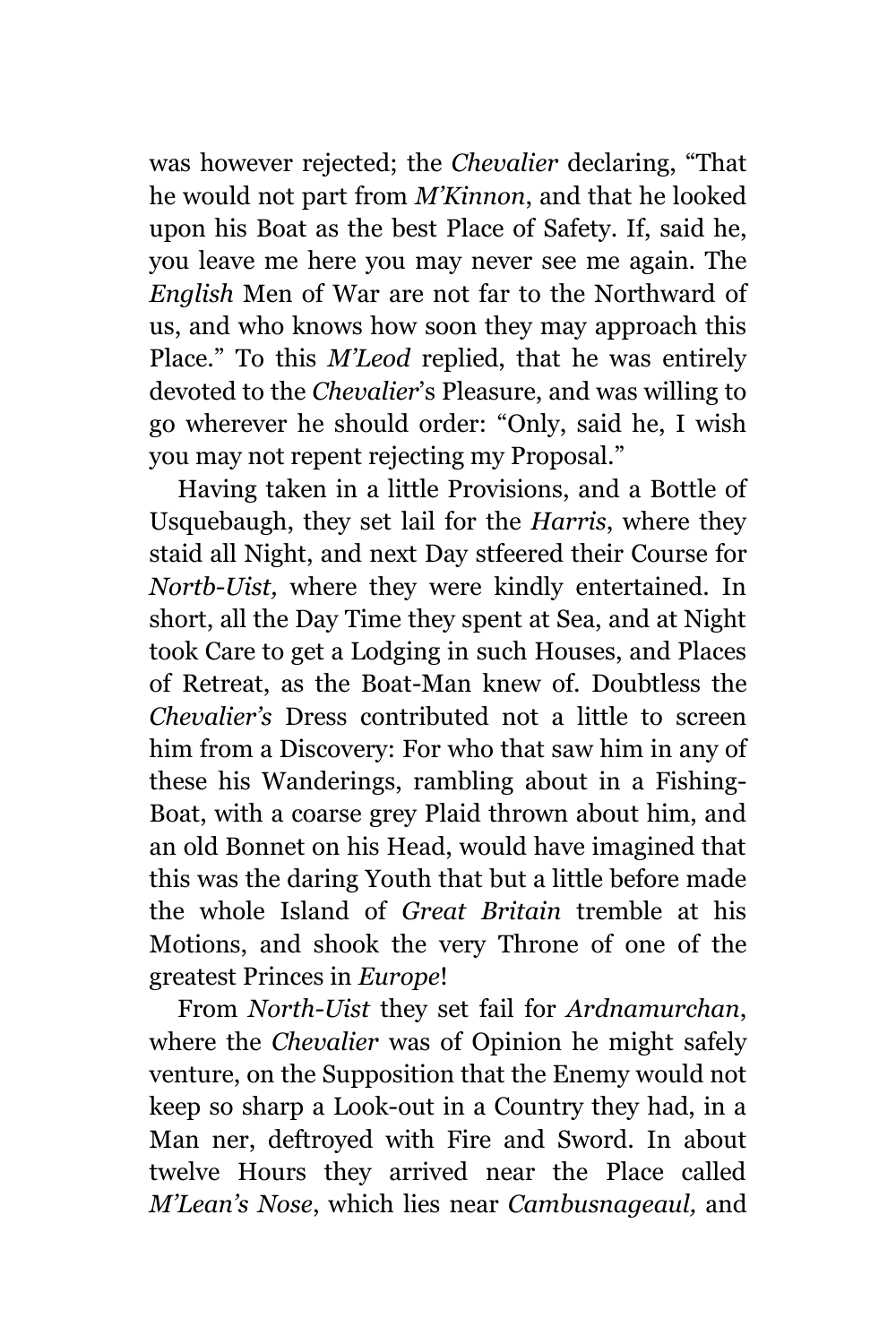*Mingry* Castle. From hence the *Chevalier* desired *MKinnon* to conduct him to *Scallisdale* Bay in *Mull*; for there, said he, we may possibly find some of my faithful Friends." All that Night they sailed on, and next Morning arrived at the Place intended. Here being apprehensive that he might be discovered, he set sail for *Tobermory,* where they landed that Night, and went strait to the young Laird of *M'Kinnon's*  House in *Muisnish*, where his Lady, a Sister of *Clanranald;* being then in one of her Intervals, for sometimes she is crazy, \* kindly received and entertained him. And here it appeared that the *Chevalier's* Fears were far from being groundless; for the Pedple of the Trial Sloop of War having Intelligence of him, sailed to *Tobermory* after him; and getting Intelligence where he was, they sent one Party to the House, while a. Boat, well-man'd with Sailors fell down about three Miles lower. These landed in a Village (the Name of which I cannot recollect, tho' I have been at it) which they instantly surrounded, that they might make sure of him in Case. He should be there. And now in all Likelihood, the Adventurer must have been taken after all his Ecapes, had not Lady *M'Kinnon's* Maid furnish'd him with Woman's Cloaths, to which he was again obliged for his Safety. In this Disguise he pass'd the Guard, in Company with the Lady and her Maid, who gave the Men Money for their Civility, in letting them go unmolested. The *Chevalier* and his Protectors hastned down to that End of *Mull* which is nearest to *Coll,*

<sup>\*</sup> The Reader is desired not to confound this Lady's Case with that of Lady *Clanranald* mention in Page 67.